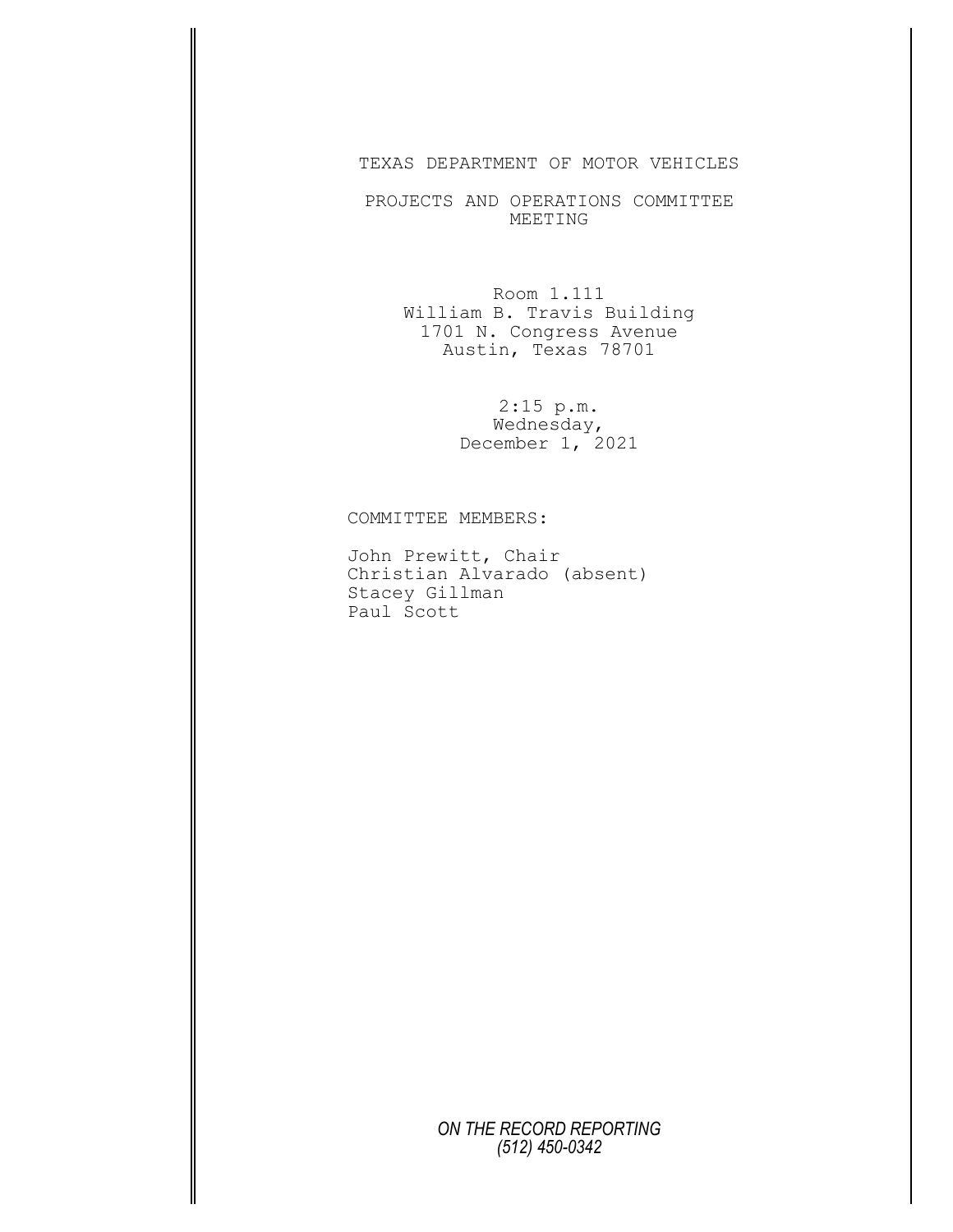## I N D E X

|       |                                                                                  | $\perp$ $\perp$ $\vee$ $\perp$ $\perp$ $\perp$ $\perp$                                                                                                                                                                                                                                                                                                                                                                     |                 |
|-------|----------------------------------------------------------------------------------|----------------------------------------------------------------------------------------------------------------------------------------------------------------------------------------------------------------------------------------------------------------------------------------------------------------------------------------------------------------------------------------------------------------------------|-----------------|
|       | AGENDA ITEM                                                                      |                                                                                                                                                                                                                                                                                                                                                                                                                            | PAGE            |
| $1$ . |                                                                                  | Roll Call and Establishment of Quorum                                                                                                                                                                                                                                                                                                                                                                                      | 6               |
| $2$ . |                                                                                  | Pledges of Allegiance - U.S. and Texas                                                                                                                                                                                                                                                                                                                                                                                     | $7\phantom{.0}$ |
| 3.    | Comments and Announcements from Committee<br>Chair, Members & Executive Director |                                                                                                                                                                                                                                                                                                                                                                                                                            | 7               |
| 4.    |                                                                                  | <b>BRIEFINGS</b>                                                                                                                                                                                                                                                                                                                                                                                                           |                 |
|       | Α.                                                                               | Facilities Update                                                                                                                                                                                                                                                                                                                                                                                                          | 8               |
|       | B.                                                                               | Active Agency Projects<br>- Statewide webDEALER Adoption (SWA)<br>Phase II<br>- webLIEN<br>- webSALVAGE<br>- Digital License Plates (DLP)<br>- Call Center Upgrade Phase II<br>- Texas International Registration<br>Plan (TxIRP) Upgrade<br>- Registration and Title System (RTS)<br>Batch Cycle<br>- Texas by Texas (TxT)<br>- Motor Carrier Credentialing System<br>(MCCS) Rewrite<br>- Legislative Application Changes | 15              |
|       | $\mathbb C$ .                                                                    | Operational Plan                                                                                                                                                                                                                                                                                                                                                                                                           | 43              |
|       | $D$ .                                                                            | Workforce Update                                                                                                                                                                                                                                                                                                                                                                                                           | 61              |
|       | Ε.                                                                               | Ombudsman Activities                                                                                                                                                                                                                                                                                                                                                                                                       | 82              |
|       | ${\rm F}$ .                                                                      | Organizational Structure Update<br>Organizational Structure Update<br>Ι.<br>Overview<br>ii.<br>Compliance and Investigations                                                                                                                                                                                                                                                                                               | 96              |
|       |                                                                                  | Division Transferred to Enforcement<br>Division<br>iii. Consolidation of Motor Carrier<br>Division's Credentialing and<br>Commercial Fleet Services Sections                                                                                                                                                                                                                                                               | 97              |
|       |                                                                                  | into the Motor Carrier Licensing<br>and Registration Section<br>License Plate Manufacturing<br>iv.                                                                                                                                                                                                                                                                                                                         | 112             |
|       |                                                                                  | Transferred to Vehicle Titles and<br>Registration Division                                                                                                                                                                                                                                                                                                                                                                 | 116             |
|       |                                                                                  | ON THE RECORD REPORTING<br>(512) 450-0342                                                                                                                                                                                                                                                                                                                                                                                  |                 |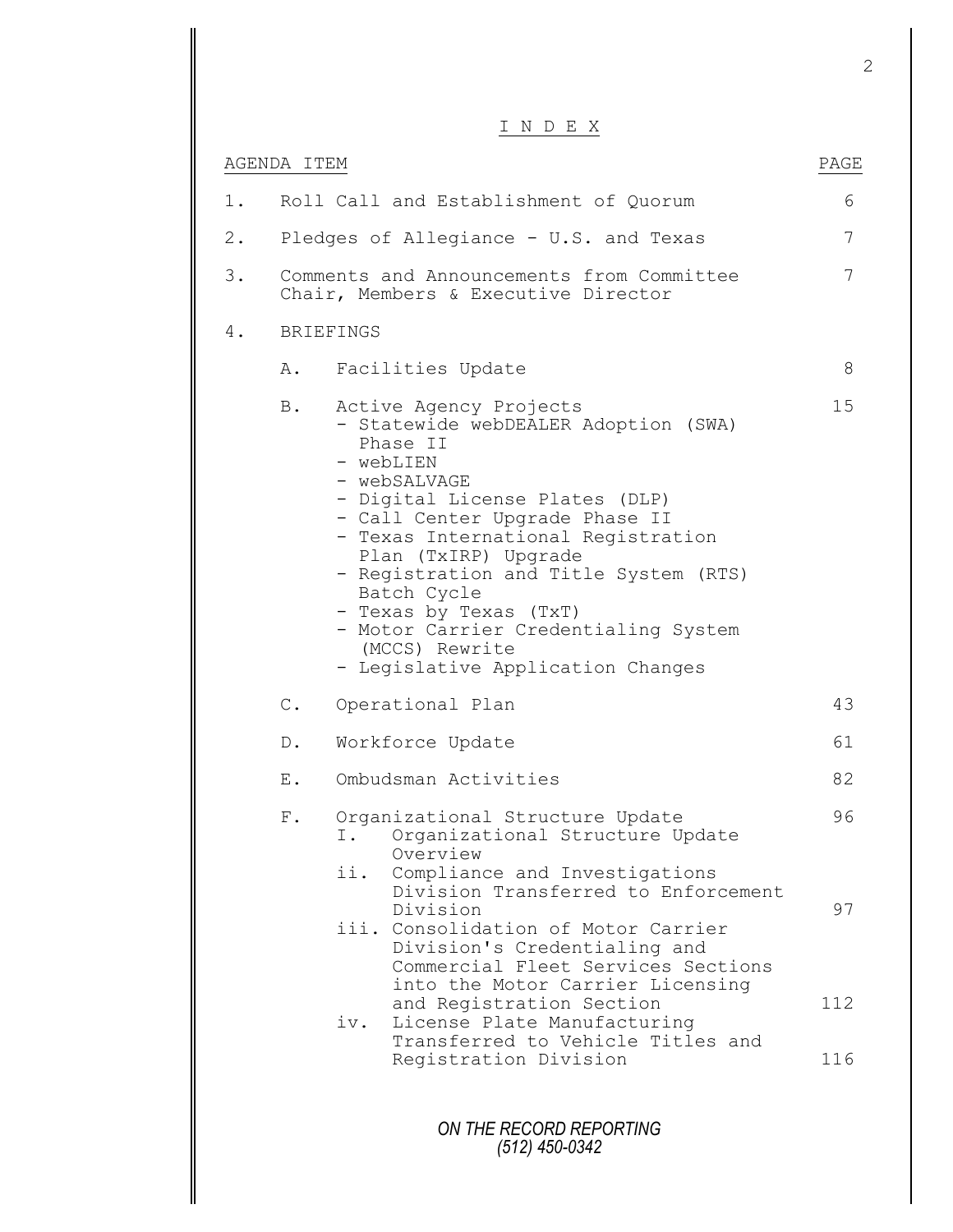## CLOSED SESSION  $---$

| $5$ . | Chapter 551:<br>$\bullet$ Section 551.071<br>$\bullet$ Section 551.074<br>$\bullet$ Section 551.076<br>$\bullet$ Section 551.089 | The Committee may enter into closed session<br>under one or more of the following provisions<br>of the Texas Open Meetings Act, Government Code, |      |
|-------|----------------------------------------------------------------------------------------------------------------------------------|--------------------------------------------------------------------------------------------------------------------------------------------------|------|
| 6.    | Action Items from Closed Session                                                                                                 |                                                                                                                                                  |      |
| 7.    | Public Comment                                                                                                                   |                                                                                                                                                  | none |
| 8.    | Adjournment                                                                                                                      |                                                                                                                                                  | 123  |

*ON THE RECORD REPORTING (512) 450-0342*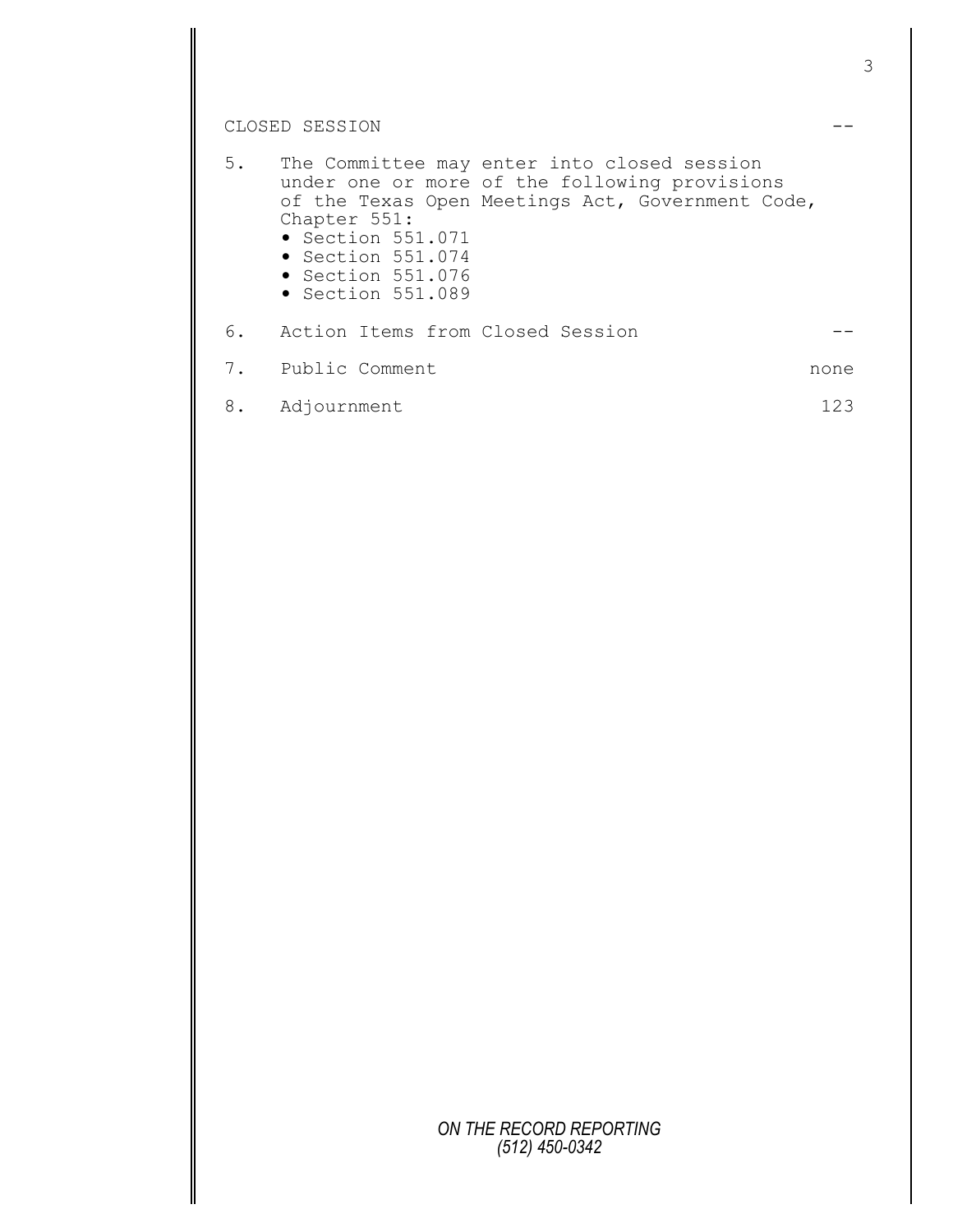| P R O C E E D I N G S                                     |  |
|-----------------------------------------------------------|--|
| (2:12 p.m.)                                               |  |
| MR. PREWITT: Good afternoon. My name is John              |  |
| Prewitt, and I am pleased to open the Project and         |  |
| Operations Committee meeting of the Board of the Texas    |  |
| Department of Motor Vehicles.                             |  |
| It is now 2:12 p.m., and I am now calling the             |  |
| Board meeting for December 1, 2021 to order. I want to    |  |
| note for the record that the public notice of this        |  |
| meeting, containing all items on the agenda, was filed    |  |
| with the Office of the Secretary of State on November 23, |  |
| 2021.                                                     |  |
| I want to welcome those who are with us for               |  |
| today's meeting. Face coverings and social distancing are |  |
| not required at this meeting, and each individual         |  |
| attending the meeting has the right and responsibility to |  |
| decide for themselves, based on their personal            |  |
| circumstances. It is your choice, and you are welcome     |  |
| here at this meeting of the Texas Department of Motor     |  |
| Vehicles.                                                 |  |
| Before we begin today's meeting, please place             |  |
| all cell phones and other communication devices in a      |  |
| silent mode. And please, as a courtesy to others, do not  |  |
| carry on side conversations or other activities in the    |  |
| meeting room.                                             |  |
| ON THE RECORD REPORTING                                   |  |
|                                                           |  |

II

## 

*(512) 450-0342*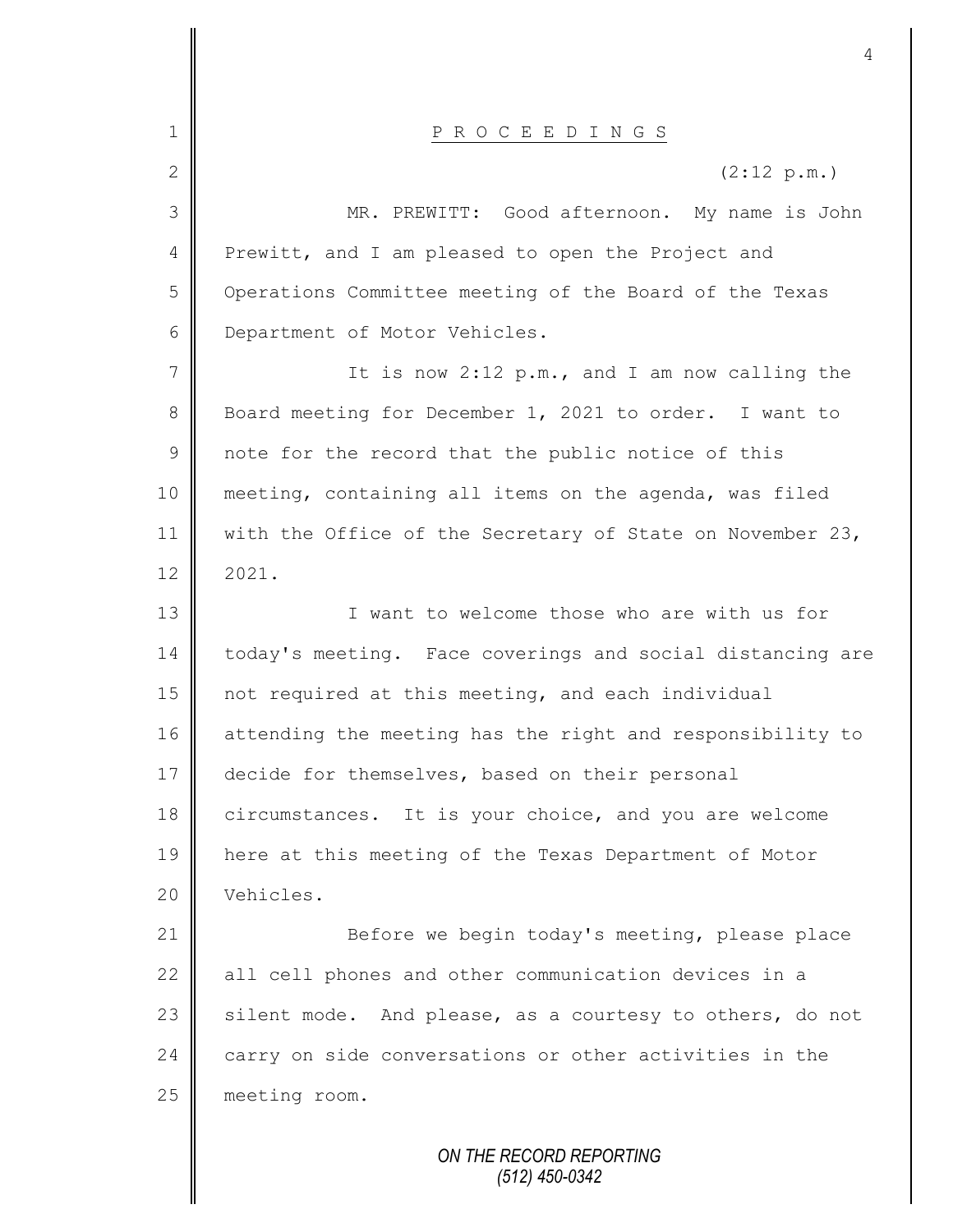*ON THE RECORD REPORTING (512) 450-0342* 1 || If you wish to address the Board, or speak on 2  $\parallel$  an agenda item during today's meeting, please complete a  $3 \parallel$  speaker sheet at the registration table, or send email to 4 gco general@txdmv.gov. Please identify in your email the 5 specific item you are interested in commenting on, your 6 name and address, and whether you are representing anyone 7 or speaking for yourself. If your comment does not 8 pertain to a specific agenda item, we will take your 9 comment during the general public comment portion of the 10 meeting. 11 | In accordance with Department administrative 12 rule, comments to the Board will be limited to three 13 || minutes. To assist each speaker, a timer has been 14 provided. The timer light will be green for the first two 15 minutes, yellow for one minute, and then red when your 16 time is over. 17 **I** Individuals cannot accumulate time from other 18 speakers. Comments should be pertinent to the issues 19 stated on the comment sheet. When addressing the Board, 20 | please state your name and affiliation for the record. 21 | There are a few things that will assist in 22  $\parallel$  making the meeting run smoother, and assist the court 23 | reporter in getting an accurate record. One, please 24 identify yourself before speaking. Two, speak clearly. 25 Three, do not speak over others. And four, please ask the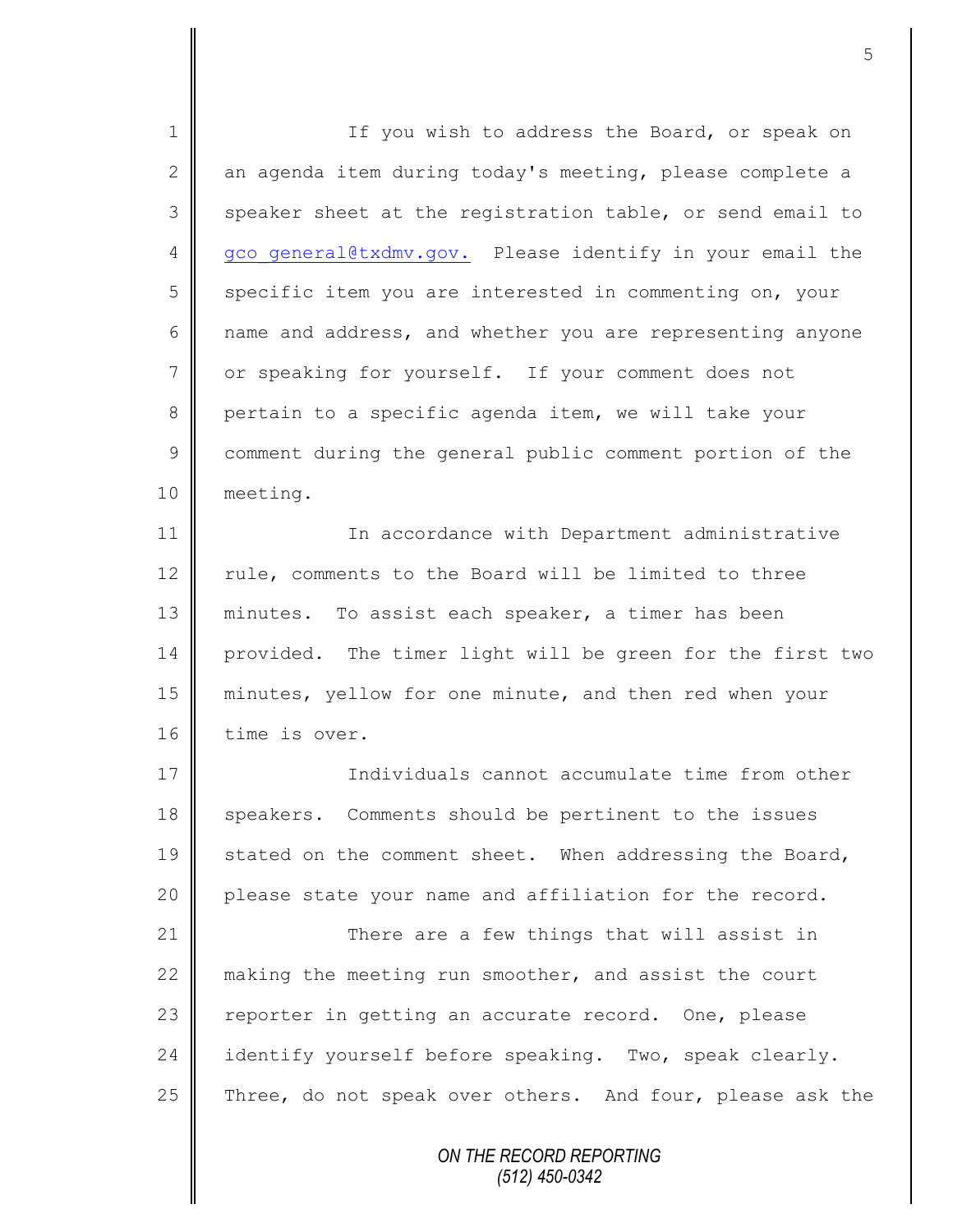1 | Chairman to proceeding, and be sure to get recognized 2 before speaking.

3 || I would also like to thank our court reporter 4 || who is transcribing this meeting. To make sure we have an  $5 \parallel$  accurate recording of this meeting, it is very important 6 that Board members and anyone presenting today identify  $7 \parallel$  themselves before speaking, and speak clearly and slowly. 8 9 || Before we begin today, I would like to remind 10 all presenters and those in attendance of the rules of 11 conduct at our Board meetings in Department's rules 12 Section 206.22. The Board Chair is given authority to 13 Supervise the conduct of the meetings. This includes the 14 authority to determine when a speaker is being disruptive 15 at the meeting, or is otherwise violating the timing or 16 presentation rules I just discussed. 17 The posted agenda stated that a quorum of the 18 Board may be present at this meeting. However, Board 19 members who are not members of the Project and Operations 20 Committee will not vote on any Committee agenda items 21 | today, nor will any Board action be taken.

22 || I don't see any other Board members here, Ms. 23  $\parallel$  Brewster. I think we have a full quorum and I would like 24 to now have a roll call of the Board members. Please  $25$  respond verbally if I call your name.

> *ON THE RECORD REPORTING (512) 450-0342*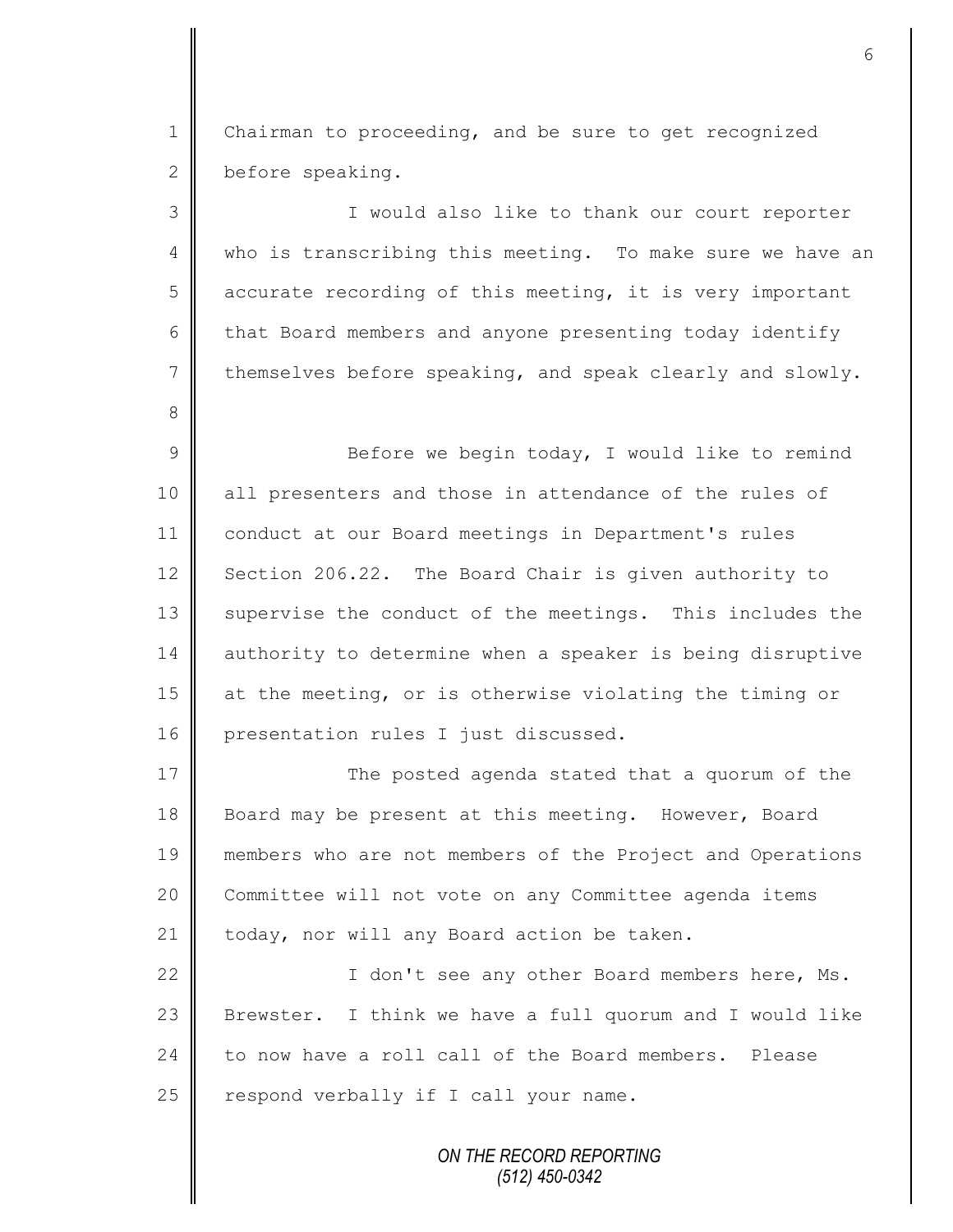*ON THE RECORD REPORTING (512) 450-0342* 1 Board member Gillman? 2 | MS. GILLMAN: Present. 3 MR. PREWITT: Board member Scott? 4 MR. SCOTT: Present. 5 MR. PREWITT: And let the record show that 6 | Board member Alvarado could not be here for today's 7 meeting. Also, let the record reflect that I, John 8 Prewitt, am also here, and we have a quorum. 9 Would we please all stand now, and honor our 10 country. And Mr. Scott, lead us in the Pledge of 11 Allegiance. 12 **| The University Contract Contract** Whereupon, the Pledge of Allegiance was 13  $\parallel$  recited.) 14 MR. SCOTT: Now let us address the Texas flag. 15 (Whereupon, a pledge to the Texas flag was  $16$  recited.) 17 MR. SCOTT: Thank you. 18 || MR. PREWITT: Thank you, Members, for leading 19 || us in the pledges. Let's now move to Item 3. So Item 3 20 | is the comments and announcements from the Committee 21 Chair, Committee members and the Executive Director. I do 22  $\parallel$  not believe we have any announcements --23 || MS. BREWSTER: No, sir. We do not. 24 MR. PREWITT: Okay, or comments. So we will  $25$  now take up Agenda Item 4, moving from three.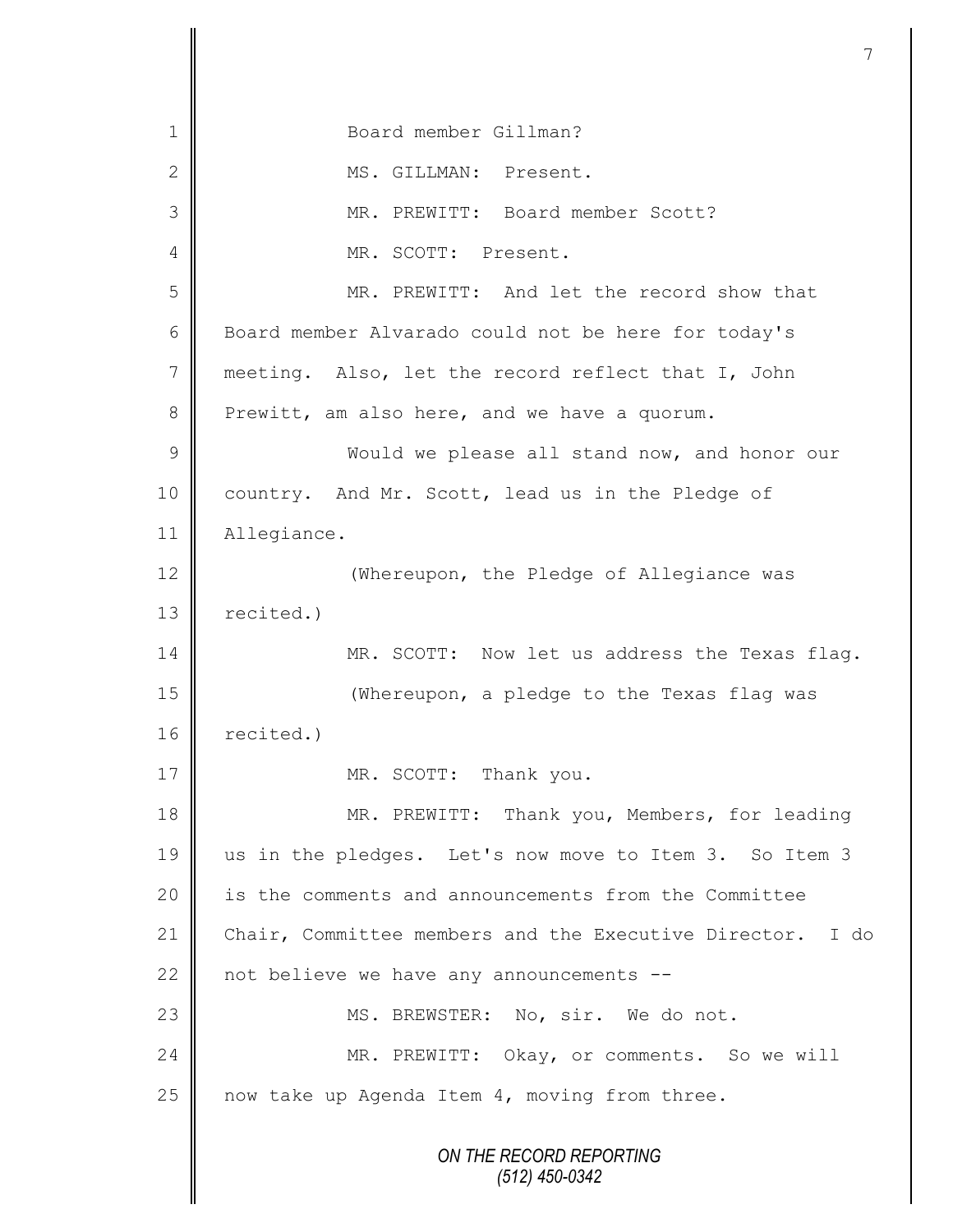1 || Agenda Item 4 is the Facilities update, which 2  $\parallel$  is briefing only. We will hear from Glenna Bowman, and 3 Ann Pierce.

4 || MS. BOWMAN: Good afternoon, Chairman Prewitt, 5 Committee members. For the record, my name is Glenna 6 Bowman. I am the Chief Financial Officer for the Texas 7 Department of Motor Vehicles.

8 || On this agenda item, you have some materials in  $9 \parallel$  your book, just a couple of pages with some pictures. And 10 | I will cover the first item, and then I have Ann Pierce, 11 | our Director of Administrative Services, with me today to 12 | cover the next two.

13 We are very excited that we have been giving 14 | Camp Hubbard and its facilities a much needed facelift 15 | over the last several months. We have been painting the 16 | lobbies, and we have also hard wall offices that we have 17 in the Camp Hubbard buildings we have been replacing. We 18 iust replaced and refurbished the signage that is out 19 front.

20 We are reseeding the front lawn and making 21 irrigation system repairs. We are just doing a number of 22 things to spruce up the facilities, because we do have 23 people in the buildings and we have visitors that 24  $\parallel$  regularly are on the campus.

25 We also are in the works of updating the Lone

*ON THE RECORD REPORTING (512) 450-0342*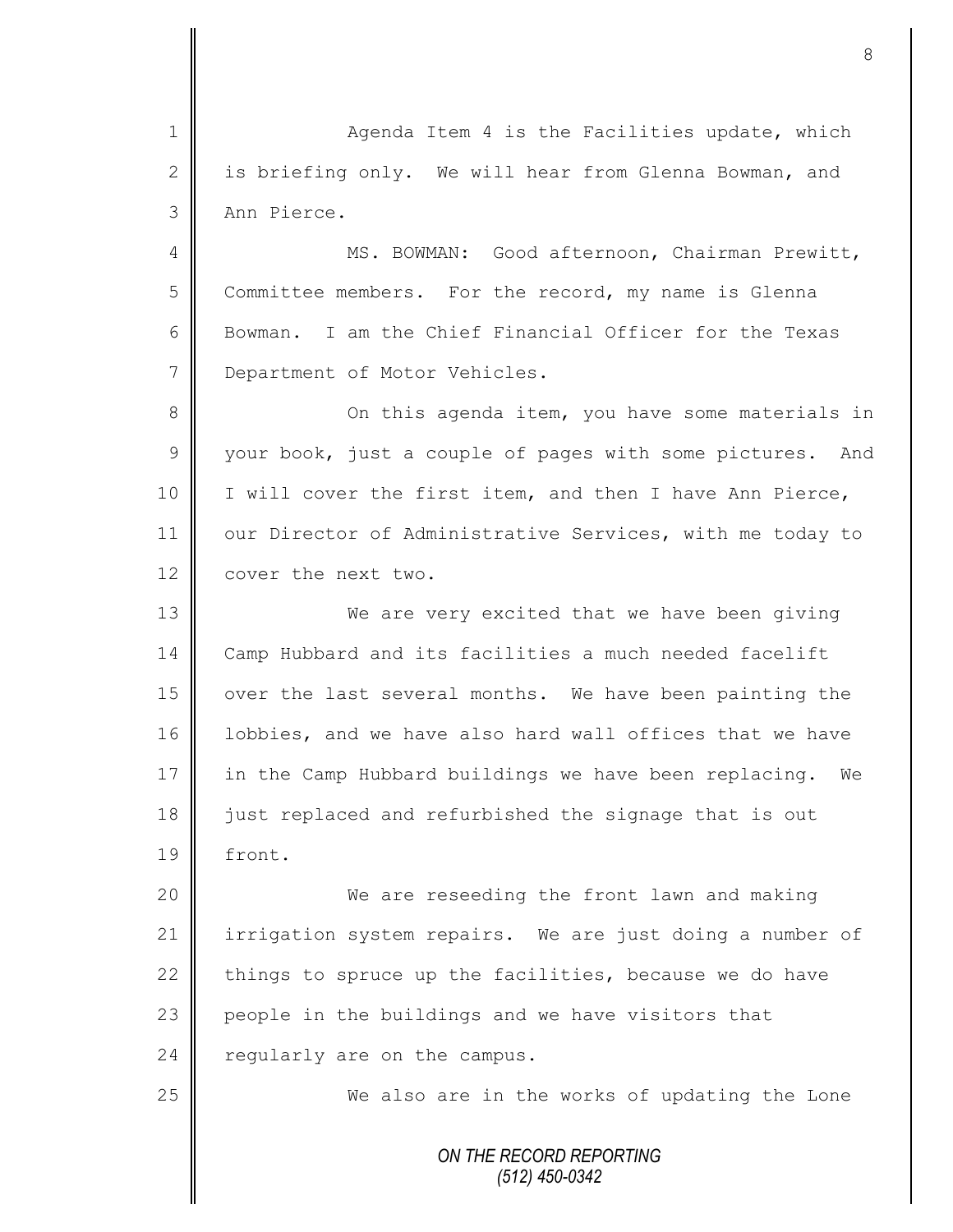*ON THE RECORD REPORTING (512) 450-0342* 1 Star Board room. We plan to be painting in there, and 2 installing carpet and baseboards. And so, we are in the 3 process of talking through that schedule, and we are also 4 talking to vendors and have some equipment already 5 delivered to do technology replacements and upgrades. 6 And the last item that we have got is, we have 7 a plan to modernize our elevators in Building One. And  $8 \parallel$  so, if you look at the pictures, you can see some of the 9 painting that has gone on. 10 || You can see the signage that is now larger. It 11 is brighter. You can read it easily from the street. 12 | And then, I also want to point out the picture 13 | with this very cool stainless steel, modern-looking  $14$  elevator that we are going to be having installed in the 15  $\parallel$  future. So, that is the update on that. 16 Ann. 17 MS. PIERCE: Good afternoon. For the record, I 18 am Ann Pierce. I'm the Director of Administrative 19 | Services. 20 | Thave got a couple of project updates for you 21 all as well. They are both on page 5. Unfortunately, 22 mine are new projects that are just about to take flight. 23 So we don't have any photos to share just yet, but those 24 will be forthcoming as we move along. 25 The first project is the new headquarters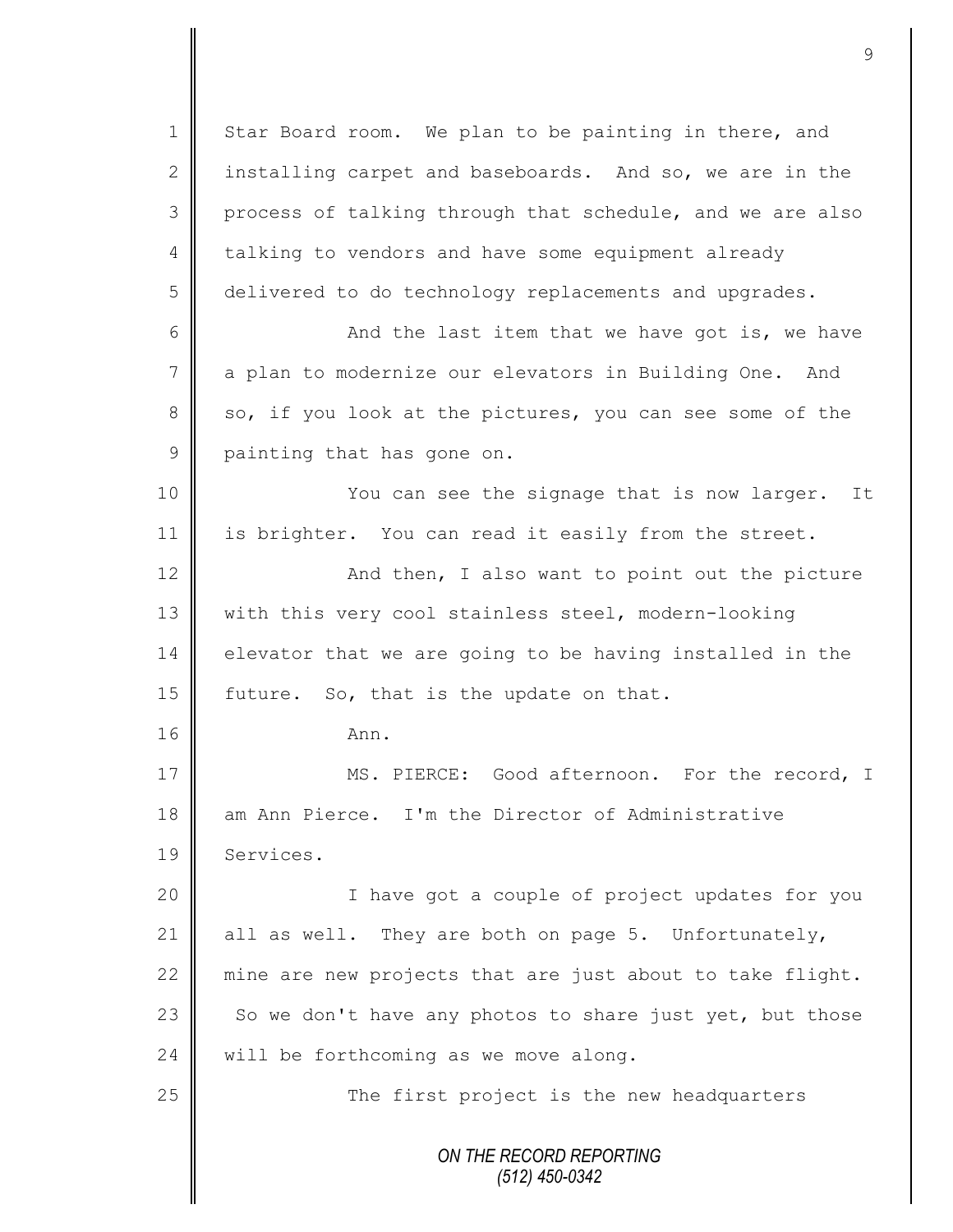1 building. It is the Phase One project, and we are working  $2 \parallel$  with the Texas Facilities Commission for that project. We 3 were appropriated \$6.2 million for use during fiscal year 4 | '22 and '23 for Phase One, which is the architectural and 5 engineering design and planning of the new building.

6 We are going to build that new building on the 7 | footprint of where Building Five is currently located, 8 which is where our IT staff, our NBCPO folks and OAH and 9 some of our other folks are currently located. Part of 10 | that project will also involve moving folks from that 11 current building into Building Six, once TxDOT turns that 12 building over to us. And we have been talking to TxDOT 13 || lately, and we are anticipating that that is going to be 14 able to happen in May of 2022.

15 The next project I would like to update you on 16 is our Midland-Odessa Regional Service Center. That is a 17 remodel project that we are doing. We want to update that 18 | location so it is more customer-friendly. We are working 19 with TxDOT on that because that location is on TxDOT 20 property.

 We established a working group with TxDOT in  $\parallel$  order to make that project run smoothly, because there are  $\parallel$  components that TxDOT has to handle. We do have to have 24 certain permissions. And there are some components that we need to directly handle.

> *ON THE RECORD REPORTING (512) 450-0342*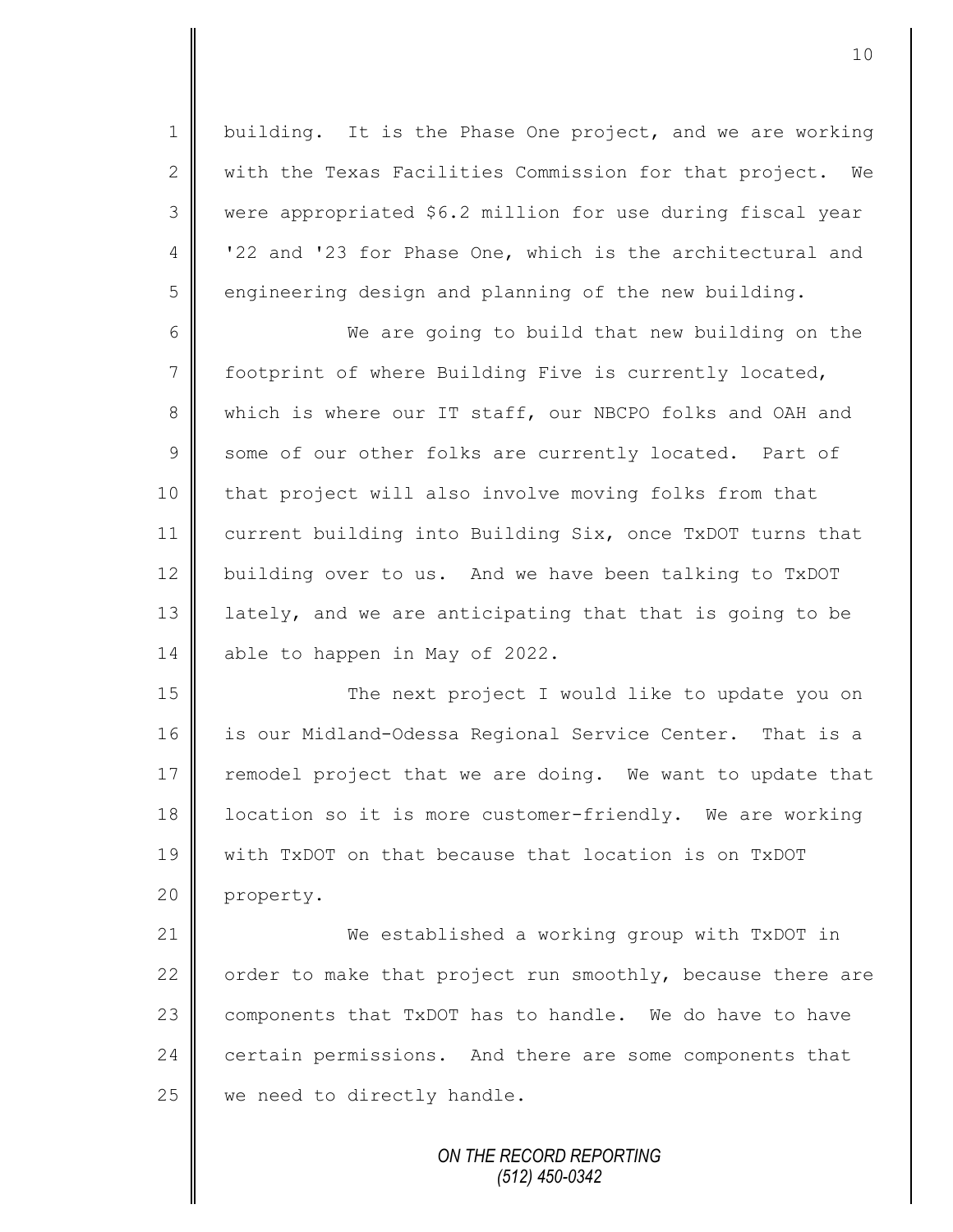| $\mathbf 1$   | So, we will be sharing more information on each           |
|---------------|-----------------------------------------------------------|
| $\mathbf{2}$  | of those projects with you all as we move forward. And    |
| 3             | that concludes my presentation. I am available for any    |
| 4             | questions.                                                |
| 5             | MR. PREWITT: Thank you very much.                         |
| 6             | Board members, any questions?                             |
| 7             | MS. GILLMAN: I have a question, because this              |
| $8\,$         | is my first meeting. What is the size of the building     |
| $\mathcal{G}$ | that we currently occupy, that will be the new            |
| 10            | headquarters building in the future? What is the size of  |
| 11            | the old?                                                  |
| 12            | MS. PIERCE: The old building?                             |
| 13            | MS. GILLMAN: Square footage.                              |
| 14            | MS. PIERCE: I don't have that off the top of              |
| 15            | my head.                                                  |
| 16            | MS. GILLMAN: That is okay.                                |
| 17            | MS. PIERCE: But I can get that for you.                   |
| 18            | MS. GILLMAN: And can you tell me the square               |
| 19            | footage of the new building?                              |
| 20            | MS. PIERCE: We are looking at the possibility             |
| 21            | of a four or five story building. The current building is |
| 22            | only like a story and a quarter. We are planning on using |
| 23            | the same footprint. So, I believe TFC indicated about     |
| 24            | 3,800 square, 38,000 square foot per floor.               |
| 25            | That will all actually be determined during               |
|               | ON THE RECORD REPORTING                                   |
|               | $(512)$ 450-0342                                          |
|               |                                                           |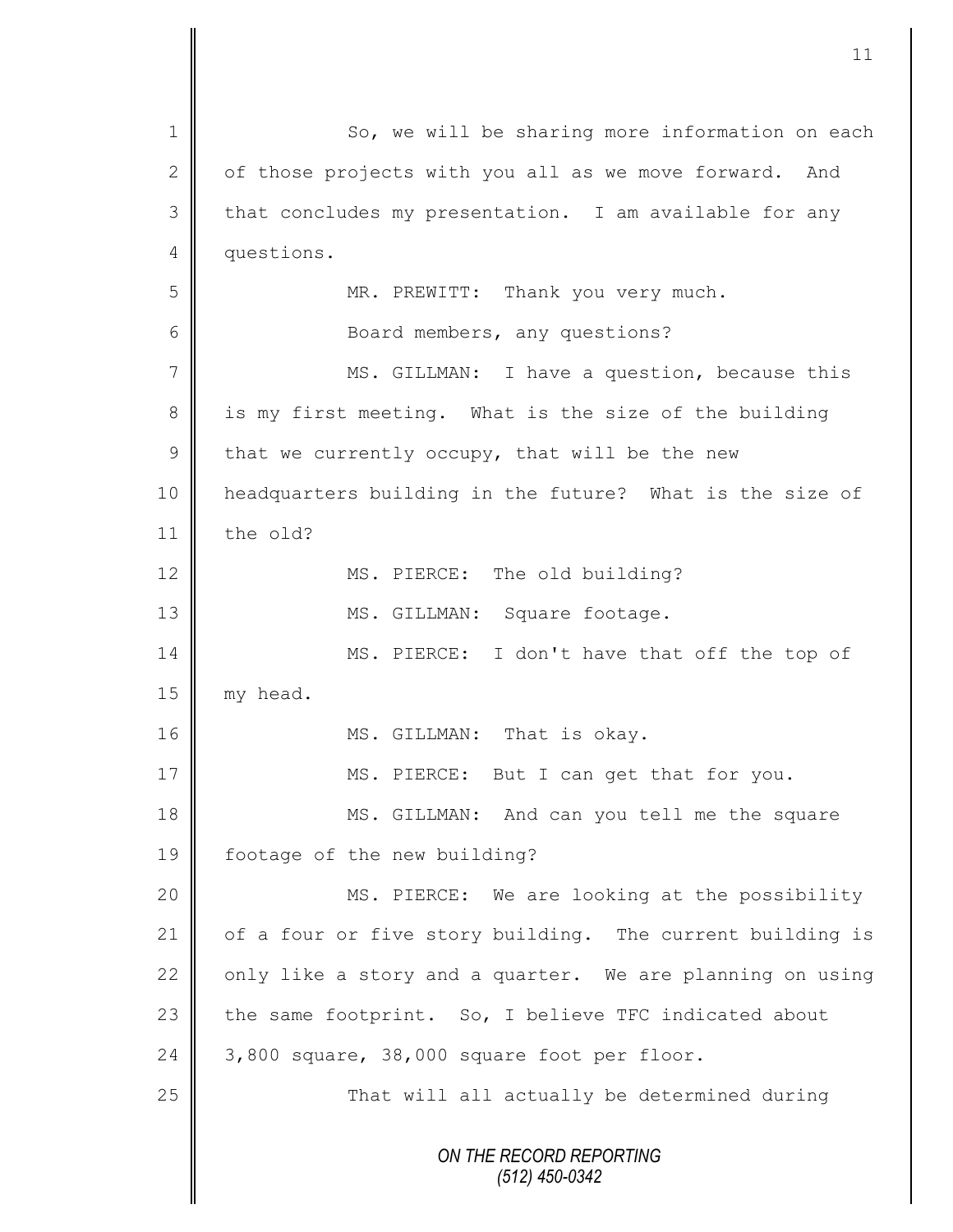*ON THE RECORD REPORTING (512) 450-0342* 1 | this first phase that we are going to be kicking off soon. 2 Whitney has already signed the contract with TFC for  $3 \parallel$  that. So, we should --4 **||** MS. GILLMAN: What is TFC? 5 MS. PIERCE: The Texas Facilities Commission. 6 || MS. GILLMAN: I knew that. 7 MS. PIERCE: So we can start working with them. 8 They are going to be providing us with a third party 9 vendor for architectural services. 10 We will be talking with each of our Division 11 Directors and getting input on the special requirements or 12 | needs each of the divisions and the businesses may have. 13 Plus, we are going to be keeping in mind the footprint 14 change, since telecommuting has become more of a --15 || MS. GILLMAN: A thing. 16 **I** MS. PIERCE: Yes. 17 MS. GILLMAN: Yes. I quess that is what I was 18 | wondering is the square footage existing and what is 19 planning. And I didn't know. So, the design has not 20  $\parallel$  been -- it is not started. 21 **MS. PIERCE:** No. That will be Phase One. 22 | MS. GILLMAN: So, the \$6.2 million is for 23 architect fees and moving costs? 24 MS. PIERCE: Not moving costs. That will be 25 part of Phase Two down the road.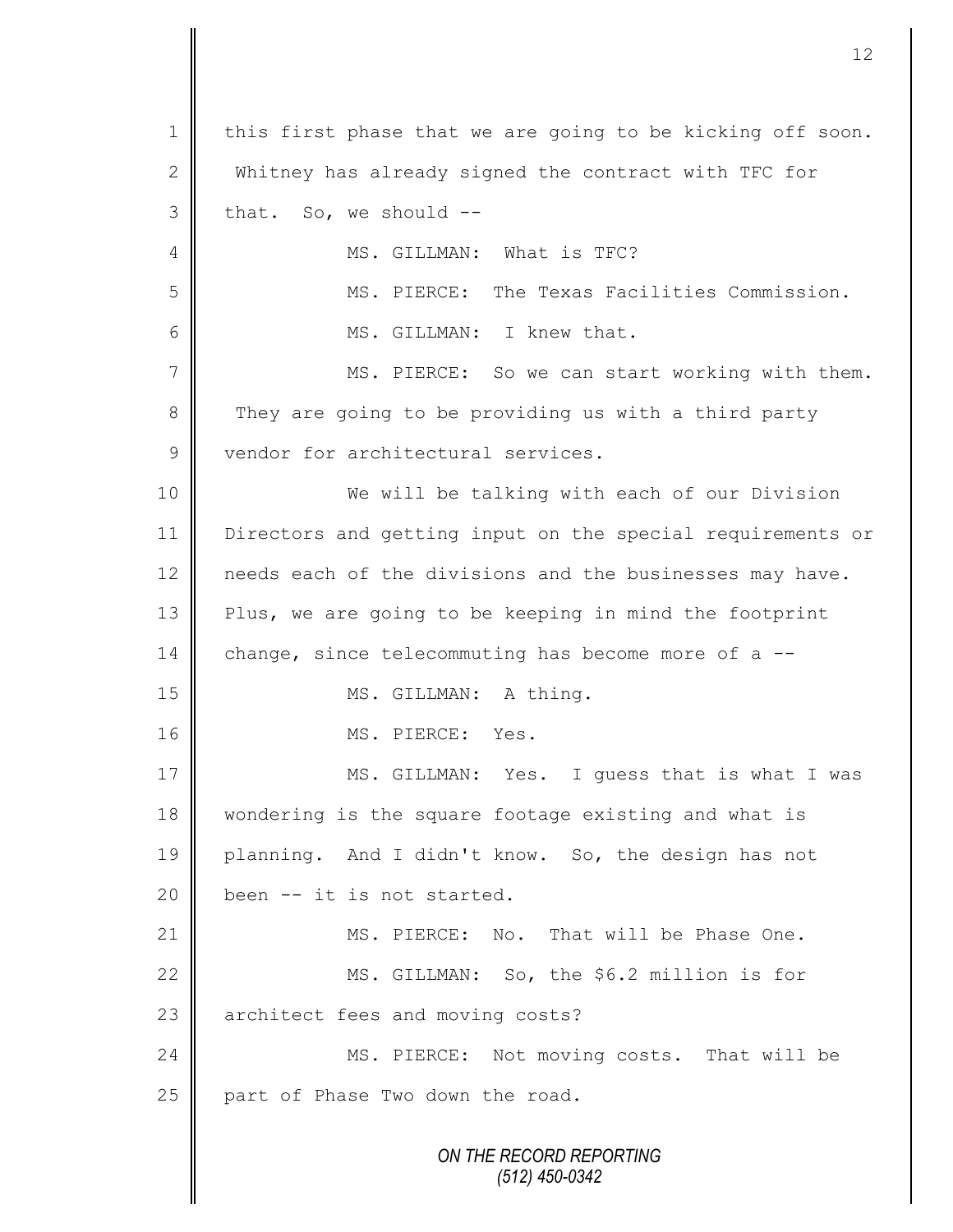*ON THE RECORD REPORTING* 1 || MR. SCOTT: For engineering and architecture, 2 primarily? 3 MS. PIERCE: Yes. Yes. 4 || MR. SCOTT: That is your engineering and 5 architecture phase. 6 || MS. PIERCE: Right. And well, I guess it will 7 be for some moving fees, because we will be relocating 8 people from Building Five to Building Six so that we can  $9 \parallel$  start utilizing that space, in determining the actual 10 needs. 11 | MS. GILLMAN: That seems really, really high. 12 Six million just for an architect plan? No. I don't 13 think so. 14 MS. PIERCE: They are going to be doing cost 15 | estimates. They are going to be doing the blueprints and 16 everything. So that when we go back to request Phase Two 17 funding, we will go back with everything, as though we are 18 ready to start the project. 19 | MR. SCOTT: Right. 20 || MS. GILLMAN: I guess maybe a little bit more 21 detail on the \$6 million. It sounds like a whole lot for 22  $\parallel$  just some blueprints. But I can't --23 | MR. PREWITT: Whitney, did you have a comment? 24 | MS. BREWSTER: Chairman? Thank you, Chairman 25 | Prewitt. For the record, Whitney Brewster.

*(512) 450-0342*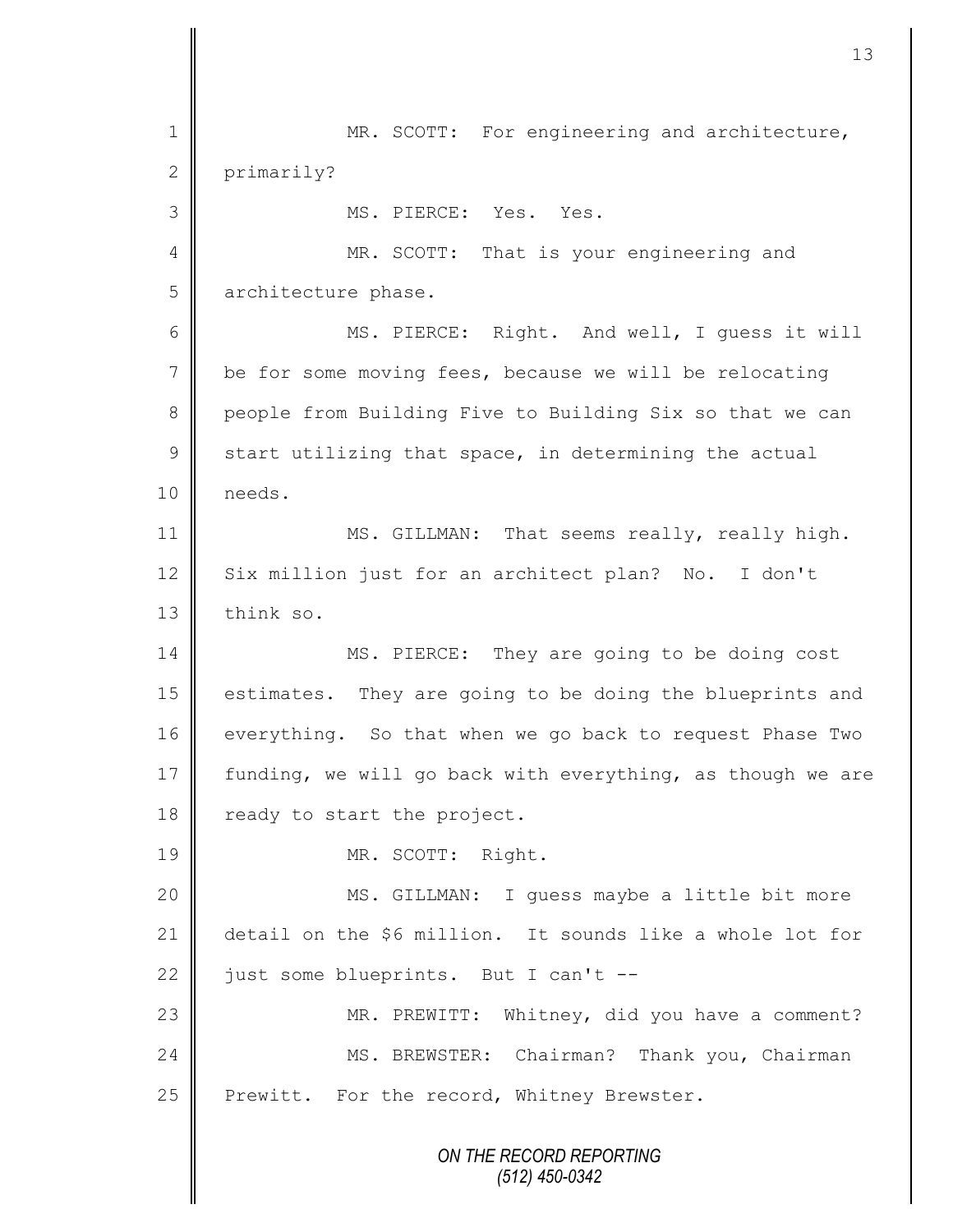1 || The appropriation was for planning and site 2 prep. And so, I do believe that it is a little beyond the 3 blueprints, but we will be sure to provide you with a 4 better breakdown, so that you can see what that \$6.2 5 million is comprised of. And that is money that was 6 appropriated by the Legislature. 7 || MS. GILLMAN: I thought that might be 8 demolition. 9 || MR. PREWITT: Was there some -- a point of 10 information. Chairman Prewitt speaking. Was there 11 asbestos in that building? 12 MS. BREWSTER: Why don't -- I'll let one of you 13 answer that. 14 MS. PIERCE: We did have some assessments done 15 | through the Texas Facility Commission as well. There were 16 some -- there is not anything active that is concerning in 17 that building. But as you start tearing out components of 18 the building, like the flooring, there is concern for 19  $\parallel$  that, and there is concern for mold. 20 || MR. PREWITT: Okay. Thank you. 21 MR. SCOTT: Member Scott. Pardon me. So, when 22  $\parallel$  will the new building -- just when will the new building 23  $\parallel$  be complete? Is it a five year project, or --24 || MS. PIERCE: Well, we have to go back to the  $25$  Legislature.

*ON THE RECORD REPORTING (512) 450-0342*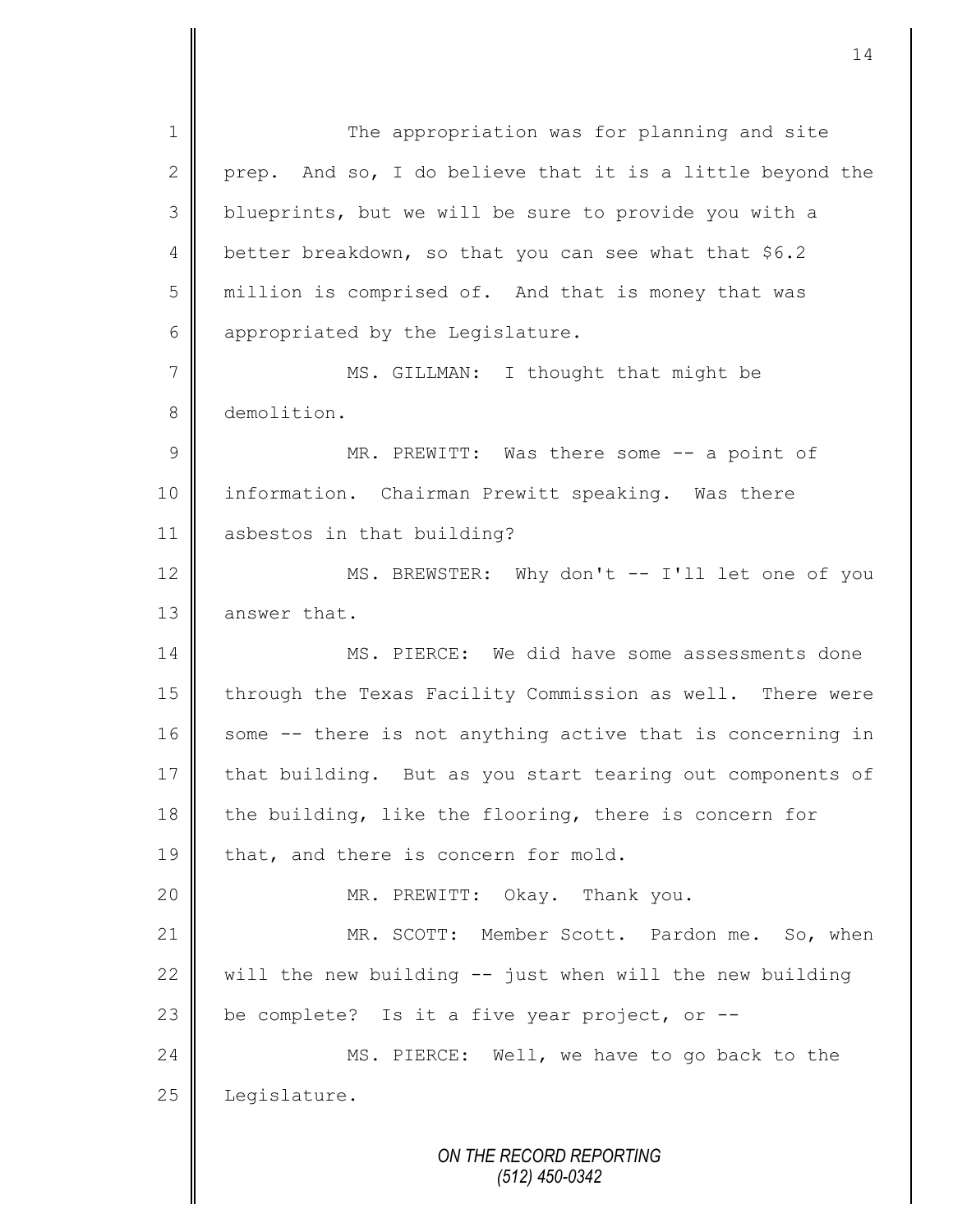*ON THE RECORD REPORTING (512) 450-0342* 1 MR. SCOTT: I understand all that. 2 MS. PIERCE: But yes, that is realistic. 3 MR. SCOTT: Okay. I am sorry. 4 || MS. PIERCE: That is realistic, five years. 5 MR. SCOTT: Okay. Okay. Curious. 6 | MR. PREWITT: Any other questions? 7 (No response.) 8 || MS. PIERCE: Okay. 9 || MR. PREWITT: Seeing none, and no public 10 | comments, then thank you. 11 || MS. PIERCE: Thank you, sir. 12 MR. PREWITT: Let's move on to Agenda Item 4B. 13 | A briefing item, as well. We'll turn it over to Wendy 14 Barron, who will talk about active Agency projects. 15 Wendy. 16 MS. BARRON: Good afternoon. Wendy Barron, for 17 the record, interim CIO. I am going to be talking to you 18 guys this afternoon about the active agency projects. 19 This is a briefing item only. 20 | Right now, the Department of Information 21 Technology and Resources Division project management 22 | office is overseeing nine active projects. And I am going  $23$  to go through those projects and give you a little update 24 about what they are, and the current status on those 25 projects. Also going to provide a little bit of an update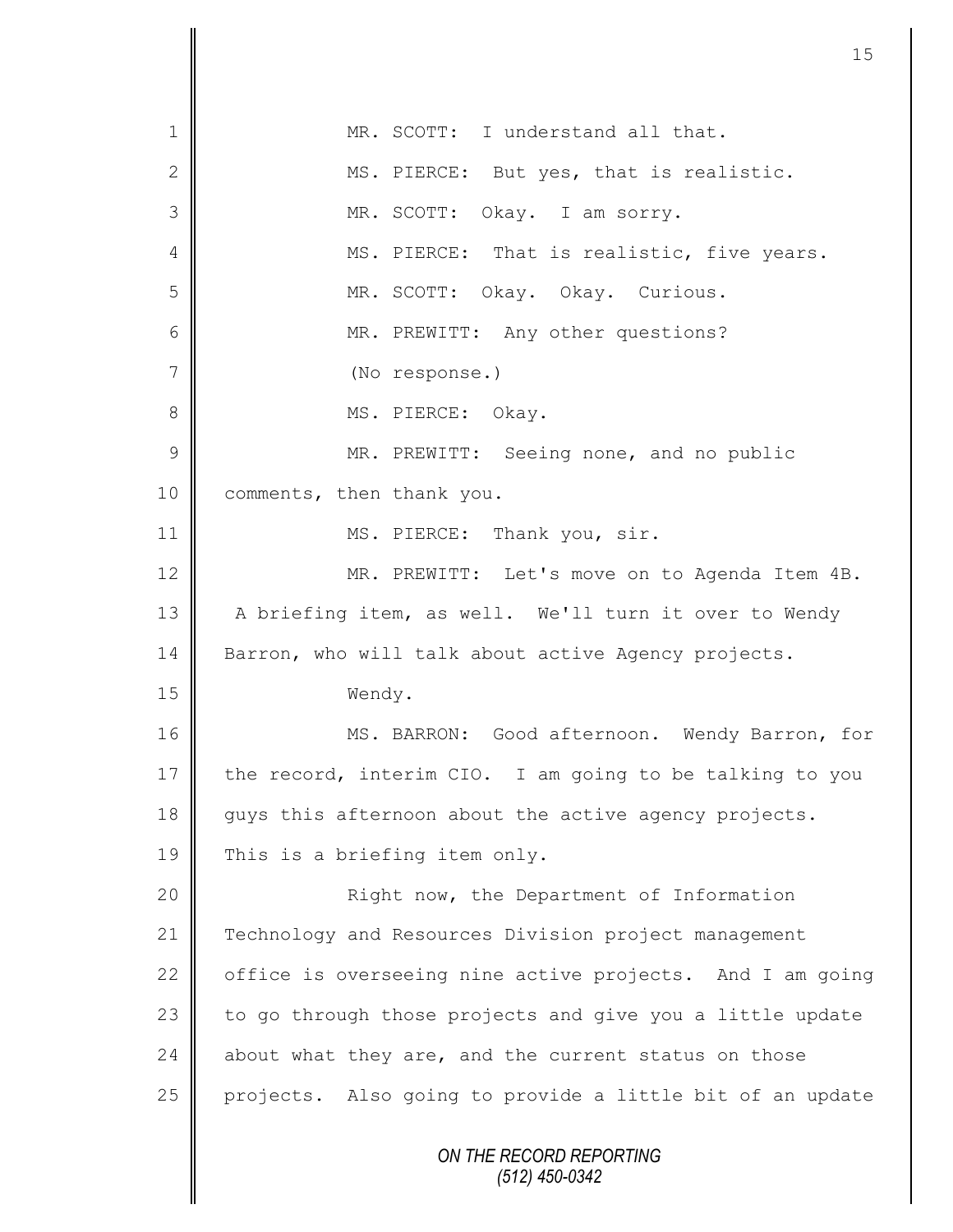1 | of the work that we are doing to affect some of the 2 | legislative items that have occurred.

3 Before I go into the project descriptions, 4 though, I want to just point out that several of these 5 projects are improvements to webDEALER and some of the 6 associated applications to webDEALER. And so we are 7 working on these to improve some of the services to our 8 Texas motor vehicle dealers in the state. The projects 9 are the Statewide webDEALER Adoption, webLIEN, and then, 10 webSALVAGE. So I will highlight that as I go through.

11 || The first project I want to talk to you about 12 today is the Statewide webDEALER Adoption. This is Phase 13 Two of the project. We initiated this project originally 14 when SB 604 passed in the 86th Legislative Session. The 15 goal of this project is really just to make improvements 16 to webDEALER: increase the throughput, maximize workflow, 17 and just really streamline processes and improve usability 18 of the system.

19 || So, Phase One was completed in June of 2021. 20 We are now onto Phase Two, and we are working to procure 21 the resources to execute the project. We are  $-$ - the 22 verall health is yellow because there is some concern 23 that the level of work exceeds the current budget.  $24$   $\parallel$  So, we are looking at that to see -- to flesh 25 that out and make a determination on the path forward.

> *ON THE RECORD REPORTING (512) 450-0342*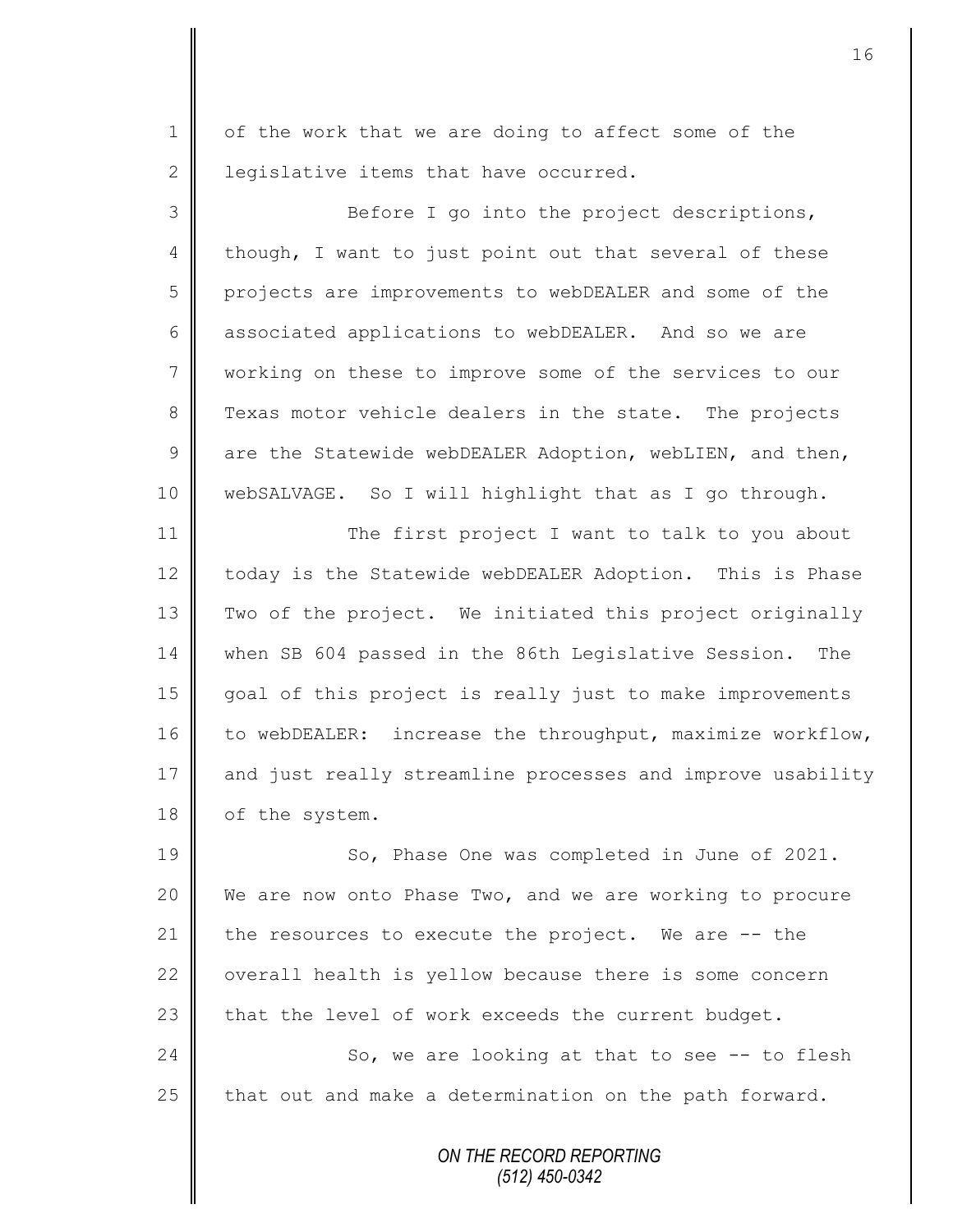*ON THE RECORD REPORTING (512) 450-0342* 1 The project is anticipated to end in August 2023. WebLIEN 2 is the  $-$ 3 MS. GILLMAN: Can I have a -- 4 | MS. BARRON: Yes, ma'am. 5 MS. GILLMAN: I have a question on webDEALER. 6 MS. BARRON: Yes, ma'am. 7 || MS. GILLMAN: What is the adoption rate? How 8 many dealers in Texas are using it --9 MS. BARRON: That -- I do not know the answer 10 to that, but  $-$ 11 || MS. GILLMAN: -- that are eligible? 12 MS. BARRON: So, SB 604 actually basically 13 | required that webDEALER be made available to all Texas 14 motor vehicle dealers. But I don't know how many motor 15 vehicle dealers have taken us up on that offer, so to  $16$  speak, so I will find out that information. We will get 17 that back to you. 18 || Any other questions? 19 (No response.) 20 | MS. BARRON: All right. Moving on to webLIEN, 21 this is a new project that we are initiating. It is going 22  $\parallel$  to be a new web-based self-service application for 23 | lienholders to secure liens electronically with the 24 Department. 25 | The is going to allow independent Texas motor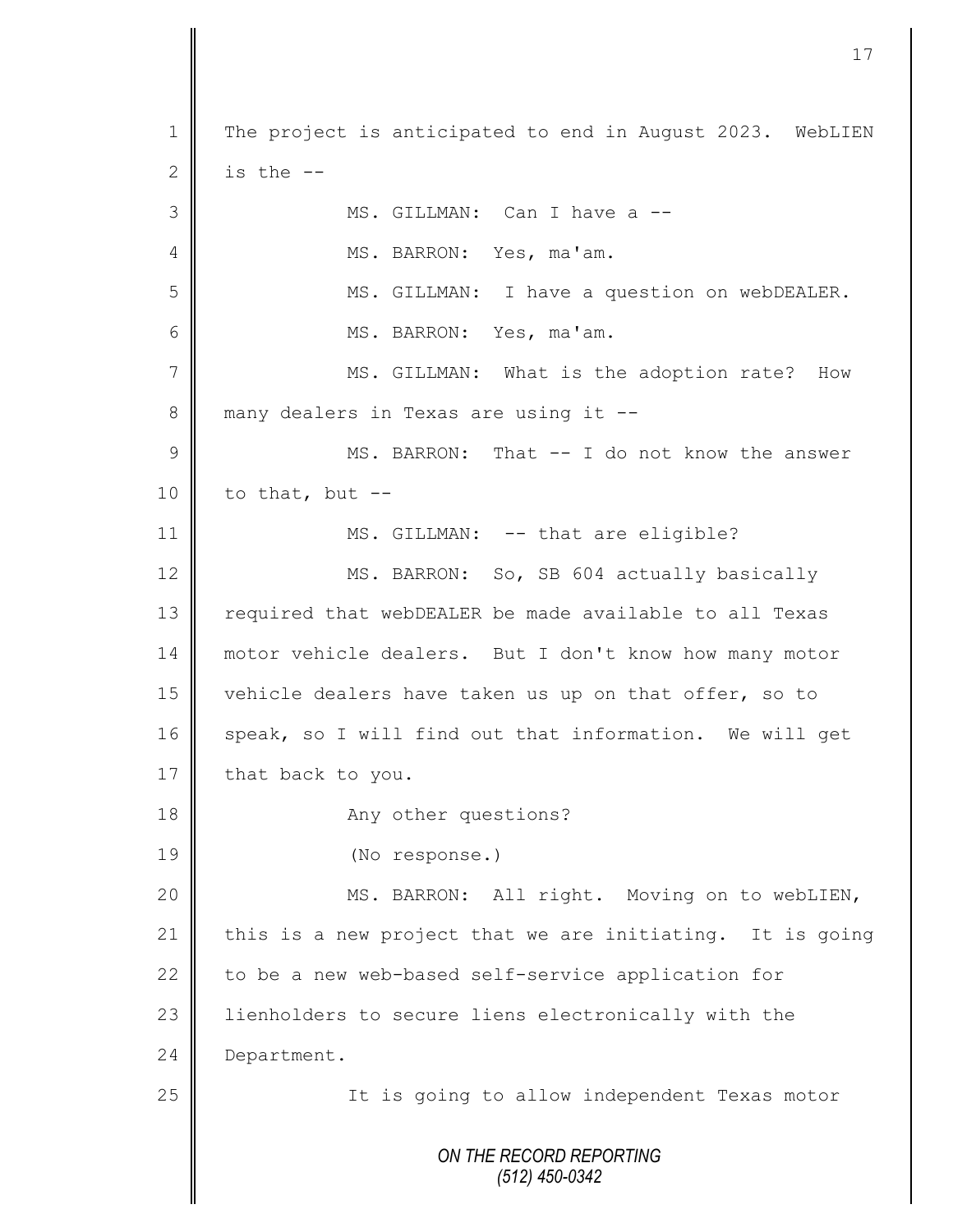1 vehicle dealers that are licensed to finance vehicles to 2 receive electronic titles. This project is going to allow 3 || for a web-based application to all lienholders. And this 4 will be at no cost.

5 It is going to eliminate the paper and the 6 manual processing, creating efficiencies. It is also 7 going to help reduce fraud and cost, and provide improved 8 data accuracy.

9 || The project is currently in the procurement 10  $\parallel$  phase. We are -- we have written the statement of work. 11 It is currently under review. The overall health is in 12 yellow because we plan to leverage the Department of 13 Information Resources deliverable space Information 14 Technology Services contracts to execute this project.

15 || But currently, DIR is in the process of 16 renewing those contracts. So, the old contracts are 17 expiring or have expired. The new contracts haven't been  $18$  executed just yet, and we don't have a firm date.

19 || So we are kind of in this limbo period. Hence,  $20$  | the health being in yellow. We also expect this project 21 | to end no later than August 2023.

22 WebSALVAGE is -- did you have any questions on 23 that project?

24 MR. SCOTT: No.

25 || MS. BARRON: webSALVAGE is the next project.

*ON THE RECORD REPORTING (512) 450-0342*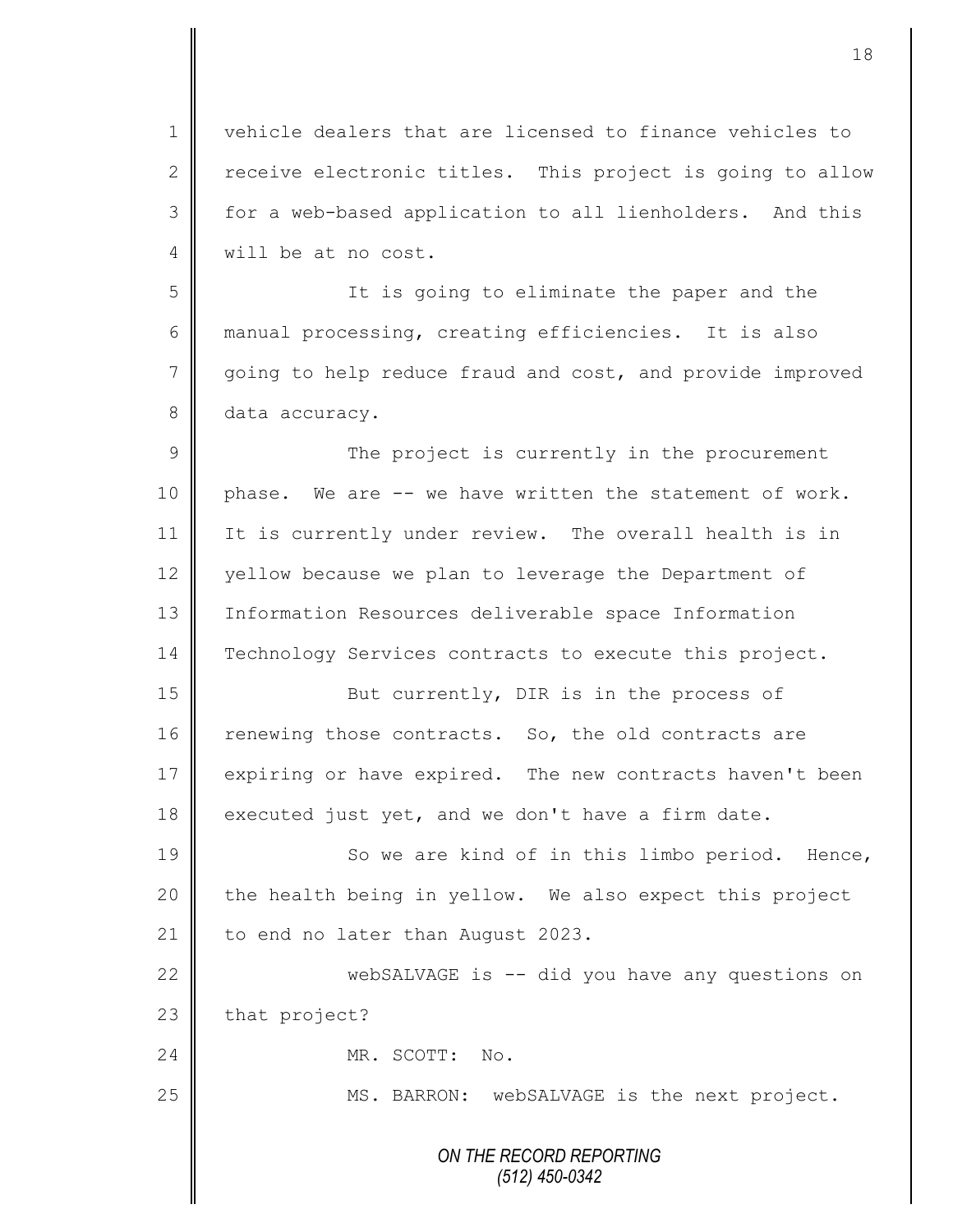1 | It is another project that is going to help with the 2 electronic titling. It is going to expand throughput and 3 | help with the issuance and transfer of electronic titles, 4 allowing electronic submission of title applications by 5 | insurance companies and Texas salvage motor vehicle 6 dealers, or hail damage, unrecovered thefts, or other non-7 salvage vehicles directly to county tax offices, and 8 facilitate the electronic title submissions. 9 || Again, the intent of this project is to reduce

10 | cost, mitigate fraud, and then just create efficiencies. 11 We are initiating this project. We just began. We are 12 drafting the charter.

13 || Requirements are being gathered. And the 14 project is in green right now. It is just getting off the 15 board, off the ground. So, we are moving it forward. 16 Again, this one is also anticipated to end no later than 17 August 2023.

18 The next project is Digital License Plates. 19 Digital License Plates was initiated as a result of SB 604 20 from the 86th Legislative Session. It is a project to 21 create the ability for fleet-owned or federal entities, 22 commercial fleet-owned, or governmental fleet-owned  $23$  entities to equip their vehicles with digital license 24 plates.

25  $\parallel$  The project is nearing the end. We have

*ON THE RECORD REPORTING (512) 450-0342*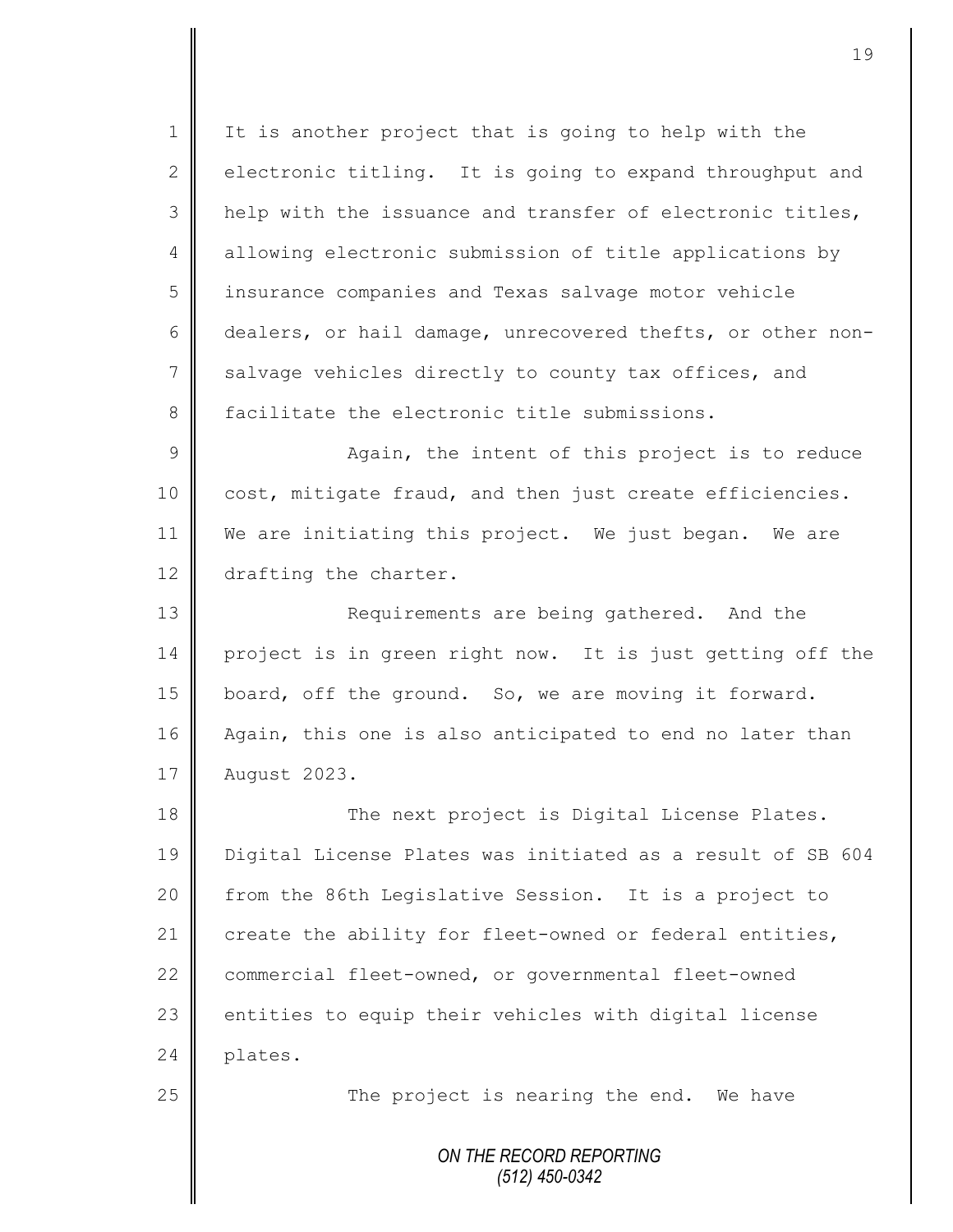*ON THE RECORD REPORTING (512) 450-0342* 1 | developed the functionality for the vendor to be able to 2 execute their license plate program. The vendor is 3 | wrapping up some items on their side. 4 We are in yellow, because our vendor that is 5 | working on this has some cybersecurity related items that  $6 \parallel$  they are still addressing as a result of some penetration  $7$  tests that they did that were required as part of the 8 contract. We do anticipate that this project will end in 9 **February of 2022.** 10 || MR. SCOTT: Let me ask you a question about 11 that, please. 12 MS. BARRON: Yes. 13 MR. SCOTT: I am reading, it says that the 14 project will also enhance awareness of emergency 15 | notifications on Public Safety Alert. 16 MS. BARRON: Uh-huh. 17 || MR. SCOTT: So, how does that work? 18 || MS. BARRON: Well, it is a digital license 19 plate. And so there is digital technology, where you can 20 connect into the license plate. 21 MR. PREWITT: So, the car is stolen, and the  $22$  | license plate will flash on and off or something? 23 MS. BARRON: Uh-huh. 24 MR. SCOTT: Emergency notifications and public  $25$  safety alerts. Okay. It says it will enhance awareness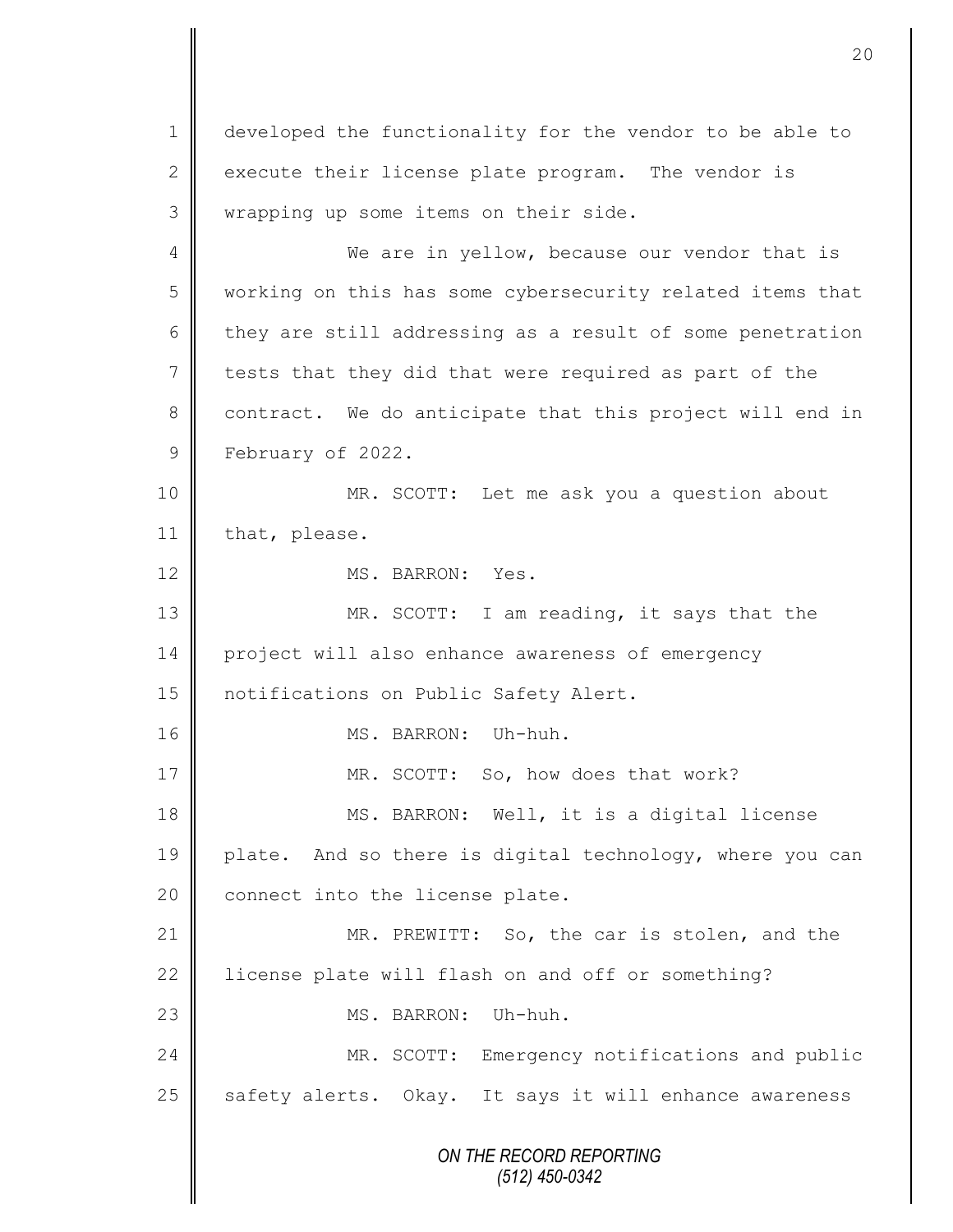*ON THE RECORD REPORTING (512) 450-0342* 1 of emergency notification and public safety alerts. 2 || MS. BARRON: Yes. So, when the vehicles are at  $3 \parallel$  rest, the license plates can be used to provide 4 notifications as well. 5 || MR. SCOTT: Okay. 6 || MS. BARRON: So there can be push notifications 7 potentially to the license plate -- can be used in that 8 manner, as well. 9 MR. SCOTT: And the benefit to the owner of the 10 vehicle to having a digital license plate as opposed to 11  $\parallel$  the metal tag -- why would somebody want one? 12 MS. BARRON: It is obviously, you know, cutting 13 edge technology. It provides you know, a way, a method. 14 Like I said, the communications. The push and pull 15 | notifications. 16 NR. SCOTT: Yes. 17 || MS. BARRON: It is equipped with GPS. There is  $18$  that added connectivity to this piece of equipment 19 essentially on your vehicle, so that there is an 20 enhancement sticker, like the emergency alerts. Or if the 21 car is stolen, it can flash or, you know, provide some  $22$  kind of notification. That kind of thing. 23  $\parallel$  So those are some of the benefits. 24 MR. SCOTT: Can the owner of the vehicle, can  $25$  | they load their own message on that plate?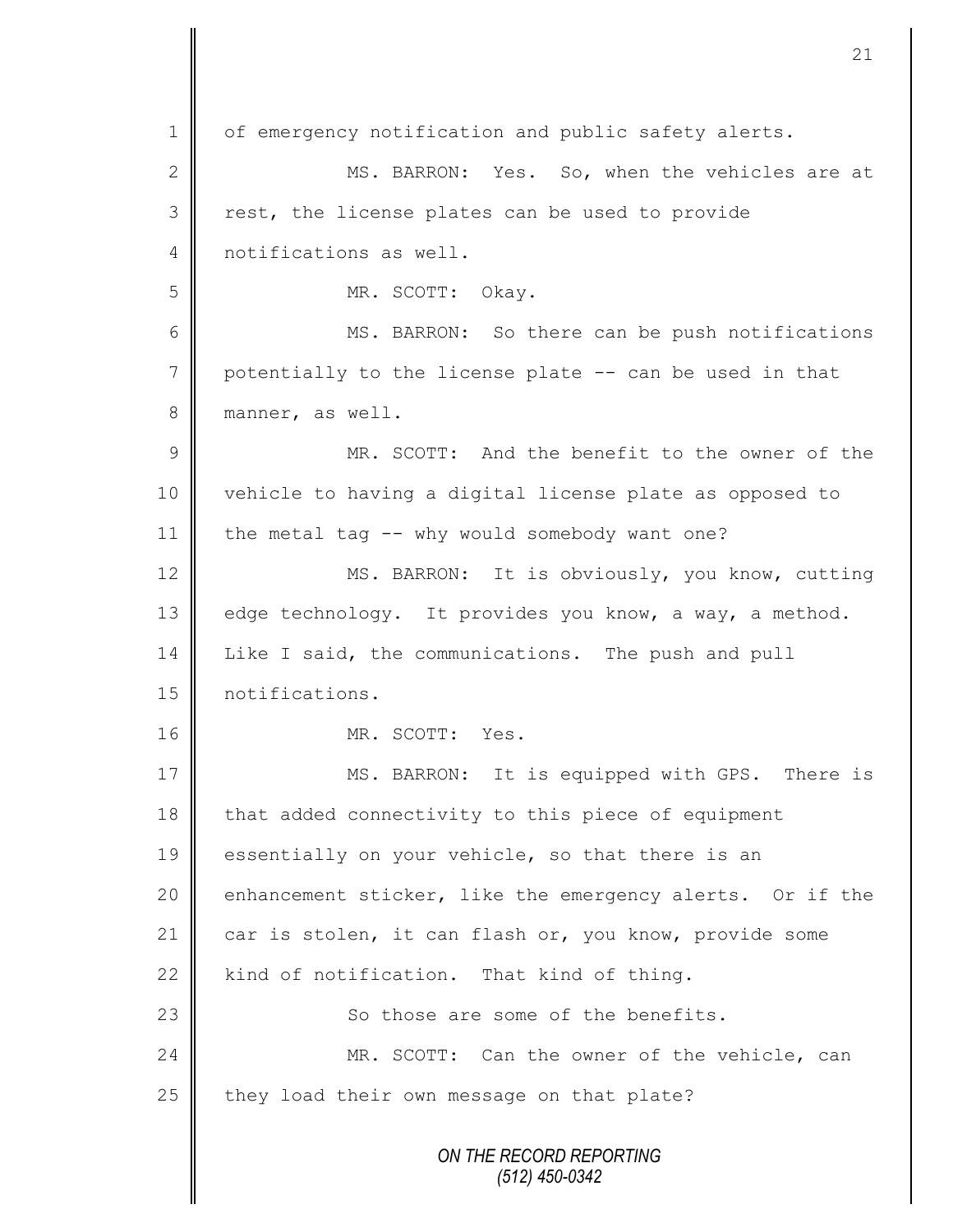*ON THE RECORD REPORTING (512) 450-0342* 1 MS. BARRON: That, I do not know the answer to. 2 | I can find out. 3 | MS. BREWSTER: Mr. Chairman. 4 **II** MR. PREWITT: Yes. 5 || MS. BREWSTER: Whitney Brewster, Executive 6 Director. The owner of the vehicle would not be able to 7 display whatever alphanumeric they want to on the plate. 8 MR. SCOTT: Okay. 9 || MS. BREWSTER: The alphanumerics are still 10 | issued through TxDMV and displayed on the plate. And just 11 a reminder that the Legislature wanted the Agency to 12 | pursue digital license plates. It was not a 13 | recommendation by TxDMV. 14 | MR. SCOTT: Right. 15 || MS. BREWSTER: And so, we are charged with 16 implementing the digital license plate option for 17 customers. 18 || MS. GILLMAN: I don't understand it either,  $19 \parallel$  Paul. 20 MR. SCOTT: I would like to. 21 MS. GILLMAN: I don't understand it. I don't 22  $\parallel$  quite get it, either. 23 MR. PREWITT: Okay. 24 | MS. GILLMAN: Okay. 25 | MS. BARRON: We are working to make it happen.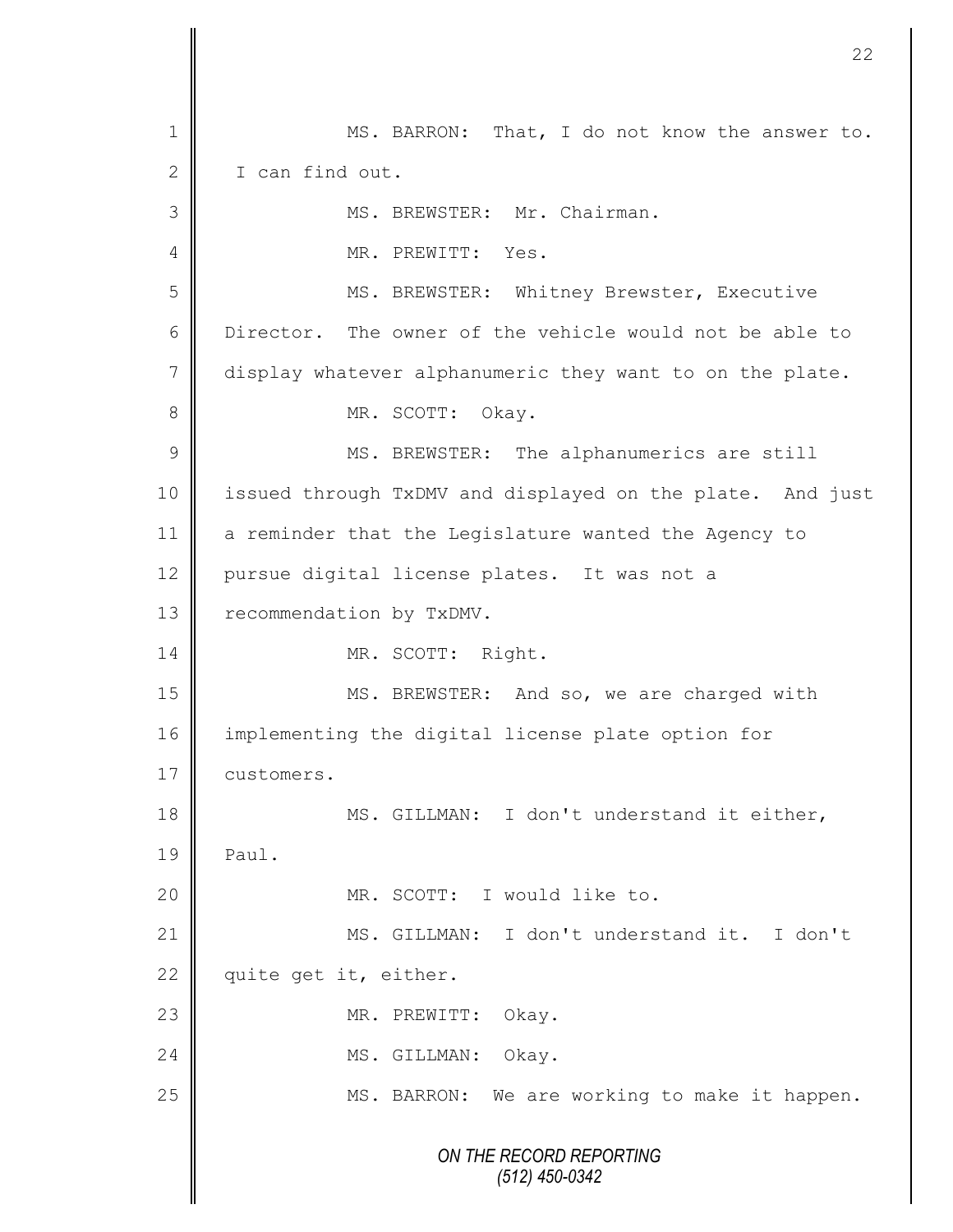*ON THE RECORD REPORTING (512) 450-0342* 1 MS. GILLMAN: Do we have one on the road? 2 || MS. BARRON: Not at this time, because we are 3 Still working on the purchasing process. 4 || MS. GILLMAN: Sure. 5 MS. BARRON: So soon, after February, we 6 probably will. California has implemented digital license 7 | plates. And so there are license plates in California. 8 MS. GILLMAN: I would like to request a demo. 9 || MR. SCOTT: Yes. Is there any information 10 about a take rate in California, of people? 11 | MS. BARRON: We can get that information. 12 || MR. SCOTT: Okay. I will get it. Let's move 13 on. I can ask a lot of questions, and we would just be 14 stuck. So, okay. Thank you. 15 | MS. GILLMAN: Let's have a demo, as soon as you 16  $\parallel$  get one. 17 || MS. BARRON: Okay. Thank you. 18 MR. PREWITT: On the cybersecurity issue, is 19 that going to be signed off by our internal audit, that 20 | they meet the appropriate cybersecurity protocols before 21 we accept it from the vendor? 22 MS. BARRON: Yes. That, and our Chief 23 | Information Security Officer. 24 MR. PREWITT: Okay. Thank you. 25 | MS. BARRON: Yes. Absolutely. All right.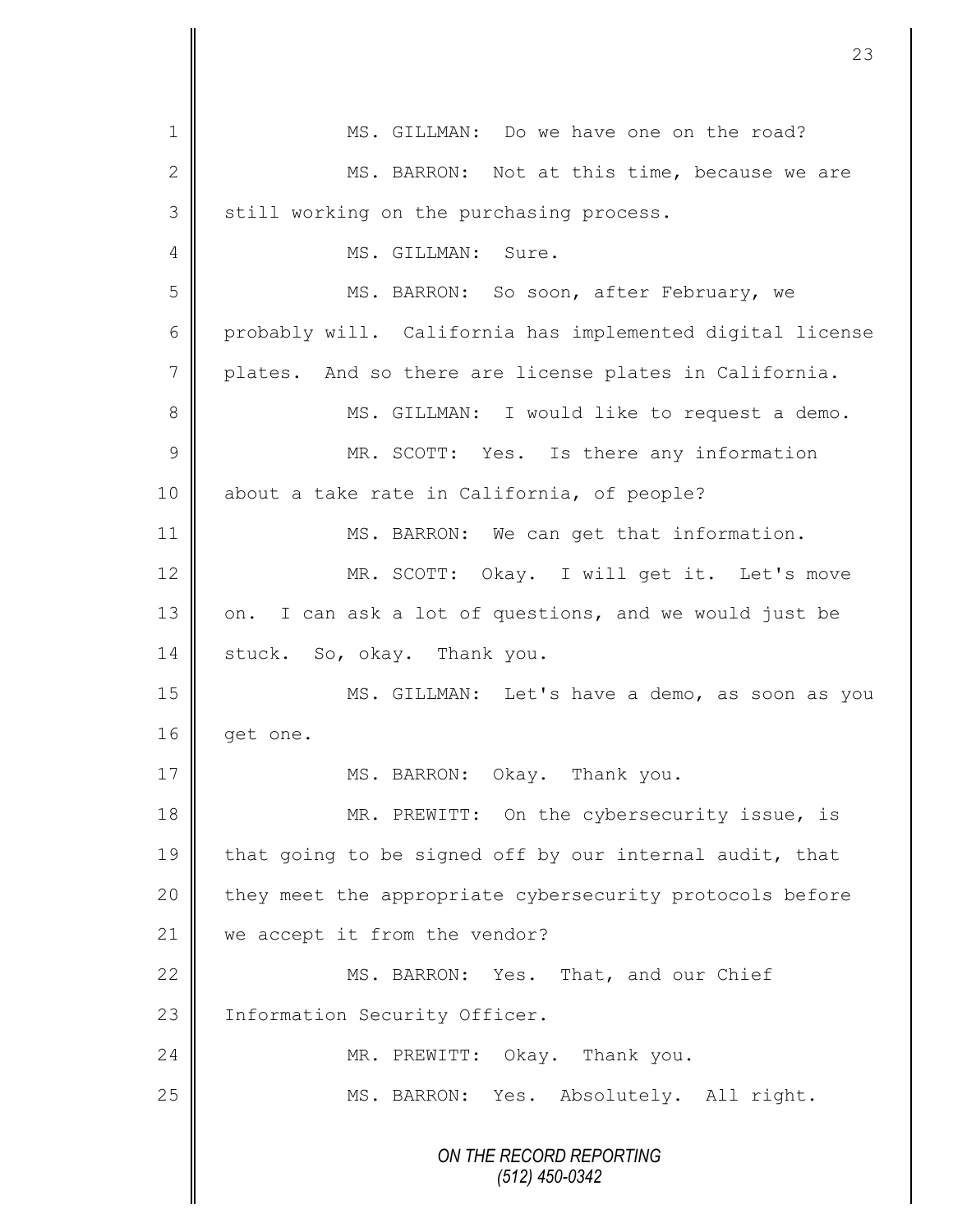*ON THE RECORD REPORTING (512) 450-0342* 1 || Moving on, the Texas International Registration 2 Program upgrade. This project is another project that we 3 || are working on. The intent of this project is to improve 4 the usability of the current TxIRP application. 5 || The is going to create a responsive mobile 6 interface and automate the financing capabilities and  $7 \parallel$  enhance some reporting. The project is in the procurement 8 phase. We have finished the Statement of Work and it is 9 || moving through the review and approval process. 10 || The overall health is yellow because some of 11 the delays in the funds approval. But we anticipate that 12 the schedule is going to move very quickly now that we do 13 have that approval. 14 || MR. PREWITT: Okay. 15 || MS. BARRON: So, the anticipated end date of 16 this project is September 2024. 17 The next project is the Registration and 18 Titling System Batch Cycle project. This one is an 19 internal project. The great benefit of this project is, 20 || it is going to reduce the run time of about 33 batch jobs 21 that basically run overnight to prepare data for reporting  $22$  and whatnot. 23 We are also moving off of our older MAC Sensor 24  $\parallel$  technology, and developing these new  $-$  the new code in 25  $\parallel$  JAVA. And it is going to optimize the run times. We have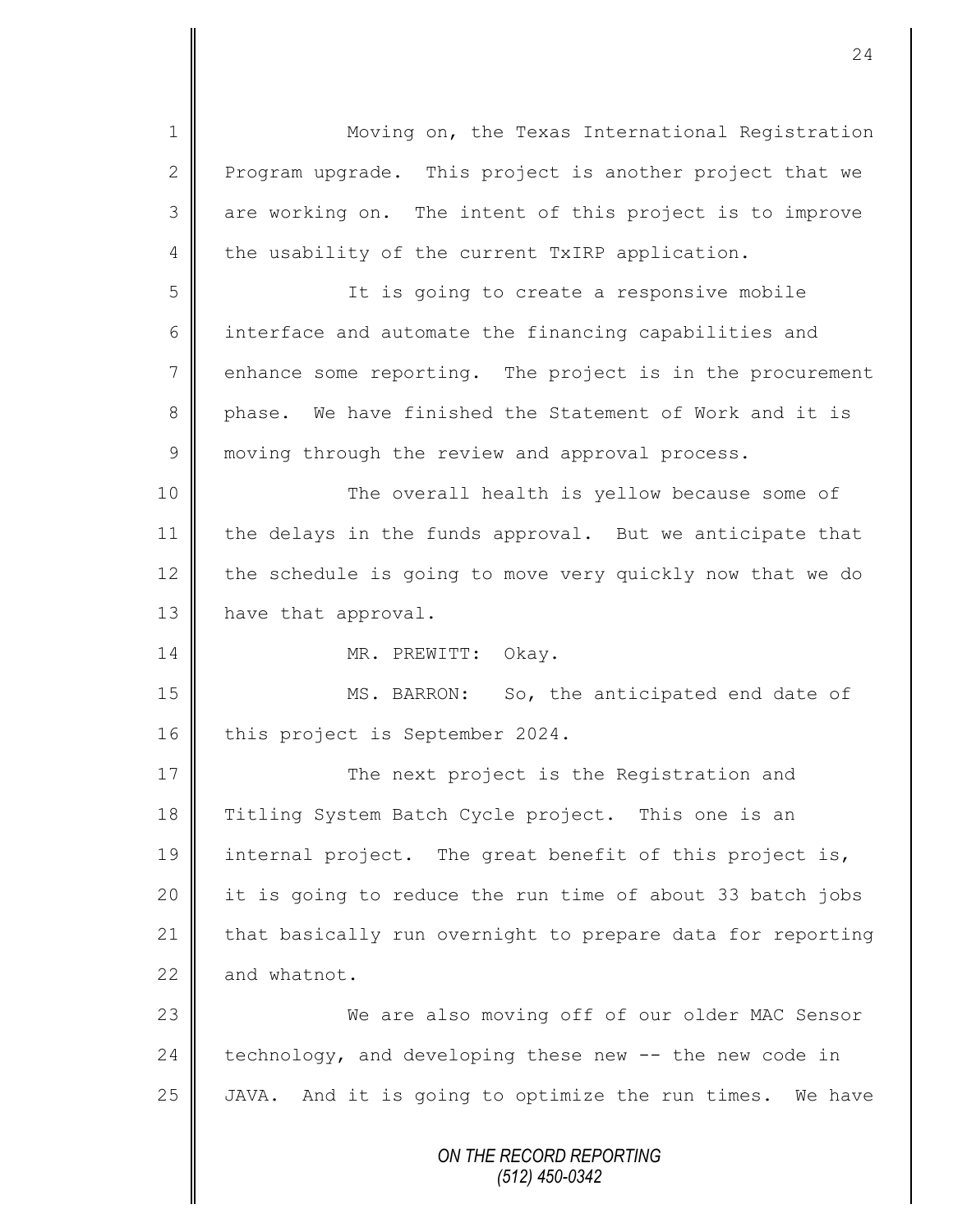*ON THE RECORD REPORTING* 1 already -- we have finished some of the rewrites, and we 2  $\parallel$  have seen reduced run times of up to 95 percent. So, yes. 3 It is going from twelve hours to one. So it is 4 a huge increase. And we are really excited about it. 5 || We are in the development and testing phases. 6 The first set of batches are going to be released in 7 December. And then we will release the next group in 8 **February.** 9 || And the health of the project is green. We do 10 anticipate closing off this project in March of 2022. 11 MS. GILLMAN: Did you miss Call Center? Did 12 vou just do Call Center? 13 MS. BARRON: Did I miss -- I am sorry. I 14 apologize. I did. 15 MR. SCOTT: Can I ask you a question on the 16 batch? 17 || MS. BARRON: Yes, sir. 18 MR. SCOTT: Once this is implemented and fully 19 Tunning, but there won't be anything that the public sees, 20  $\parallel$  right? This is the stuff that we have to run overnight. 21 || MS. BARRON: No. This is -- right. 22 || MR. SCOTT: We have to do it ourselves. 23 || MS. BARRON: Yes. So, there is still, you  $24$  know, there is still going to be the requirement to run  $25$  the batch.

*(512) 450-0342*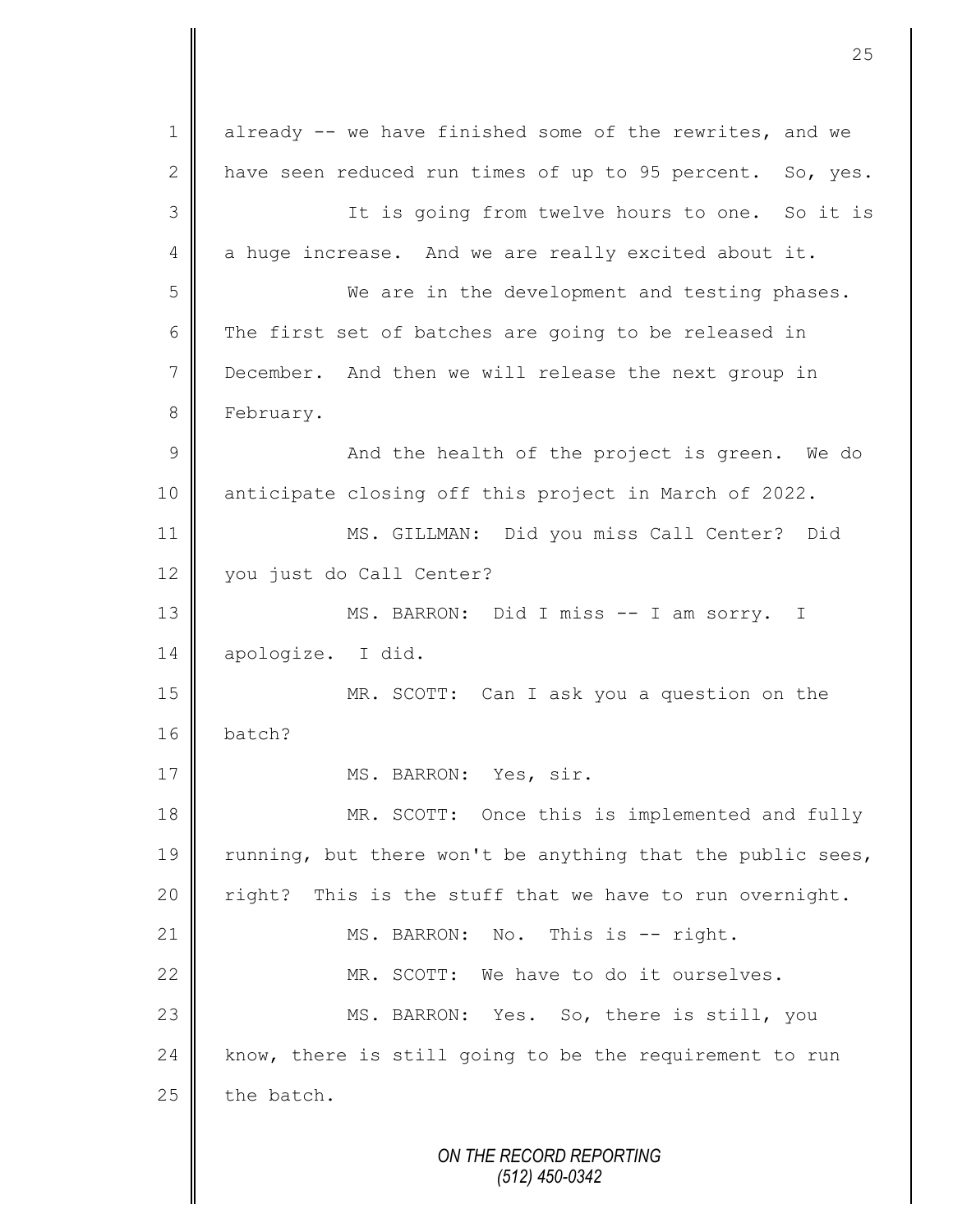*ON THE RECORD REPORTING (512) 450-0342* 1 || MR. SCOTT: Right. 2 || MS. BARRON: It just won't take all night to do  $3$  | it. 4 || MR. SCOTT: Right. 5 MS. BARRON: So, we could see some benefit. 6 Say, something happened and we needed to run one of these 7 batches. We could do so. And for some of them, have that 8 happen in an hour, as opposed to taking all day. 9 || MR. SCOTT: Right. Okay. All right. Thank 10 you. 11 | MS. BARRON: You are welcome. And I apologize. 12 | I did skip Call Center. Let me go back to that one. 13 || Call Center upgrade project, this is Phase Two 14 of the project. In this phase, we are implementing the 15  $\parallel$  survey tool. And this is a modern tool. 16 || And we are upgrading the features. This will 17 improve our interaction and the gathering of feedback with 18 our customers. We are in the testing phase with the 19 **Consumer Relations Division.** 20 | Coverall health is yellow, because we do have 21 | some vendor delays in meeting our requirements on 22  $\parallel$  executing an interconnection security agreement. We are 23 | working through that. And we believe we have gotten over 24 the biggest of the humps. 25 | But we are still working through that. So, the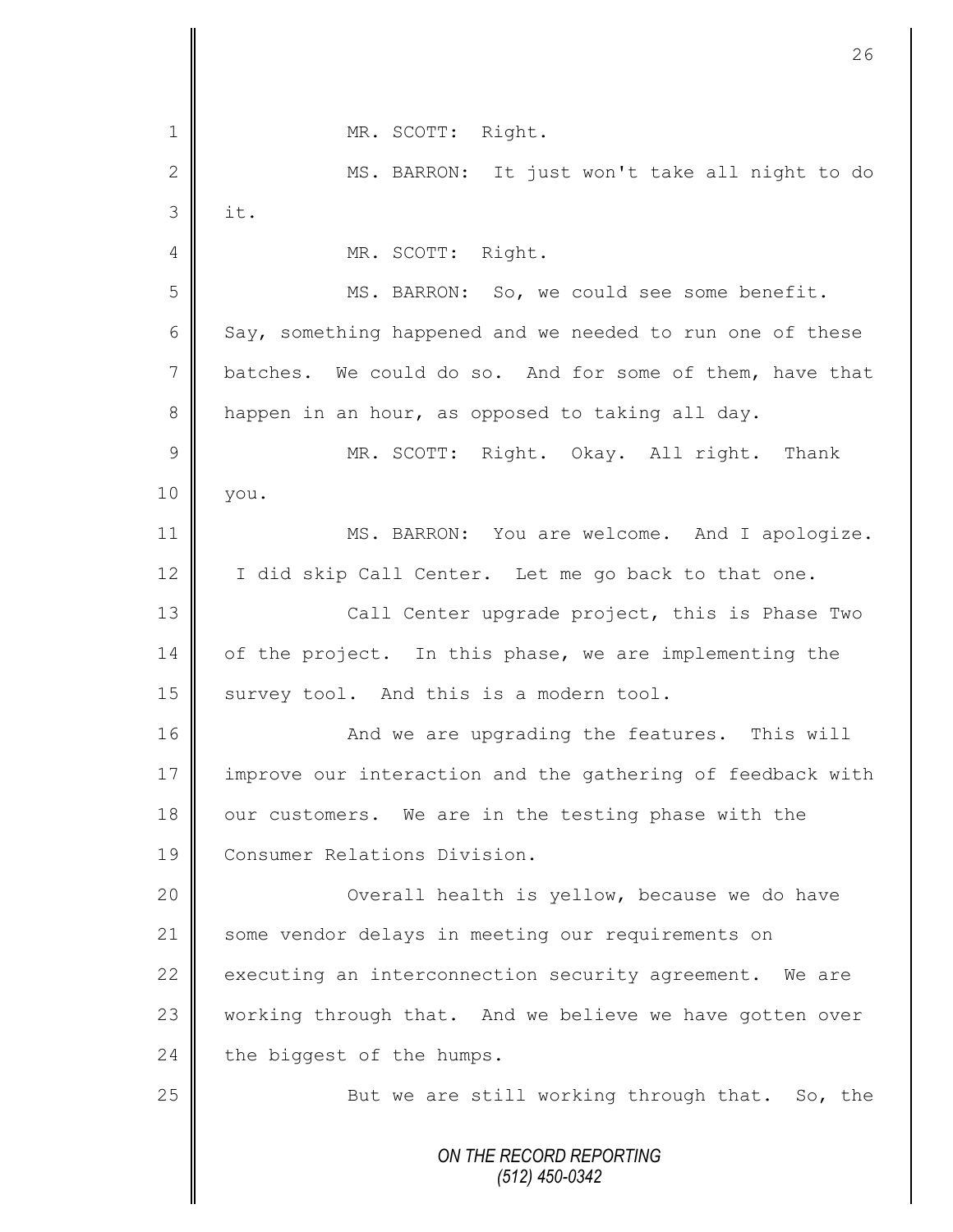1 project status is in yellow. We do anticipate an end date 2 of this next summer, 2022.

3 The next project is Texas by Texas. We are 4 pretty excited about this one. This is a partnership with 5 DIR and their vendor, Deloitte. Texas by Texas is a 6 mobile-friendly platform that provides services to the 7 citizens of Texas to centralize their interaction with 8 | qovernment.

9 || And so DMV has joined in with a couple of 10 different agencies and are working to deploy. We have 11 actually already deployed the web application. But we 12 Will also be deploying a mobile app that will be coming 13  $\parallel$  out in the Google and Apple stores in January.

14 | It is really exciting, because a constituent 15  $\parallel$  can go in, create a profile. They can register their 16 | vehicle with us. They can renew their drivers license 17 | with DPS. They can renew their registration with TDLR to 18 become a massage therapist.

19 There is -- it is a one-stop shop. And so, 20  $\parallel$  there is other agencies that are going to be joining in, 21 and we already do have plans to add more features, as time 22  $\parallel$  goes by. But this is really a new and innovative way of  $23$  | thinking about government.

24 MR. SCOTT: I have got a question about that. 25 Will this also be available to like, our license dealers?

> *ON THE RECORD REPORTING (512) 450-0342*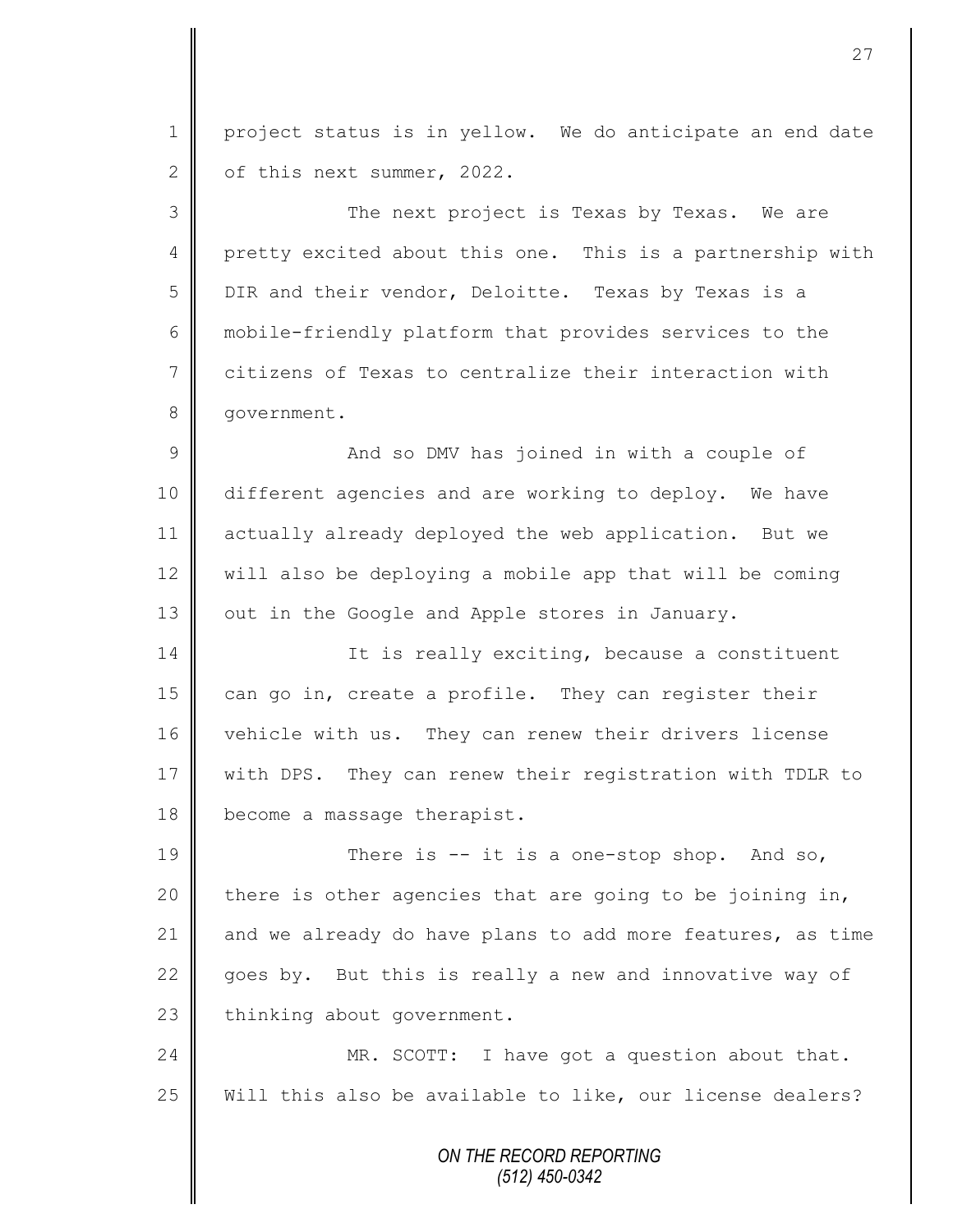*ON THE RECORD REPORTING (512) 450-0342* 1 | MS. BARRON: Right now --2 || MR. SCOTT: Just citizens, or --3 || MS. BARRON: Right now, it is direct to the 4 || individual citizens. So, it is individuals. We are 5 | having conversations with DIR about the possibility of 6 expanding to commercial or government users, but that is 7 not in place at this time. 8 || And there is, I believe, some logistics to work  $9 \parallel$  out there, because I think every agency kind of interacts 10 differently with organizations, companies, and --11 || MR. SCOTT: Yes. I know that many businesses 12 in Texas of course, you know, they interact with multiple 13 | agencies. 14 | MS. BARRON: Right. 15 MR. SCOTT: The OCCC, DMV, whatever. 16 || MS. BARRON: Yes. 17 MR. SCOTT: So, I just wondered if that 18 platform is going to go out. 19 MS. BARRON: In the future, yes. DIR 20 definitely -- we have provided that feedback. I think 21 several other agencies have provided that feedback that 22  $\parallel$  that is something that we would really like to see this  $23$  app provide, is expanded beyond just that one-on-one  $24$  relationship with an individual. 25 NR. SCOTT: Yes.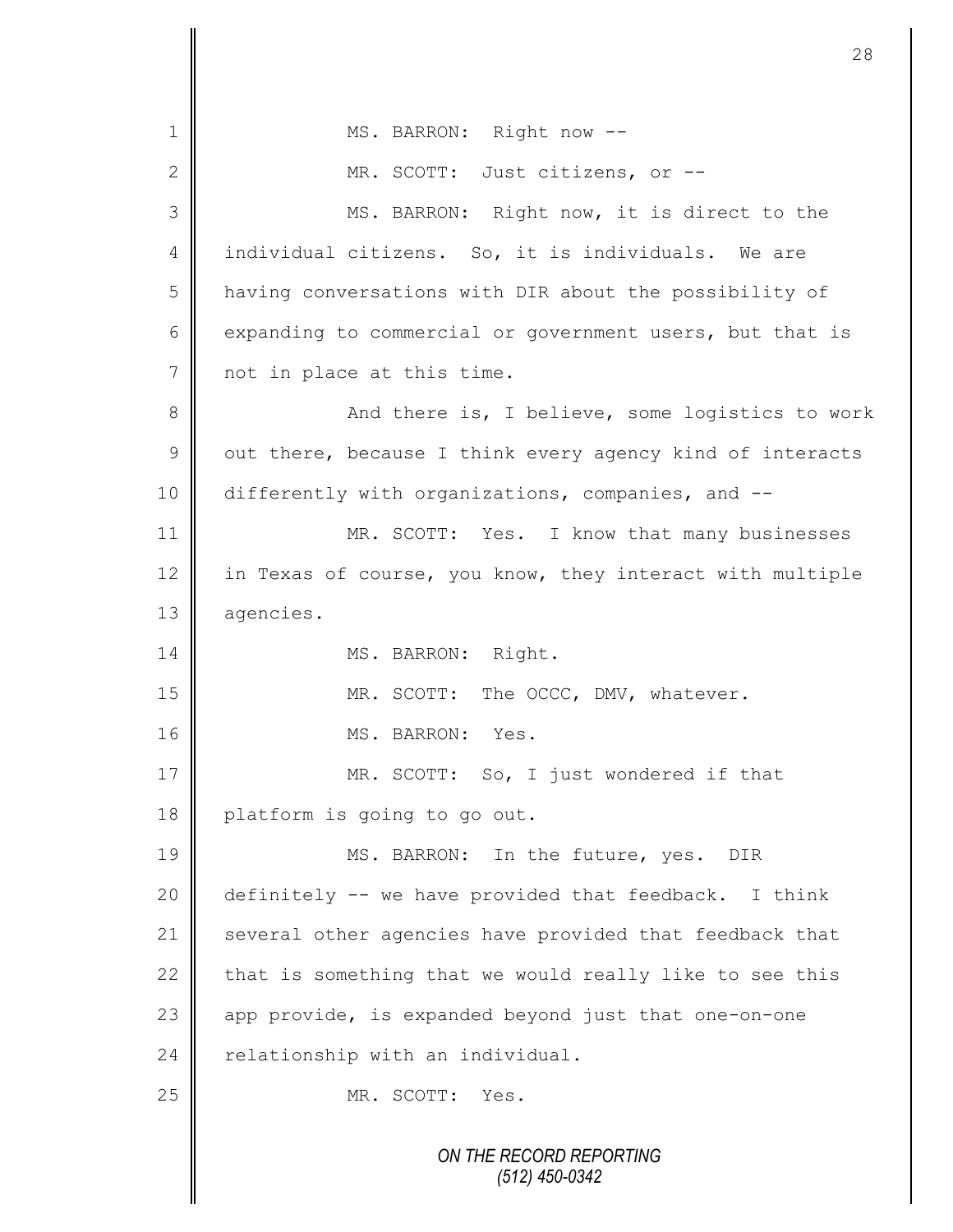| $\mathbf 1$    | MS. BARRON: And to really look at who all of             |
|----------------|----------------------------------------------------------|
| $\mathbf{2}$   | our constituents are, and expand those services. But     |
| 3              | right now, this app is really just kind of in its        |
| $\overline{4}$ | initiating phases. And so, they are focused on that one- |
| 5              | on-one relationship. And they do plan to --              |
| 6              | MS. GILLMAN: Is it a mobile webDEALER?                   |
| 7              | MS. BARRON: It is a mobile vehicle                       |
| 8              | registration so you can register your vehicle. So, say I |
| $\mathcal{G}$  | need to renew my registration. I can log on to this app, |
| 10             | sign up with an account, and then register my vehicle.   |
| 11             | MR. SCOTT: Right. So, you could register your            |
| 12             | vehicle, renew your drivers license, get your hunting    |
| 13             | license, get your fishing license, get your cosmetology  |
| 14             | license, whatever. Whatever renewals that an individual  |
| 15             | needs to do, just through this one app.                  |
| 16             | MS. BARRON: This one application. Yes.                   |
| 17             | MR. SCOTT: And all that information. So, you             |
| 18             | don't have to reenter everything, and start over.        |
| 19             | MS. BARRON: Correct. Yes.                                |
| 20             | MR. SCOTT: It is coming up this spring?                  |
| 21             | MS. BARRON: Yes. So, the web application is              |
| 22             | already out. We deployed in October. It is mobile        |
| 23             | friendly. But it is still a web application, right. You  |
| 24             | still have to go to the internet.                        |
| 25             | The mobile application is going to be released           |
|                | ON THE RECORD REPORTING<br>$(512)$ 450-0342              |

 $\overline{\mathsf{I}}$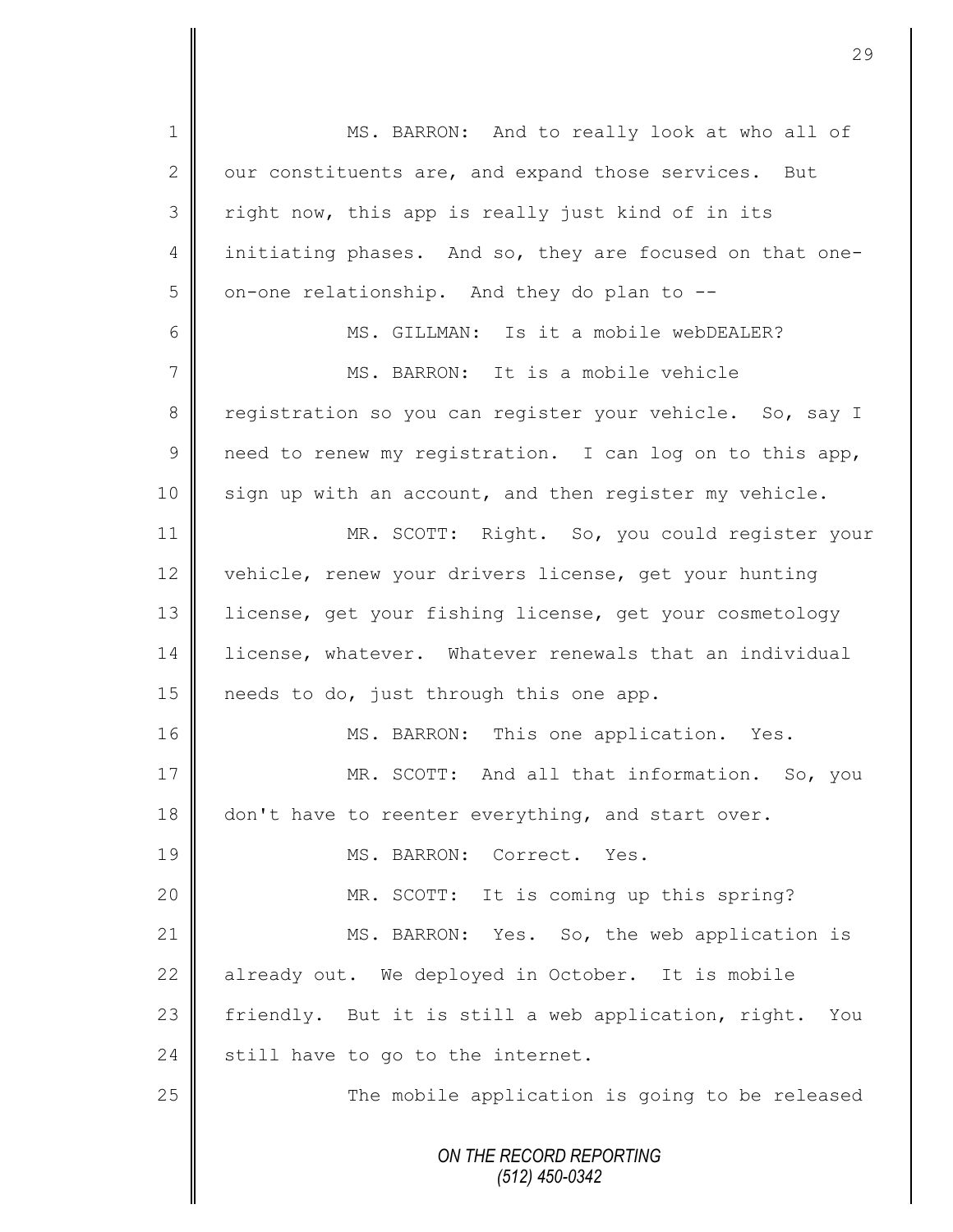*ON THE RECORD REPORTING* 1 | to the Apple and Google stores in January. So, and we are 2  $\parallel$  partnering with DIR on the marketing campaign as well. 3 MR. SCOTT: Yes. It is going to be pretty 4 slick. 5 || MS. BARRON: Yes. It is cool. 6 MR. SCOTT: Yes. I can tell. 7 || MS. BARRON: It is a new application. We are 8 in green on this project. And as I mentioned, we 9 anticipate closing things out in spring of 2022. 10 || The Motor Carrier Credentialing System rewrite, 11 MCCS. So this is a basically full replace of the current 12 | legacy MCCS system. We are looking to upgrade and rebuild 13 the MCCS system to an efficient, user-friendly model. 14 We are just initiating this project, and we are 15 | overall in green. We are drafting the charter and 16 gathering requirements. We anticipate that this project 17 | will end in August 2023. 18  $\parallel$  Those are all of the projects that the PMO 19 group are managing, but I did want to touch base on some 20  $\parallel$  of the items that we are developing, enhancements in 21  $\parallel$  response to some of the legislative changes. 22  $\parallel$ 23 | response to HB 3927 and SB 876. The systems that are 24 impacted are RTS, the Registration and Titling System, 25 | webDEALER, and our e-licensing systems. The changes will

*(512) 450-0342*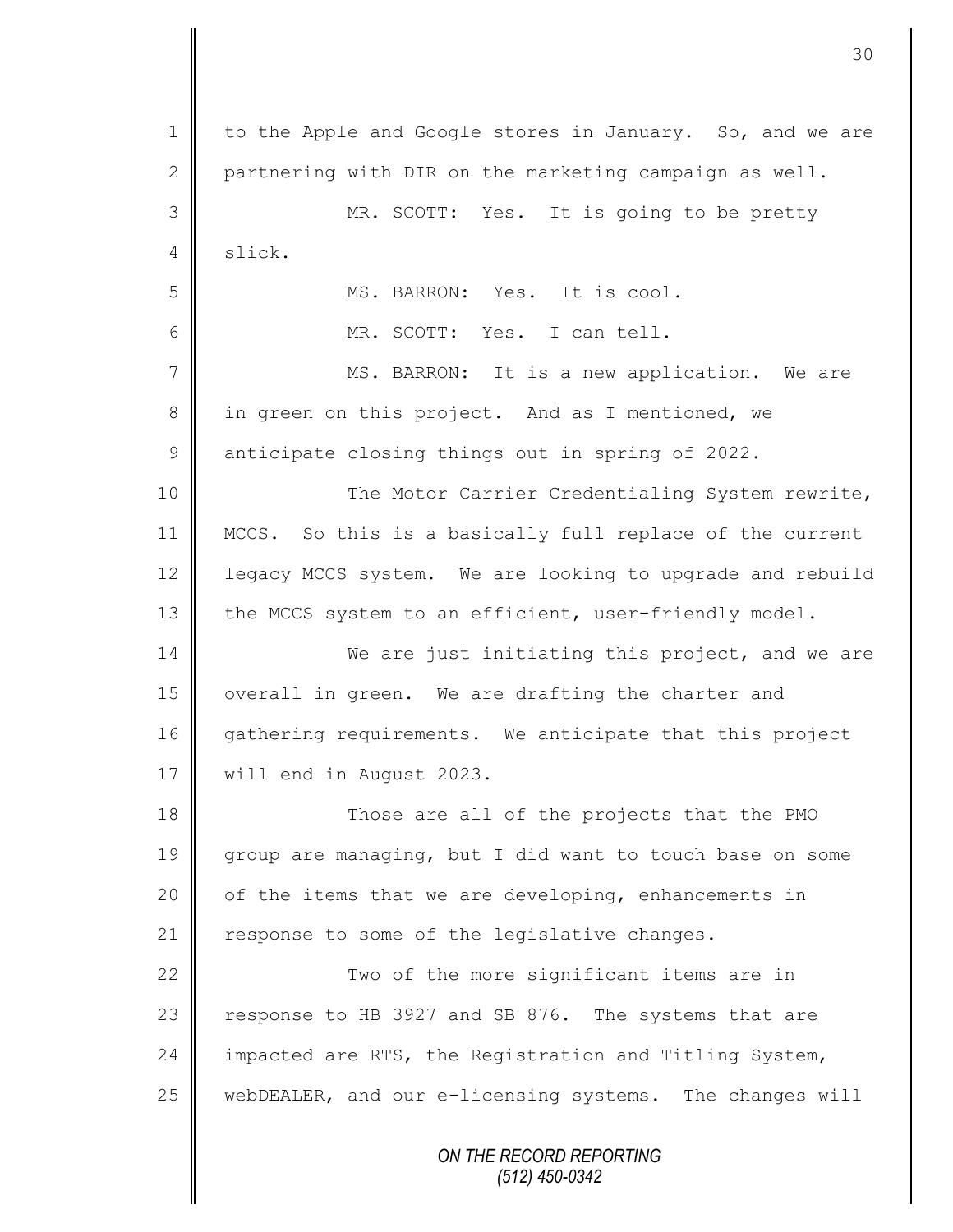*ON THE RECORD REPORTING (512) 450-0342* 1 | be released in alignment with the adoption of the rules. 2 MR. SCOTT: Could you spend a little -- could 3 || you give me a little bit more information about the MCCS 4 update? 5 || MS. BARRON: Yes. 6 MR. SCOTT: Carrier Credentialing System, we 7 are replacing one. I am sorry. I don't even know what we 8 are talking about. 9 || MS. BARRON: Yes. So, the Motor Carrier 10 Credentialing System is an application that our Motor 11 Carrier Division uses to provide credentialing for our 12 motor carriers. It is an internal built system that is, 13 || quite honestly, just old. 14 || MS. GILLMAN: Credentialing, what does 15 **credentialing mean?** 16 || MS. BARRON: Jimmy. 17 || MS. GILLMAN: What is credentialing? 18 || MR. SCOTT: Jimmy. 19 || MR. ARCHER: Member Scott, Director. Jimmy 20 | Archer; I am Director of Motor Carrier Division. 21 | Motor Carrier Division system is a legacy 22 system. It was built way back by TxDOT. It was built in 23  $\parallel$  a language that is -- just for the basics, it is built in 24 a language that, I think, you have a hard time keeping  $25$  employees that understand this language  $-$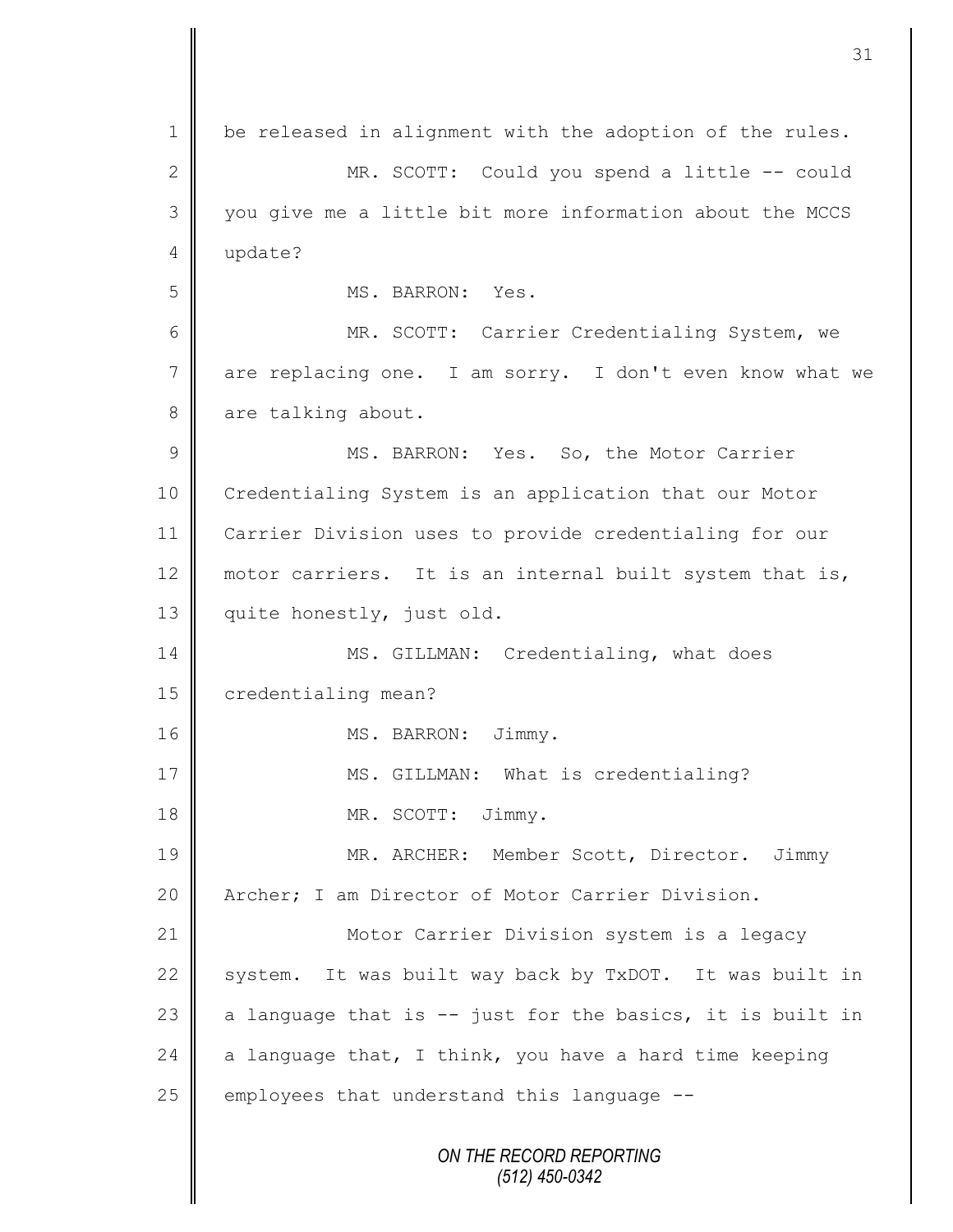| 1             | MS. BARRON: Yes.                                           |  |
|---------------|------------------------------------------------------------|--|
| $\mathbf{2}$  | MR. ARCHER: -- that it is built in. It is                  |  |
| 3             | like COBOL or something. It was built several years ago.   |  |
| 4             |                                                            |  |
| 5             | But basically, what the system does, for a                 |  |
| 6             | carrier to be credentialed, we are talking about the       |  |
| 7             | carrier itself. Not the vehicle, but the carrier to be     |  |
| $8\,$         | credentialed, you either have to have a Texas DMV number,  |  |
| $\mathcal{G}$ | or a USDOT number.                                         |  |
| 10            | And when they are doing this, they also have to            |  |
| 11            | provide their insurance information and submit that to us. |  |
| 12            | And that is how they get their credential or CAB card for  |  |
| 13            | their credentials.                                         |  |
| 14            | This will be the upgrade for this system. It               |  |
| 15            | will make it much easier for our customers to do it. We    |  |
| 16            | already allow renewals through part of our system, but     |  |
| 17            | this would be the new system for the application part.     |  |
| 18            | Does that answer your question?                            |  |
| 19            | MR. SCOTT: Yes. Thank you. Another question.               |  |
| 20            | Is this information, this system, is it available to       |  |
| 21            | like, other states? If a person is like, licensed in       |  |
| 22            | Texas, credentialed in Texas.                              |  |
| 23            | MR. ARCHER: Absolutely.                                    |  |
| 24            | MR. SCOTT: And he is in Wyoming.                           |  |
| 25            | MR. ARCHER: Yes, sir, it is. It's through                  |  |
|               | ON THE RECORD REPORTING                                    |  |

 $\mathbf l$ II

Ш II *(512) 450-0342*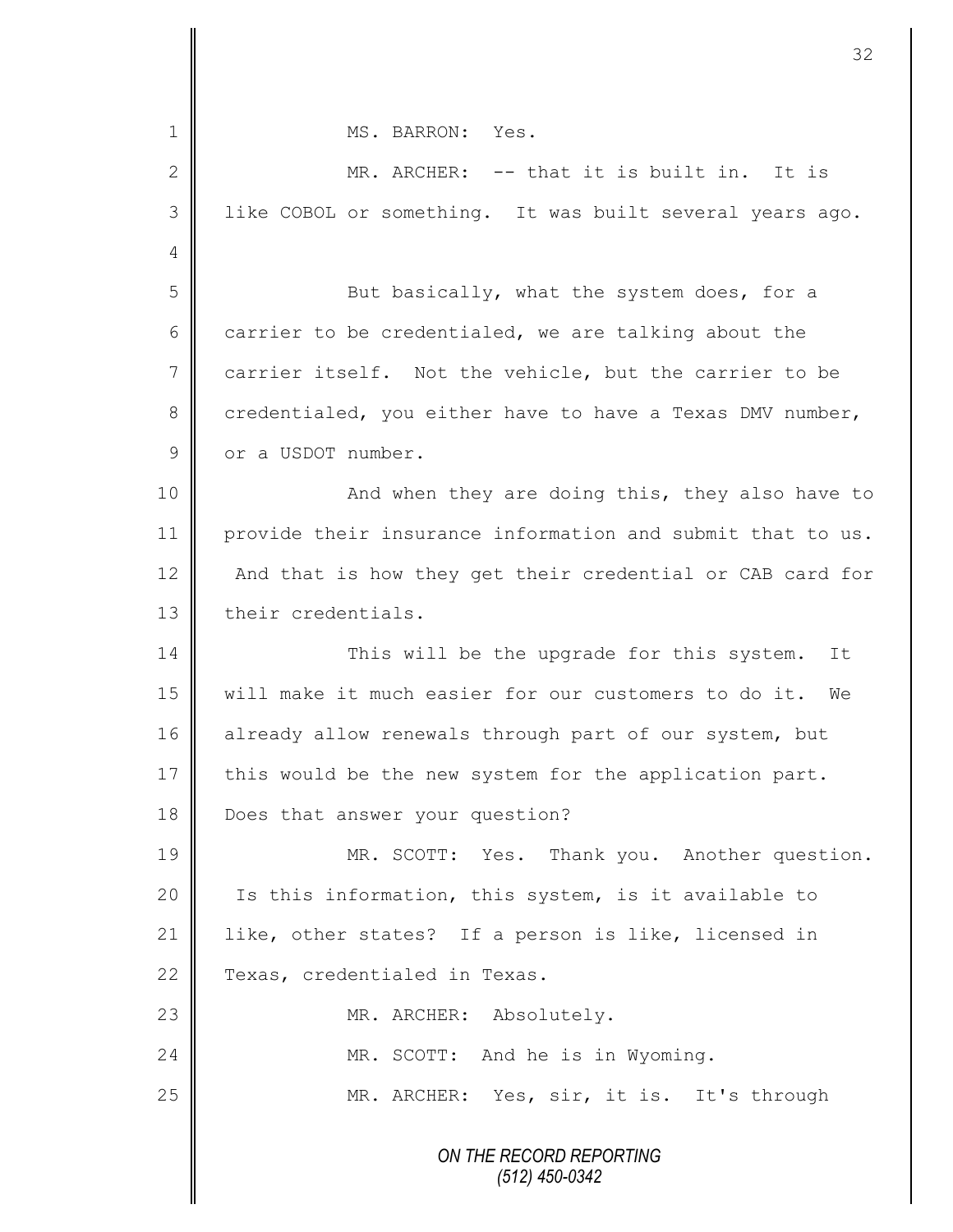*ON THE RECORD REPORTING (512) 450-0342* 1 | the -- we use the, you know, the unified carrier 2 registration system. 3 || MR. SCOTT: Right. 4 MR. ARCHER: And that information is available  $5 \parallel$  through all the states --6 || MR. SCOTT: Okay. That is fine. 7 || MR. ARCHER: Once again, USDOT number. That 8 information that you see through the motor carrier 9 information system, which is a federally-run system. 10 MR. SCOTT: So, is it safe to say then, or can 11 you assume that everyone that has a credential in Texas, 12 they also would have a DOT? 13 NR. ARCHER: Yes, sir. They would be. 14 MR. SCOTT: They would? Okay. And having both 15 || allows them to do interstate? 16 || MR. ARCHER: Well, interstate is a little bit 17 different. Interstate, you have to be -- you have to have 18 registration. 19 You have to be credentialed through the 20 | international registration plan. Or, you would have to 21 pay registration in each state. Or have a trip permit in 22 each state. But, that is a path to get there. 23 MR. SCOTT: Okay. Okay. Thank you. 24 | MS. BARRON: Director, this is Wendy Barron.  $25$   $\parallel$  Do you have any other questions about MCCS?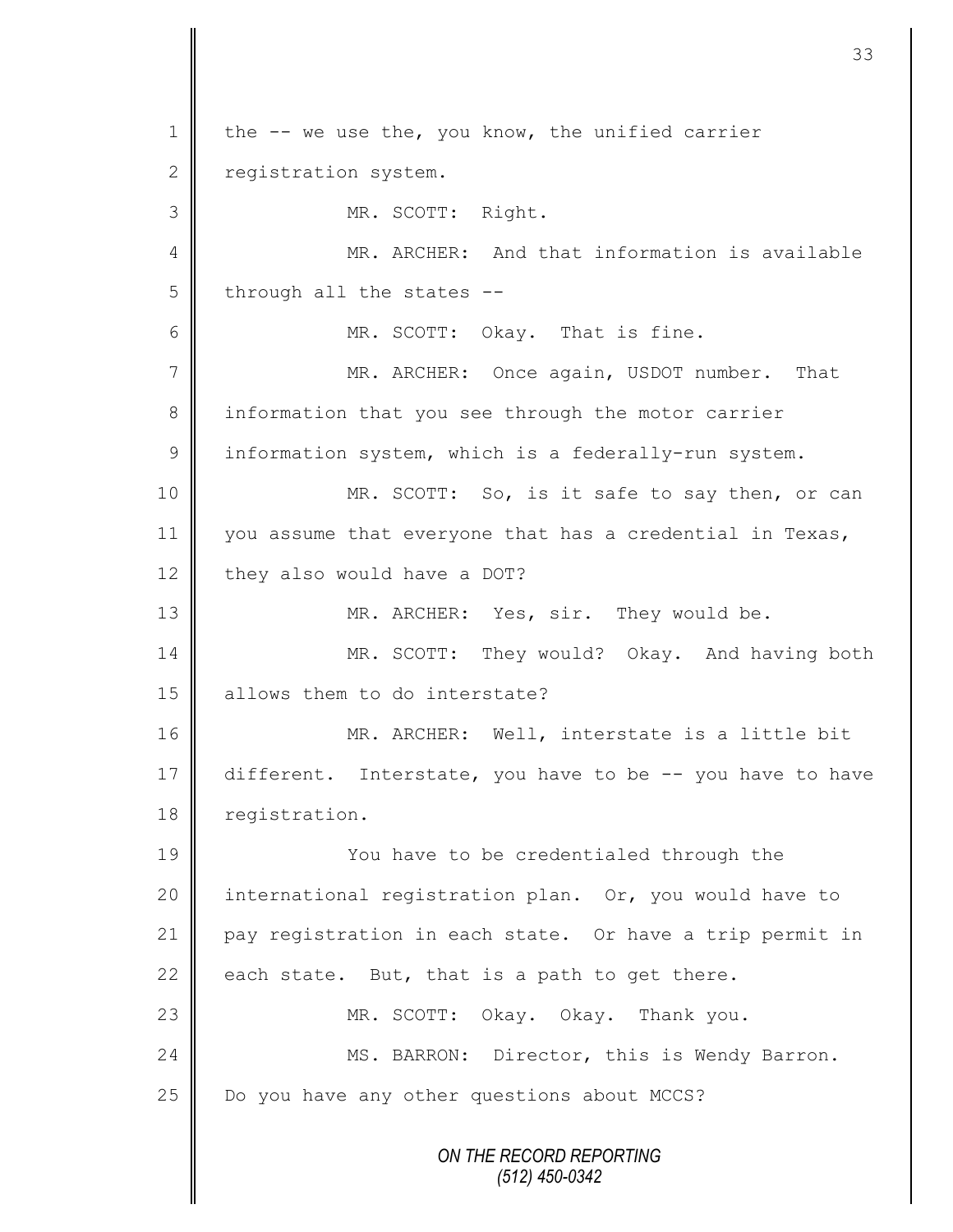*ON THE RECORD REPORTING (512) 450-0342* 1 | MR. SCOTT: No. Thank you. 2 MS. BARRON: Okay. This concludes my 3 presentation. I will be glad to take any additional 4 questions you might have. 5 MR. PREWITT: Earlier in your presentation, 6 this is John Prewitt for the record, you mentioned that we 7 are waiting on some vendors, on some interconnect 8 agreements. 9 **||** MS. BARRON: Uh-huh. 10 || MR. PREWITT: Is that something that just came 11 up as a result of this going through the process? Or is 12 this something that we could do on the front end in the 13 future? When you say interconnect agreement, is that just 14 basically where they, we are agreeing on the same 15 protocols, software protocol, or security protocol? 16 MS. BARRON: So, it is about how we handle  $17$  things in the event of a breach. 18 | MR. PREWITT: Okay. 19 MS. BARRON: So, this system, the survey 20 | component ties into our network. 21 || MR. PREWITT: Yes. 22 MS. BARRON: And so, we want to make sure that 23  $\parallel$  we have an understanding agreement with the vendor, that 24 we have clear roles and responsibilities in the event of a  $25$  breach. We are also coordinating with the vendor to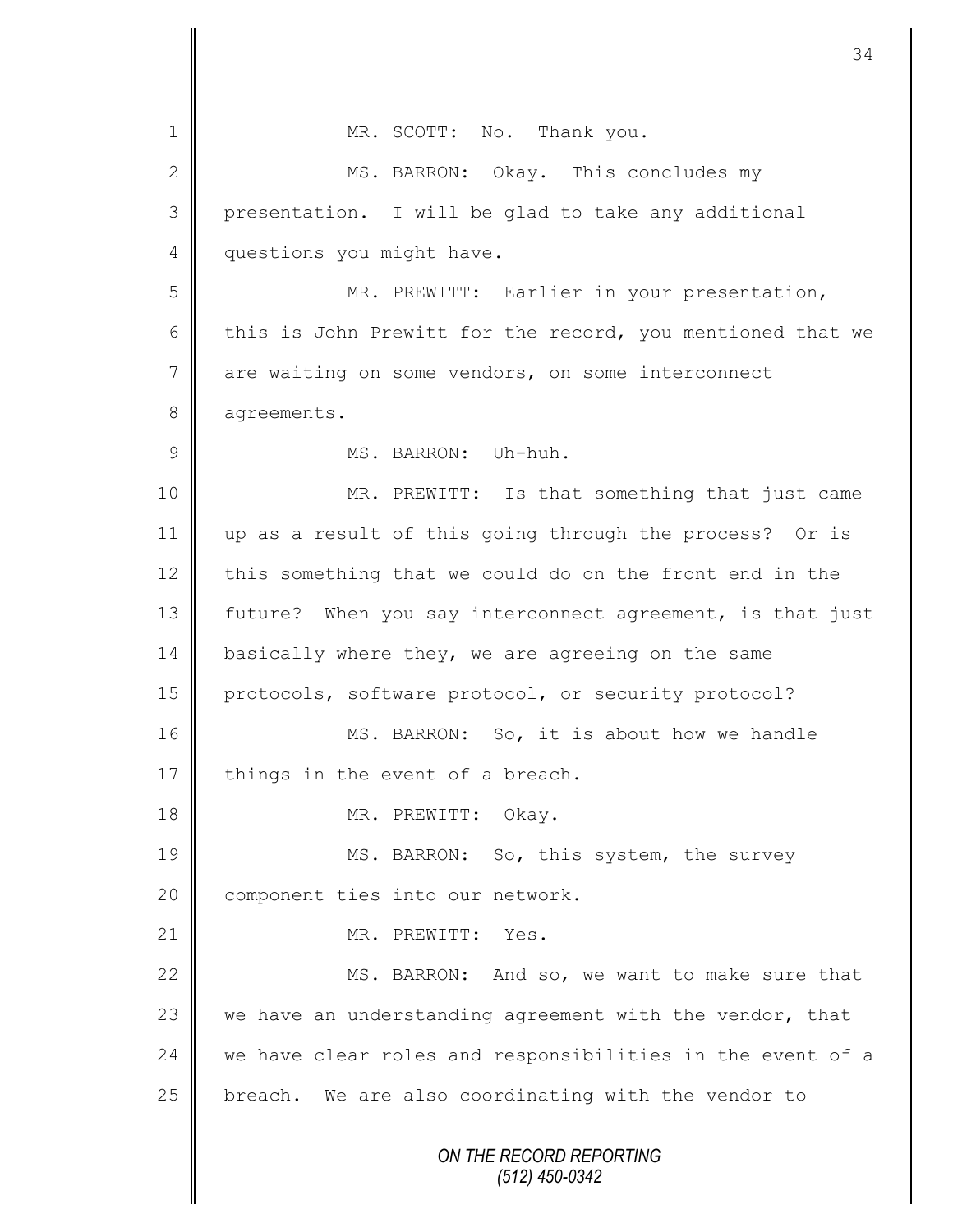*ON THE RECORD REPORTING (512) 450-0342* 1 ensure that they meet our security requirements, and 2 | conduct a security review. 3 || The vendor, we have been working on this for 4 quite some time, actually. And the vendors just, it is  $5 \parallel$  taking them a while to work through their chain, their 6 | legal chain, and then just provide us with the 7 documentation. 8 MR. PREWITT: And what we do, is that 9 consistent with what the Department of Information 10 Resources, DIR, the State of Texas, then? 11 || MS. BARRON: Yes, sir. 12 MR. PREWITT: Okay. 13 MS. BARRON: Yes, sir. This is something that  $14 \parallel$  we are looking at in all of our engagement with vendors, 15 if there is any kind of situation where they are tying 16 into our network --17 || MR. PREWITT: Right. Okay. 18 MS. BARRON: -- then we ensure we have this 19 | coverage. 20 MR. PREWITT: Very good. 21 || MR. SCOTT: Could I back up and ask Mr. Archer, 22 how many people do we have that are licensed or 23 credentialed through that system? 24 MR. ARCHER: I think we have right around 25  $\parallel$  60,000 carriers that are actually credentialed through the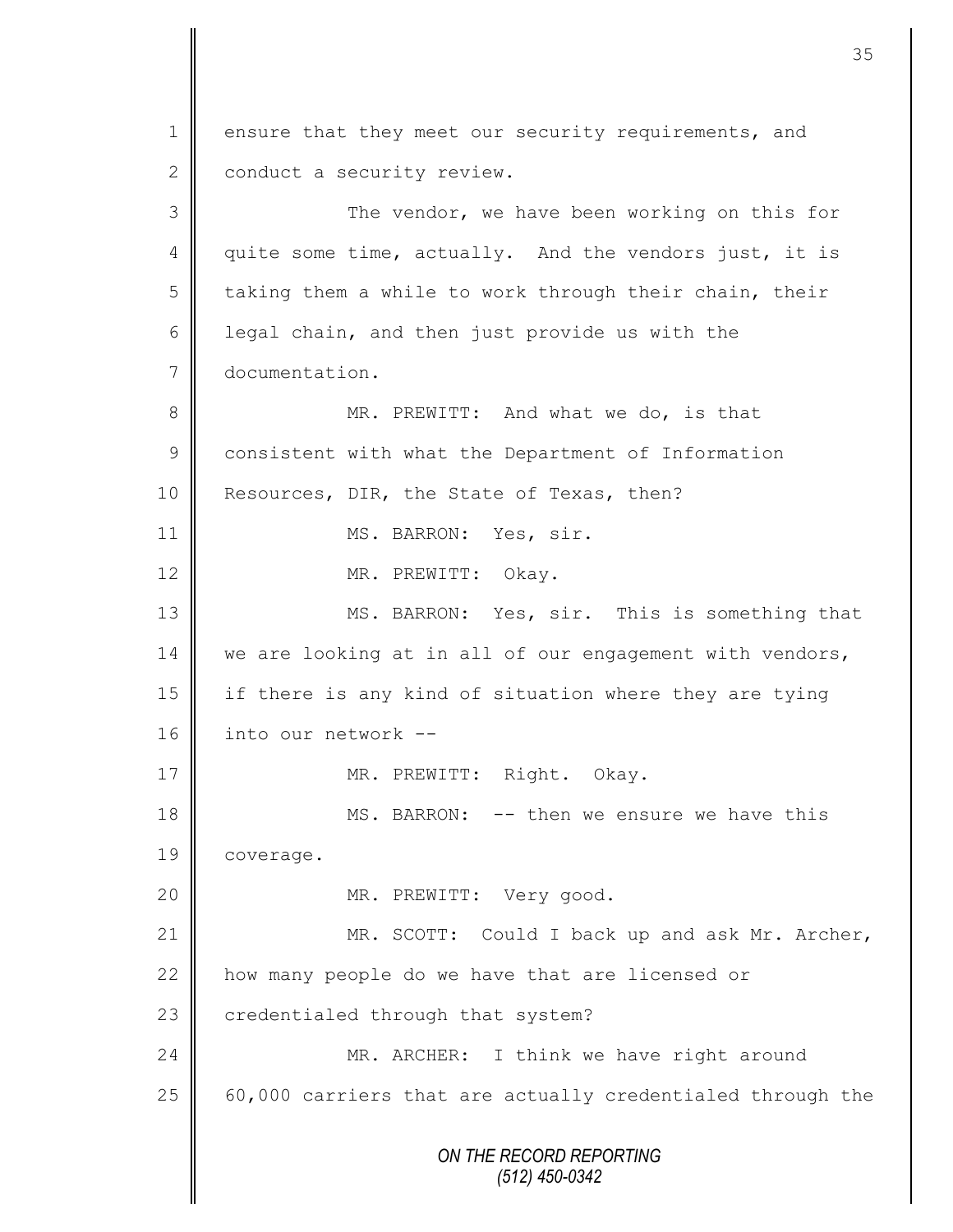*ON THE RECORD REPORTING (512) 450-0342* 1 system. And it is in the hundreds of thousands of 2 vehicles. 3 || MR. SCOTT: Wow. 4 MR. ARCHER: I think it is close -- I am going 5 | off the top of my head. I don't have the stats right in 6 front of me. 7 MR. SCOTT: Yes. 8 MR. ARCHER: I think it is close to 300,000,  $9 \parallel 300$  or 400,000 vehicles. It is right around 58,000 to 10 | 60,000 carriers. 11 MR. SCOTT: Yes. Well, that would explain the 12  $\parallel$  need to have a system that is up to date. Or it is more 13 people, you know, faster, more -- you know, working that 14 many people through outdated technology would be pretty 15 **Cumbersome.** 16 MR. ARCHER: Absolutely. And you also have to 17 remember, a lot of carriers are single operators. You 18 know, they are owner-operators, and they are working out 19 | of their trucks. So, they need to be able to connect 20 || quickly, you know, and to be able to get the credentials 21 they need, as quickly as possible, so they can get on the  $22$  road. 23 MR. SCOTT: Yes. And when is that going to be  $24$  ready? 25 || MR. ARCHER: I think we are talking about the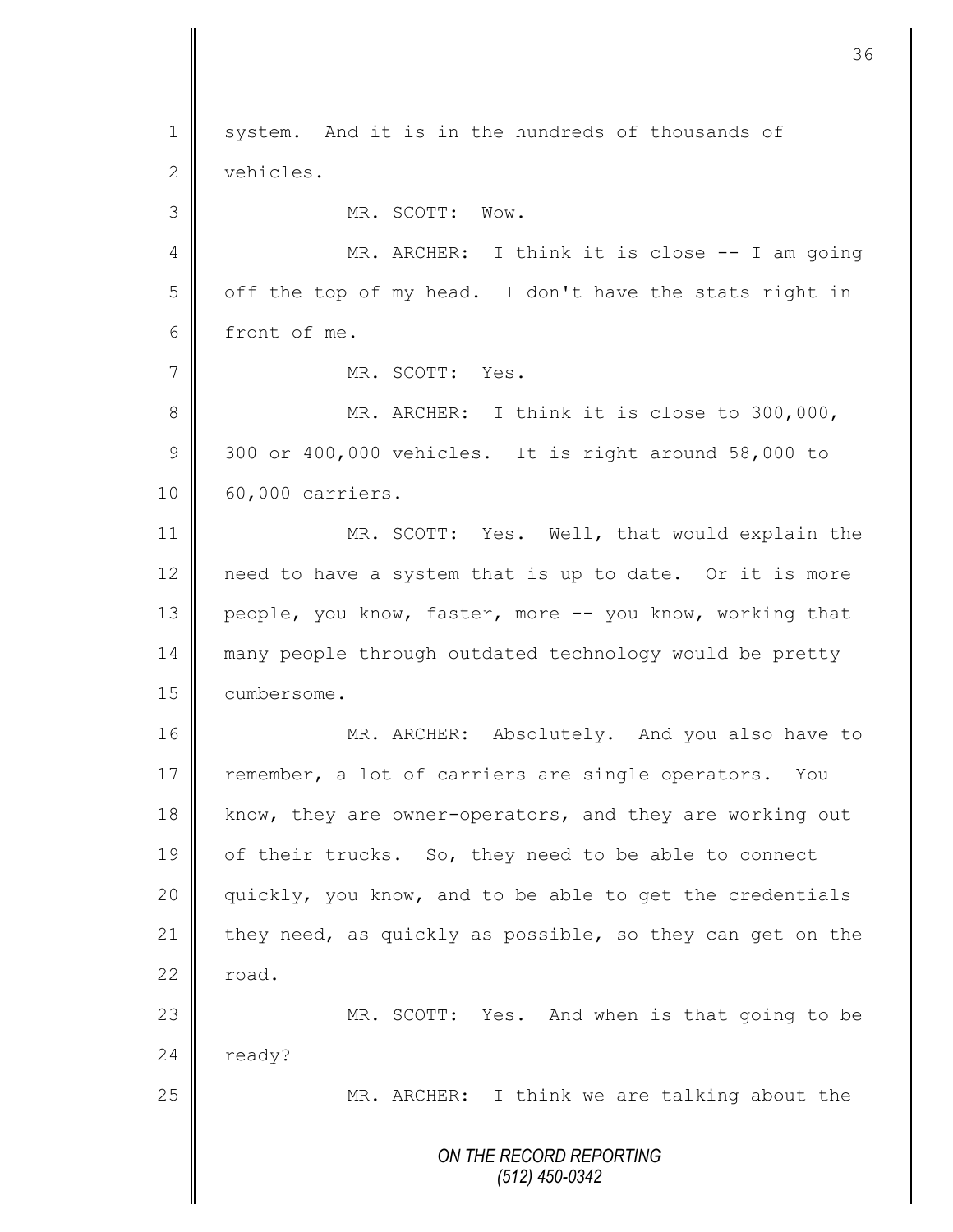*ON THE RECORD REPORTING (512) 450-0342* 1 end of the summer of '23. 2 | MS. BARRON: August '23, yes. 3 MR. SCOTT: Okay. Okay. Thank you. 4 || MR. ARCHER: Yes, sir. 5 || MR. PREWITT: Okay. Any other questions? 6 Member Gillman? 7 || MS. GILLMAN: No questions. 8 || MR. PREWITT: Member Scott? 9 | MR. SCOTT: No questions. 10 || MS. GILLMAN: Thanks. 11 || MR. PREWITT: Thank you. 12 || MS. BREWSTER: Mr. Chairman. 13 MR. PREWITT: Yes, ma'am. 14 MS. BREWSTER: May I just answer a previous 15 question by Member Gillman about webDEALER adoption? 16 || MR. PREWITT: Yes. 17 MS. BREWSTER: Thank you. For the record, 18 Whitney Brewster, Executive Director. As of the end of 19 | October, we have 3,160 franchise dealers using webDEALER. 20 And that is about 14 percent of all Texas dealers. 21 || MS. GILLMAN: Wow. 22 MS. BREWSTER: And 36 independent dealers using 23 WebDEALER. And that is .1 percent. 24 WR. PREWITT: Of the total? 25 || MS. BREWSTER: So, I just wanted to make sure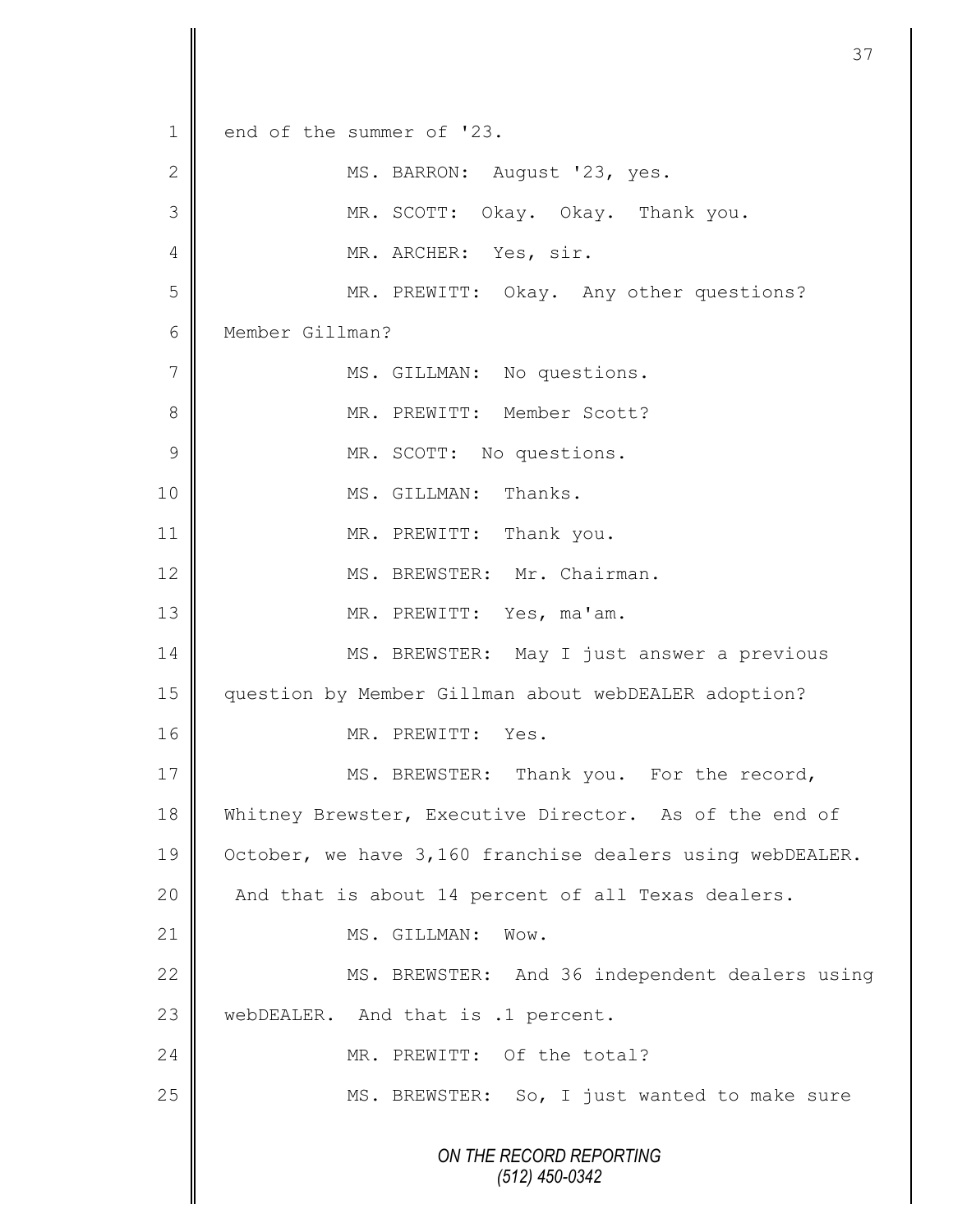*ON THE RECORD REPORTING (512) 450-0342* 1 | that members got a response there. 2 || MR. PREWITT: No, that is good. Thank you. 3 MS. BREWSTER: There are 111 counties 4 participating. And 64 inactive counties signed up for 5 webDEALER. 6 || MR. PREWITT: Okay. 7 || MS. GILLMAN: Are you happy with that? I mean, 8 what I mean is, this may not be the right time or 9 platform, but I wonder what was the expectation? 10 || MS. BARRON: Well, I believe that the 11 expectation through the Sunset review was that all 12 | counties make it available to dealers. 13 || MS. GILLMAN: So, that is it. 14 **MS. BARRON:** That's --15 || MS. GILLMAN: Not an adoption percentage. 16 MS. BREWSTER: That is correct. The 17 | requirement. 18 || MS. GILLMAN: Optional. 19 || MS. BREWSTER: We think the system is great. 20 | And those counties that use it really see benefits. 21 || MR. SCOTT: Interesting. 22 | MR. PREWITT: Yes. Member Scott, anything  $23$   $\parallel$  else? 24 MR. SCOTT: My question for Director Brewster. 25  $\parallel$  If more counties, if we had a higher participation rate,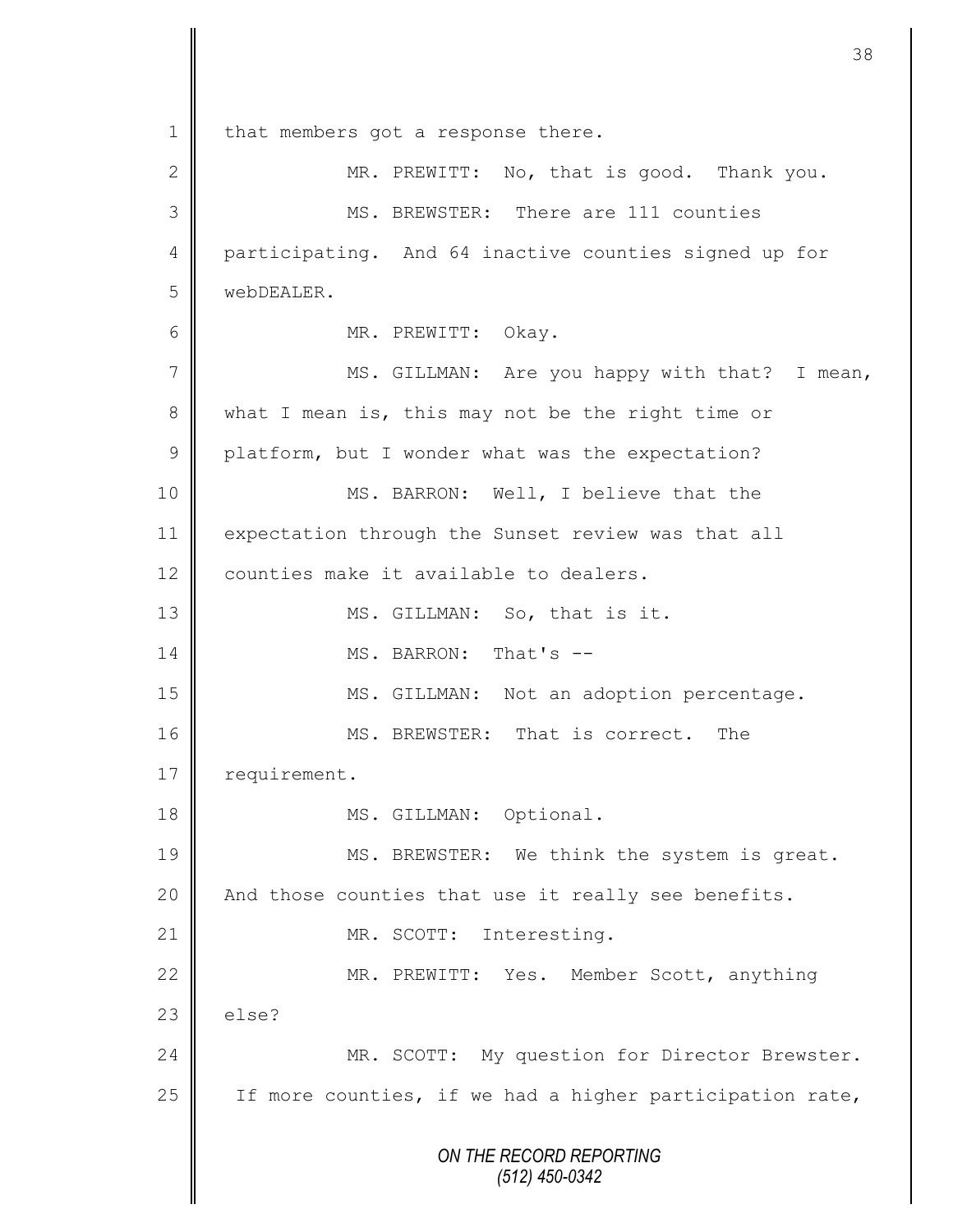*ON THE RECORD REPORTING (512) 450-0342* 1 does that free up manpower inside the county offices? 2 MS. BREWSTER: It streamlines the process for  $3 \parallel$  the counties, as well as for the dealer, in that 4 transactions are submitted electronically. So there are 5 | benefits there to the dealer and to the counties to have 6 those electronically submitted versus people coming into  $7 \parallel$  the office to have those transactions done. 8 || There is also a benefit when it comes to making  $9 \parallel$  sure that the correct fees are submitted. And so --10 **b**ecause all of those calculations are done through 11 webDEALER. So there are some significant efficiencies 12 from using the webDEALER system, and we encourage all 13 | counties to use it. 14 || MR. SCOTT: But not all counties do. 15 || MS. BREWSTER: No, sir. 16 MR. SCOTT: So, in today, where we had our, 17 whatever the listing of hot things for whatever you call 18 that -- the stories about DMV. One of the stories was the 19 continuing problem of taking so long to get vehicles 20 | registered. 21 **People having to have -- take a month to get** 22  $\parallel$  their license plates. They have to make appointments. Is 23 webDEALER and other technologies going to have the 24 potential to speed that process up, or alleviate that? 25 | MS. BREWSTER: Whitney Brewster, Executive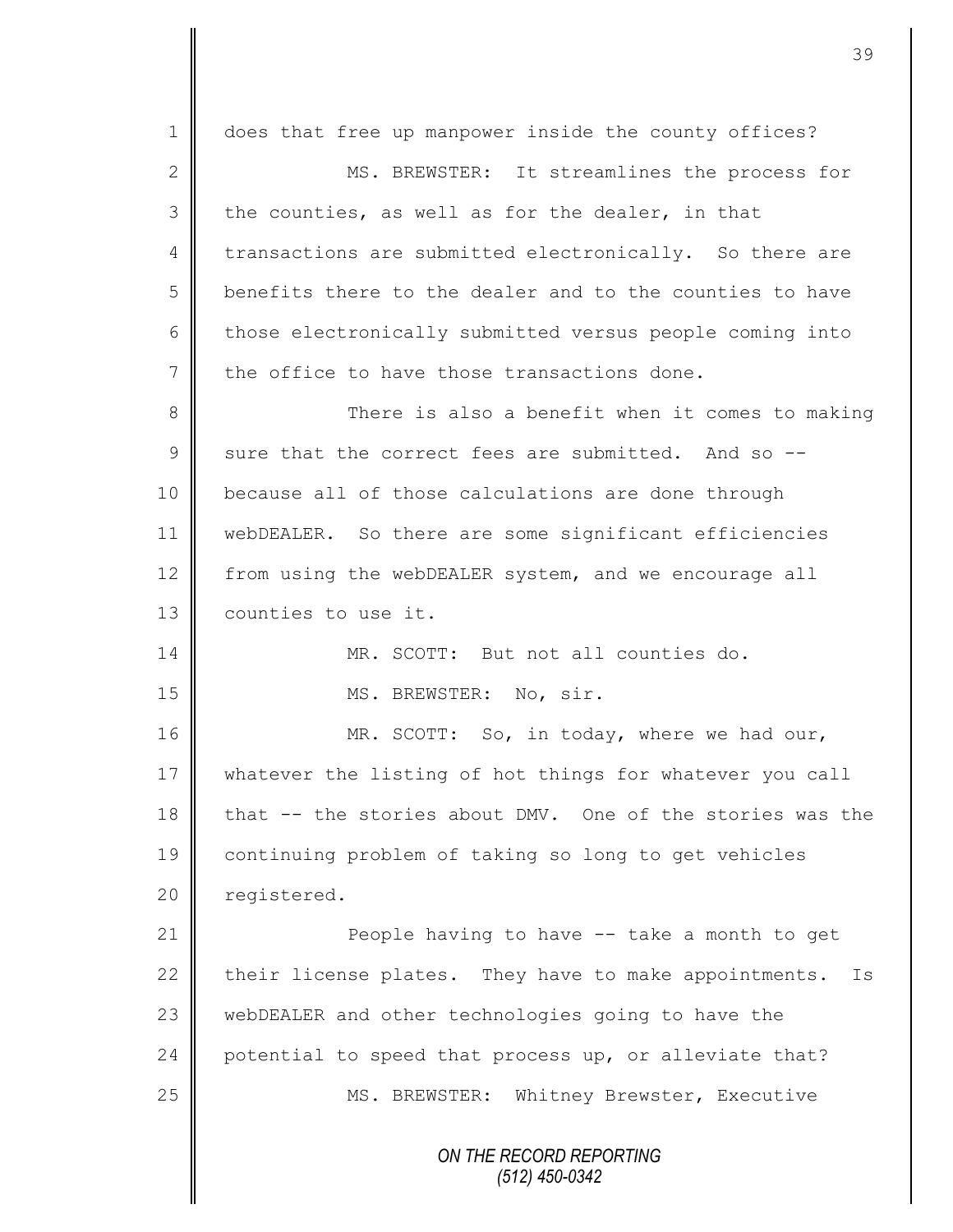*ON THE RECORD REPORTING (512) 450-0342* 1 | Director. I believe that article that you are referring 2 to is something that is going on in Travis County,  $3$  | currently, in terms of the month. I think there was a 4 month-long delay. It was referenced. 5 MR. SCOTT: Yes. 6 || MS. BREWSTER: There are various systems that 7 can be used. Online registration is another great way to 8 keep the lines down in the counties, if there is the  $9 \parallel$  option for renewing online, versus walking into an office. 10 || I would also say that webDEALER does streamline 11 the processing time for these transactions. But those are  $12$  all technologies that could help counties with backlog. 13 || MR. SCOTT: Okay. So, does Travis County use 14 webDEALER? 15 || MS. BREWSTER: Yes. I believe they do. Yes. 16 || MR. PREWITT: Are you good? 17 | MS. GILLMAN: It's a definite problem right 18 now. But it is a complicated issue. And webDEALER, I 19 think it is a fantastic tool to help speed things up. 20 || But you still at the other end have to have a 21 person process it at the tax office, at the Tax Assessor's 22 office. And so, if they are not open, or they are short-23 staffed, or backlogged, then there is still  $-$ - even though 24 webDEALER is a fantastic mechanism and tool to speed 25  $\parallel$  things up, it still takes human involvement.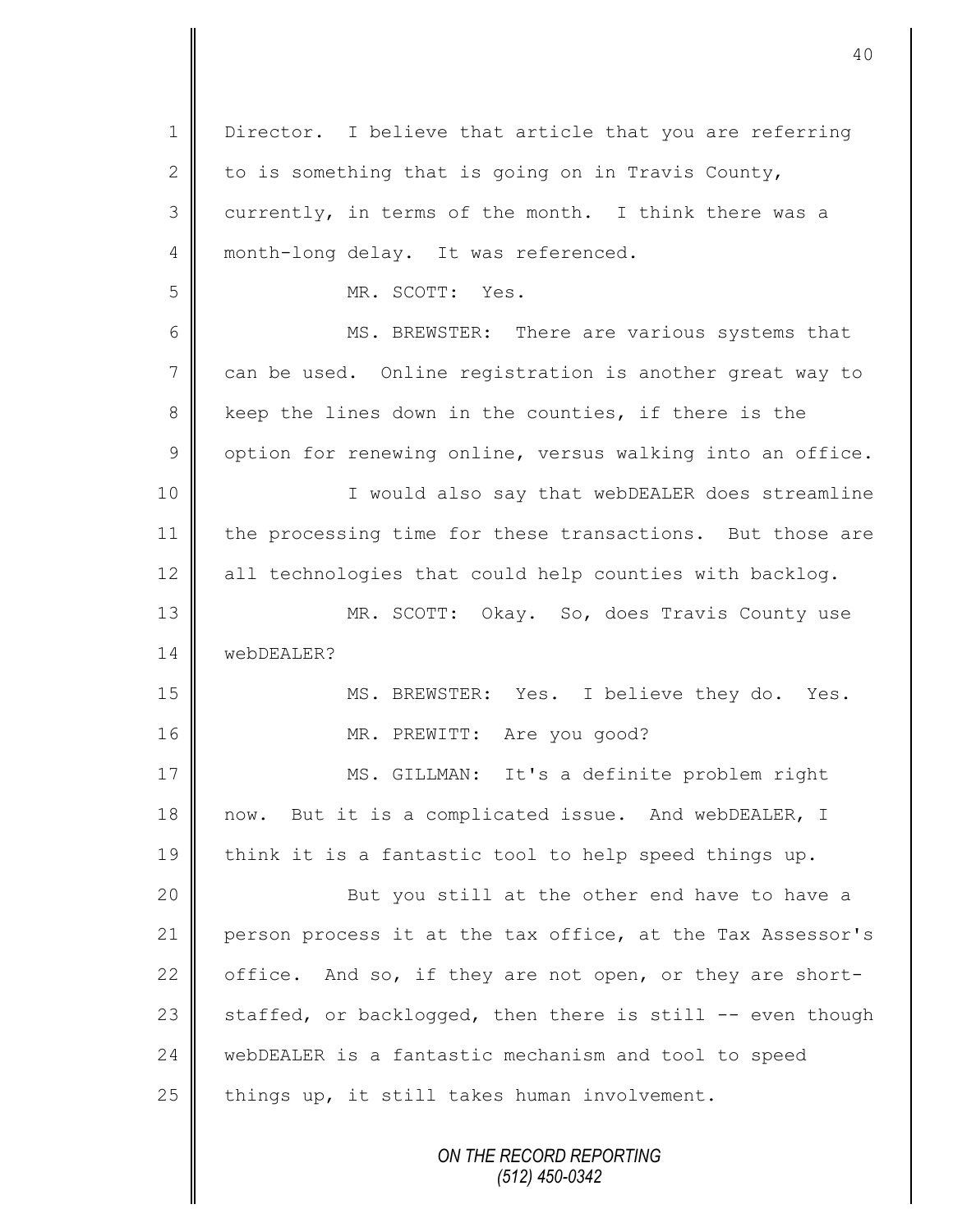*ON THE RECORD REPORTING (512) 450-0342* 1 MR. SCOTT: Yes. 2 MS. BREWSTER: Yes. That is correct, Member 3 | Gillman. And I just would like to add a little bit more 4 information around, just to add context. 5 Over 50 percent of the actual dealer 6 transactions go through webDEALER. And it is 52 percent. 7 It is actually 52, I am sorry, 52 percent of dealer 8 transactions go through webDEALER. 9 || So, it is a very large number of all of the  $10$  statewide dealer transactions that are going through it. 11 | Over half of those dealer transactions are going through 12 **WebDEALER**. 13 || MR. SCOTT: Okay. All right. Yes. I just --14 you know, if everybody is using webDEALER, it seems like 15 we would free up some clerical people at the county 16 | offices. Which obviously, webDEALER doesn't do any good 17 for the person who just moved here from Wyoming, and they 18 | need to get plates. 19 MS. BREWSTER: That is correct. 20 || MR. SCOTT: So, they have to go in person, so 21 they can't use webDEALER. But I don't know if that is a 22  $\parallel$  role that -- if that is just something that is just left 23  $\parallel$  to the counties. Or is that something that we should be  $24$  | looking at, or  $-$ 25 || MS. BREWSTER: I would say that it is certainly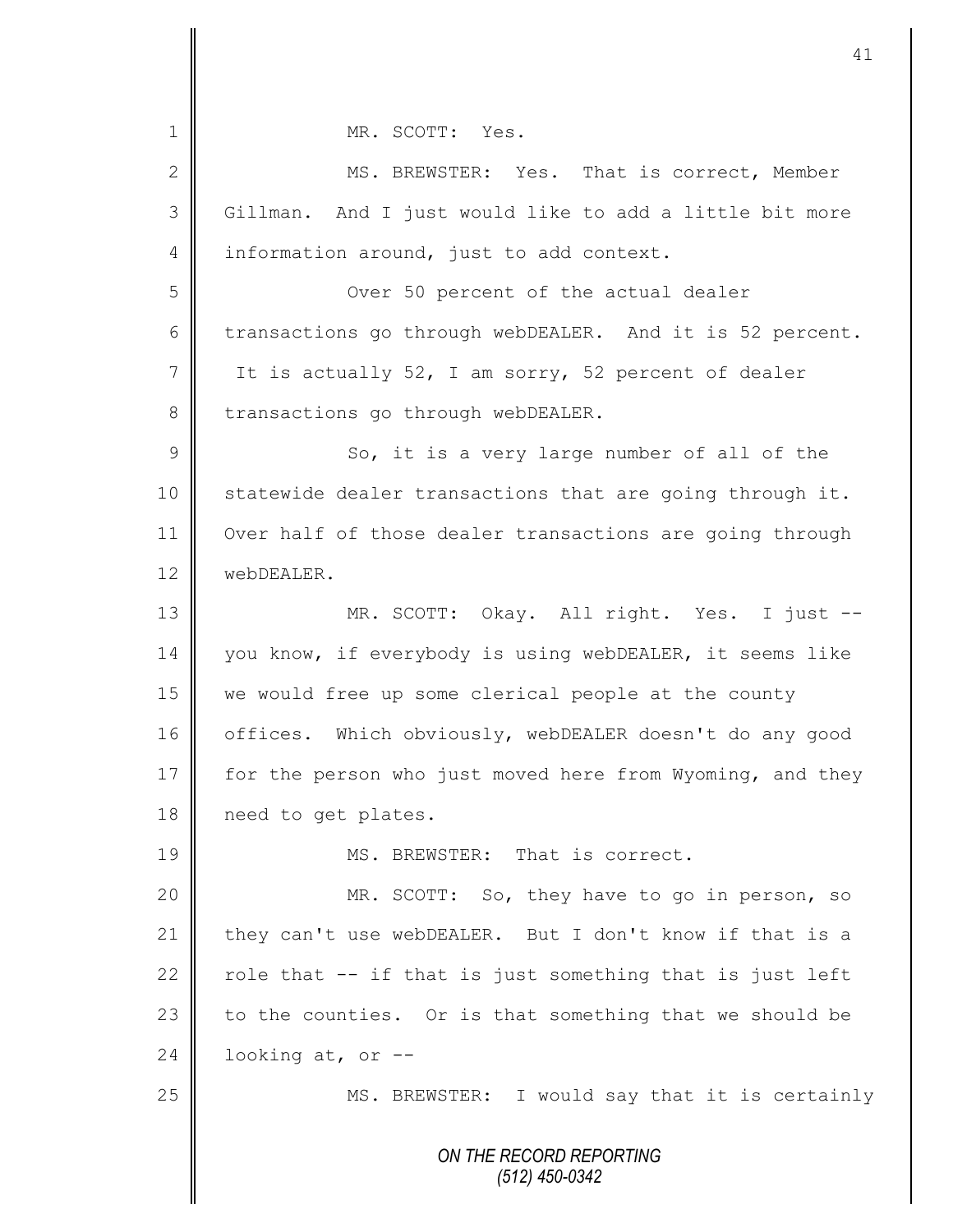*ON THE RECORD REPORTING (512) 450-0342* 1 | within the Board's authority to consider other 2  $\parallel$  alternatives for webDEALER reuse. And we would be happy  $3$  to talk about that further with the Board. 4 || MR. SCOTT: Okay. Well, I don't want to get  $5 \parallel$  too far off of this meeting. I quess, there is a lot of 6 discussion. There is a lot of interest. 7 || You see people out there. You see these 8 problems. And you think, well, we need to get some of  $9 \parallel$  this stuff fixed. 10 || MS. BREWSTER: Yes. 11 MR. SCOTT: There is no reason for this stuff 12 to happen. It shouldn't take forever for somebody to get 13 | license plates. Or, I don't know. 14 | I don't know if its an area that our department 15 gets involved in, or who does that? Who is supposed to be 16 spearheading, on fixing some of this stuff for us? 17 MR. PREWITT: Well, the mandated county 18 | involvement, you would need something from the 19 Legislature, wouldn't you. 20 || MS. BREWSTER: Yes. 21 | MR. PREWITT: So, it would be really a 22 | legislative issue, as far as increasing overall 23 participation from the different counties in Texas. That 24 is really what, that would be a  $-$ -25 MR. SCOTT: Okay. Thank you.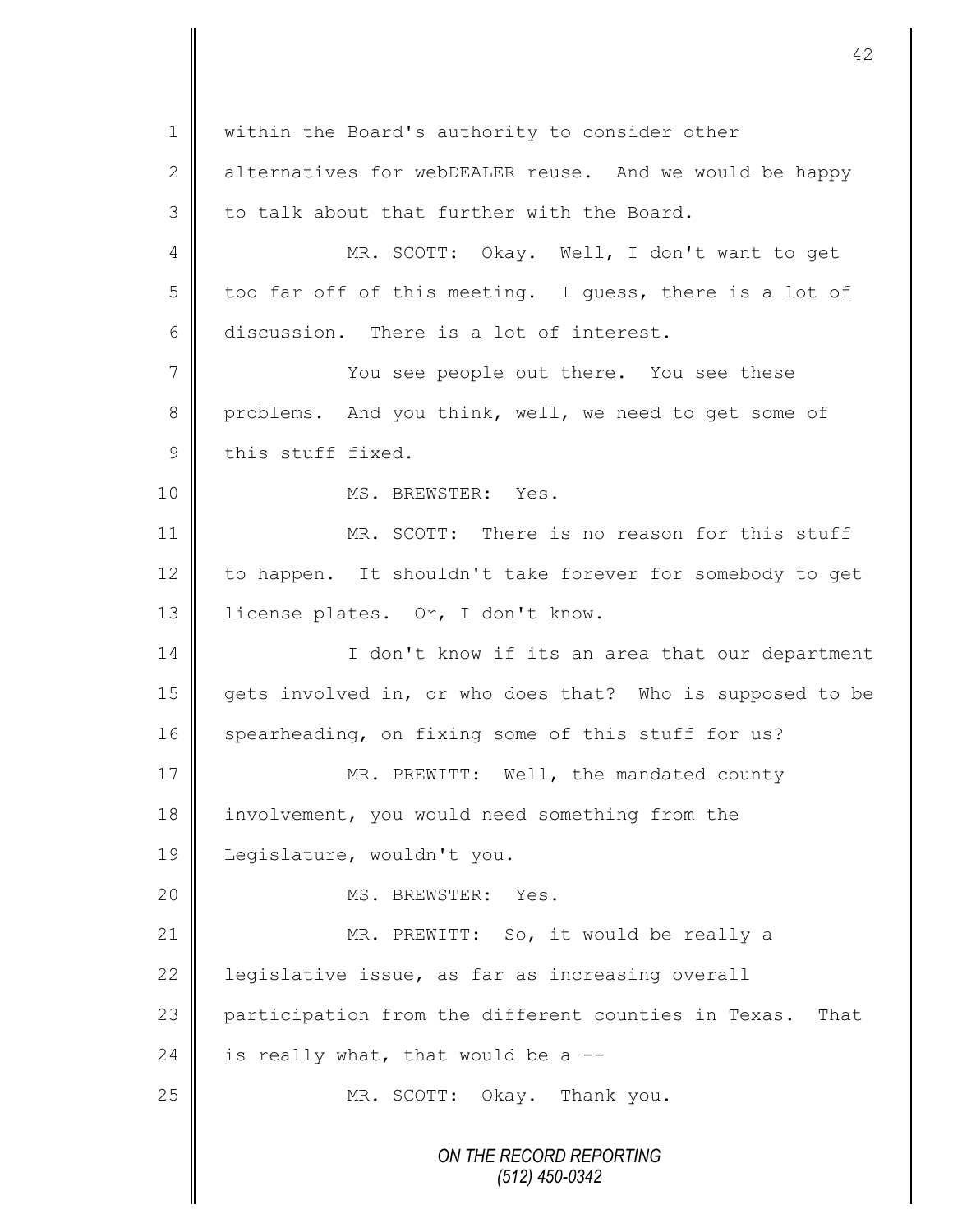*ON THE RECORD REPORTING* 1 || MR. PREWITT: All right. Thank you. Let's 2 move on to Agenda Item 4C, the Operational Plan, with Tom 3 Shindell. Tom. 4 || MR. SHINDELL: Thank you. For the record, I am 5 Tom Shindell, the Department's Innovation and Strategy 6 Analyst. Chairman Prewitt, Board members, Ms. Brewster, I 7 am providing a briefing item only. 8 This is at 4C. And it is the fiscal year 2022 9 and fiscal year 2023 Texas Department of Motor Vehicles 10 | Operational Plan. And it is located on page 15 of your 11 Board book. 12 The Operational Plan is a redesigned document. 13 Ms. Brewster asked for an integrated document that 14 includes our strategic plan activities, our balance score 15 card strategic initiatives, and specific Division 16 initiatives. Further, Ms. Brewster also wanted to be more 17 transparent. 18 | So, we included strategic management tools, 19 such as our business drivers and the Operational Plan. 20 || The new Operational Plan makes the relationship clear 21 | between a specific activity and the three strategic goals 22 established by you, the Board. 23 || The activity is specified in the Department's 24 most recent strategic plan. The five business drivers we  $25$  use to select and approve a project, and the four

*(512) 450-0342*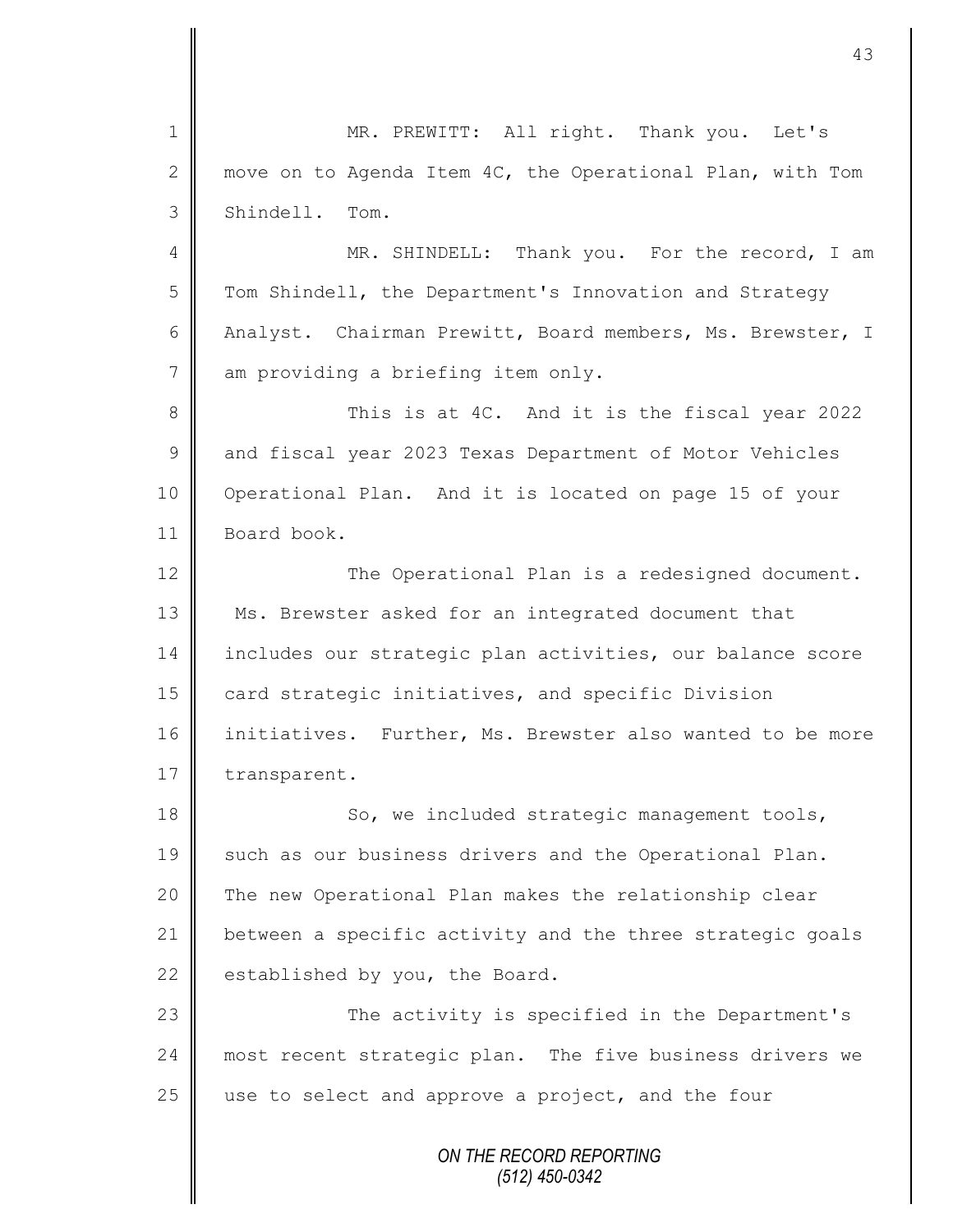1 | perspectives and 13 objectives contained in the 2 Department's balanced score card. I am going to provide a 3 || brief overview of five activities among the 36 that are 4 included in the plan.

5 The first one is from the Enforcement Division. 6 And it is: improve the complaint resolution timeframes 7 and processes.

8 The Enforcement Division staff are actively 9 engaged in identifying and recommending solutions to 10 process inefficiencies in the complaint resolution 11 process, and implementing enhancement to policies, 12 procedures, and motor carrier and motor vehicle reports. 13 Specifically, Enforcement staff are taking steps to 14 eliminate or rework processes that hinder complaint 15 | resolution and implement new ideas that serve to reduce 16  $\parallel$  case aging, taking the following elements into 17 consideration: case management system enhancements, case 18 management system entries, division policies and 19 procedures, general case processing work flow, section 20 productivity and case aging reports, and staff alignment. 21 **These efforts began in fiscal year 2019, and** 22 | have resulted in correcting process inefficiencies 23 identified by the Sunset Advisory Commission staff. This  $24$  is a new single year initiative. 25 | Do you have any questions?

> *ON THE RECORD REPORTING (512) 450-0342*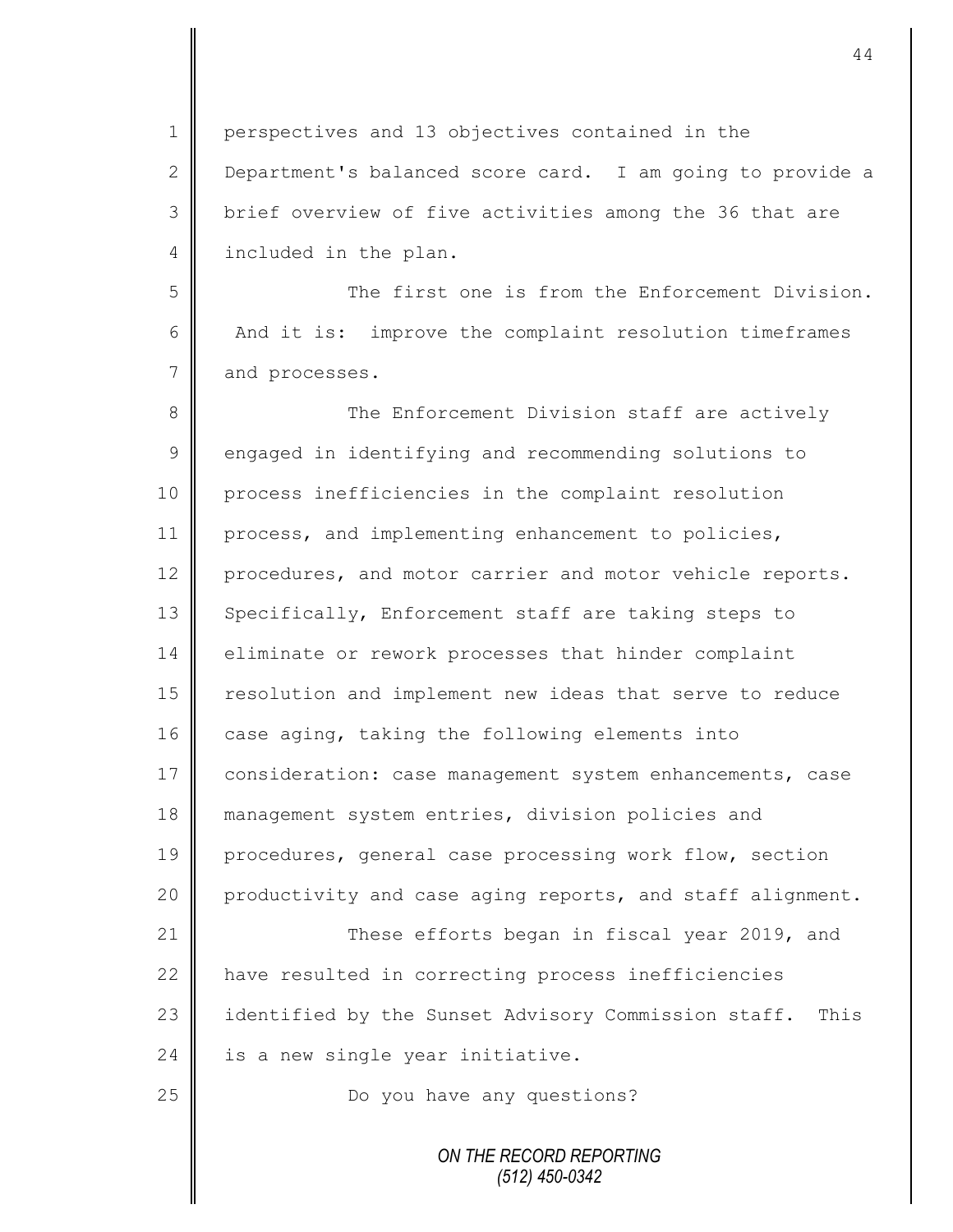*ON THE RECORD REPORTING (512) 450-0342* 1 || MS. GILLMAN: I guess my question is, I love 2 the plan and steps to take that you have just outlined to 3 | improve. But can we see the actual results? 4 || MR. SHINDELL: Yes, you can. It is currently 5 undergoing final review. And the plan will be ready in 6 mid-February, excuse me, mid-December. 7 MS. GILLMAN: And will that come back here to 8 this Committee? Or is it in another --9 || MS. BREWSTER: Mr. Chairman, if I may? 10 MR. PREWITT: Yes. 11 | MS. BREWSTER: Whitney Brewster, Executive 12 Director. Member Gillman, are your comments specific to 13 What Dr. Shindell laid out for the Enforcement Division? 14 **II** MS. GILLMAN: Yes. 15 || MS. BREWSTER: Yes. It is specific to the 16 **E**nforcement Division. And Brian Ge is here, and will be 17 later presenting. And perhaps he could provide additional 18 information there about the current status of our cases. 19 MS. GILLMAN: I guess the -- I guess your goal 20 || is to take us from wherever we are right now to a little 21 bit better. 22 MR. SHINDELL: That is. Tom Shindell for the  $23$  record. Yes. My job is to not only help us get to be a 24  $\parallel$  little bit better, but to support the divisions in their 25 | improvement initiatives.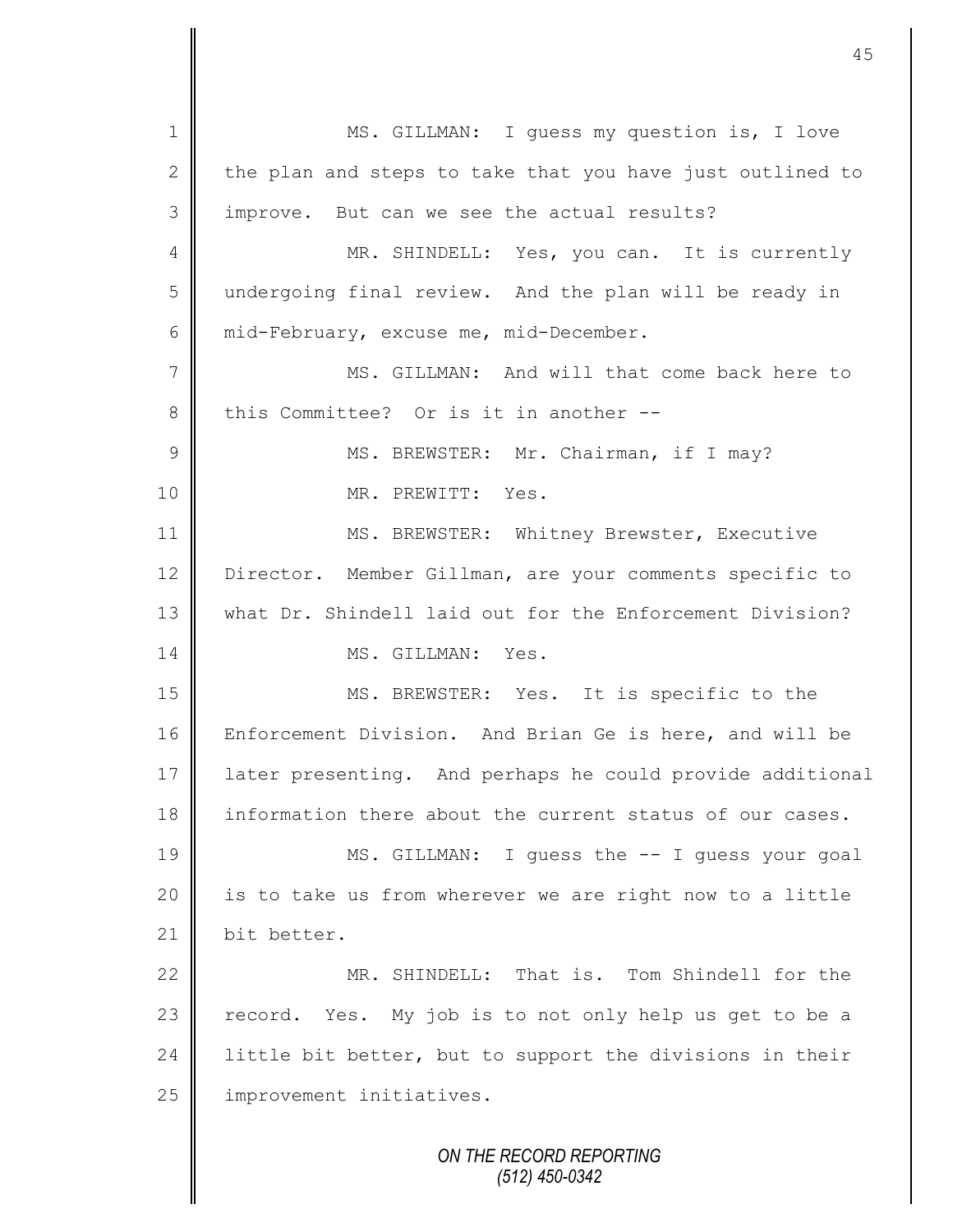*ON THE RECORD REPORTING (512) 450-0342* 1 MS. GILLMAN: So, we will hear today from Brian 2 where we are right now. Is that  $-$ 3 MS. BREWSTER: I think Brian can provide some 4 dditional information in his presentation, later. 5 || MS. GILLMAN: Okay. 6 || MR. SHINDELL: He certainly can. 7 || MS. BREWSTER: And to answer your very specific 8 question as to whether or not there is further approval 9 | needed by the Board, operational plans are something that 10 | we initiate as department staff. 11 MS. GILLMAN: No. I wasn't suggesting about 12 the Board. 13 || MS. BREWSTER: So, okay. 14 | MS. GILLMAN: I was talking about --15 || MS. BREWSTER: The results? 16 || MS. GILLMAN: The results. 17 MS. BREWSTER: On that item. Okay. 18 MR. SCOTT: Yes. 19 || MS. BREWSTER: Thank you. 20 | MS. GILLMAN: We have 4,000 cases. 21 | MS. BREWSTER: Right. 22 MR. SCOTT: Right. 23 MS. GILLMAN: And the next meeting, we have 24  $\parallel$  3,000 cases. That would be an improvement. 25 || MR. PREWITT: Right. Yes.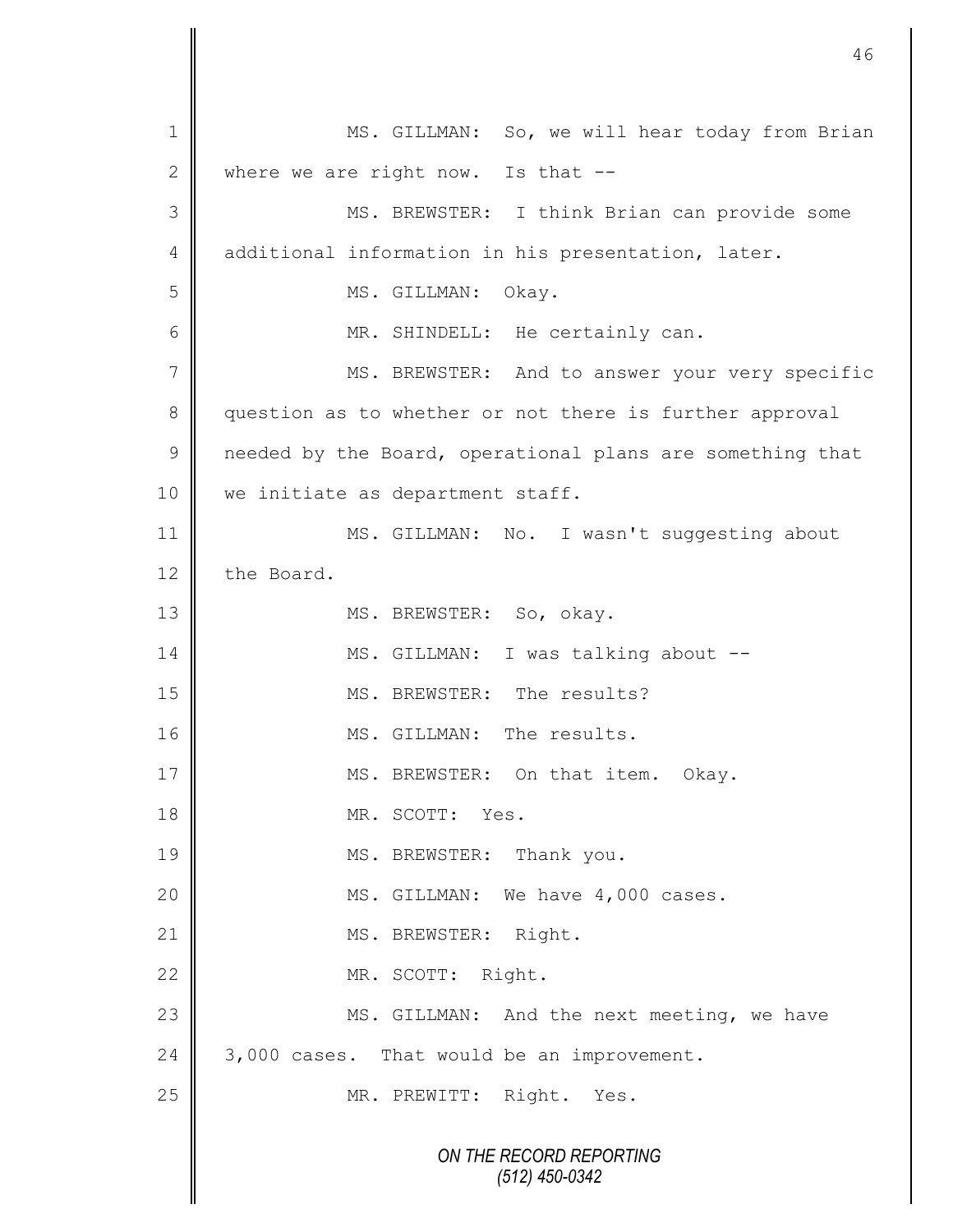*ON THE RECORD REPORTING (512) 450-0342* 1 || MS. GILLMAN: I don't know. 2 MS. BREWSTER: Thank you for that 3 | clarification. 4 || MR. PREWITT: Right. 5 MR. SHINDELL: And Tom Shindell again. And 6 also, we prepared an Operational Plan report for the 7 biennium, for two fiscal years. 8 We also do an outcomes report for each one of  $9 \parallel$  those, where we do the status of each of the activities. 10 So, that would be another source of information for you as  $11 \parallel$  well. 12 MS. GILLMAN: And I am sorry. When is that? 13 MR. SHINDELL: So, the last outcomes report was 14 for fiscal year '21, and it has already been released. 15  $\parallel$  And I can certainly make sure that you get a copy of that, 16 | if you would like it. 17 || MS. GILLMAN: Sure. 18 MR. SHINDELL: Absolutely. Any other 19 questions? 20 (No response.) 21 MR. SHINDELL: Okay. The next activity is for 22 the Human Resources Division, and it is the internal 23 education campaign. 24 | This initiative is intended to improve the 25 quality of customer service provided to external and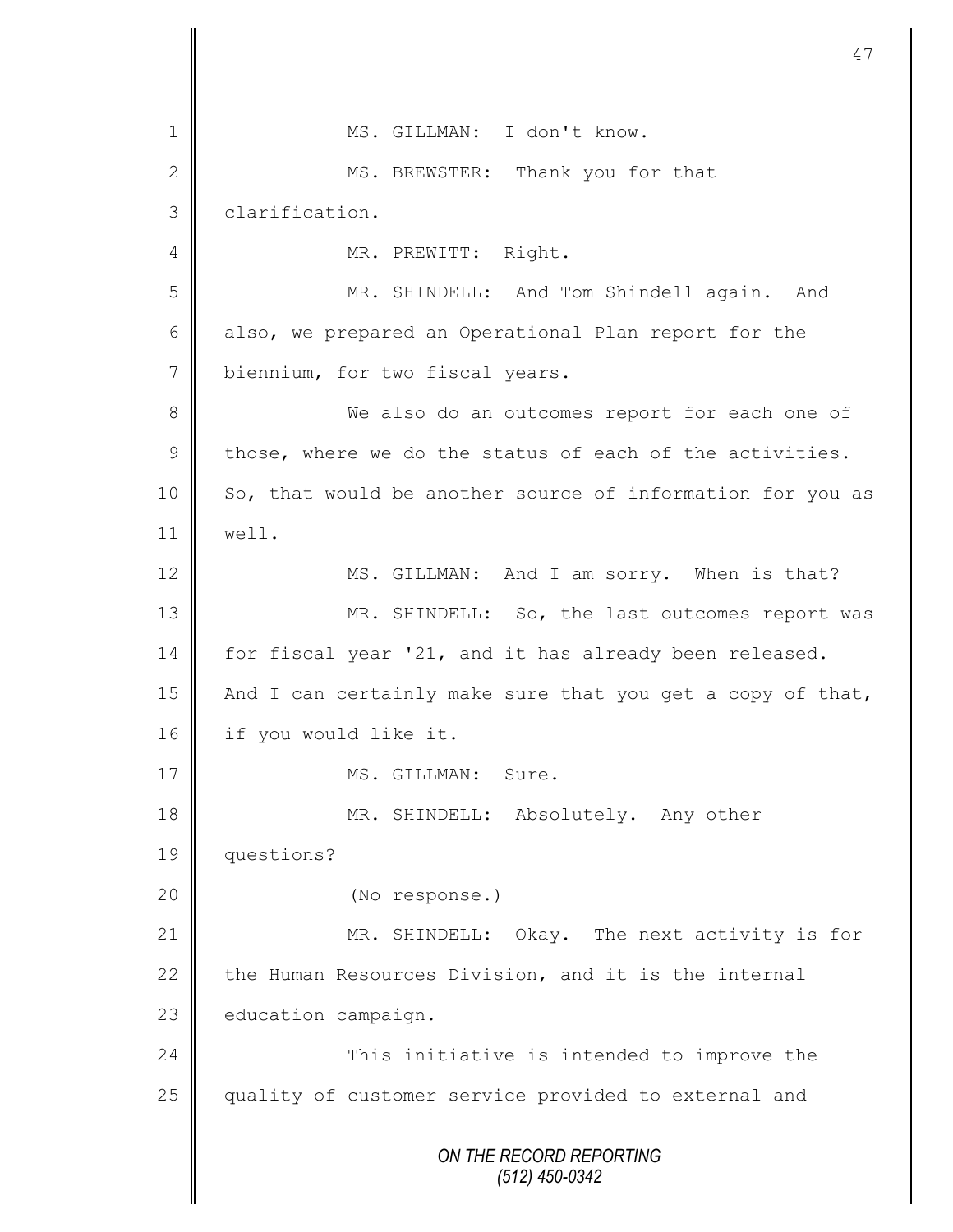1 | internal customers by the Department. The most  $2 \parallel$  significant component of this initiative is developing and 3 implementing a customer service training for all Texas 4 **Department of Motor Vehicle employees.** 5 || The training will teach TxDMV employees the 6 skills to allow them to provide world class customer 7 service for both external and internal customers. This is 8 a new multi-year strategic plan activity. 9 || The next activity is for the Motor Vehicle 10 | Division, and it is new licensing external user guides, 11 materials, and videos. The Motor Vehicle Division will 12 work with the Consumer Relations Division to revise 13 existing new licensing user guides, manuals, and videos. 14 They will also create additional resources for internal 15 | staff in external licensing use. 16 While the eLICENSING system has been 17 successfully operational for over two years, a full scale 18 refresh of the supporting resources is needed. This 19 initiative includes updating resources to reflect system 20 enhancements made since the initial deployment, as well as 21 | recent legislative and policy changes. The Department's 22 | response to COVID-19 required the Motor Vehicle Division

24 example, assisting the Consumer Relations Division call 25 **coverage.** 

23 to allocate staff resources to other priorities, for

*ON THE RECORD REPORTING (512) 450-0342*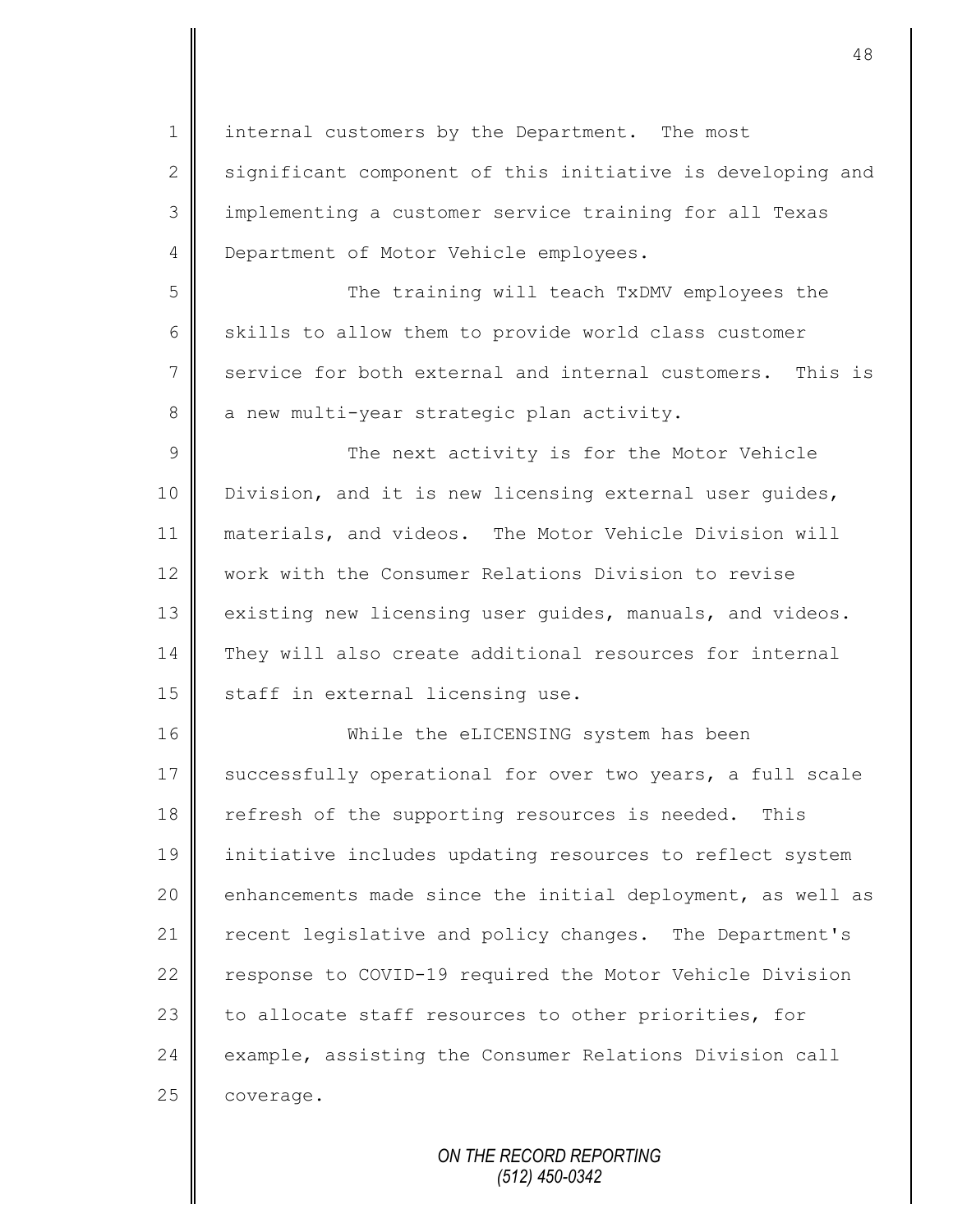*ON THE RECORD REPORTING (512) 450-0342* 1 || Moreover, recent legislative and policy 2 changes, as well as efforts to retool the Division's 3 existing guides to make them more user-friendly requires 4 this to be an ongoing initiative. Staff from both 5 divisions have already begun the process of retooling the 6 quides. 7 || This initiative began in fiscal year 2020 and 8 will be carried forward in fiscal year 2022. Do you have 9 any questions? 10 || MR. SCOTT: Yes. Paul Scott for the record. 11 My question, looking at this, at the last Board meeting we 12 had some testimony from law enforcement about a number of 13 dealers' fraudulent activities, as far as fraudulent 14 dealer license applications and multiple licenses and so 15 | forth. 16 || Is that some area -- is this an area that is 17 going to be addressed here or eLICENSING? Thank you. 18 MS. BREWSTER: If I may? 19 MR. PREWITT: Yes, ma'am. 20 | MS. BREWSTER: Mr. Chairman, Whitney Brewster, 21 Executive Director. This effort that you see here is  $22$  really more specific toward providing more useful  $23$  | information to users of the eLICENSING system. 24 NR. SCOTT: Okay. 25 || MS. BREWSTER: Separate and apart from that,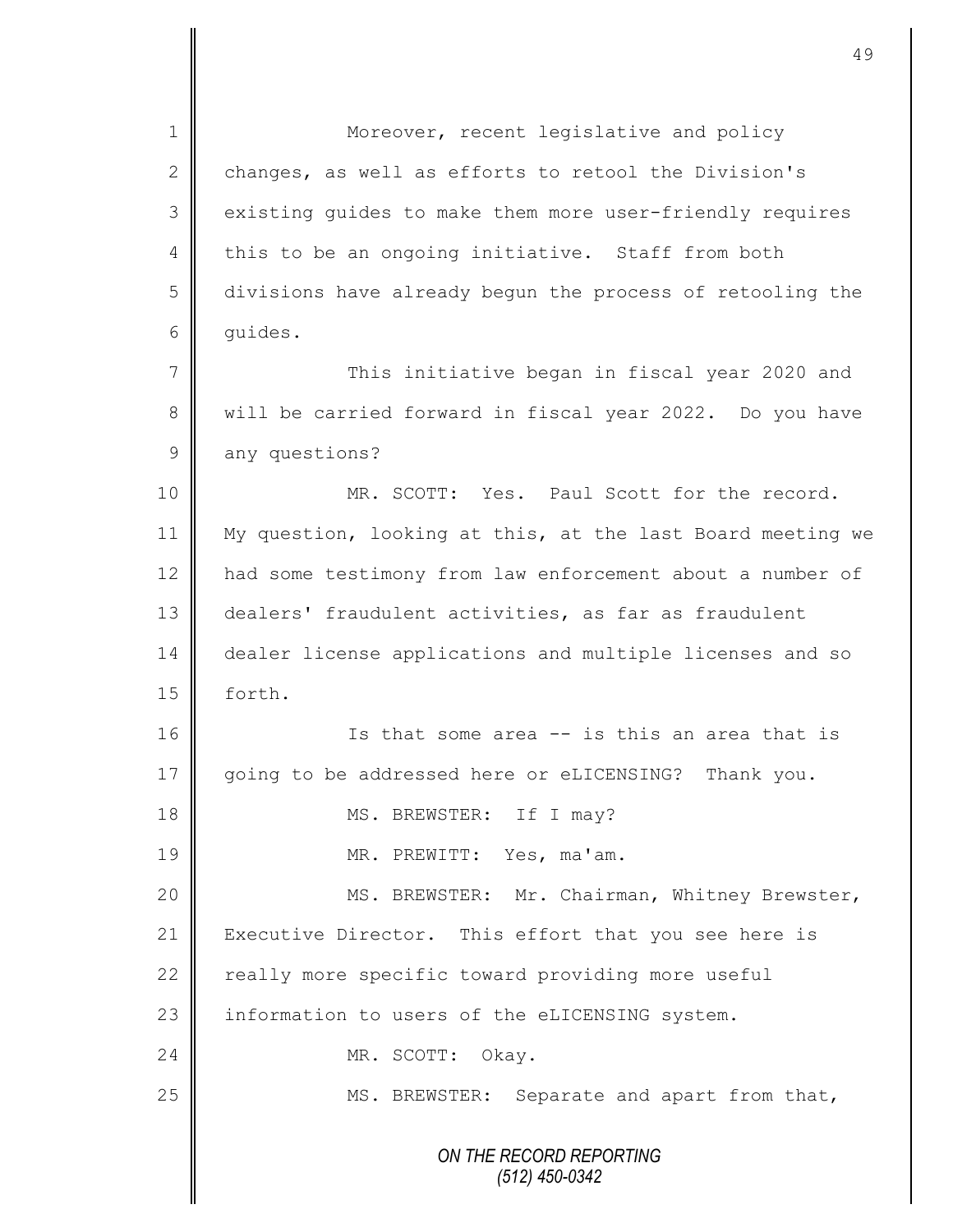*ON THE RECORD REPORTING (512) 450-0342* 1 | the Agency is developing recommendations to address what 2 you are referring to, which are some of the concerns 3 | around dealer licensing. 4 || MR. SCOTT: Okay. 5 MS. GILLMAN: So, eLICENSING and dealer 6 | licensing is different. 7 || MS. BREWSTER: eLICENSING is the system that 8 dealers and the Agency uses to license dealers. 9 MR. SCOTT: Okay. Right. 10 || MS. GILLMAN: So, it is intertwined. 11 || MS. BREWSTER: It is. It is. It is a system 12 that we use. 13 **||** Of course, as we are going through and 14 reviewing the materials and the videos we will be very 15 | conscientious of what we have learned and experienced when 16 it comes to some of the items that we have been made aware 17 of, when it comes to maybe tightening dealer licensing 18 processes. But that is a separate policy discussion for 19 the Board. 20 MR. SCOTT: Okay. 21 | MS. BREWSTER: This is just making sure that  $22$   $\parallel$  our manuals and information provided is up to date and 23  $\parallel$  reflects the policies of the Department. 24 MR. SCOTT: Okay. So, would the -- it would be 25 up to the Board then, to  $-$  if we wanted to change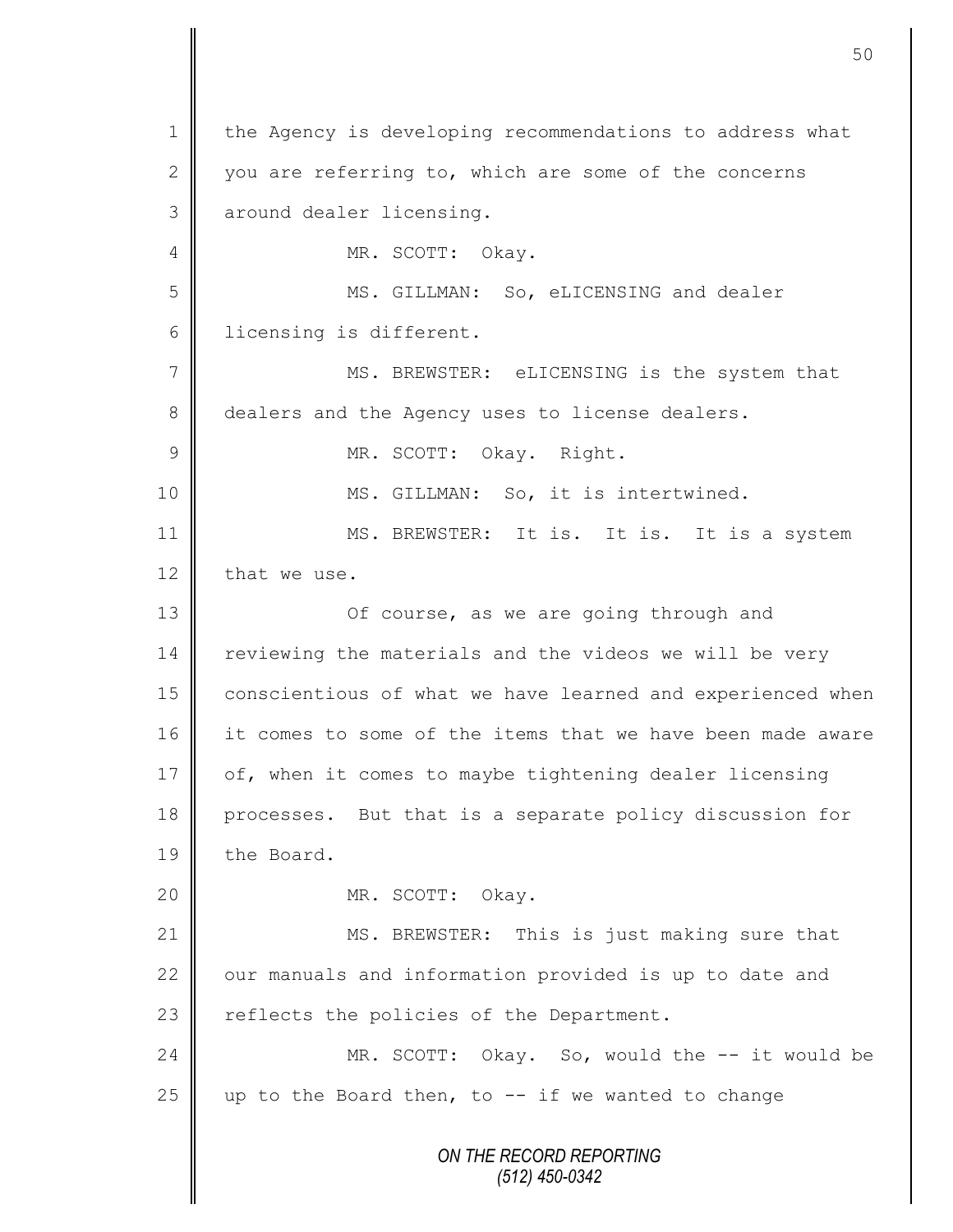*ON THE RECORD REPORTING (512) 450-0342* 1 | something, it would be changed in the licensing process. 2 But it has to be -- it can't be. Staff can't  $3 \parallel$  change it, or whatever. It has to come  $-$ - there is a 4 process to get those changes. 5 MS. BEAVER: Tracey Beaver. Tracey Beaver, 6 General Counsel for the record. The Board will be able to 7 | look at policy changes through several avenues before the 8 Board coming up this spring. 9 || Some of those include rulemaking. The Board 10 || also has the ability to look at possible legislative 11 recommendations to the Legislature for the upcoming 12 session. And we will be having further discussions with 13 the Board on some of those policy options. 14 MR. SCOTT: Okay. Thank you, and to Tom. 15 || MR. SHINDELL: For the record, Tom Shindell. 16 And so, what this activity will be doing is, when there 17 are those changes, then they will make changes in these 18 corresponding materials, so that as there are changes, 19 these will be updated so they can be current. And that is 20 || what this activity is about. 21 MR. SCOTT: Yes. Okay. One other thing. 22  $\parallel$  Circle back to the interactive licensing process, Texas by 23  $\parallel$  Texas. I can see where I was going earlier. 24 | Chamber 1986 You can see how if this were linked back to  $25$  that other project, you know. I have a license to do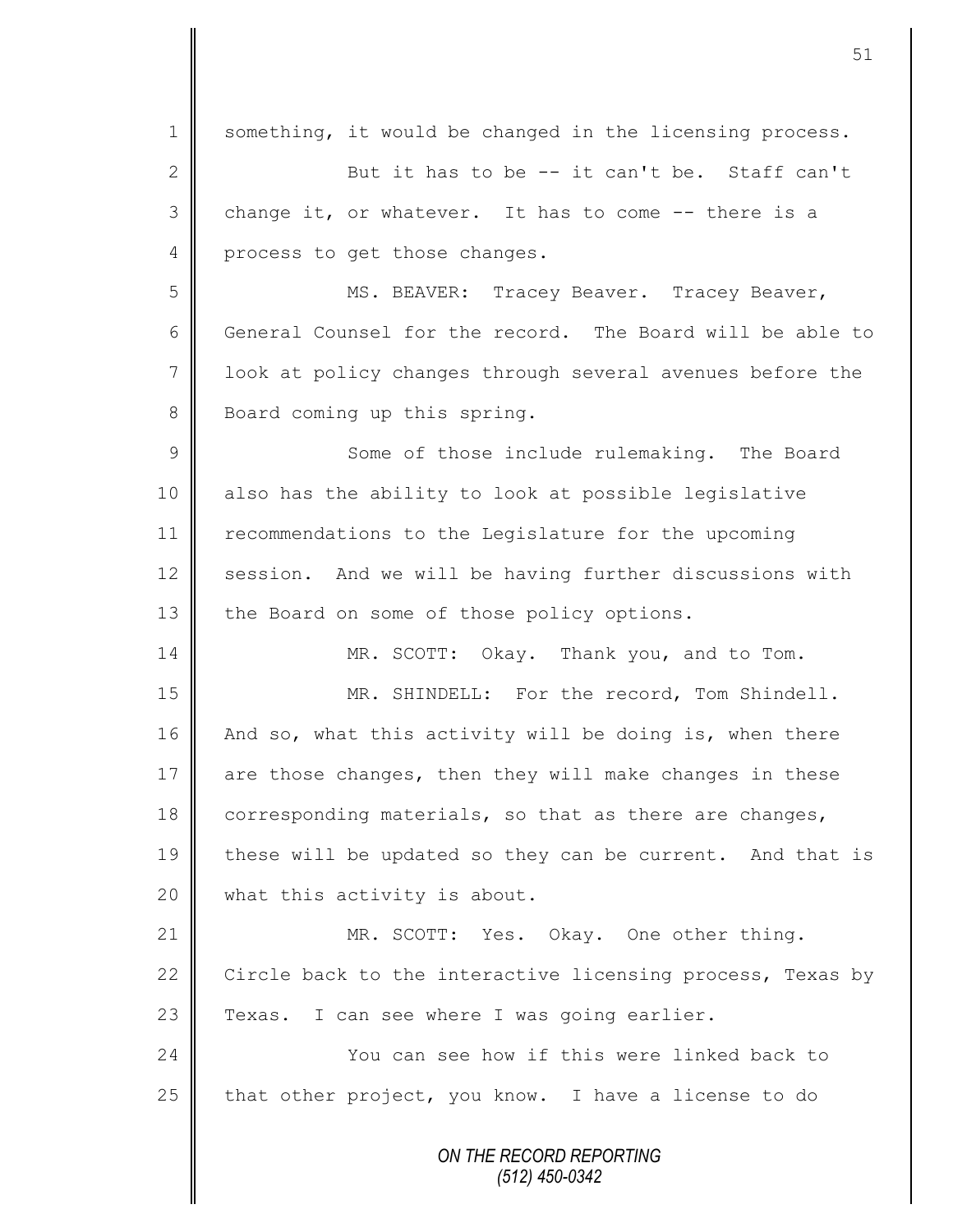*ON THE RECORD REPORTING (512) 450-0342* 1 | something. Now, I want to get a motor vehicle license. I 2  $\parallel$  can just go to the same website and go to the Motor 3 Vehicle Department part of it, and do my license there. 4 But all my other information is still stored. 5 | And that is where having it available to businesses to get 6 | licensed, I think, would be good. 7 MR. SHINDELL: Yes. Tom Shindell again, for 8 the record. You are exactly right, Mr. Scott. That is  $9 \parallel$  exactly what the long term intent of Texas by Texas is. 10 || They are just launching it now, and they are 11 going to be adding more and more licenses. Different 12  $\parallel$  agencies will be added, and the participation rate will 13 expand. We are just one of the first agencies in the 14 initial launch. 15 || MR. SCOTT: Do we have -- are there other 16  $\parallel$  states that have a -- you know, Wyoming by Wyoming or 17 Whatever, that uses --18 MS. BREWSTER: A centralized portal. 19 MR. SCOTT: Yes. 20 || MS. BREWSTER: Whitney Brewster, Executive 21 Director. 22 MR. SCOTT: Do we know? 23 **M** MS. BREWSTER: Yes. There are some states that 24 do have a centralized portal for state services. 25 MR. SCOTT: Okay. So, we probably have the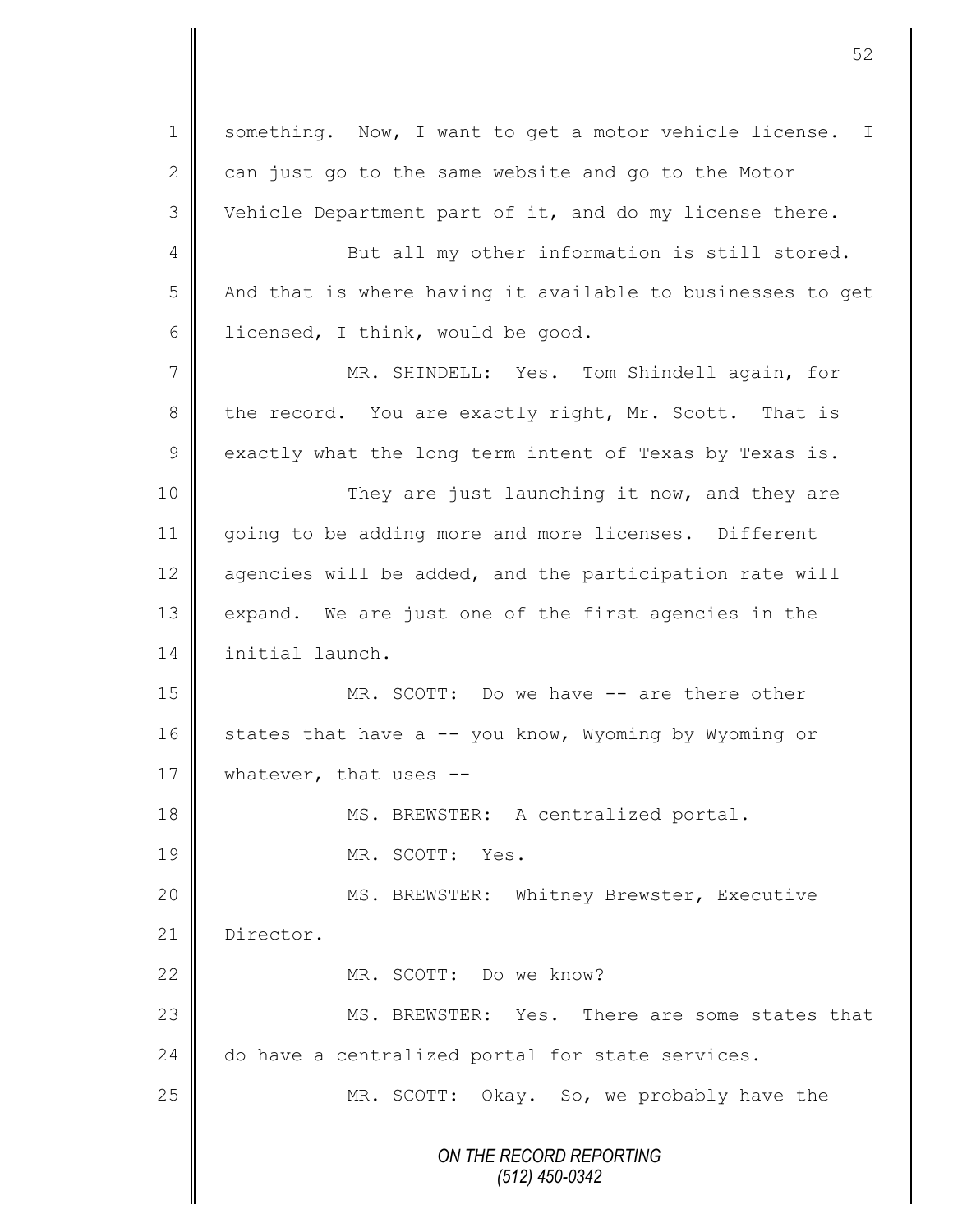*ON THE RECORD REPORTING (512) 450-0342* 1 | ability to learn a lot from them as well. It just sounds 2 | like it is going to be really great. 3 MR. SHINDELL: It should be. 4 **I** MR. SCOTT: Yes. 5 MR. SHINDELL: It should be. 6 MR. SCOTT: And the lead on that project is 7 which department? It is not us. 8 || MS. BREWSTER: The Department of Information 9 Resources. Whitney Brewster, Executive Director. The 10 **Department of Information Resources.** 11 MR. SCOTT: Okay. Okay. All right. Thank  $12 \parallel$  you. 13 || MS. GILLMAN: I have one question. So, along 14 | your lines, it is just -- maybe I need to clarify. Does 15 Texas by Texas, can you get a dealer license from a mobile 16 app? 17 || MS. BREWSTER: Whitney Brewster, Executive 18 Director. No, not currently. That is not made available 19 || right now. It is the individual citizen. 20 | Kas more state agencies join Texas by Texas, it 21 | will become more and more useful. DIR, in terms of a 22 customer being able to do all of their services, right now 23  $\parallel$  they are able to do vehicle registration. They are able 24 to renew their dealer -- renew their driver license. And 25  $\parallel$  there is some licensing, from, I believe, massage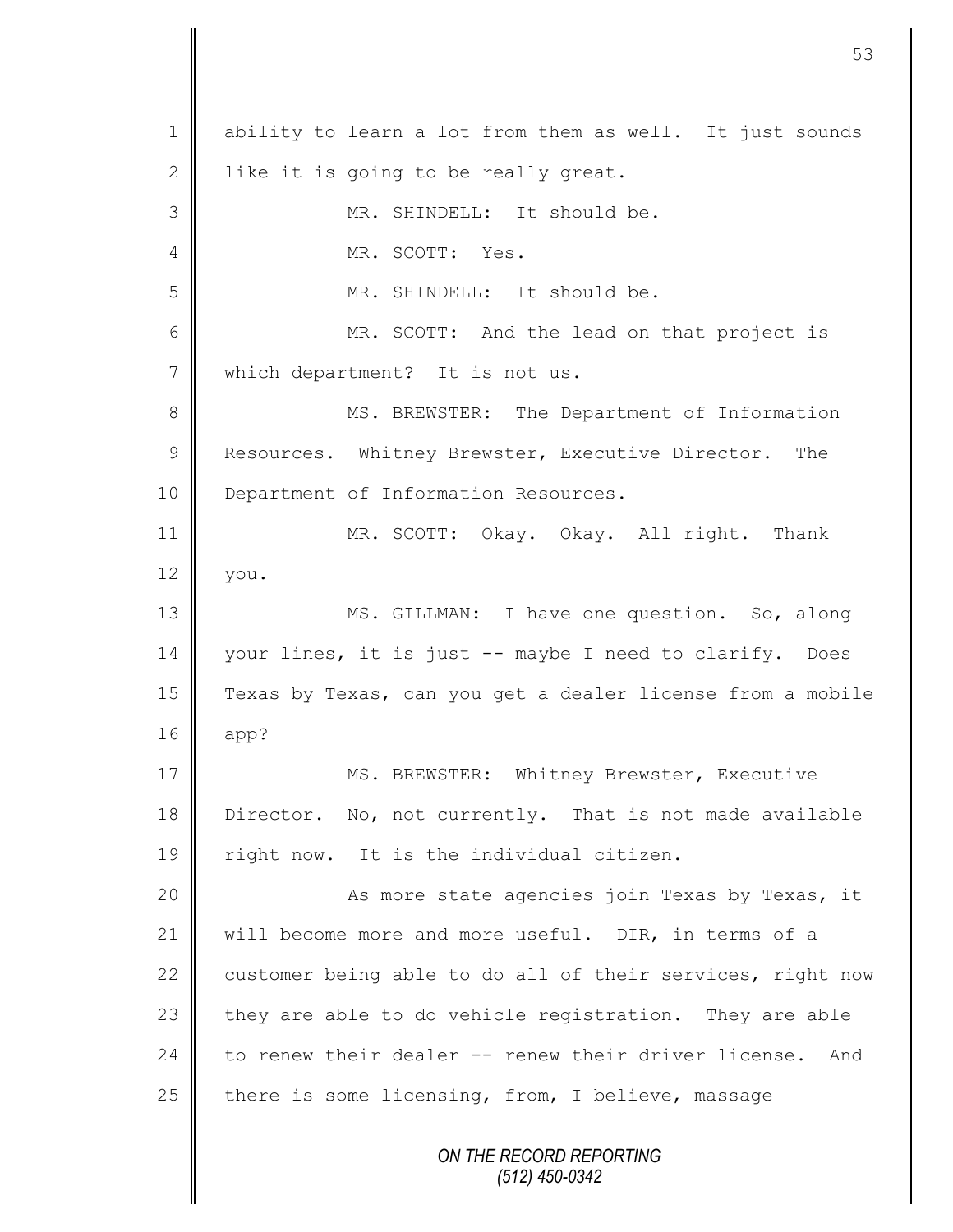1 therapists.

| $\mathbf{2}$   | So, those are the three functions that are                |
|----------------|-----------------------------------------------------------|
| 3              | currently out there. But DIR does -- Department of        |
| $\overline{4}$ | Information Resources does have a number of folks or      |
| 5              | agencies in the hopper for consideration, in terms of     |
| 6              | bringing additional applications up.                      |
| $\overline{7}$ | They are continuing to explore, to your point,            |
| 8              | Member Scott, being able to bring on businesses, versus   |
| $\mathsf 9$    | the specific citizen, into the system. But they are not   |
| 10             | there yet.                                                |
| 11             | MR. SCOTT: Okay.                                          |
| 12             | MR. PREWITT: Any other questions?                         |
| 13             | (No response.)                                            |
| 14             | MR. PREWITT: Thank you.                                   |
| 15             | MR. SHINDELL: Tom Shindell for the record.                |
| 16             | So, the next activity is the Office of Administrative     |
| 17             | Hearings. Oh, I am sorry. I forgot to say that that       |
| 18             | project began in fiscal year 2020, and will be carried    |
| 19             | forward in fiscal year 2022.                              |
| 20             | The next project is the Office of                         |
| 21             | Administrative Hearings, and it is to develop a Lemon Law |
| 22             | education campaign for the public. This activity is       |
| 23             | designed to review and update the Department's external   |
| 24             | communications regarding the Lemon Law program.           |
| 25             | This will be an effort to highlight and                   |
|                | ON THE RECORD REPORTING<br>$(512)$ 450-0342               |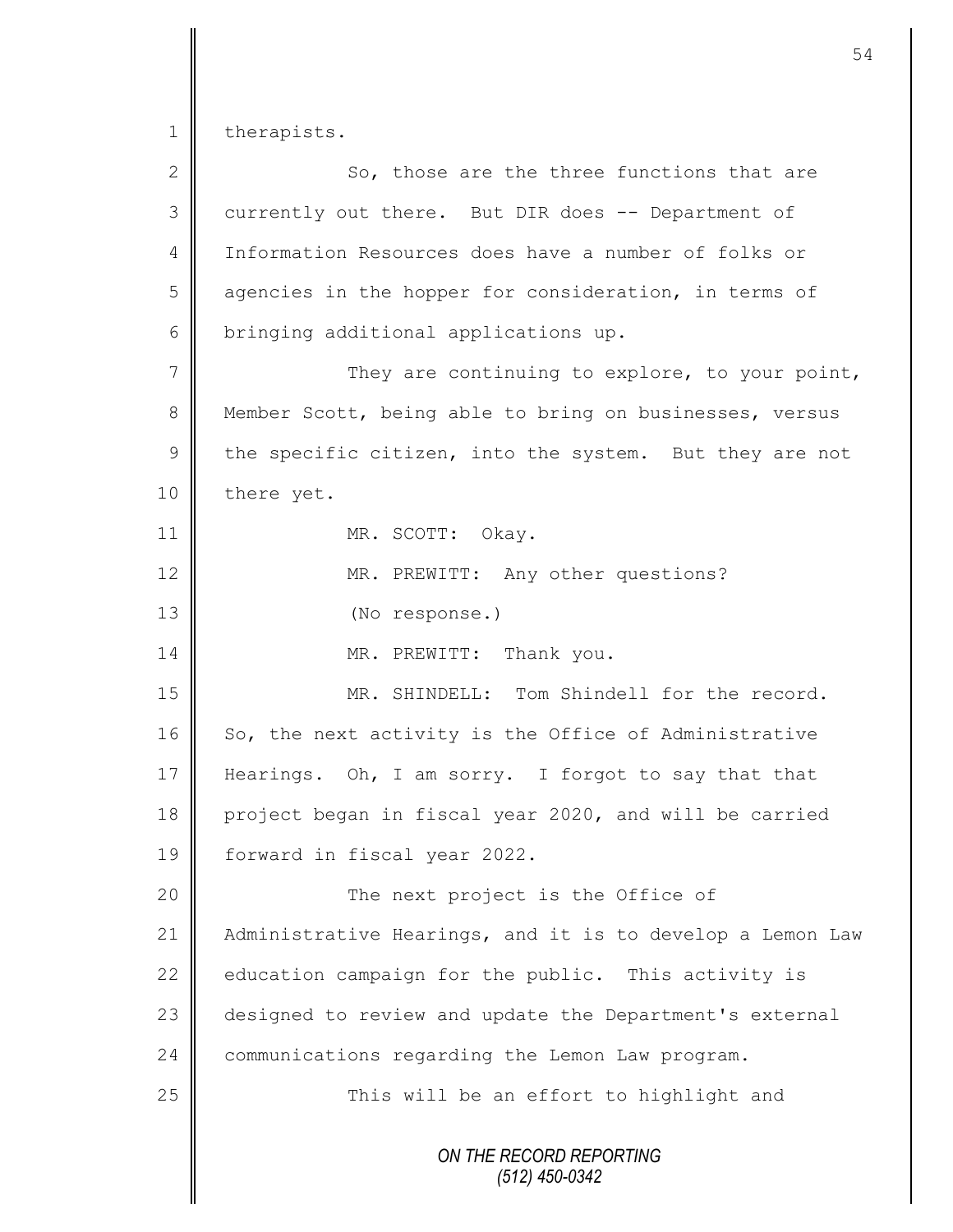1 | advertise the benefits of the Lemon Law program to the 2 public, and to develop a process to ensure that consumers 3 | receive consistent, readable, consumer-centric 4 | communications regarding the Lemon Law. This will include 5 || any necessary revisions to the Department's website, plus 6 ensuring a stronger presence on social media and  $7 \parallel$  establishing web search priority. This is a new single 8 year activity, and it is scheduled to begin in fiscal year 9 2023.

10 || The last one I want to share with you is from 11 | the Motor Vehicle Crime Prevention Authority. And it is 12 the law enforcement coordination and network improvement 13 | initiative. The Motor Vehicle Crime Prevention Authority 14 Division is implementing a new initiative to improve the 15 | targeted allocation of funding to law enforcement 16 programs.

17 The focus is to combat motor vehicle crime in 18 Texas. The initiative will also improve the coordination 19 and network activities of those funded programs. The 20 Motor Vehicle Crime Prevention Authority will implement 21 new types of funding streams to law enforcement that 22 directs investigators, equipment and other resources to 23 better support the Authority's vision and mission. 24 **These activities will also support the** 25 | Department of Motor Vehicles' goals and strategic

> *ON THE RECORD REPORTING (512) 450-0342*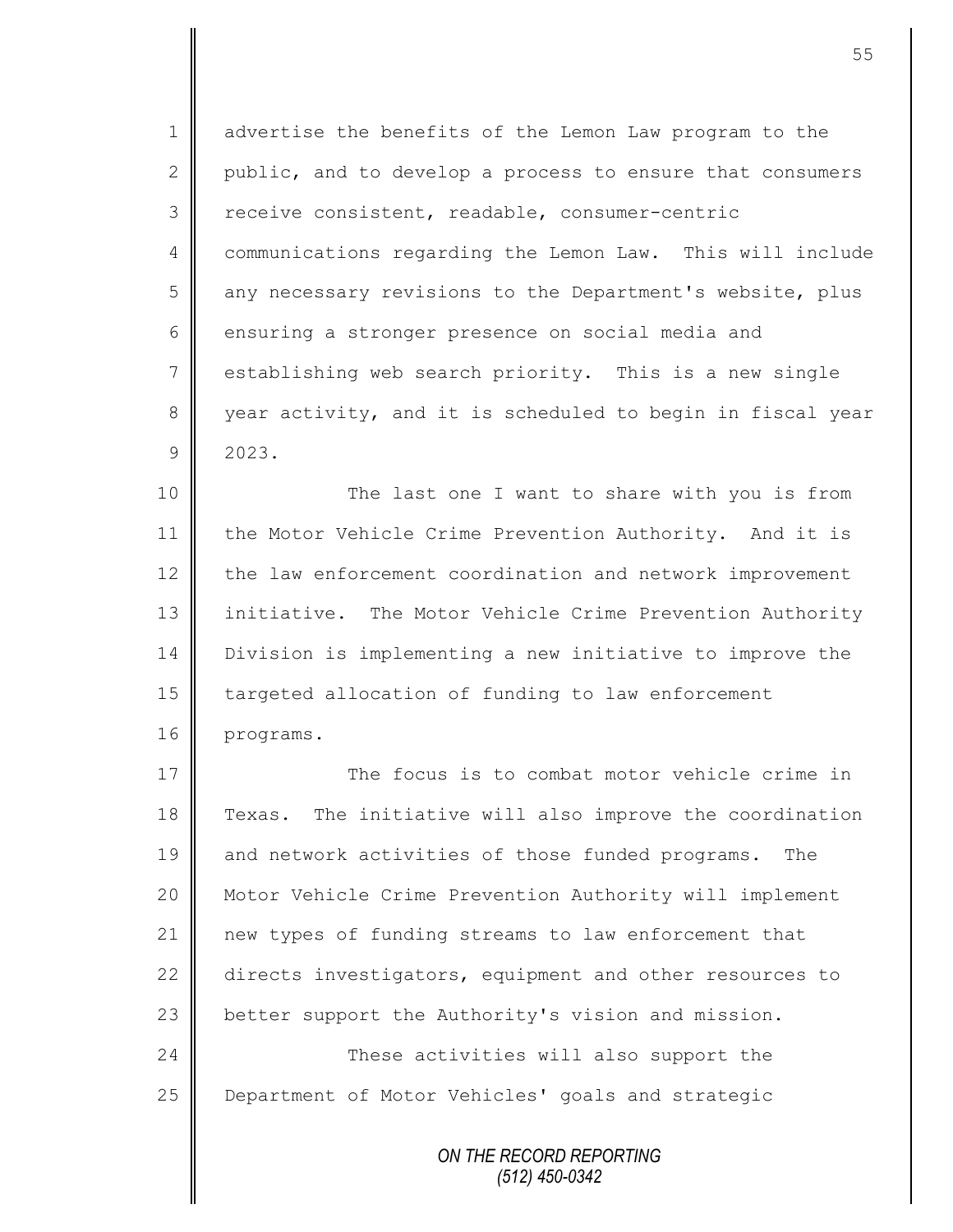1 || initiatives. Under the direction of the Motor Vehicle 2 Crime Prevention Authority and with the support of the 3 Texas Department of Motor Vehicles, the Motor Vehicle 4 Crime Prevention Authority Division will provide new 5 methods to target funds to solve motor vehicle crime 6 problems in Texas.

7  $\parallel$  The initiative includes improving investigation 8 tools and training, with and among task forces. This will 9 | include specialized equipment funding and tools to improve 10 communication.

11 The program also connects with other state and 12 | federal and private groups to meet the vision and mission 13 | of the Motor Vehicle Crime Prevention Authority. This 14 initiative began in fiscal year 2021 and will be carried 15 | forward.

16 | And I just wanted to mention again that the 17 | Operational Plan will be available in mid-December.

18 That concludes my presentation. Do you all 19 have any questions?

20 || MR. SCOTT: Member Scott. I have a question on 21 the Lemon Law education campaign for the public. So, why 22  $\parallel$  are we doing that?

23 || MR. SHINDELL: So, Tom Shindell for the record. 24  $\parallel$  So, the Office of Administrative Hearings inside the 25 **Department is the one that handles consumer Lemon Law** 

> *ON THE RECORD REPORTING (512) 450-0342*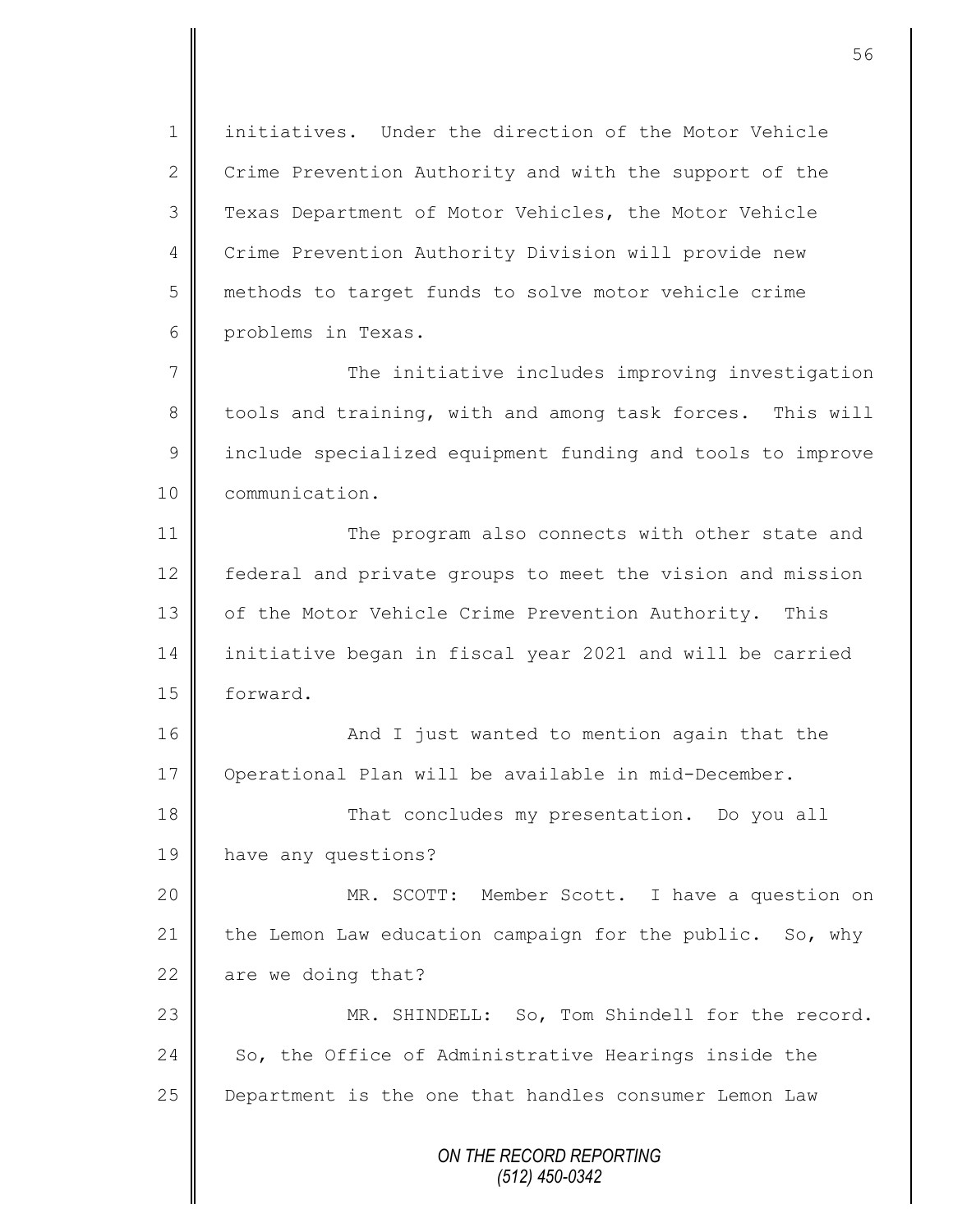1 complaints.

| $\overline{2}$ | And sometimes consumers have a hard time                   |
|----------------|------------------------------------------------------------|
| 3              | understanding what all is involved in filing a Lemon Law   |
| 4              | complaint. And sometimes they have trouble understanding   |
| 5              | what they need to do in terms of providing information for |
| 6              | a Lemon Law hearing.                                       |
| 7              | So, Edward Sandoval, the Director, and his                 |
| 8              | staff have really been working on trying to make it        |
| $\mathsf 9$    | clearer and easier for the public to understand what the   |
| 10             | requirements are for filing a Lemon Law complaint, and     |
| 11             | what they need to do to represent themselves in a Lemon    |
| 12             | Law hearing. Because most of those participants, is my     |
| 13             | understanding, represent themselves. They are not          |
| 14             | represented by counsel.                                    |
| 15             | Did I answer your question, sir?                           |
| 16             | MR. SCOTT: Yes. I think so. So, we think                   |
| 17             | that having a bigger presence on social media is going to  |
| 18             | fix that?                                                  |
| 19             | MR. SHINDELL: I believe that we are just                   |
| 20             | thinking that having a bigger presence on social media     |
| 21             | will let people know that such a program exists. I think   |
| 22             | a lot of consumers don't understand that that program is   |
| 23             | available, if they feel they have gotten a car that does   |
| 24             | not perform appropriately.                                 |
| 25             | MR. SCOTT: Okay. But they represent                        |
|                | ON THE RECORD REPORTING<br>$(512)$ 450-0342                |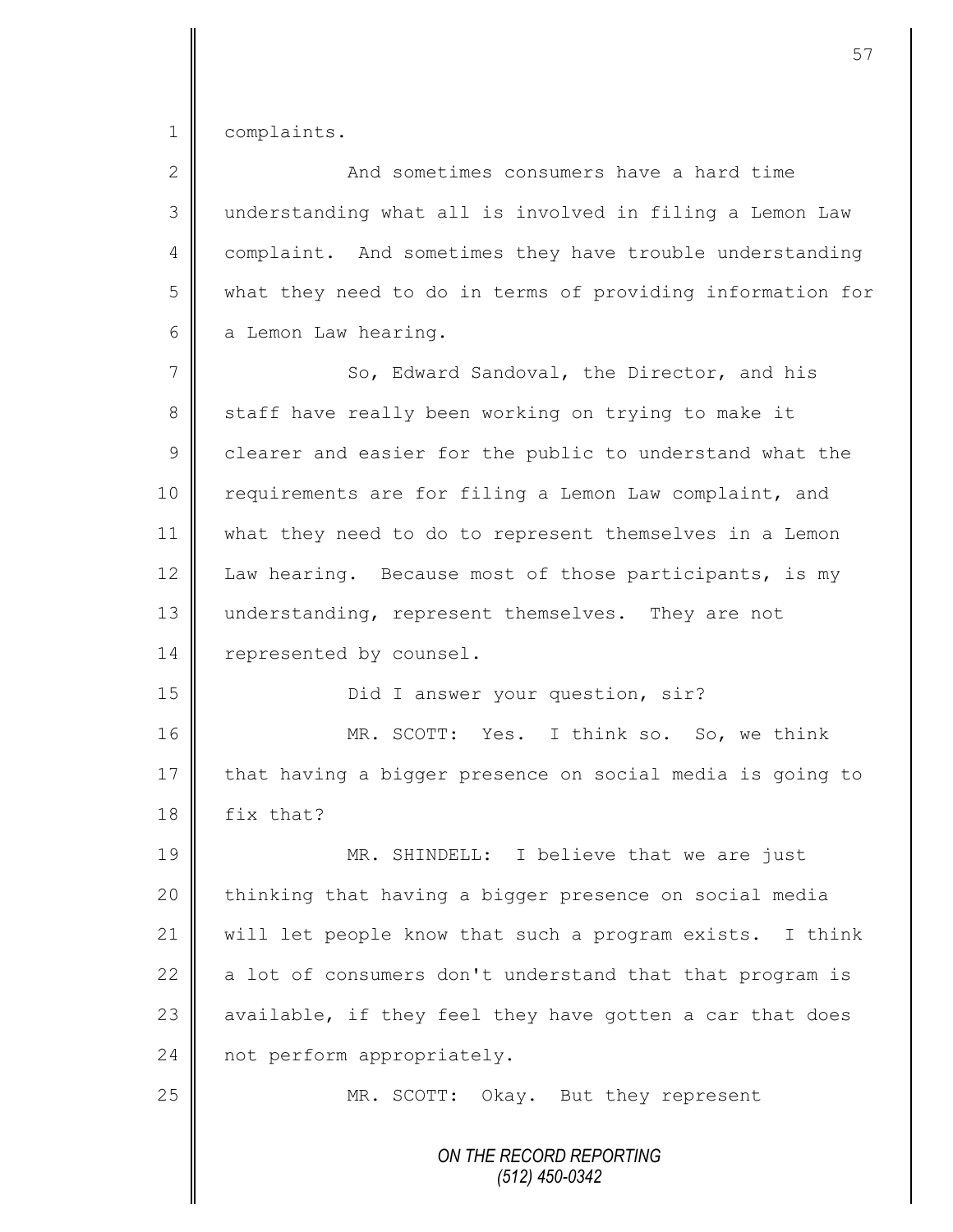*ON THE RECORD REPORTING* 1 | themselves. So, they have this problem. They call the 2 Department. 3 || They get routed to the correct people. We have 4 people there that are equipped or trained on how to get  $5 \parallel$  them the information that they need for pursuing their 6 | Lemon Law claim. Right? 7 MR. SHINDELL: That is correct. And we are 8 trying to make that easier for the consumer and more 9 customer-centric for the consumer. 10 || When they have a Lemon Law hearing, a 11 manufacturer is represented, and they have legal counsel. 12  $\parallel$  And usually, it is an individual citizen, who has 13 purchased a car, that is representing themselves. And so 14 they may or may not have all the right documentation, 15 | receipts. 16 || And then there is criteria. And please don't 17 | hold me accountable for all the criteria, but it is things 18 | like, you have given the manufacturer several 19 | opportunities to resolve the problem. Those repairs have 20  $\parallel$  to have been requested within a certain time frame. There 21  $\parallel$  is certain requirements that have to be met. 22  $\parallel$  And so, it is helping consumers understand all 23 those specifics. And again, what information they need to 24 bring in order to successfully represent themselves in a 25 | hearing, or at least fairly represent themselves in a

*(512) 450-0342*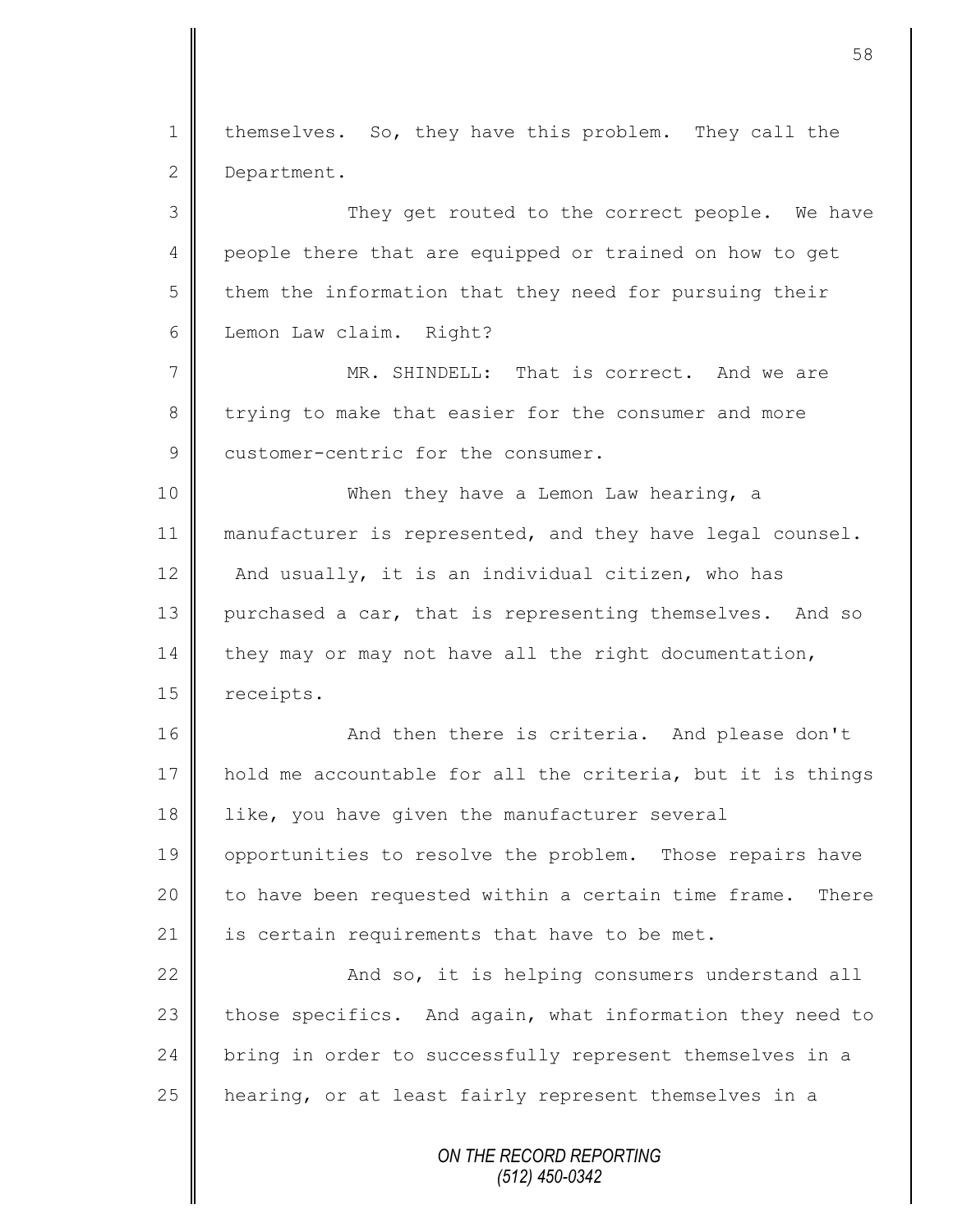1 hearing.

| $\overline{2}$ | MR. SCOTT: Right. I mean, I think that is a                |
|----------------|------------------------------------------------------------|
| 3              | good idea. I really salute that. The developing of         |
| 4              | better material to communicate to the consumer, this is    |
| 5              | what you have to have. This is what you have to have to    |
| 6              | qualify. This is what you will need at a hearing,          |
| $\overline{7}$ | developing all of that information.                        |
| 8              | I just don't -- I just saw the advertising                 |
| 9              | social media and thought, if we are going to put this on   |
| 10             | Facebook, I don't know how that is $-$ I don't know how it |
| 11             | does that. Again, I think if someone has got a problem,    |
| 12             | they are going to call the Department.                     |
| 13             | And we need to have -- we need to be equipped              |
| 14             | to give them everything that they need to pursue their     |
| 15             | rights. So, part of this project here should be looking    |
| 16             | at our -- what we currently furnish them, as opposed to    |
| 17             | how we could do a better job of that.                      |
| 18             | And we are not trying to take anybody's side.              |
| 19             | But our consumer is sitting here with not all the tools    |
| 20             | that are available to the other side. Okay. We have got    |
| 21             | legal representation, and we have got specialists and all  |
| 22             | of that. So, we need to give them -- like I said, we       |
| 23             | can't take a side, and say, well this is -- the dealer or  |
| 24             | manufacturer should lose.                                  |
| 25             | But we need to be able to clearly give that                |
|                | ON THE RECORD REPORTING<br>$(512)$ 450-0342                |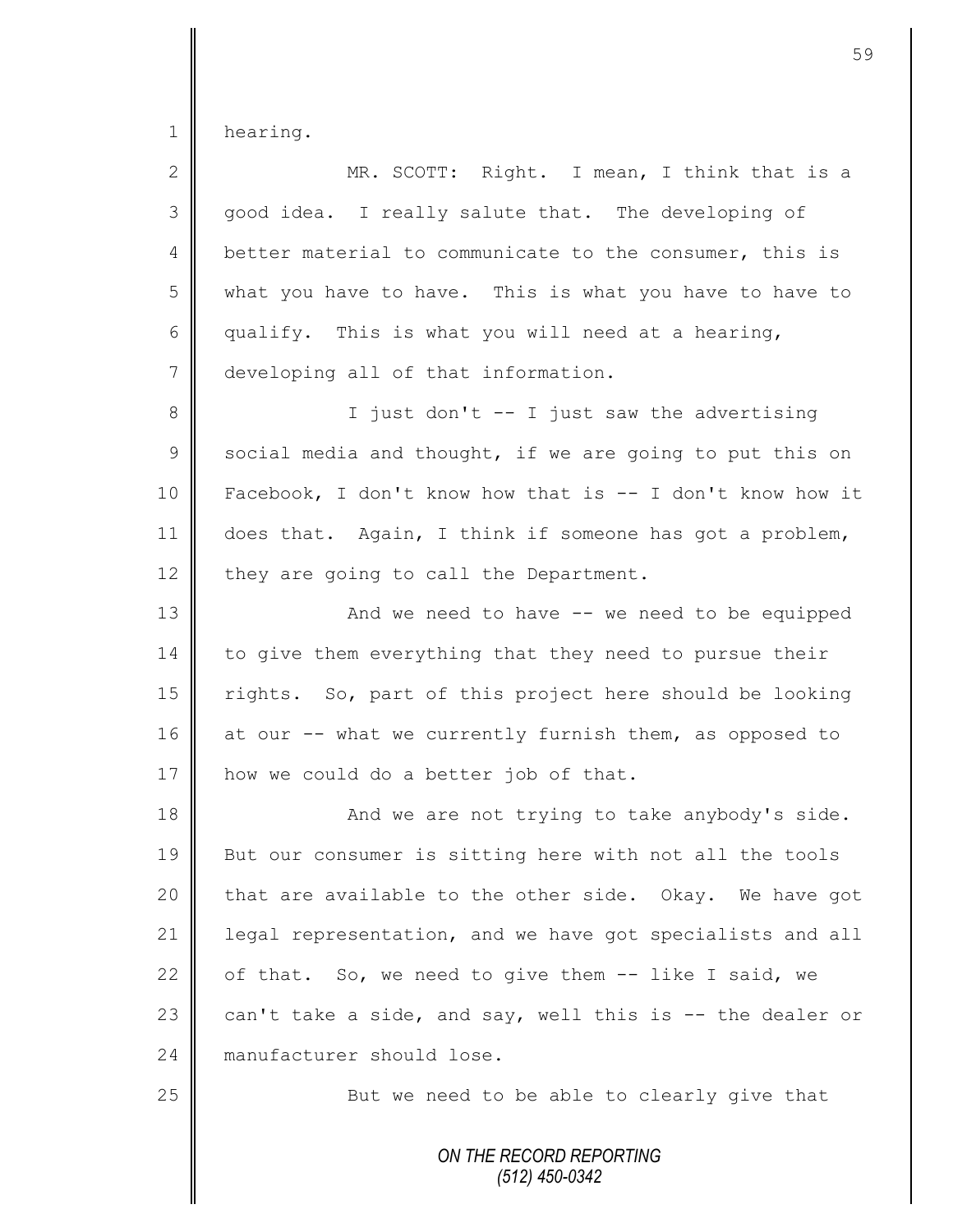*ON THE RECORD REPORTING (512) 450-0342* 1 consumer all, every opportunity that we can, so that they 2 understand what they are going to need to have, I quess is  $3$  the point. 4 | MS. BREWSTER: Mr. Chairman. 5 || MR. PREWITT: Yes. 6 || MS. BREWSTER: Whitney Brewster, Executive 7 Director. That is the spirit of this initiative. And 8 that is to make sure that consumers understand what they  $9 \parallel$  can expect when they deal with our department and a Lemon 10 | Law case, or a warranty performance case. 11 || MR. SCOTT: That is right. 12  $\parallel$  MS. BREWSTER: Both of those. A lot of times, 13 and there was an internal audit done of the Lemon Law 14 program. And what was found was is a lot of folks did not 15 | even know that the process existed. So, a lot of it is, 16 and I think the rationale behind using social media is to 17 make sure that people understand where to go --18 NR. SCOTT: Okay. 19 MS. BREWSTER: -- that we are the department 20 | that handles warranty performance and Lemon Law cases. 21 || MR. SCOTT: Okay. 22 || MS. BREWSTER: And then, here is information 23 for you. If you have  $-$  if you are eligible, this is how 24 you apply, and this is what to expect in a hearing. So, 25  $\parallel$  that really is -- it is generally -- that is the effort.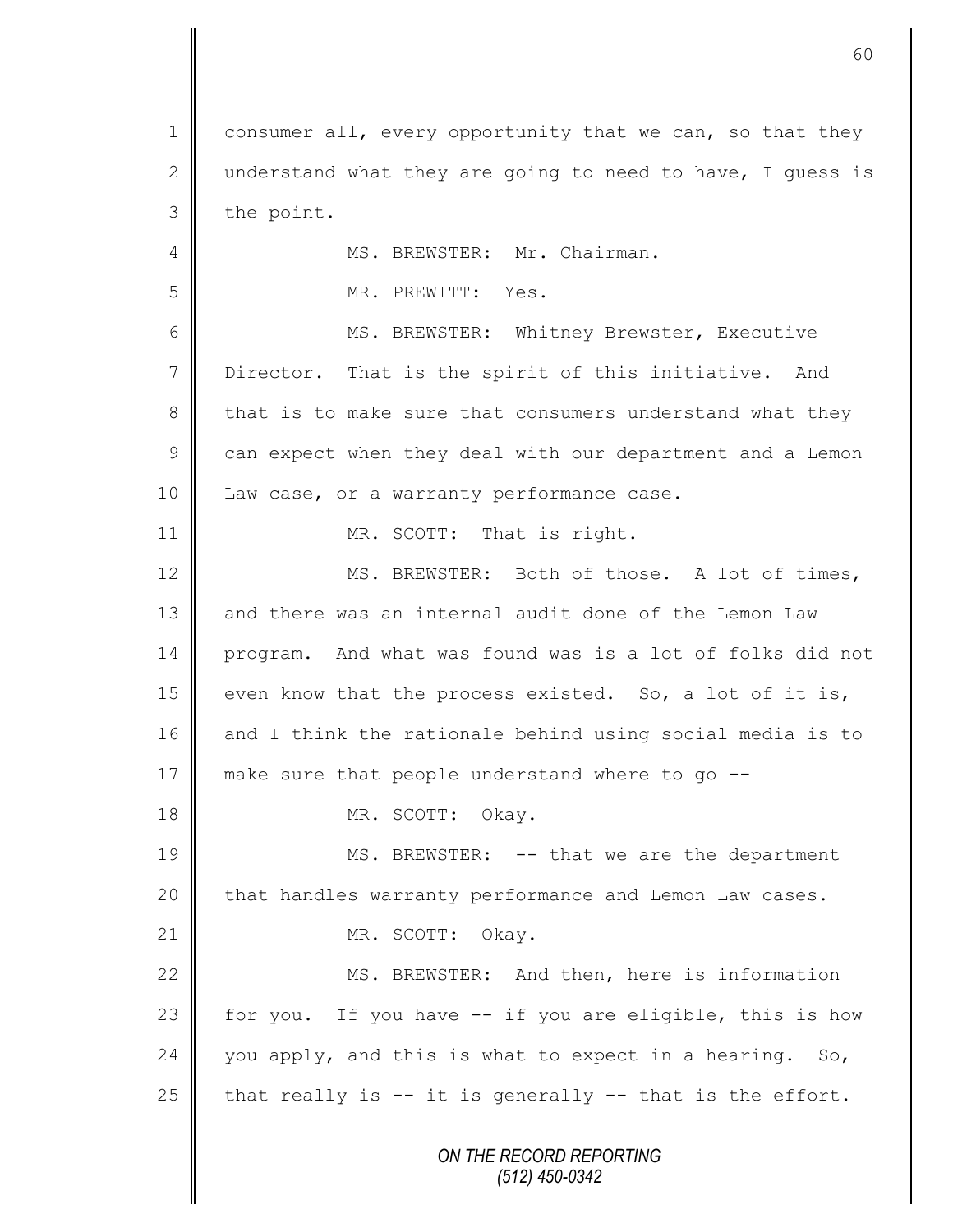| $\mathbf 1$    | MR. SCOTT: Okay. Yes. I think that is great.               |
|----------------|------------------------------------------------------------|
| $\mathbf{2}$   | MS. BREWSTER: Thank you.                                   |
| 3              | MR. SCOTT: Okay.                                           |
| 4              | MR. PREWITT: Thank you, Tom.                               |
| 5              | MR. SHINDELL: Thank you all very much.                     |
| 6              | MR. PREWITT: Moving on, let's move to Agenda               |
| $\overline{7}$ | Item 4D, which is our workforce update with Matthew        |
| 8              | Levitt. Matthew.                                           |
| 9              | MR. LEVITT: Good afternoon, Chairman Prewitt,              |
| 10             | Member Scott, Member Gillman. My name is Matthew Levitt.   |
| 11             | I am the Human Resources Director. I am here to give you   |
| 12             | an update and overview of our workforce.                   |
| 13             | Three issues I will be discussing. One is                  |
| 14             | talking about the Agency demographics overall. Second, I   |
| 15             | will be talking about turnover for the last fiscal year.   |
| 16             | And third, I will be talking about a major effort that we  |
| 17             | went through for salary equity adjustments, to try to help |
| 18             | bring up pay of some number of our employees.              |
| 19             | So in your books you will see the graphs, if               |
| 20             | you want to follow along, talking about looking at our     |
| 21             | demographic. When looking at our demographics, we also     |
| 22             | looked at where our percentages are, and also compared     |
| 23             | this to overall Texas state government, of 150,000 people  |
| 24             | in Texas state government.                                 |
| 25             | So, first looking at gender, about 2/3 of our              |
|                |                                                            |
|                | ON THE RECORD REPORTING<br>$(512)$ 450-0342                |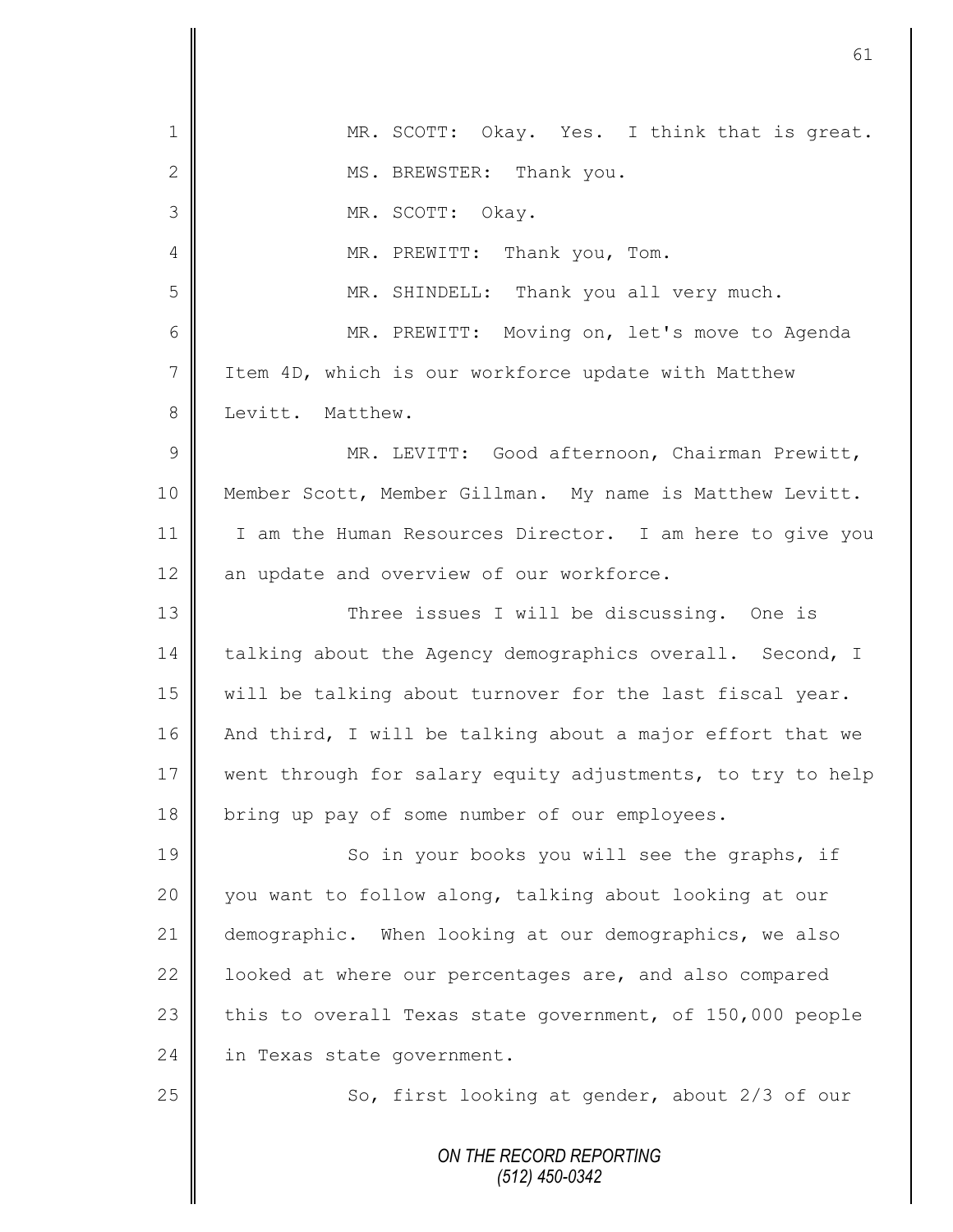$1 \parallel$  employees are women. Slightly higher than overall, 2 compared to other state agencies.

3 || Some other demographics, looking at -- we have 4 a diverse ethnicity. Just over half of our employees are 5 | white, and slightly over a quarter are Hispanic, 14 6 percent are Black. So that we have a diverse range of 7 Traces, you know, somewhat comparable again to Texas state 8 government in trying to represent the demographics of the 9 state overall.

10 We have a slightly older workforce, compared to 11 the rest of state government. 16 percent of our employees 12 are over 60. A total of 15 percent are 50 or older, which 13 is slightly higher, a slightly older workforce compared to 14 the rest of Texas state government.

15 We also have a fairly tenured staff, 16 particularly when looking at people who have worked for 17  $\parallel$  state government for a while, that nearly half of our 18 employees have been with Texas state government for ten 19 years or longer. Again, that is about 10 percent higher, 20 compared to the rest of the state.

21 | Our demographics overall are fairly consistent, 22  $\parallel$  comparable to the rest of state government. None of these  $23$  numbers that I have just gone over have had any 24 significant change over the last couple of years. They 25  $\parallel$  have had a 1 or 2 percent change difference over time, and

> *ON THE RECORD REPORTING (512) 450-0342*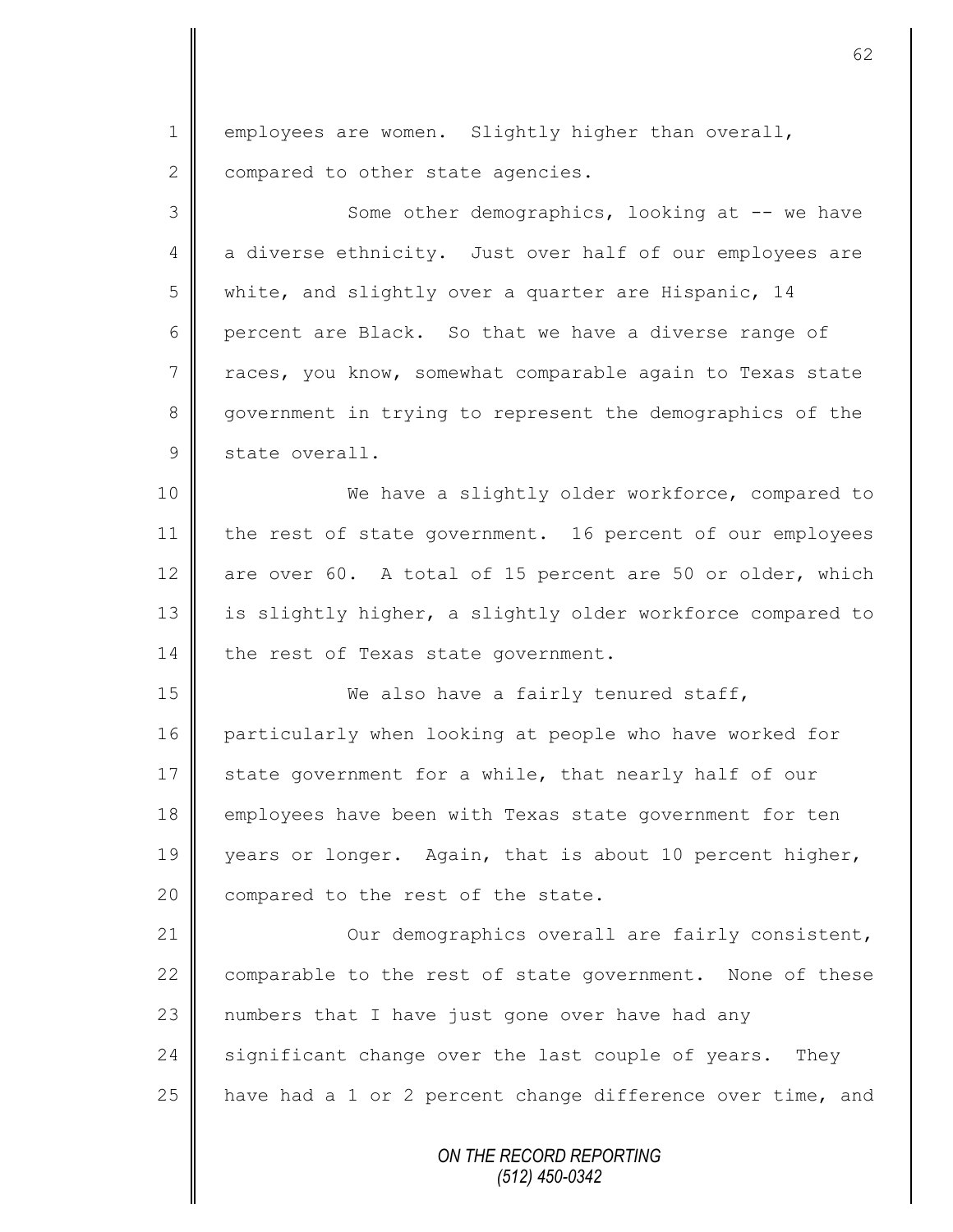1 remains relatively constant.

| $\mathbf{2}$   | Talking about the demographics of where                   |
|----------------|-----------------------------------------------------------|
| $\mathfrak{Z}$ | employees work. The majority of our staff work in Austin  |
| 4              | at our Camp Hubbard headquarters, over 70 percent. There  |
| 5              | are 29 percent that are working throughout the state.     |
| 6              | Of those 29 percent, those over 200 employees,            |
| $\overline{7}$ | about 80 percent of those are in the Vehicle Titles and   |
| 8              | Registration Division, working in the 16 Regional Service |
| $\mathcal{G}$  | Centers around the state.                                 |
| 10             | Yes, ma'am.                                               |
| 11             | MS. GILLMAN: I'm sorry. There are, I think                |
| 12             | you said at the beginning, 733 filled positions. Is that  |
| 13             | right?                                                    |
| 14             | MR. LEVITT: That is correct.                              |
| 15             | MS. GILLMAN: And of the 733, how many are                 |
| 16             | working at Camp Hubbard?                                  |
| 17             | MR. LEVITT: Just over, approximately 500. I               |
| 18             | can give you a --                                         |
| 19             | MS. GILLMAN: Okay. Okay. I just am -- I just              |
| 20             | didn't know that.                                         |
| 21             | MR. LEVITT: I would also --                               |
| 22             | MS. GILLMAN:<br>Okay.                                     |
| 23             | MR. LEVITT: Just to clarify also, that is the             |
| 24             | home base for many of those. That many of these are       |
| 25             | telecommuting. Jimmy Archer, sitting behind me, for       |
|                | ON THE RECORD REPORTING                                   |
|                | $(512)$ 450-0342                                          |
|                |                                                           |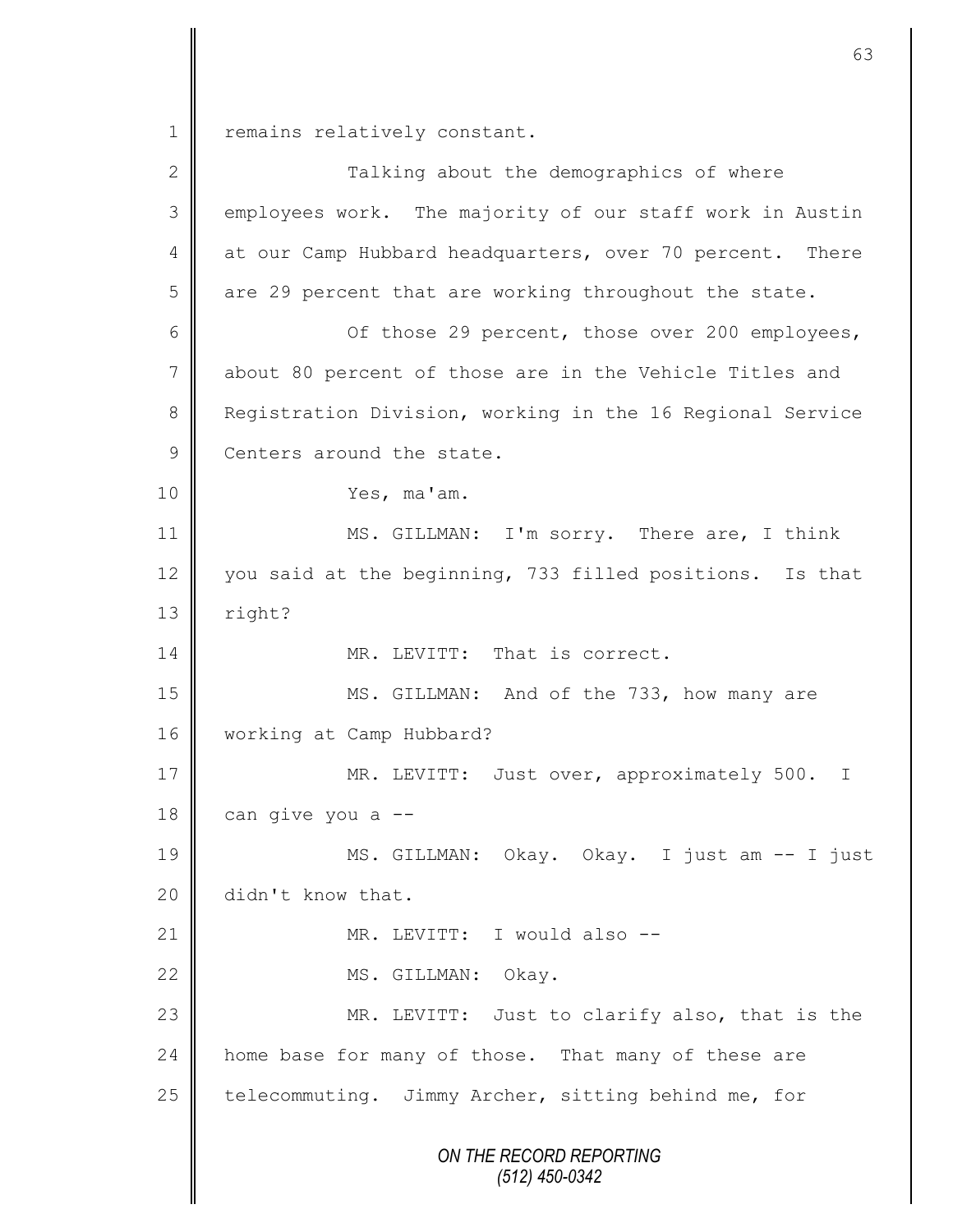*ON THE RECORD REPORTING (512) 450-0342* 1 | instance. And the Motor Carrier Division, the vast 2 majority of those employees are based at our Austin 3 headquarters, and they are working on 100 percent 4 telecommuting. 5 So, we do have -- so, based at Camp Hubbard  $6 \parallel$  headquarters, and whether  $-$  that includes people  $7 \parallel$  telecommuting, or working in person at the headquarters. 8 || MS. GILLMAN: Yes. How many are telecommuting 9 | right now? About --10 MR. LEVITT: Just over half. The latest 11 numbers are at 51 percent who are telecommuting. 12 **Members, any other questions about the** 13 demographics before I move on to the next piece, talking 14 about turnover in the last year? 15 || MS. GILLMAN: I think it is interesting. I 16 have never had it presented this way. In TxDMV, in 17  $\parallel$  relation to all state agencies. I would have thought it 18 | would have been in relation to our population in Texas. 19 || MR. LEVITT: We can do that as well. I think 20  $\parallel$  that  $-$ 21 MS. GILLMAN: So, it is interesting. 22 MR. LEVITT: -- when we think about who is our 23 | hiring pool of applicants and who are we compared to, we 24 have a number of people that we hire every year, who leave  $25$  | our agency from other Texas state agencies.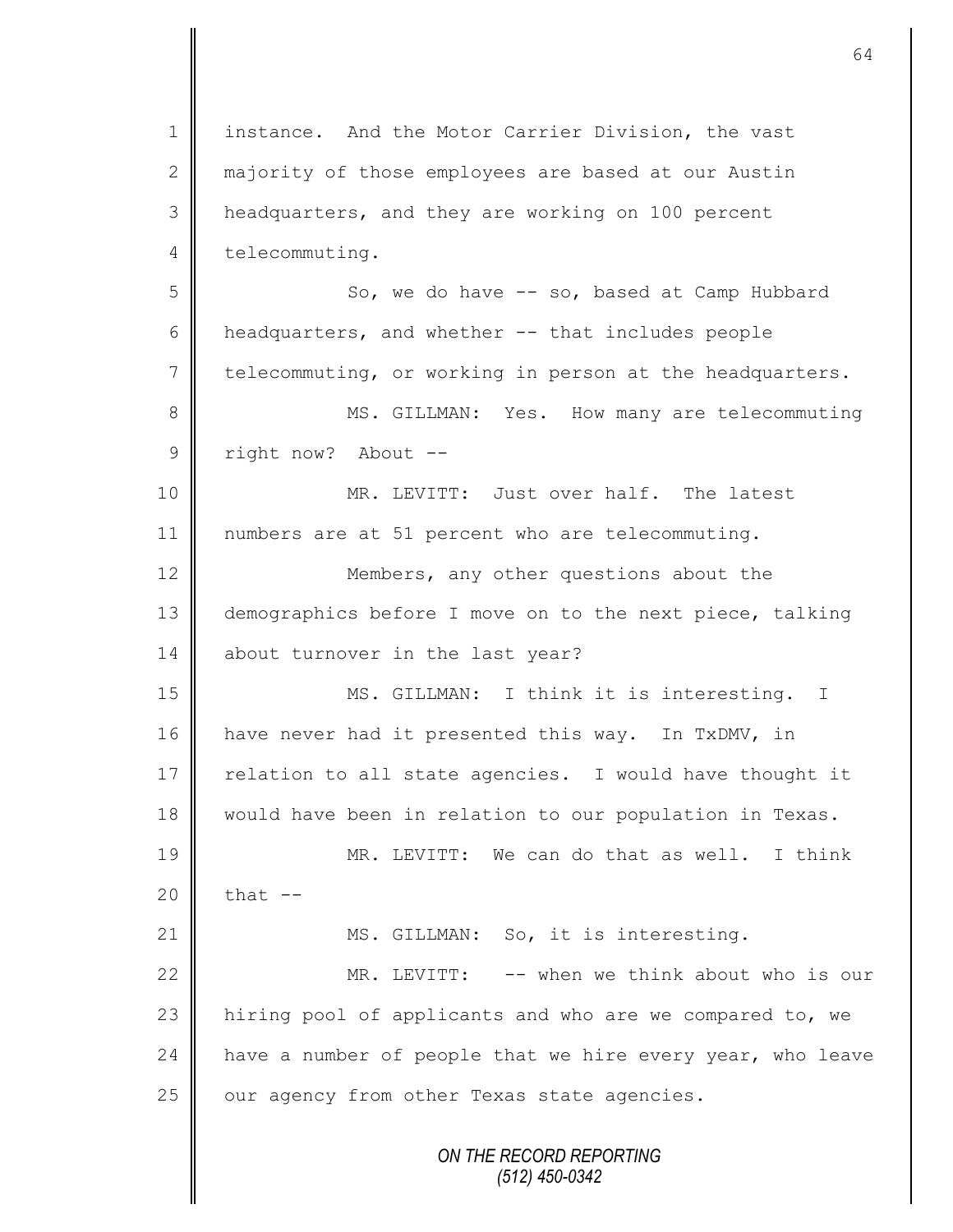*ON THE RECORD REPORTING (512) 450-0342* 1 So, that is part of what we are looking at. It 2 is significant how we compare to the state overall, as 3 || well. So, that is the second piece. So, both of those 4 are certainly relevant. 5 MS. GILLMAN: Yes. Not that I want you to do 6 re-do your presentation at all. I am not requesting it. 7 But I think it would be interesting to see, because our 8 state is changing so much. So, anyway. 9 || MR. LEVITT: I will look at that for the next 10 | time, coming back on this. 11 || MS. GILLMAN: Okay. 12 MR. LEVITT: Thank you. 13 || MS. GILLMAN: Thanks. Thank you, Mr. Chairman. 14 || MR. PREWITT: Yes, ma'am. 15 MR. SCOTT: Just a quick question. On the -- 16 | let's see what that slide is actually called. But, yes. 17 | Slide 4, employee race. 18 We have 14 percent African American and the 19  $\parallel$  rest of the  $-$  all state agencies have 25. So, we are 20  $\parallel$  about 50 percent of what the other agencies  $-$ - what would 21  $\parallel$  have been -- why is that? 22 MR. LEVITT: That, there is a lot of different 23 explanations for that. And I would say that part of that 24 | is related to Member Gillman's question a minute ago, that 25  $\parallel$  the 14 percent is more comparable to the overall state as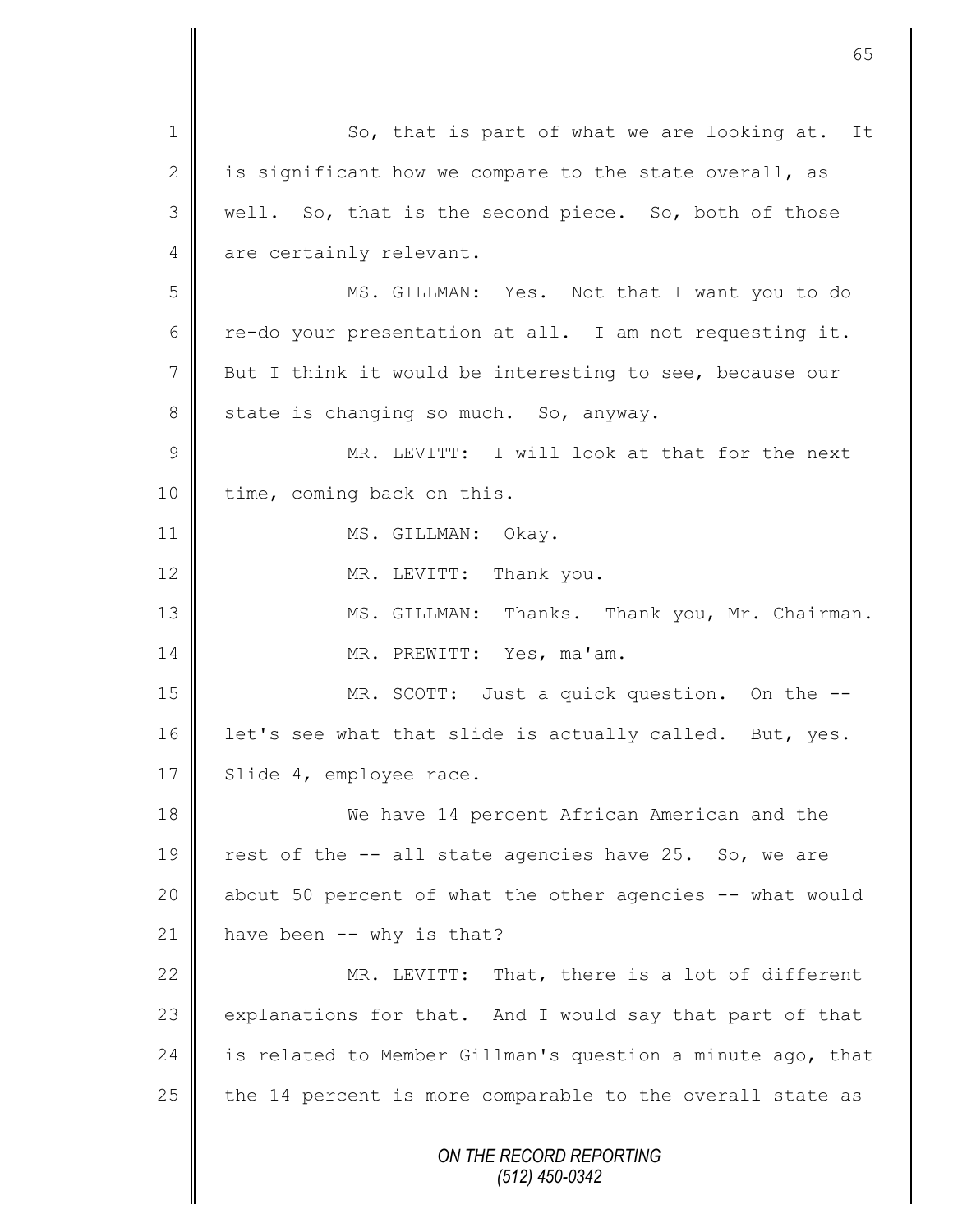*ON THE RECORD REPORTING (512) 450-0342* 1 a whole. 2 MR. SCOTT: Okay. 3 || MR. LEVITT: So, in some cases, it is more 4 similar to that. I think there are a lot of various 5 Teasons depending on work location, the type of work, you  $6$  know, a whole range of factors. 7 || And I really don't want to -- hard to come up 8 with a simple one-sentence answer for what the, you know,  $9 \parallel$  why people are working at other state agencies, and their 10 race, for you know, 150,000 at over a hundred other 11 different agencies. It is probably a broad answer. 12 MR. SCOTT: Yes. I would think that whatever, 13 | I guess, whatever there would be out there that would 14 apply, would apply pretty much equally across all 15 agencies, I guess. 16 Maybe our department requires a higher, more 17 skilled workforce? 18 MR. LEVITT: I am not sure that I would say 19 that is necessarily a factor, that the workforce itself 20  $\parallel$  could be one piece. I think there are a range of factors. 21 If I could come back to that, and get more info, looking 22  $\parallel$  at it. 23 || It is the -- we do have a generally compared to  $24$  some of the very large agencies, where a lot of you know, 25 very low paid employees doing sort of very entry-level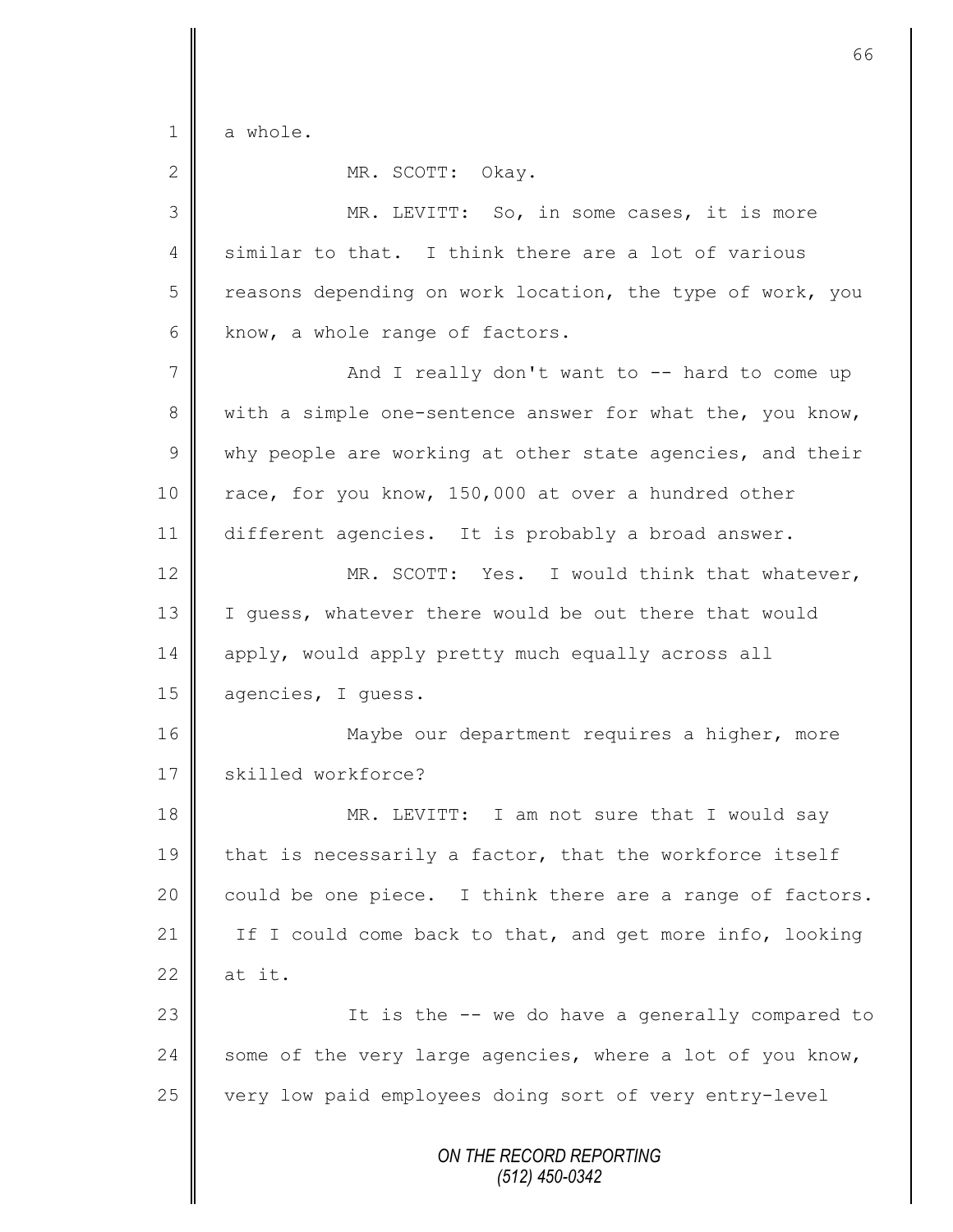| 1               | work. We do have a slightly more skilled workforce        |
|-----------------|-----------------------------------------------------------|
| $\mathbf{2}$    | compared to a lot of other Texas state agencies.          |
| 3               | But there is really a pretty wide, you know,              |
| 4               | range of, again, over 100 agencies, and you know, 150,000 |
| 5               | employees across the state. So if we try to generalize, I |
| 6               | think it is a little difficult to come up with a one size |
| $7\phantom{.0}$ | fits all answer on the spot. But I will do more digging,  |
| 8               | and get back with you, if you would like.                 |
| $\mathcal{G}$   | MR. SCOTT: Yes. I wouldn't have any answer on             |
| 10              | my own.                                                   |
| 11              | Executive Director, did you have a comment?               |
| 12              | MS. BREWSTER: No. Thank you, Committee Chair.             |
| 13              | Whitney Brewster here, Executive Director. I would say    |
| 14              | that the Agency has been exploring its recruitment        |
| 15              | efforts --                                                |
| 16              | MR. SCOTT: Okay.                                          |
| 17              | MS. BREWSTER: -- to ensure that we are not                |
| 18              | just posting, and they will come. That we are actively    |
| 19              | looking at areas where we are under-represented, so that  |
| 20              | we can make efforts to make sure that folks understand    |
| 21              | that we have availability at the Department. And so that  |
| 22              | we can make sure that we are addressing any disparities,  |
| 23              | so that we as an Agency also look like Texas.             |
| 24              | MR. SCOTT: Right. So have we been doing that              |
| 25              | for a while?                                              |
|                 |                                                           |
|                 | ON THE RECORD REPORTING                                   |

*(512) 450-0342*

 $\mathbf{\mathsf{I}}$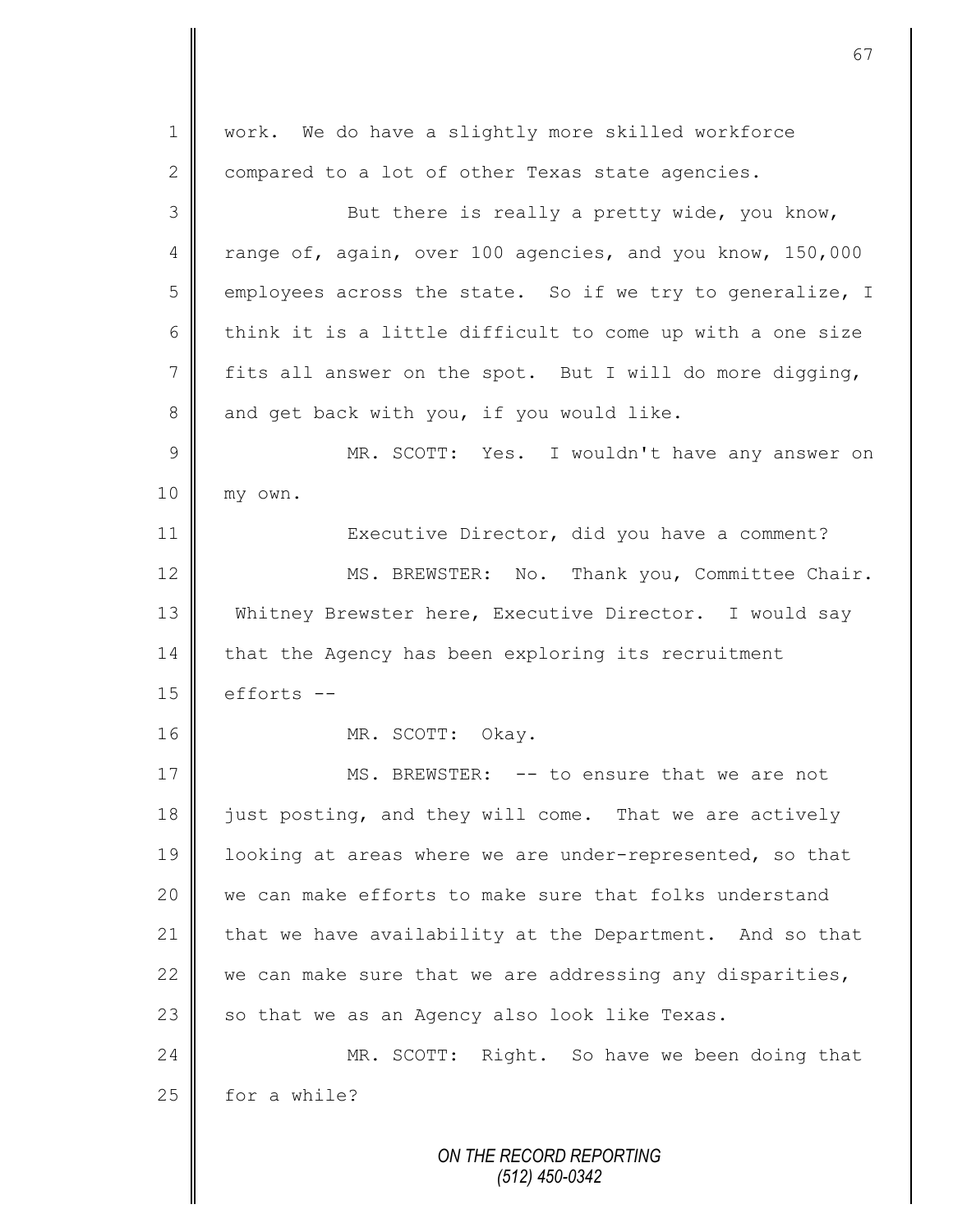| $\mathbf 1$    | MS. BREWSTER: No, sir. We have not been doing            |
|----------------|----------------------------------------------------------|
| $\mathbf{2}$   | that for a while. Those have been recent efforts.        |
| 3              | MR. SCOTT: Okay. So, it is too early to see              |
| $\overline{4}$ | if we are getting any results. Okay. I think it is       |
| 5              | important.                                               |
| 6              | MR. PREWITT: Uh-huh.                                     |
| 7              | MR. SCOTT: Thank you.                                    |
| $8\,$          | MR. LEVITT: Your comment will lead into some             |
| $\mathsf 9$    | of the next pieces I am addressing. So as Executive      |
| 10             | Director Brewster said, the recruitment of historically  |
| 11             | under-represented populations at our agency is a         |
| 12             | significant issue that we in HR really try and pay much  |
| 13             | more attention to.                                       |
| 14             | So if I can move on to the next piece, looking           |
| 15             | at our Agency's turnover, that you may be aware of the   |
| 16             | fact that this agency had significantly lower turnover.  |
| 17             | Again, Member Gillman, I'm comparing this to the rest of |
| 18             | Texas state government, that compare to other agencies.  |
| 19             | In 2019, the turnover increased fairly                   |
| 20             | significantly, to 20 percent, which was consistent with  |
| 21             | the rest of state government. Previously, it had been -- |
| 22             | this Agency had a turnover rate below that.              |
| 23             | Last year, the turnover rate dropped to 16.9             |
| 24             | percent. In this past fiscal year, which ended on August |
| 25             | 31st, the turnover rate for our Agency overall was 16    |
|                | ON THE RECORD REPORTING                                  |

П

*(512) 450-0342*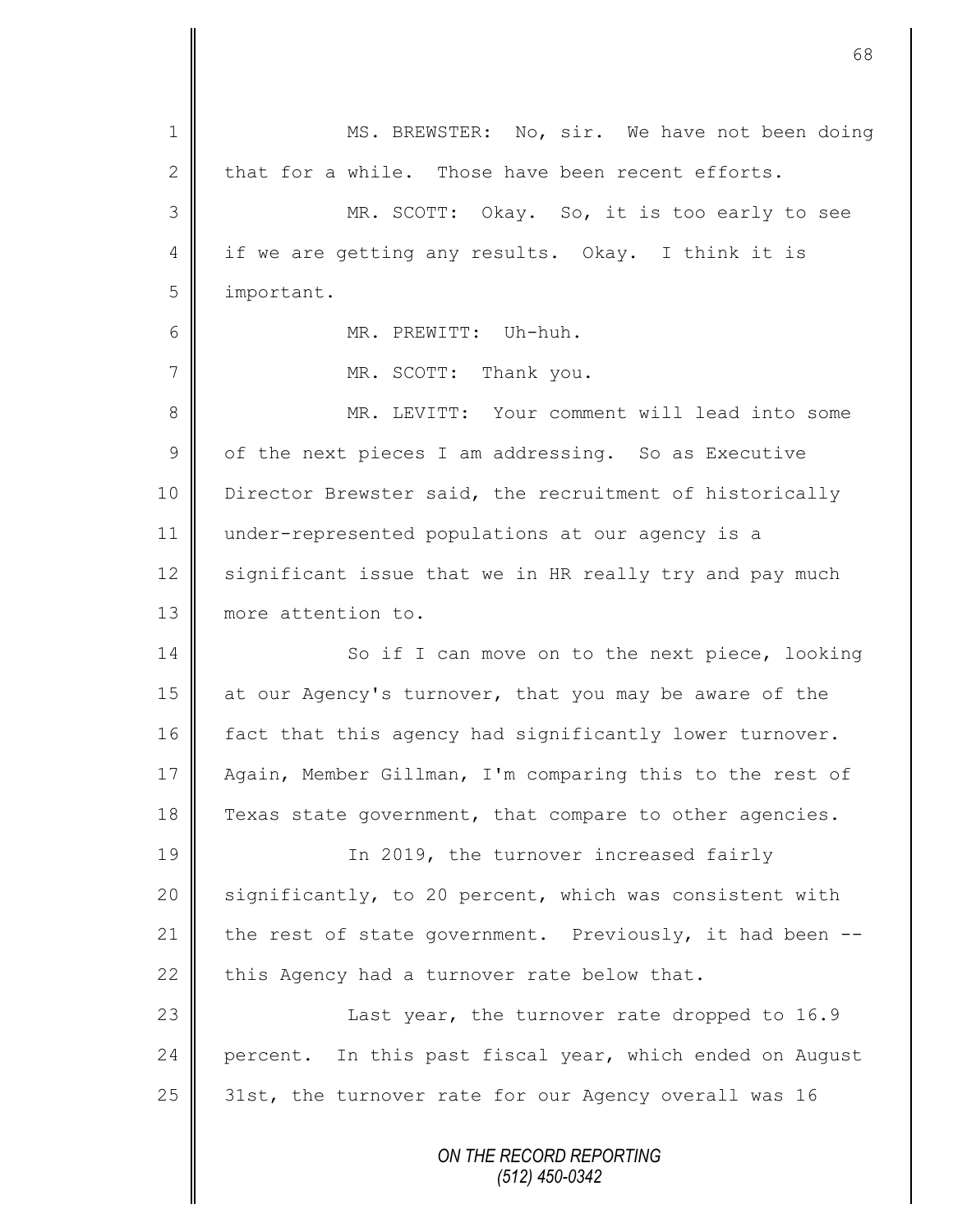| $\mathbf 1$    | percent. So, a slight drop, but still a little bit higher   |
|----------------|-------------------------------------------------------------|
| $\mathbf{2}$   | than it had been historically, before 2019.                 |
| 3              | So, if you see any information there, there                 |
| $\overline{4}$ | isn't any comparison for 2021 with the rest of state        |
| 5              | government. We are still waiting on that information from   |
| 6              | the State Auditors Office that collects it. So, it is       |
| $\overline{7}$ | hard to make a judgment about how our Agency stacks up      |
| 8              | compared to other agencies, but the turnover rate is        |
| $\mathcal{G}$  | slightly lower compared to last year.                       |
| 10             | We also looked particularly at the voluntary                |
| 11             | turnover, those people who are leaving -- who are leaving   |
| 12             | our agency voluntarily. That is just under 12 percent for   |
| 13             | this past fiscal year. Again, that has a slight decrease    |
| 14             | compared to last year, but again, a little bit higher than  |
| 15             | what it has been, historically.                             |
| 16             | So, there are a couple of specific observations             |
| 17             | I want to point out about what our turnover looks like,     |
| 18             | and some of the particular areas of concern in question.    |
| 19             | Member Scott, you asked about you know, our                 |
| 20             | Black employees and you know, what the percentage looks     |
| 21             | One issue that has been a concern is the fact that<br>like. |
| 22             | there has been a turnover rate for Black employees that is  |
| 23             | higher than for other racial groups at TxDMV. Something     |
| 24             | we are certainly concerned about, want to address, and try  |
| 25             | to figure out what that is, and to reverse that.            |
|                | ON TUE DECODO DEDODTINO                                     |

*ON THE RECORD REPORTING (512) 450-0342*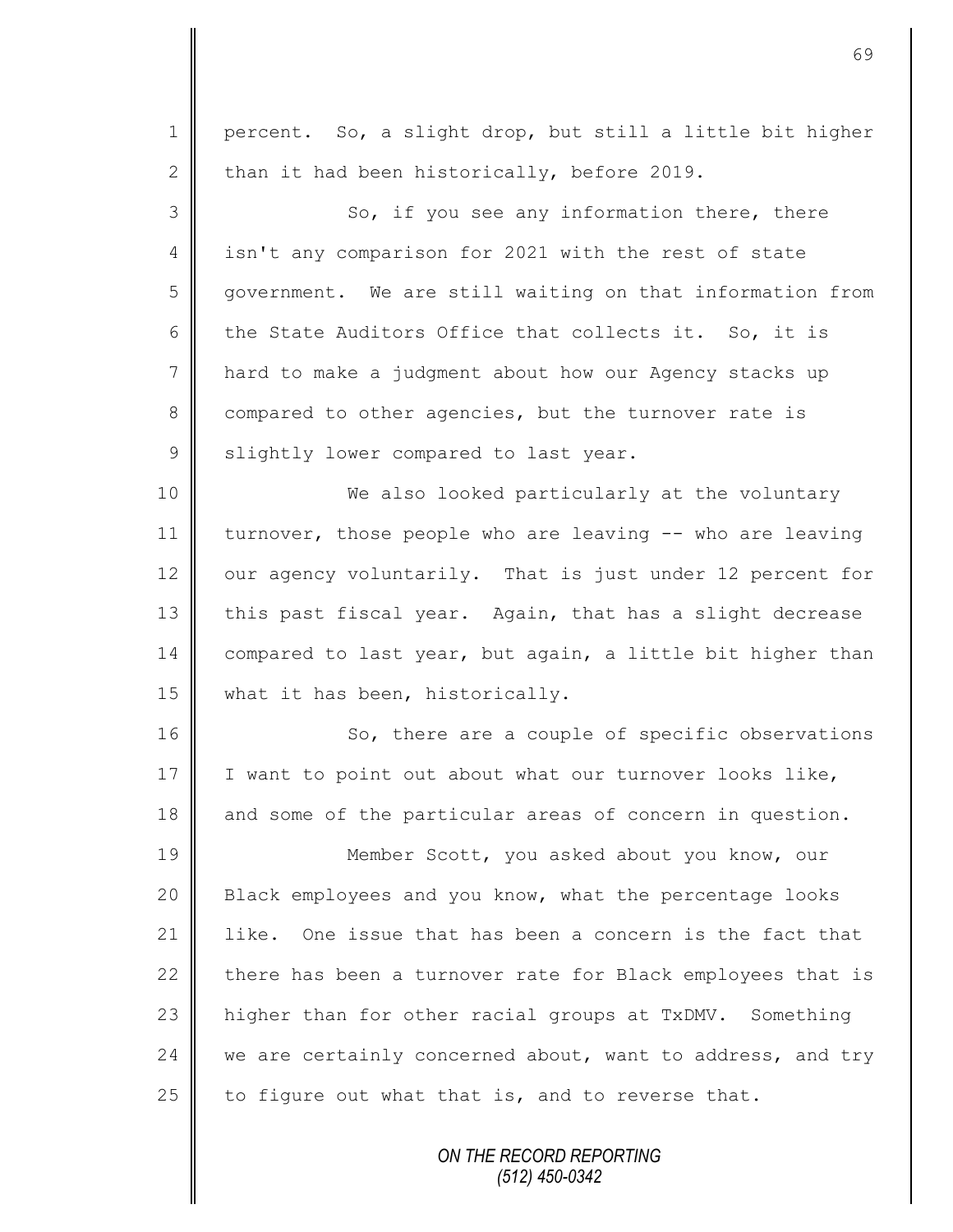*ON THE RECORD REPORTING (512) 450-0342* 1 A second particular category of concern is that 2 there has been higher turnover rate for newly-hired 3 employees, those employees within their first two years of 4 employment at TxDMV. They have been leaving at a higher 5 T rate compared to historically what that's been in the 6 past. And so again, an important piece is to make sure  $7 \parallel$  that we are doing things to retain and develop those 8 employees within those first two years, so they continue 9 to remain employed as part of our Agency. 10 || Those are two particular concerns. And there 11 is going to be more that we are looking into to try to 12  $\parallel$  address those coming in the future. 13 MR. SCOTT: Matthew, we're about to launch a 14 new film or video for incoming employees? Or for all 15  $\parallel$  staff, I guess. Or for directly -- is it more directly 16 toward people just joining us? That talks about how, what 17 We do, and how to do it better, and  $-$ 18 || MS. GILLMAN: Onboarding? 19 MR. SCOTT: Yes. 20 MR. LEVITT: Yes. So, there is a video coming 21 that is focused primarily on new employees, but is really  $22$  for anyone. 23 | And I think it is a perfect opportunity for 24 people like me in HR and other areas that are not directly 25 working with our -- and customers, to understand all of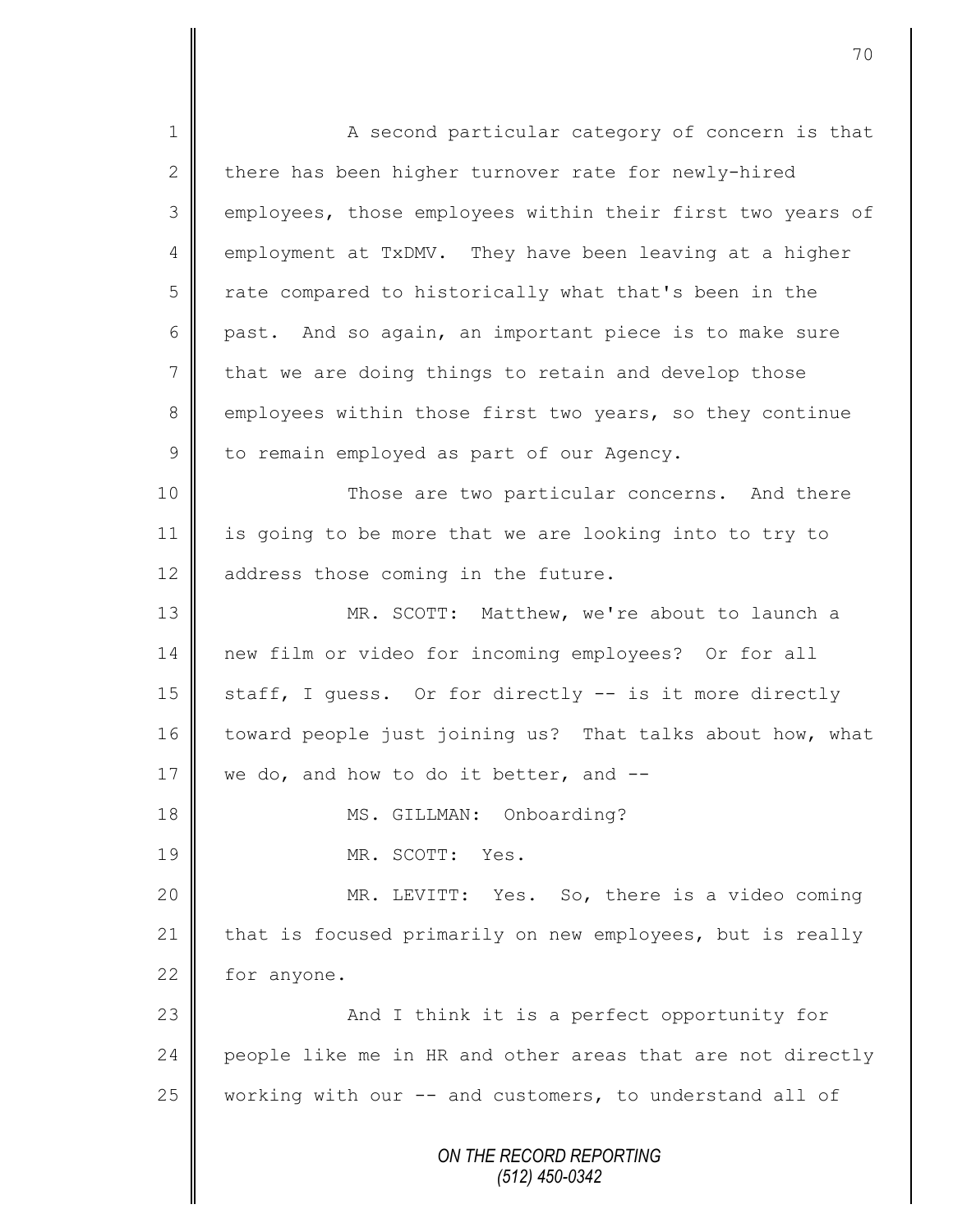*ON THE RECORD REPORTING* 1 the things that you have been hearing talked about 2 beforehand. So, people in HR, people who work in the mail 3 | room, people who may work in a small function understand 4 what the big picture of what our Agency does. 5 || And so the intent of this video is to make sure 6 that we emphasize to our staff, what you do matters. Here 7 is how you connect. Here is how your work connects to 8 | other agencies. Here is how your work contributes to 9 fulfilling the overall mission of our Agency. 10 || So, this is something that is going to be shown 11 to new employees on the first day. We are very pleased  $12$  with it. I think it is clever and creative. 13 || And so, in answer to your comment about that, 14 the target audience is for new employees. I am still 15 going to require all HR staff to watch it, because I want 16 us to continue to understand, you know, who are our 17 customers in the rest of the Agency. What do people need 18 in Motor Carrier, Motor Vehicle, and Vehicle Title and 19 Registration -- what are they doing, so that we can best 20 support them? 21 | So, it is going to be shown to all new 22 employees. And the intent as well, is to show it to 23 current employees of the Division. 24 MR. SCOTT: So, is that ready now, or will be 25 ready soon?

*(512) 450-0342*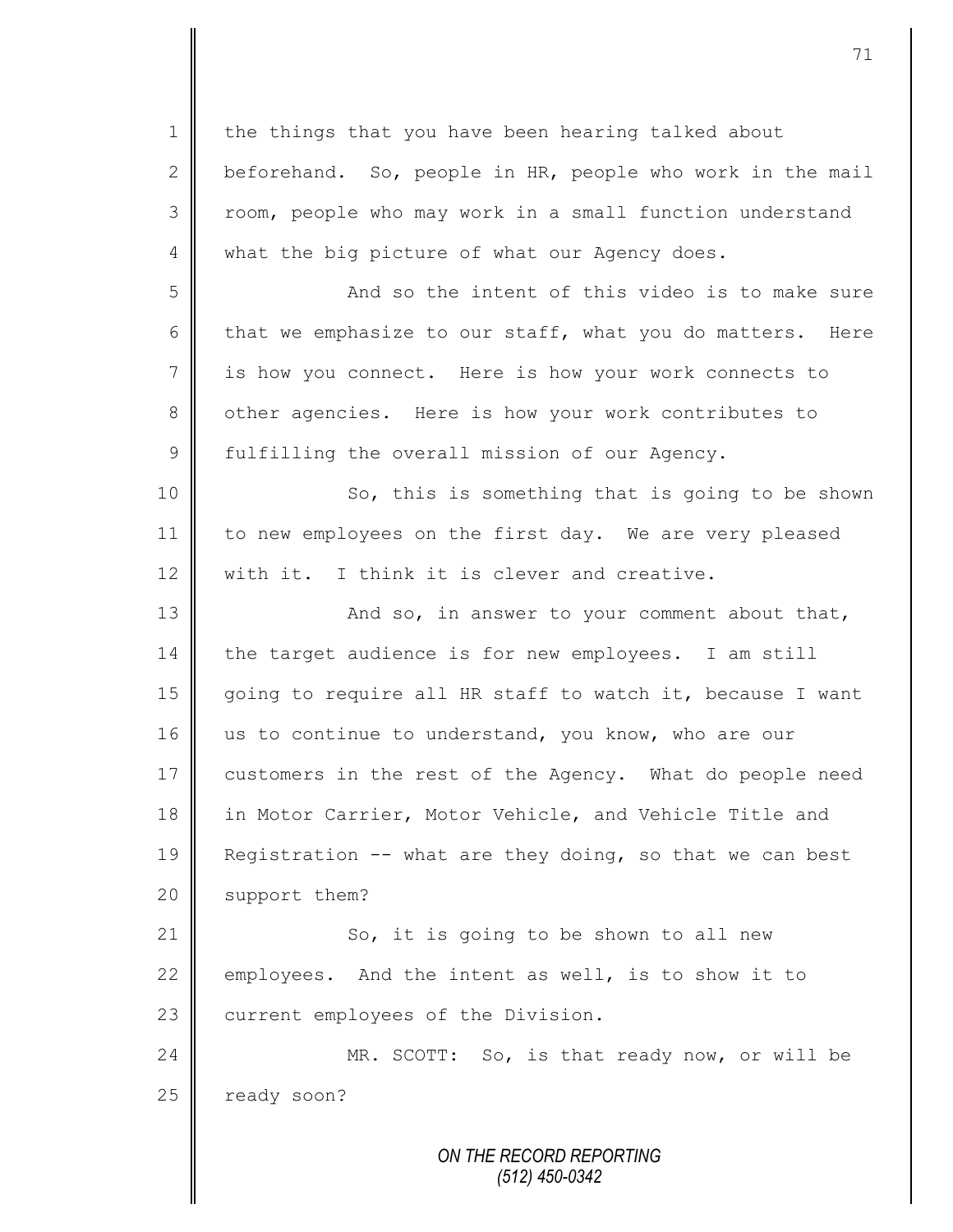| $\mathbf 1$    | MR. LEVITT: Very soon. I can confirm that it               |
|----------------|------------------------------------------------------------|
| $\mathbf{2}$   | is coming. And then hopefully, with some coordination      |
| 3              | with our Executive Director, I would say, in the next      |
| 4              | week.                                                      |
| 5              | MR. SCOTT: Okay.                                           |
| 6              | MR. LEVITT: So, it is on its way.                          |
| $\overline{7}$ | MR. SCOTT: Okay. I would think that has                    |
| 8              | potential to be pretty helpful with new employee turnover. |
| $\mathcal{G}$  | I would think some new employee turnover, a lot of that    |
| 10             | comes in as more entry level.                              |
| 11             | But we do have people at entry level. I don't              |
| 12             | know what that $--$ you know, they are not coming in as    |
| 13             | department heads. So, we have an ability to communicate    |
| 14             | with them, to see how their job reacts throughout the      |
| 15             | organization.                                              |
| 16             | And at the same time, it might expose them to              |
| 17             | some -- a little bit more of a career path. Saying, I am   |
| 18             | here. I can go here. This is what other people are         |
| 19             | doing.                                                     |
| 20             | So, I can, maybe I can dial into an area. That             |
| 21             | I am working in the mail room, but I really want to work,  |
| 22             | I saw this job over here. I would think that might help    |
| 23             | with the employee turnover.                                |
| 24             | MR. LEVITT: Absolutely correct. I think you                |
| 25             | said it -- explained it very well. I totally agree with    |
|                | ON THE RECORD REPORTING<br>$(512)$ 450-0342                |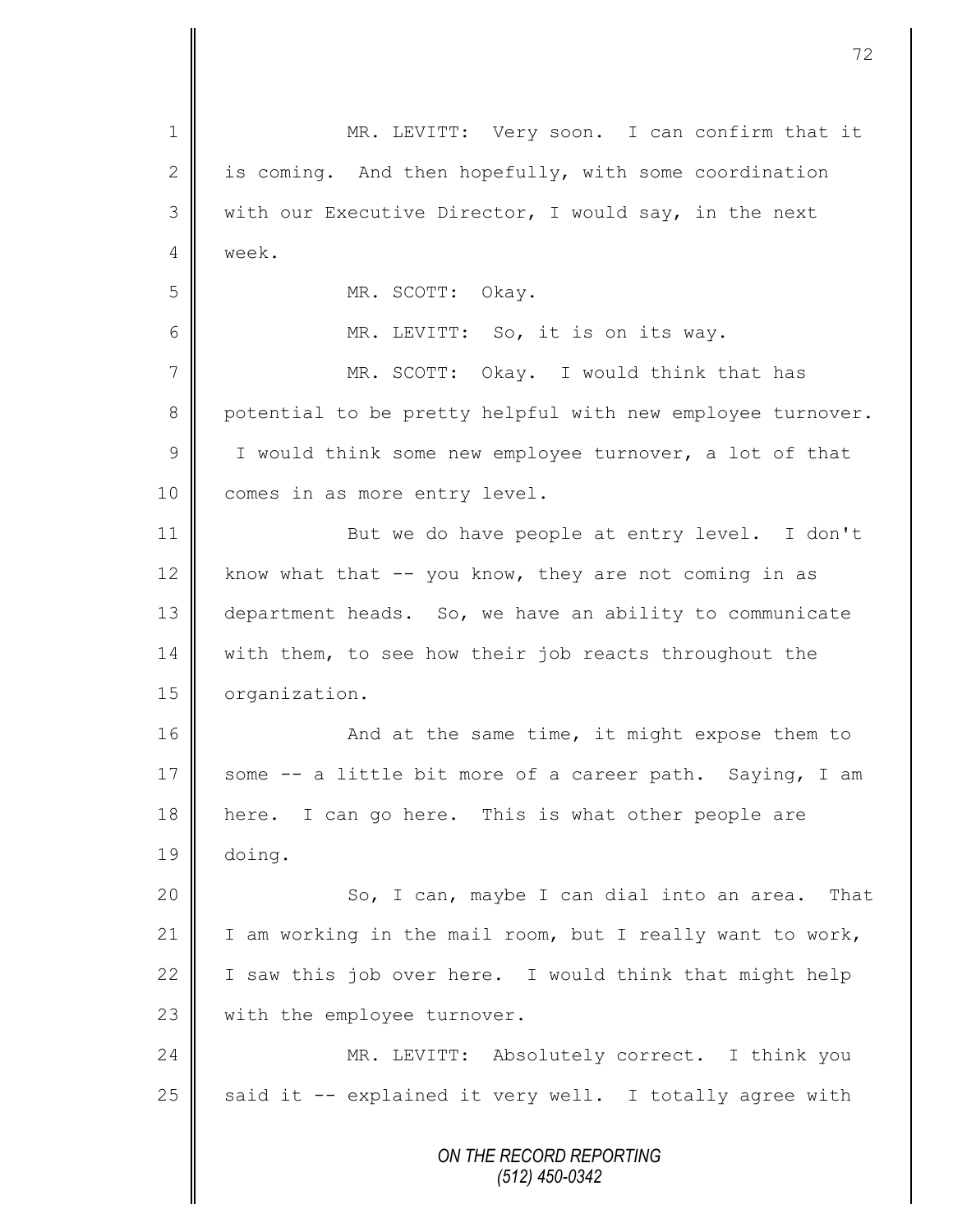| $\mathbf 1$    | that.                                                     |
|----------------|-----------------------------------------------------------|
| $\mathbf{2}$   | MR. SCOTT: Yes. Okay. Thank you.                          |
| 3              | MR. LEVITT: Any other comments or questions               |
| $\overline{4}$ | about employee turnover, before we move on to the third   |
| 5              | topic?                                                    |
| 6              | (No response.)                                            |
| 7              | MR. LEVITT: Finally, I want to talk about a               |
| $\,8\,$        | major initiative that we undertook, the Market Salary     |
| $\mathcal{G}$  | Adjustment project. One of the concerns that we had was   |
| 10             | the number of employees -- and this was in response to    |
| 11             | several things.                                           |
| 12             | One, the State Auditors Office identifying us             |
| 13             | as an Agency with high turnover. Part of this was in      |
| 14             | response to the -- just employee feedback and concerns    |
| 15             | about overall pay. And again, trying to improve the       |
| 16             | satisfaction and support of our employees.                |
| 17             | So, one piece we looked at was, trying to do              |
| 18             | something to increase salaries to make them more          |
| 19             | competitive. And particularly, we are looking at the pay  |
| 20             | compared to the midpoint of the salary ranges.            |
| 21             | So what that means is, for those people who are           |
| 22             | compensation professionals, is every job is a salary      |
| 23             | range, you know, a minimum and a maximum. The midpoint is |
| 24             | theoretically, according to the State Auditors Office who |
| 25             | created these, a fully functioning employee, someone who  |
|                | ON THE RECORD REPORTING<br>$(512)$ 450-0342               |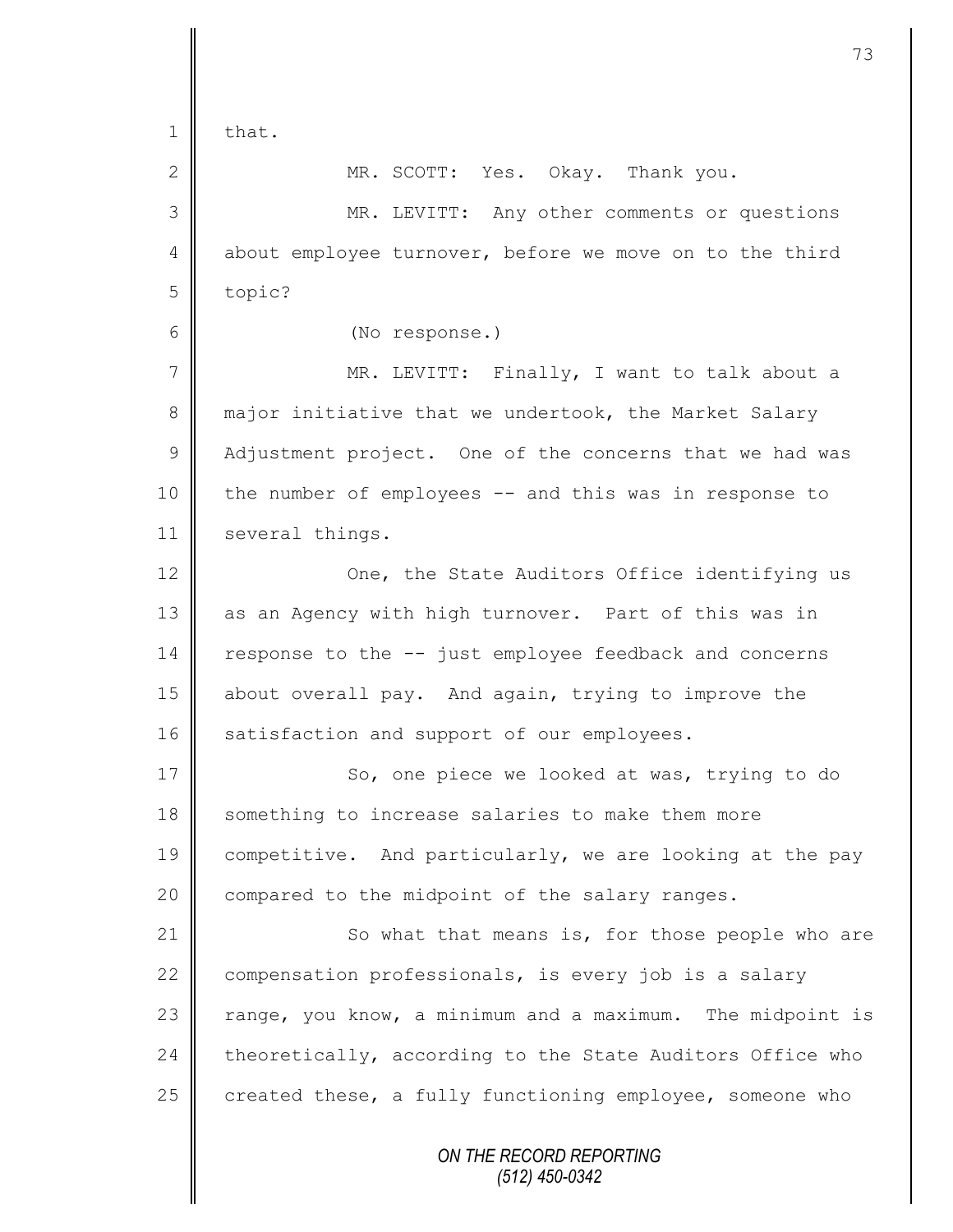1 is well supported in their role.

| $\overline{2}$ | We have a lot of employees who are paid well               |
|----------------|------------------------------------------------------------|
| 3              | below the midpoint, and significantly below the midpoint.  |
| 4              | So, we undertook a major initiative to look at people's    |
| 5              | pay compared to the midpoint, and considered other factors |
| 6              | as well: their tenure with the Agency, and also looking    |
| 7              | at their employee performance.                             |
| 8              | Based on these factors, we implemented a large             |
| $\mathsf 9$    | number of salary increases. Almost exactly half of the     |
| 10             | Agency received these increases, which were effective by   |
| 11             | September 1st. The total cost was \$1.4 million to the     |
| 12             | Agency.                                                    |
| 13             | I believe this will have a really significant              |
| 14             | impact in trying to make our pay more competitive. I just  |
| 15             | had a conversation earlier about just the number of        |
| 16             | employees who are taking second jobs to make ends meet,    |
| 17             | and to try to really make it a more livable wage for our   |
| 18             | staff to stay and be retained with us at TxDMV.            |
| 19             | Happy to answer any other questions about that.            |
| 20             | And do you want --                                         |
| 21             | MS. BREWSTER: Chairman Prewitt, if I may?                  |
| 22             |                                                            |
| 23             | MR. PREWITT: Yes.                                          |
| 24             | MS. BREWSTER: That \$1.4 million, I would like             |
| 25             | to just state that that is not -- those are not additional |
|                | ON THE RECORD REPORTING<br>$(512)$ 450-0342                |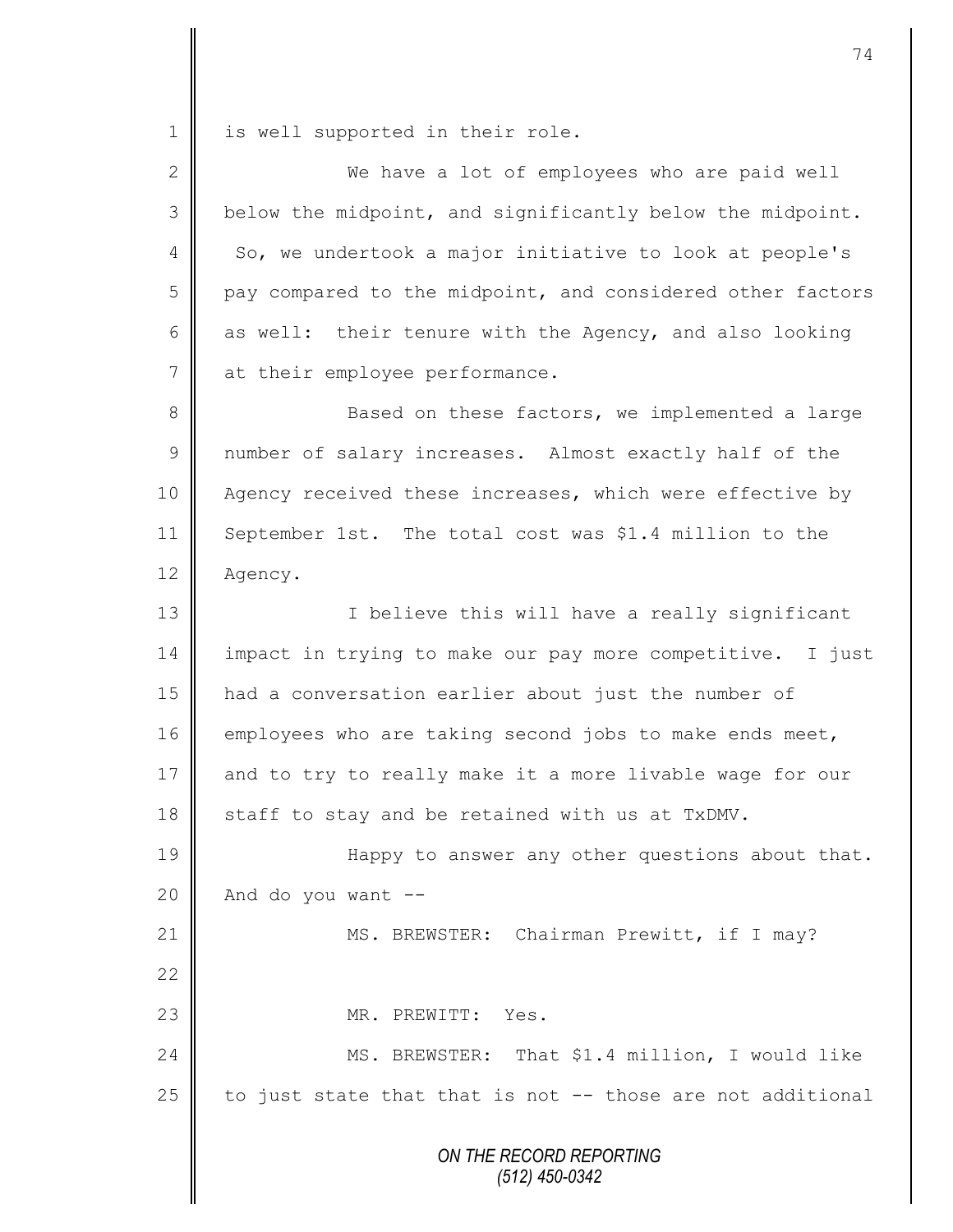1 dollars that the Agency asked for or requested from the 2 | Legislature. We found savings and efficiencies within our  $3 \parallel$  existing budget to be able to pay for those.

4 So, I just wanted to make sure that the Board 5 understood that this was a very important thing for our 6 Agency to do. We see all of our employees have  $-$  exiting 7 employees have the opportunity through the State Auditors 8 | Office to take the exit survey. And what we were seeing  $9 \parallel$  is, the rationale behind leaving had a lot to do with pay. 10 || And when we saw our folks jumping to other

11 state agencies, it begged the question: are we not paying 12 | our employees what is comparable? And in many cases, we 13 were not.

14 || And so, during COVID-19, we found that it was 15 not wise to make requests from the Legislature for 16 additional dollars, in the event that they denied the 17  $\parallel$  request. Because when the Legislature denies a request, 18 vou cannot pursue that.

19 So we made a conscientious and strategic decision to find savings within our existing budget to make this happen, because recruitments and retention of | our employees is extremely important.

23 MR. SCOTT: So, how did you go about doing 24 that? Did you have a task force, a department head, or 25 who? Matthew?

> *ON THE RECORD REPORTING (512) 450-0342*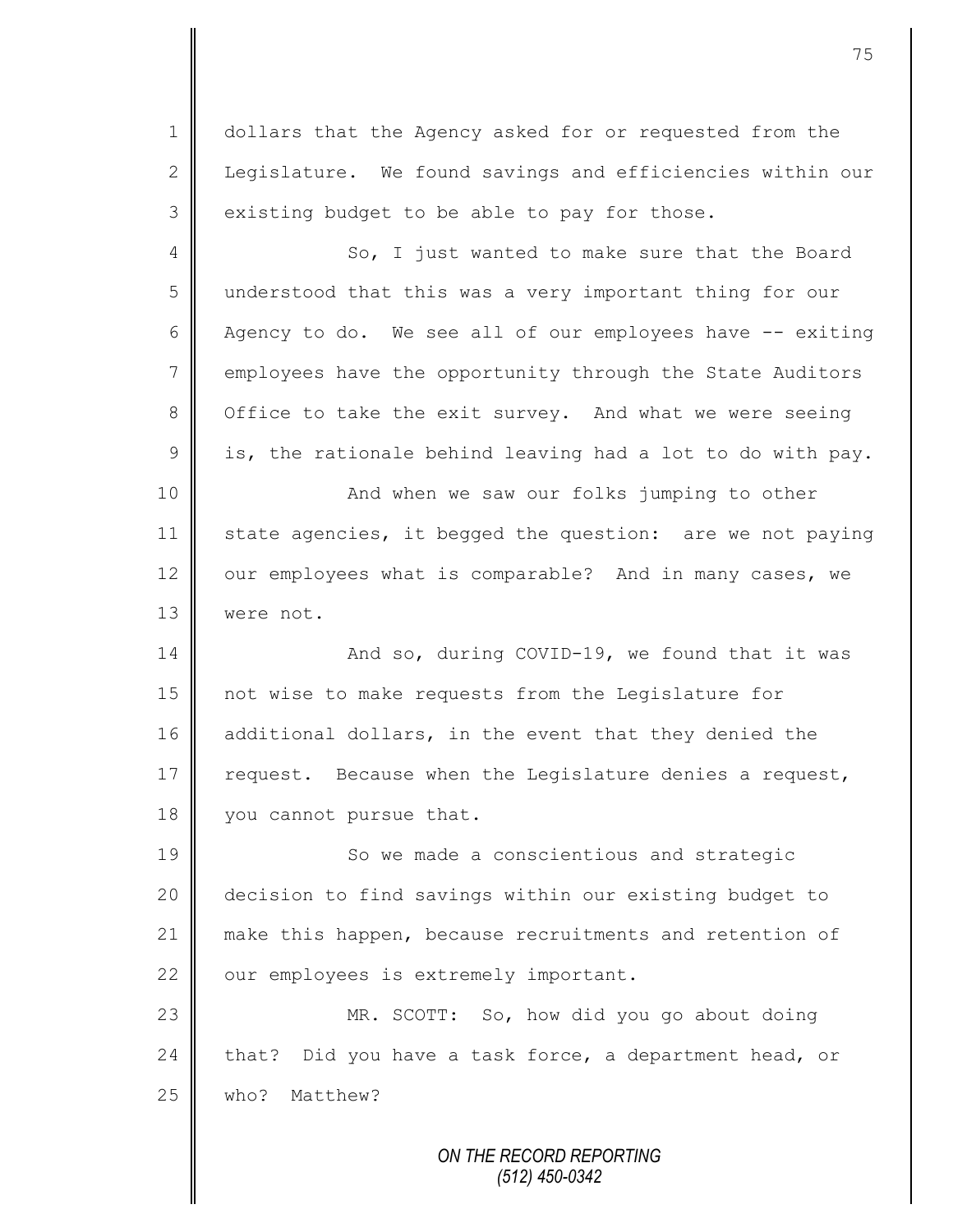| 1              | MS. BREWSTER: Matthew.                                    |
|----------------|-----------------------------------------------------------|
| $\mathbf{2}$   | MR. LEVITT: So, in HR, we coordinated this,               |
| 3              | and pulled together some preliminary things, looking at   |
| 4              | the pay grade midpoint, and tried to find a percentage    |
| 5              | increase to increase people closer to that pay grade      |
| 6              | midpoint. We came up with a couple of models.             |
| $\overline{7}$ | We worked with our Executive Director's office,           |
| 8              | also worked with the division management to say -- with   |
| $\mathsf 9$    | Division Directors to say, here is what our proposed plan |
| 10             | is, looking forward, for your division. Does this reflect |
| 11             | what is most compelling for, you know, the concerns?      |
| 12             | So, we had several different models that we               |
| 13             | went through until we landed on, again, those three       |
| 14             | factors that I mentioned earlier: their pay compared to   |
| 15             | the pay range midpoint, their tenure with the Agency, and |
| 16             | their overall performance as determined on their most     |
| 17             | recent performance evaluation.                            |
| 18             | MR. SCOTT: Yes. I can see that. I can see                 |
| 19             | how HR would be involved in that process.                 |
| 20             | So but then HR is going to come back with a               |
| 21             | number and this is going to cost us \$1 million. And so,  |
| 22             | we take it to the Executive Director's office and say,    |
| 23             | well, we can't get any more money. So, we are going to    |
| 24             | have to find the money inside the Agency. So, what --     |
| 25             | MS. BREWSTER: So, the question is around,                 |
|                | ON THE RECORD REPORTING<br>(512) 450-0342                 |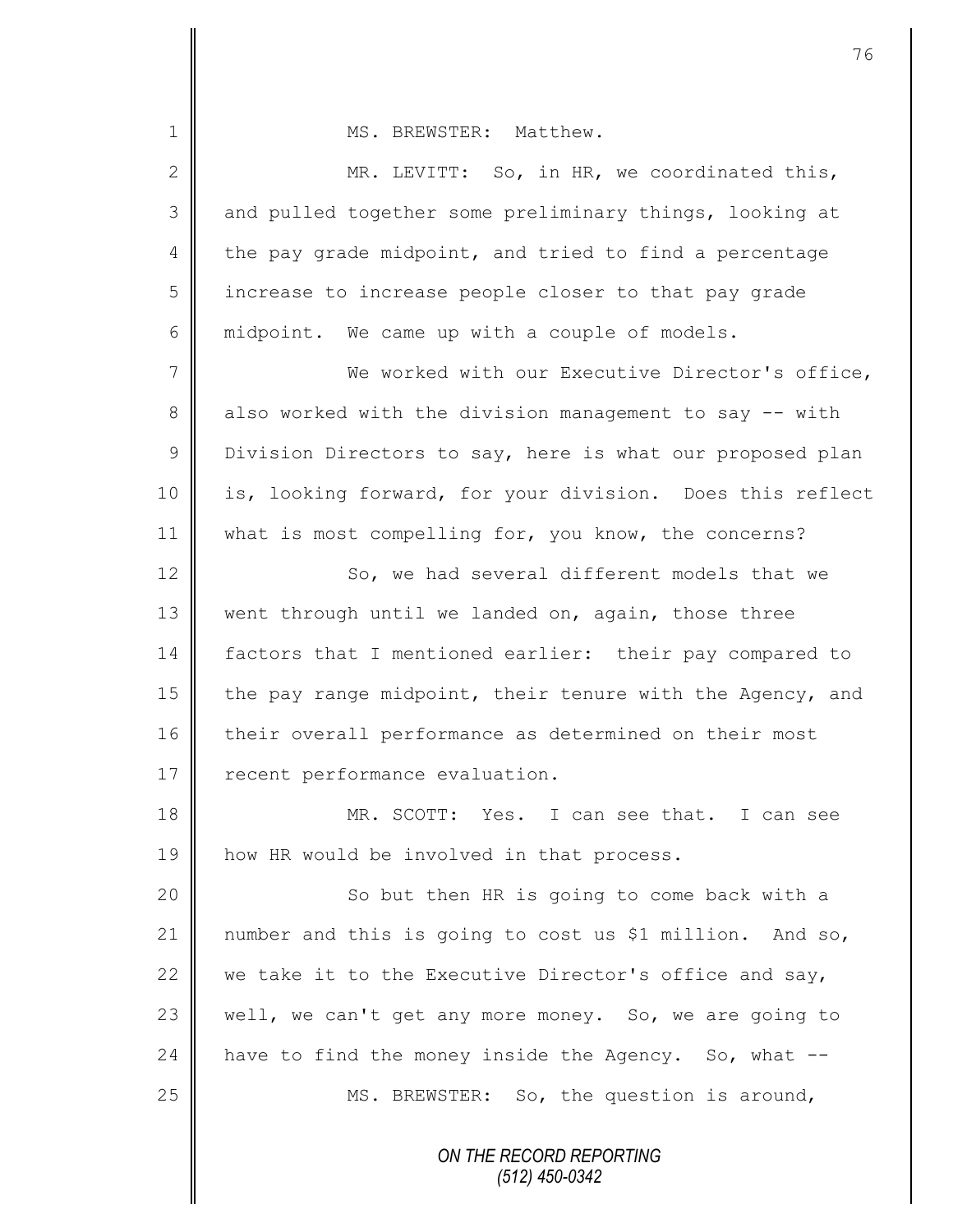*ON THE RECORD REPORTING* 1 where did we find savings? 2 MR. SCOTT: Who, yes. 3 MS. BREWSTER: That would be our Finance and 4 | Administrative Services Division, worked very closely with 5 HR to find the dollars to be able to do this. Some of it 6 | was unspent salary dollars. 7 || MR. SCOTT: Okay. 8 MS. BREWSTER: So, there are some of those 9 | situations. But we looked to find ways that we could move 10 || money to be able to pay for these things. 11 MR. SCOTT: Yes. 12 MS. BREWSTER: We also saw a significant 13 decrease in travel. And so, that too provided an 14 | opportunity for additional funds to be moved towards 15 | salaries versus travel. 16 MR. SCOTT: Yes. Well, I would like to commend 17 Matthew for his work on that. It is very important. 18 || And I would like to commend whoever in the 19 Department that worked on finding the money. That was 20 | qood work. Good work. 21 || MS. BREWSTER: Thank you. 22 MR. SCOTT: You know, that is something that 23  $\parallel$  maybe not be expected. But we saw a need, analyzed it, 24 figured out what we needed. And then we said, okay. Now,  $25$  we have got to find the money.

77

*(512) 450-0342*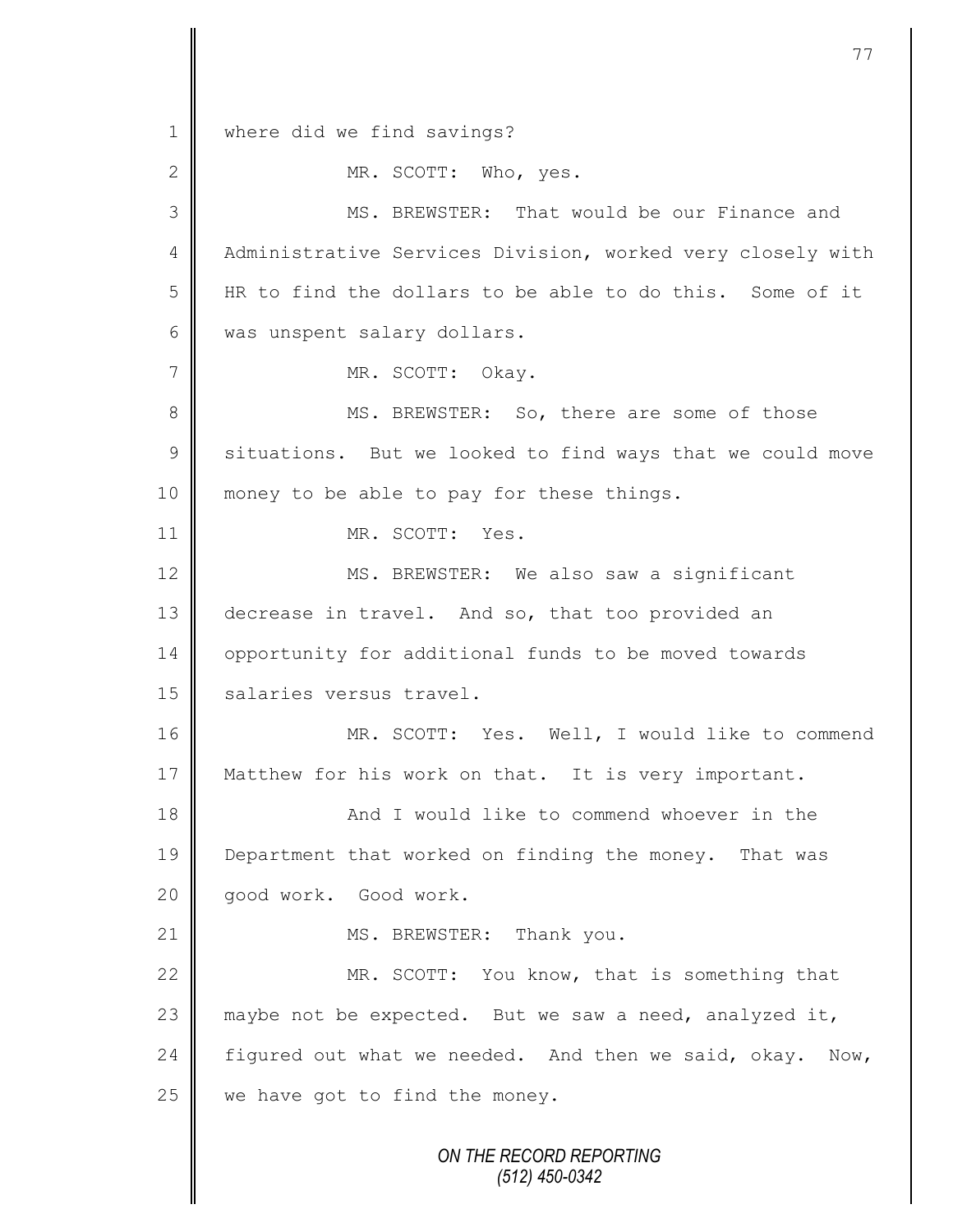*ON THE RECORD REPORTING (512) 450-0342* 1 | And we did it. So, congratulations to  $2 \parallel$  everybody that worked on that. Thank you. 3 MR. LEVITT: Member Scott, let me also say that 4 our Executive Director, she was fully behind this. And I 5 think it is nice to have an Executive Director, who is the 6 highest paid employee in the Agency, is really concerned 7 about the lowest paid employees. And it is concern. 8 And so, she has really, she made it a priority.  $9 \parallel$  So, I appreciate your acknowledgment. But I hope you 10 | also recognize this was really championed and supported by 11 | our Executive Office. 12 MR. SCOTT: Well, you don't normally get to be 13 the highest paid person if you don't take care of the 14 | other people. Congratulations. 15 || MS. BREWSTER: An agency of one. Thank you. 16 | MR. LEVITT: Any other questions? 17 | MR. PREWITT: I quess the only question I would 18 have, Matthew, is as far as you are seeing the impact of 19 | that, well, I guess we will track that over the next year,  $20$  | just see what our turnover is  $-$ 21 || MR. LEVITT: Absolutely. 22 MR. PREWITT: -- in our different areas of the 23 | organization, as far as director turnover and different 24 areas. So. 25 || MR. LEVITT: One other piece that I would just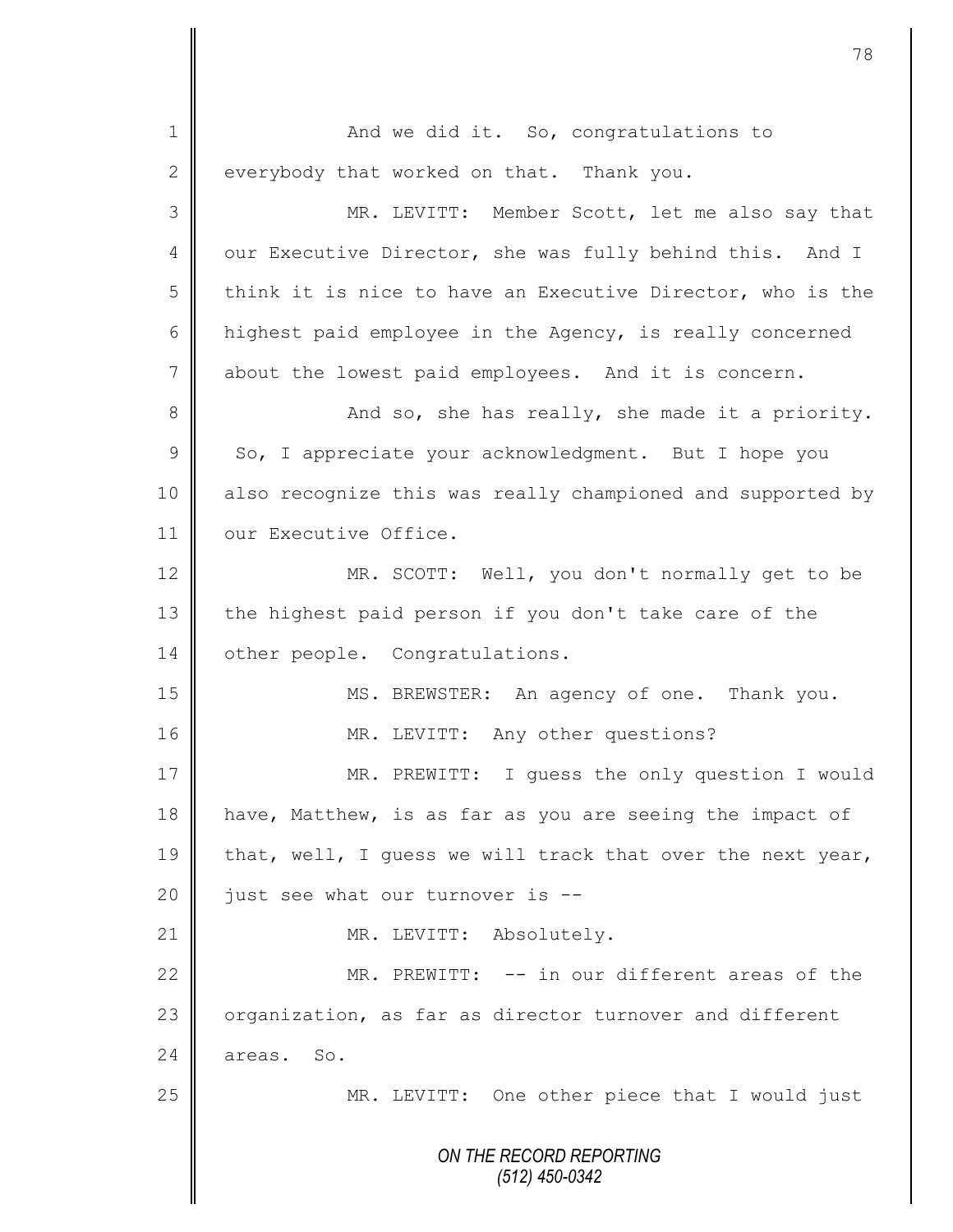*ON THE RECORD REPORTING (512) 450-0342* 1 add, in terms of how we are tracking that. One other 2 piece  $-$  aspects that we are just undertaking is the 3 survey of employee engagement, which is a biennial survey 4 that is done with most Texas state agencies, and is done 5 every two years. 6 One of the questions on there is, what is your 7 satisfaction, with a whole range of 50 different 8 questions. And one is, satisfaction with pay. So, we 9 | will be looking there. 10 || We will also be looking at exit survey 11 information, and you know, how that plays out -- whether 12 people are leaving for money as being a primary reason 13  $\parallel$  that people are leaving the Agency. 14 MR. PREWITT: Perfect. Thank you. 15 MR. LEVITT: Thank you. 16 | MS. GILLMAN: I have a question, Mr. Chairman. 17 || MR. PREWITT: Okay. 18 MS. GILLMAN: Matthew, I am curious. Do 19 positions change with the amount of work? If we sell more 20 cars, we might need more people. If you sell less cars, 21 | you may need less people. 22 So, I am curious. Does the Agency -- and maybe 23 every department stands on its own. Maybe the Motor 24 Carrier Division is really busy, but the sales in Texas 25 | are down. Do you modify number of positions based on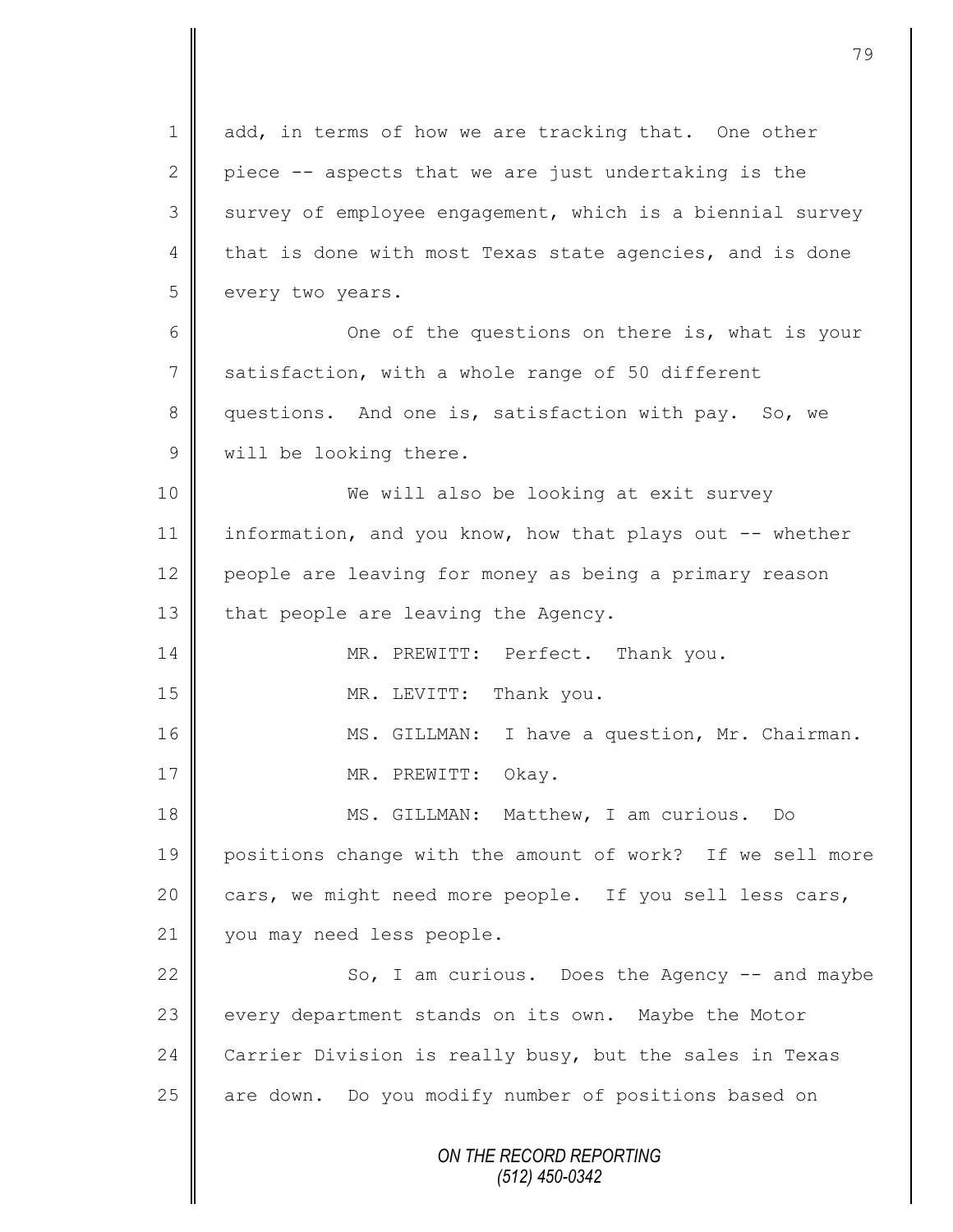1  $\parallel$  the  $-$ 

## 2 | MR. PREWITT: Volume.

*ON THE RECORD REPORTING* 3 MS. GILLMAN: The volume that is coming in the 4 door. If you had a hundred people, but now you are doing 5 20 percent less registrations, do you factor that in? Not 6 immediately, but like, in the long, over the long haul. 7 MR. LEVITT: I can give a brief answer on that. 8 || I would ask Whitney to help out -- bail me out after I do 9 my attempt at it. 10 || I would say, yes, certainly, we look at where 11 is the work needed. And just as a couple of examples, in 12 the last couple of legislative sessions, additional 13 positions were added to the CRD, the Consumer Relations 14 Division. Some positions were added into the Vehicle 15 Title and Registration division, as work is needed. 16 || And likewise, if there are things that where 17 the work force is changing, I know Whitney has on the 18 agenda, you know, later in this meeting, talking about 19 some organizational and structural changes. We are 20 continually looking to taking Tom's guidance about, you 21 | know, innovation and improvement. Continually looking at, 22  $\parallel$  do we have the appropriate staffing? Do we need to shift 23 what that looks like? Do we need to reorganize in any  $24 \parallel$  way?  $25$   $\parallel$  25 And so, that is something that I would suggest

*(512) 450-0342*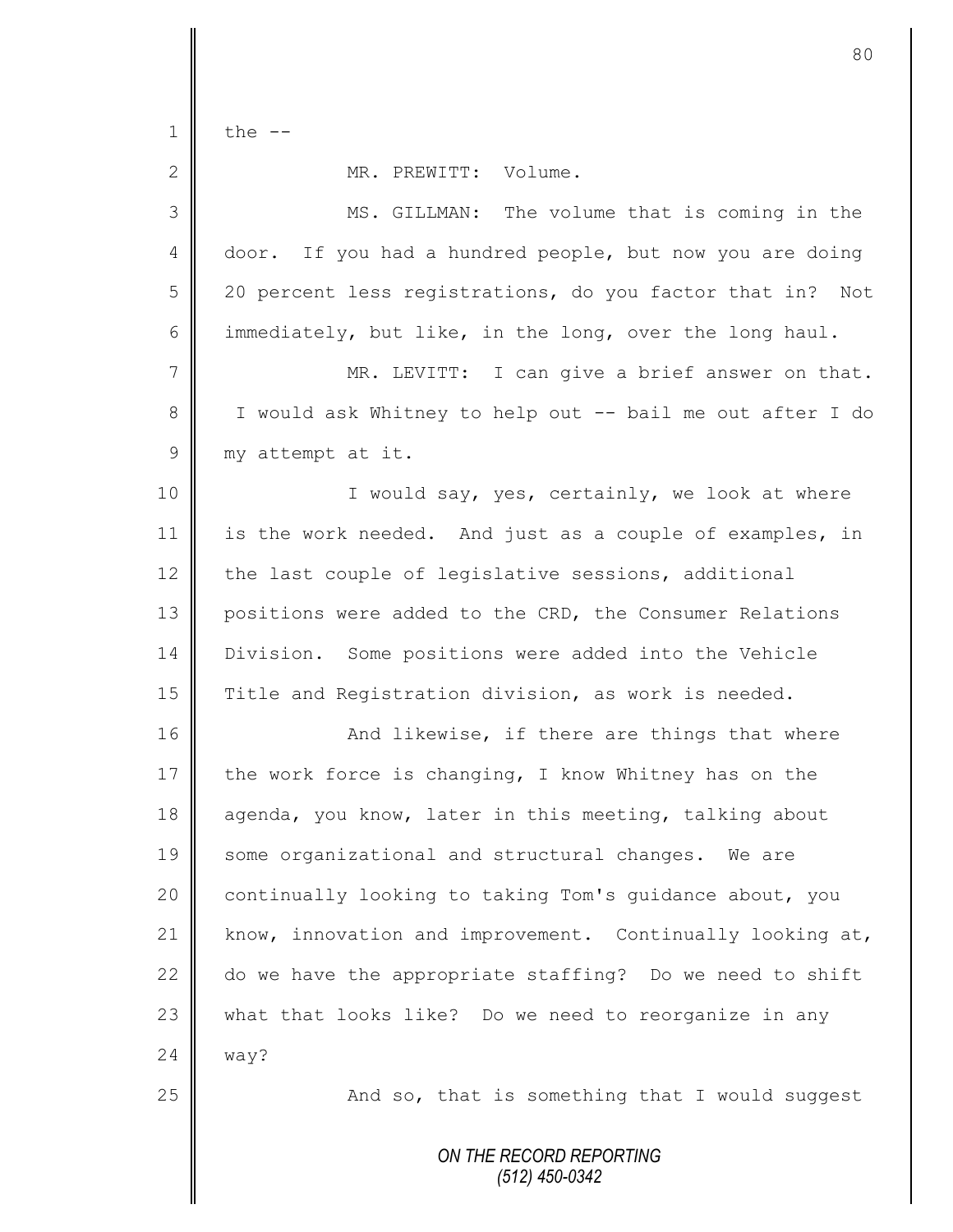1 || is an ongoing piece in our office. As things change, new 2 staff are moved around, new staff are added, positions are  $3$  shifted.

4 And I would turn to you to --

5 || MS. BREWSTER: Member Gillman, the Agency does  $6 \parallel$  not have the authority to exceed the number of positions  $7$  that we have been allocated by the Legislature. So if we 8 had a particularly strenuous year, we couldn't go out and 9 go above 802 employees and hire folks.

10 || If we needed to do something like that, we 11 | would have to bring on temporary employees under contract.  $12 \parallel$  So, hopefully, that answers at least a little of that.

13 || But we do have within our control the ability  $14$  to like, Matthew said, to reorganize the Agency with our 15 existing FTEs, to address fluctuations where we may see 16 huge demand over in one division and we are just not 17 | seeing it in another.

18 A case in point, and I would say one of the 19 biggest ones, was when we -- there was a great deal of 20 | innovation through the TxPROS process that eliminated the 21 need for the number of folks that we had in the Motor 22 Carrier Division to do permitting. What we did with that 23  $\parallel$  staff is, we moved, I think, approximately twelve FTEs 24 over to IT. And so, we have the ability and the 25  $\parallel$  flexibility to do things like that.

> *ON THE RECORD REPORTING (512) 450-0342*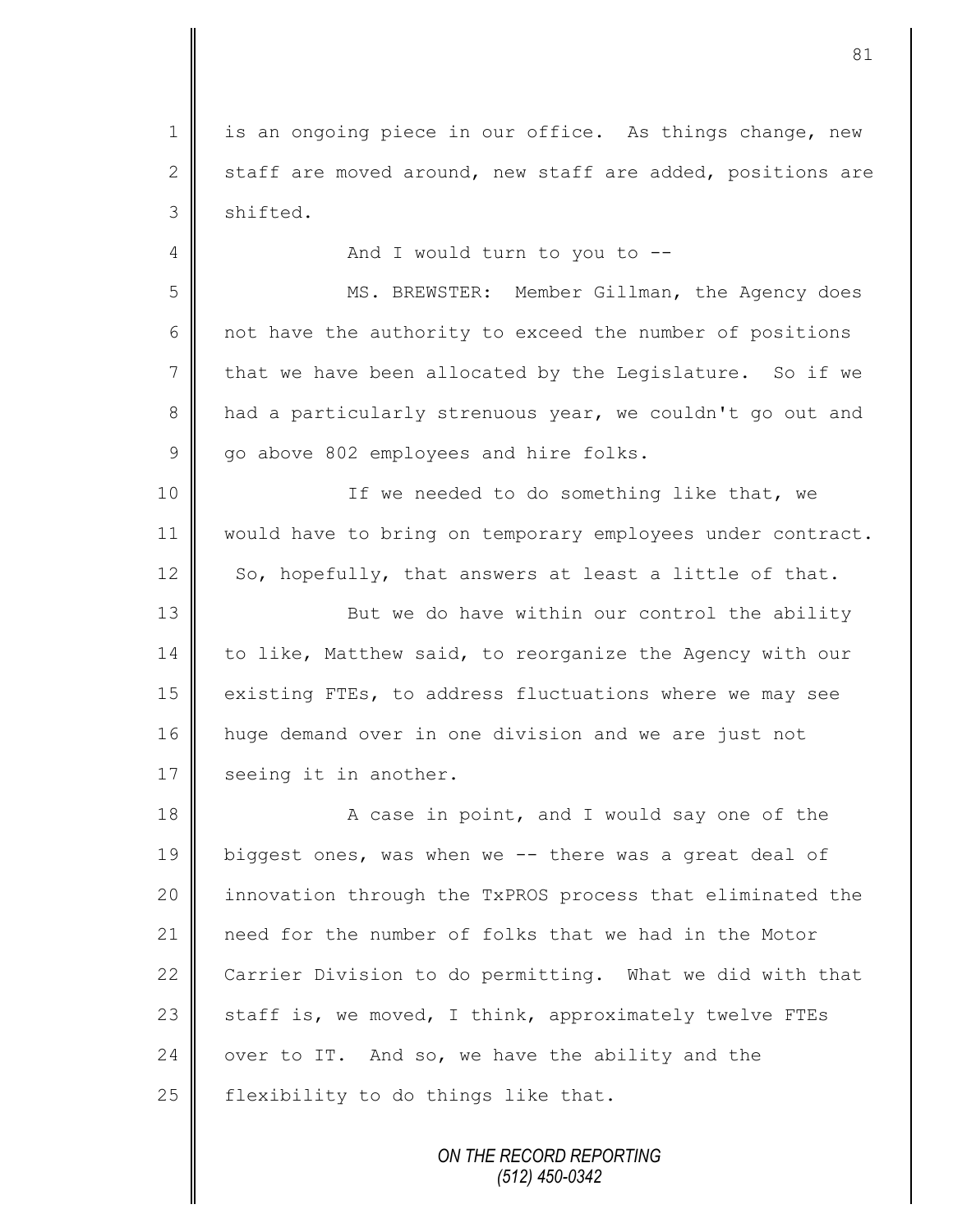| $\mathbf 1$     | MS. GILLMAN: That is good.                                |
|-----------------|-----------------------------------------------------------|
| $\mathbf{2}$    | MS. BREWSTER: If we do need additional                    |
| $\mathfrak{Z}$  | employees, we also have the ability to make requests from |
| $\overline{4}$  | the Legislature for additional employees. But we also     |
| 5               | understand that there is not always a willingness to      |
| $6\,$           | expand the number of employees in state government.       |
| $7\phantom{.0}$ | MR. LEVITT: Thank you.                                    |
| $8\,$           | MR. PREWITT: Thank you, Matthew.                          |
| 9               | With that said, let's move on to Agenda Item              |
| 10              | 4E, ombudsman activities with Leah Leone.                 |
| 11              | Leah.                                                     |
| 12              | MS. LEONE: Good afternoon, Mr. Chairman, Board            |
| 13              | members, Director Brewster, General Counsel, participants |
| 14              | and viewers in the gallery. Welcome. I am so happy to     |
| 15              | see you.                                                  |
| 16              | I, over the last year, have been very happy to            |
| 17              | step into this role. I am Leah Leone, the Employee        |
| 18              | Ombudsman, for the record, and I have taken many moments  |
| 19              | of time to go and do a lot of things.                     |
| 20              | I realize that this was a position that was               |
| 21              | created to address several needs, and so I hit the ground |
| 22              | running to fulfill that need. I would like to just to     |
| 23              | give you a brief overview of the work that I have been    |
| 24              | doing, as well as my activities over the last year.       |
| 25              | I will start with custom reporting to the                 |
|                 | ON THE RECORD REPORTING<br>$(512)$ 450-0342               |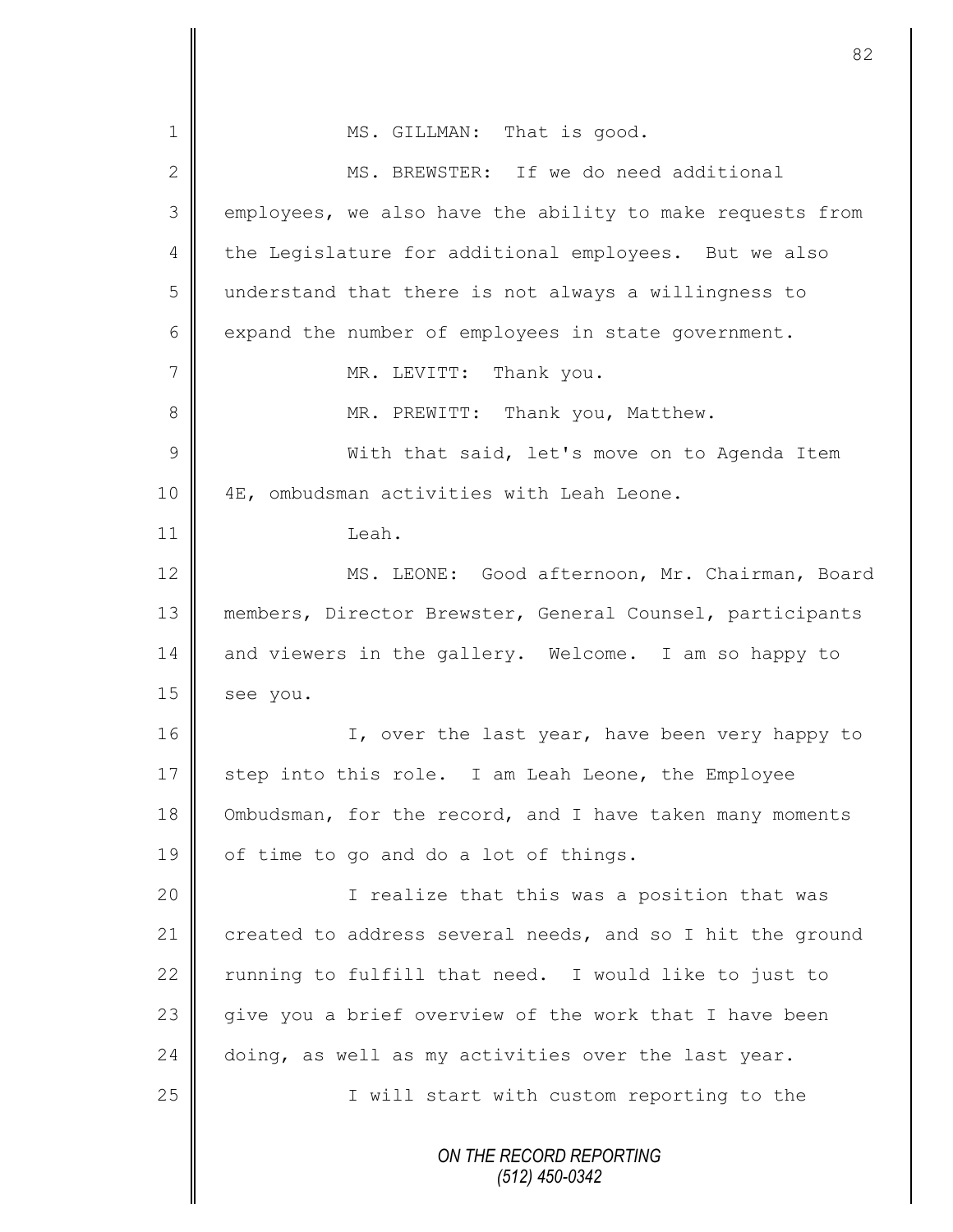| $\mathbf 1$    | Executive Office of the management proactive conflict      |
|----------------|------------------------------------------------------------|
| $\mathbf{2}$   | awareness function, and conflict management. Agency wide:  |
| 3              | regional trend, our morale, team building, development,    |
| 4              | positive culture, crucial conversation and communication.  |
| 5              | Facilitated conversation -- mediations, several.           |
| 6              | Dispute resolution, conflict trend analysis, confidential  |
| $\overline{7}$ | communication and conflict resolution option building with |
| $\,8\,$        | several employees. One-on-one employee mentoring and       |
| $\mathcal{G}$  | productivity coaching. Responding to anonymous inquiry.    |
| 10             | Monthly new hire presentation and orientation.             |
| 11             | Forums, town halls, conversation café, and presentations.  |
| 12             | Assisting in policy drafting. Information of employee      |
| 13             | ombudsman process and procedure, cross-agency business     |
| 14             | process and workforce collaboration. Writing employee      |
| 15             | relations and conflict resolution blogs -- my favorite.    |
| 16             | The creation of an internal agency forecast                |
| 17             | with several other employee engagement initiatives.<br>Ι   |
| 18             | love the conversation that we just had about retention and |
| 19             | attrition.                                                 |
| 20             | And I would like to simply add as part of my               |
| 21             | activities: working with HR to make certain that we take   |
| 22             | a look at all of those things, and how the Employee        |
| 23             | Ombudsman adds value to that function. Being able to have  |
| 24             | a resource which is confidential, informal, that you might |
| 25             | take up issues that you have in the workplace.             |
|                | ON THE RECORD REPORTING                                    |

*(512) 450-0342*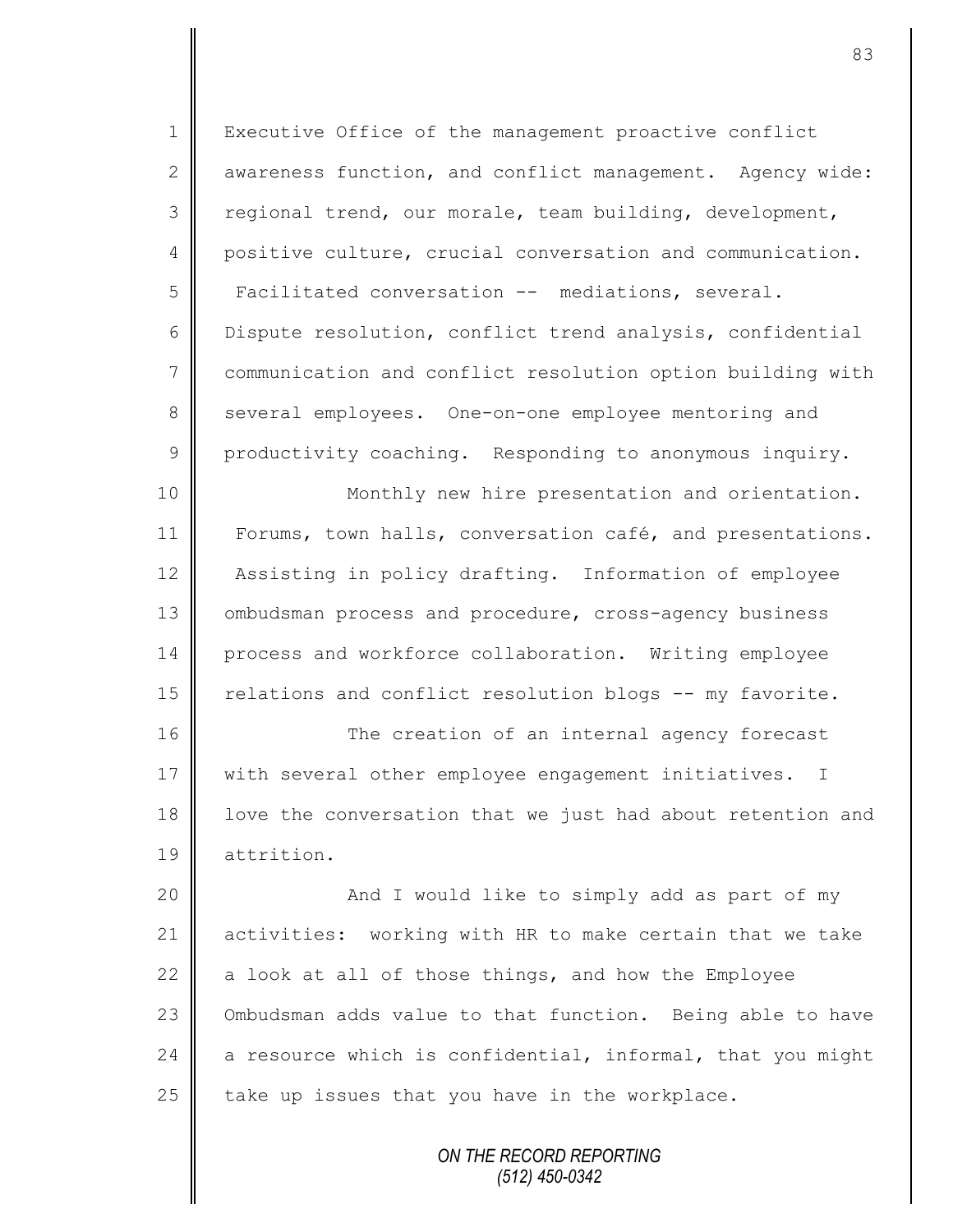*ON THE RECORD REPORTING (512) 450-0342* 1 || And having a voice to help you sort of exercise 2 | options, to hear you as an employee. It is critical to 3 the success of retention, because you might otherwise find 4 | yourself restrained with change under a policy and 5 procedure. And having someone at the other side to reason 6 with you, to give you a little bit of strength in your 7 backbone to stay, stick around, connect, re-engage with a 8 vision of this organization. 9 || The manner in which we proceed is critical to 10 | our success. And so, we have brought on this position and 11 in my activities, I have been very passionate about that. 12 | I have encountered and touched over 143 employees, if we 13 | count the one from yesterday. 14 | And I can tell you that they are renewed in the 15 way that they understand our vision from our Executive 16 Team. And they have gained, in many ways, another day to 17 train, and to remember the values for which we stand under 18 | this agency. 19 **And so there has been talk about, you know, how** 20 does an ombudsman enhance an agency? It isn't simply 21 | looking at conflict, but it is becoming more conflict 22  $\parallel$  competent. It is allowing people to understand that 23  $\parallel$  conflict gives you the opportunity for growth. 24 **Diversity.** We have an agency that is diverse. 25 We have socioeconomic differences, educational, racial,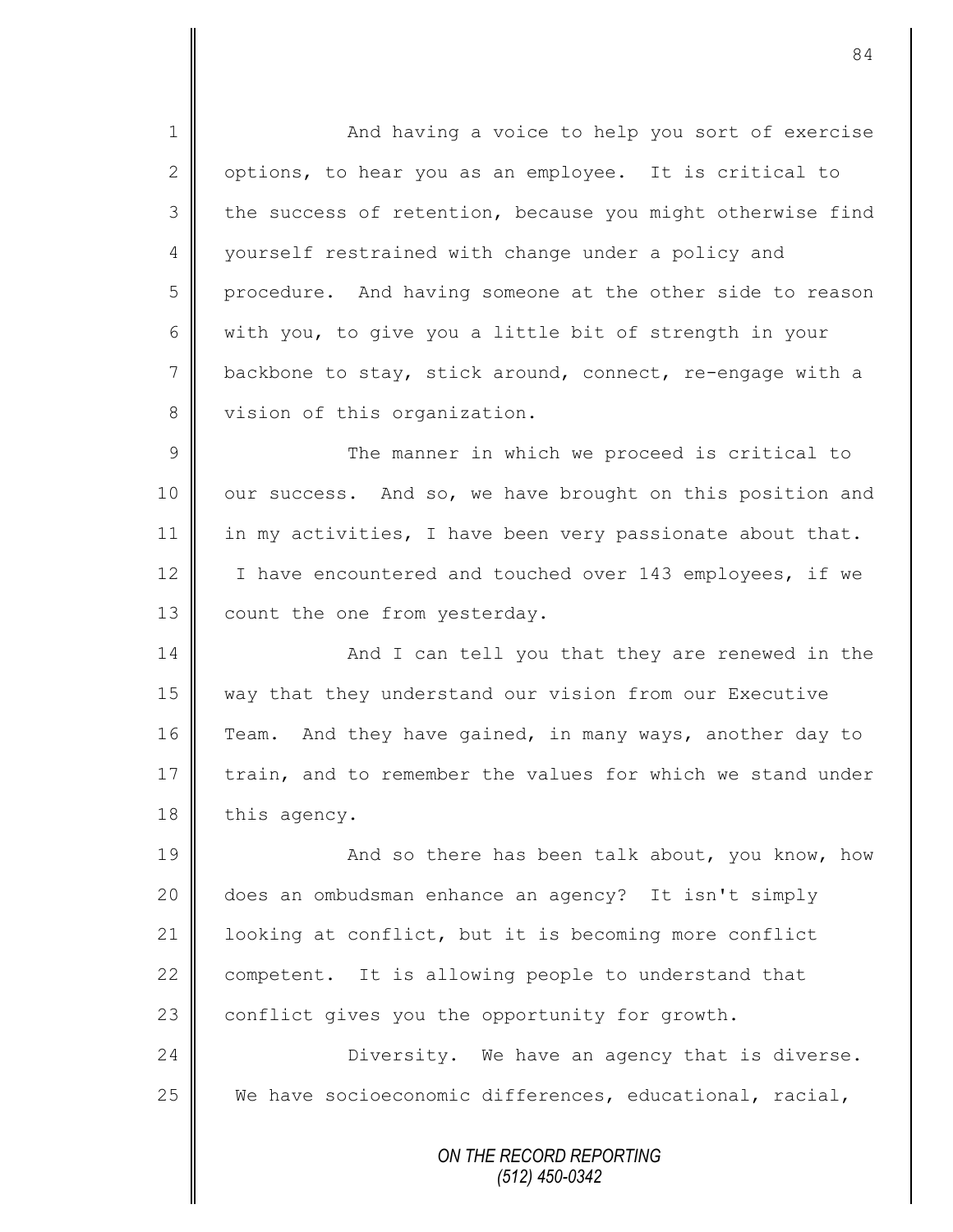*ON THE RECORD REPORTING (512) 450-0342* 1 | ethnic. We have many diverse people here. 2 || And to imagine that they can just deal with 3 conflict and differences of opinions and the ways to 4 govern themselves day-to-day, there are numerous systems. 5 We would be really not looking forward of our  $6 \parallel$  surroundings and our communities, the way that the 7 | landscape of work looks today, and so the question of 8 whether or not -- you know, standing on its own, sure not. 9 10 || But I have support in GC and HR, and 11 supplemental to their actions in all of the activities 12 that I partake. So this has been a pleasurable year. And 13 | I will yield there. 14 I Said a lot to the members. I'm going to ask 15 your queries, should you have --16 | MS. GILLMAN: Thank you, Mr. Chairman. I quess 17 || I am a stats person. I crave -- where were we before in 18 | turnover, or dispute resolution or conflict or mediation, 19  $\parallel$  and where are we now? I am always looking for a return, 20 | or accountability. 21 **Axe our efforts, are they show -- can you see** 22 them? I don't know if that is a fair question in your 23 line of work. But that is my, always, my go-to, is to 24 measure. So what do you use to measure your return of 25 your effort?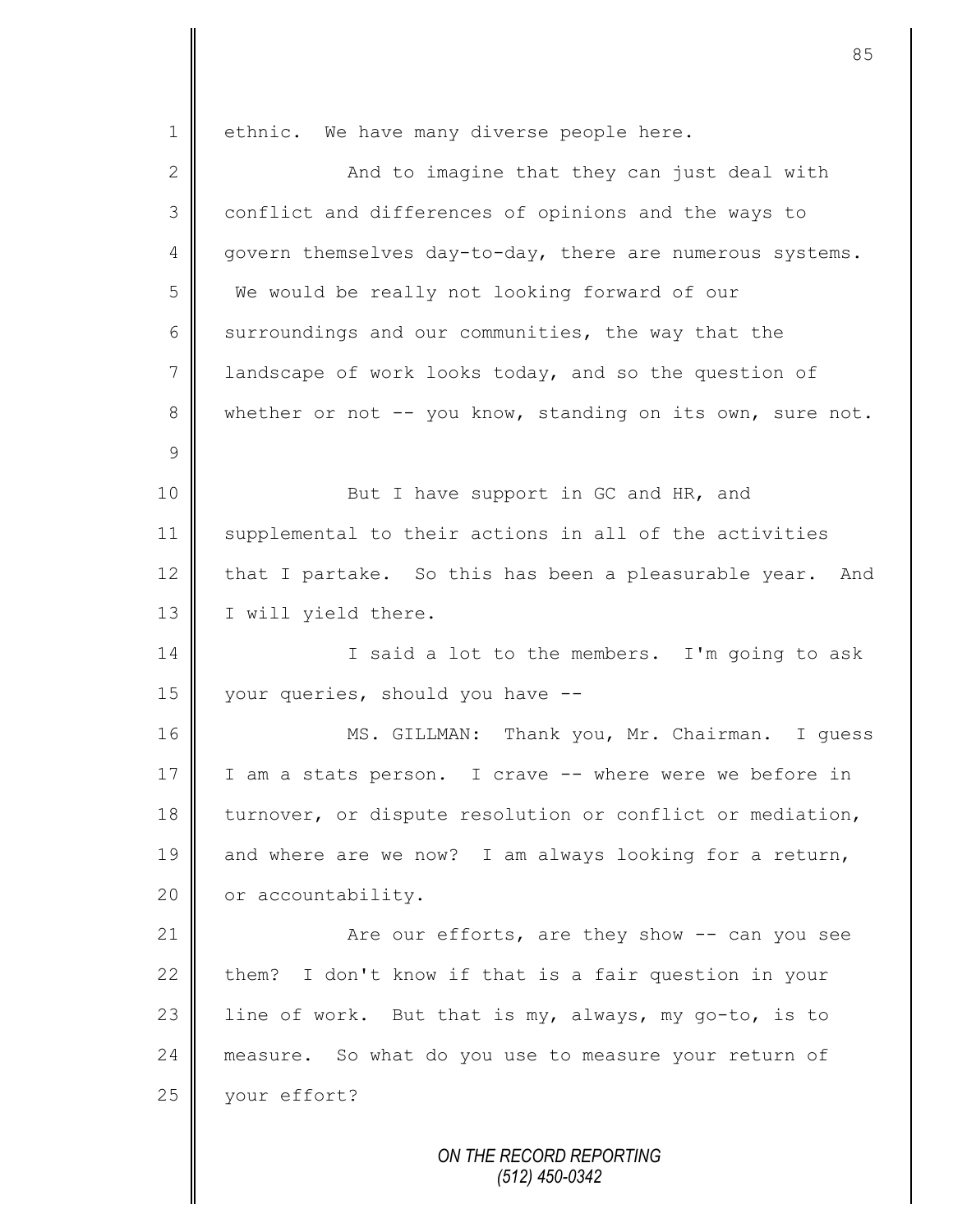*ON THE RECORD REPORTING* 1 || MS. LEONE: Absolutely. So, one of my primary 2 || goals is to mitigate risk. And if we just took a moment  $3 \parallel$  to look at the 143 people that I've talk to over the year, 4 | let's assume they had conflict that they could not 5 understand how to go away from, or to manage. 6 And let's assume then, if they decided to 7 | leave, then that would have cost us \$2 million over, if we 8 include some costs, and the rate of retention in having 9 someone else hired and trained. If we use a scale of the 10 average front-line employee, it costs us about \$14,000 to 11 | train them, alone. So, 143 times  $-$ 12 | MS. GILLMAN: So, turnover is your number one 13 l indicator? 14 MS. LEONE: No. That is a point. And so, I am 15 | just speaking about how we look at retention and turnover. 16 If we look at that number in the whole, right. 17 So, if we imagine that those people may have 18 left, but they have been able to stay. At the cost of \$2 19 || million, plus some costs that we are not factoring, that 20 | is a measure. 21 **You know, you can't measure in numerics the** 22 value of an ombudsman office in that way. It is not a 23 hard fact. I understand that you like numbers. The real 24 numbers is in that cost, because where would we be, had  $25$  | they left.

86

*(512) 450-0342*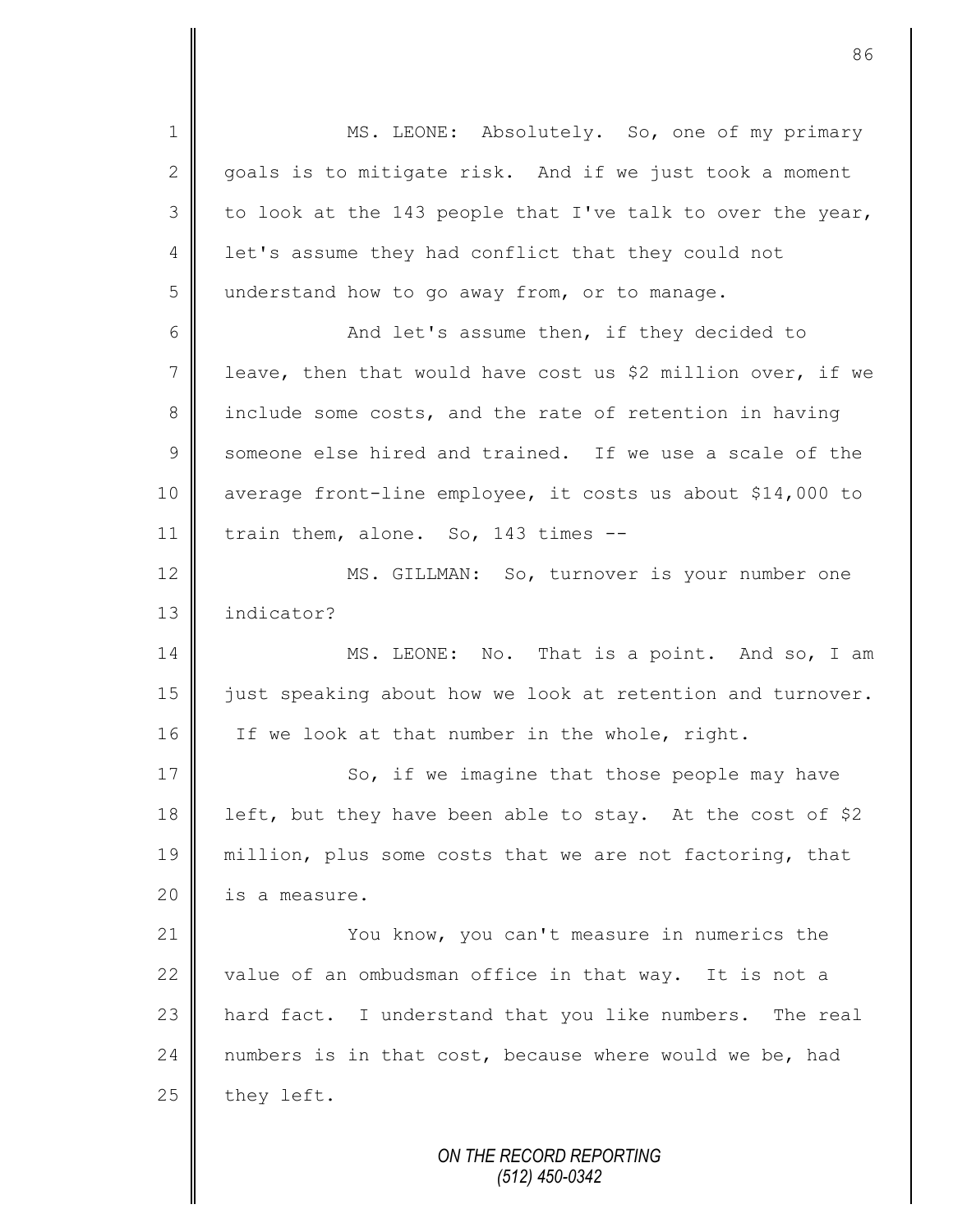*ON THE RECORD REPORTING (512) 450-0342* 1 The other is intangibles. Again, when you 2 think about the business of HR, and say, formalistic 3 process that once an employee engages HR, the Agency is on 4 notice. And there is a formal pattern that must occur. 5 People are afraid of that route. They are not 6 sure what is going to be on the other side. And having an 7 ombudsman here, then they can go an informal way, in a 8 route to mitigate risks to themselves, to their jobs, and 9 how they are perceived at the Agency. 10 | And so, when we talk about a measure, ombudsman 11 | offices are less inclined to count the numbers outside of 12 the monetary costs that I just let you know about. But 13 there really isn't a number that you can put to it. It is 14 intangible, and tangible in that way. 15 | So, when you talk about retention and 16 attrition, sure. You can count those numbers easily. But 17  $\parallel$  there is so many intangibles. 18 MS. GILLMAN: Thank you. 19 MR. PREWITT: So, the culture, effectively, 20 || with your coming on with us, that has helped us with our 21 culture, I would think, as far as more open and more  $22$  sharing? 23 || MS. LEONE: Absolutely. 24 MR. PREWITT: And so, you feel that impact is  $25$  also a positive for the Agency.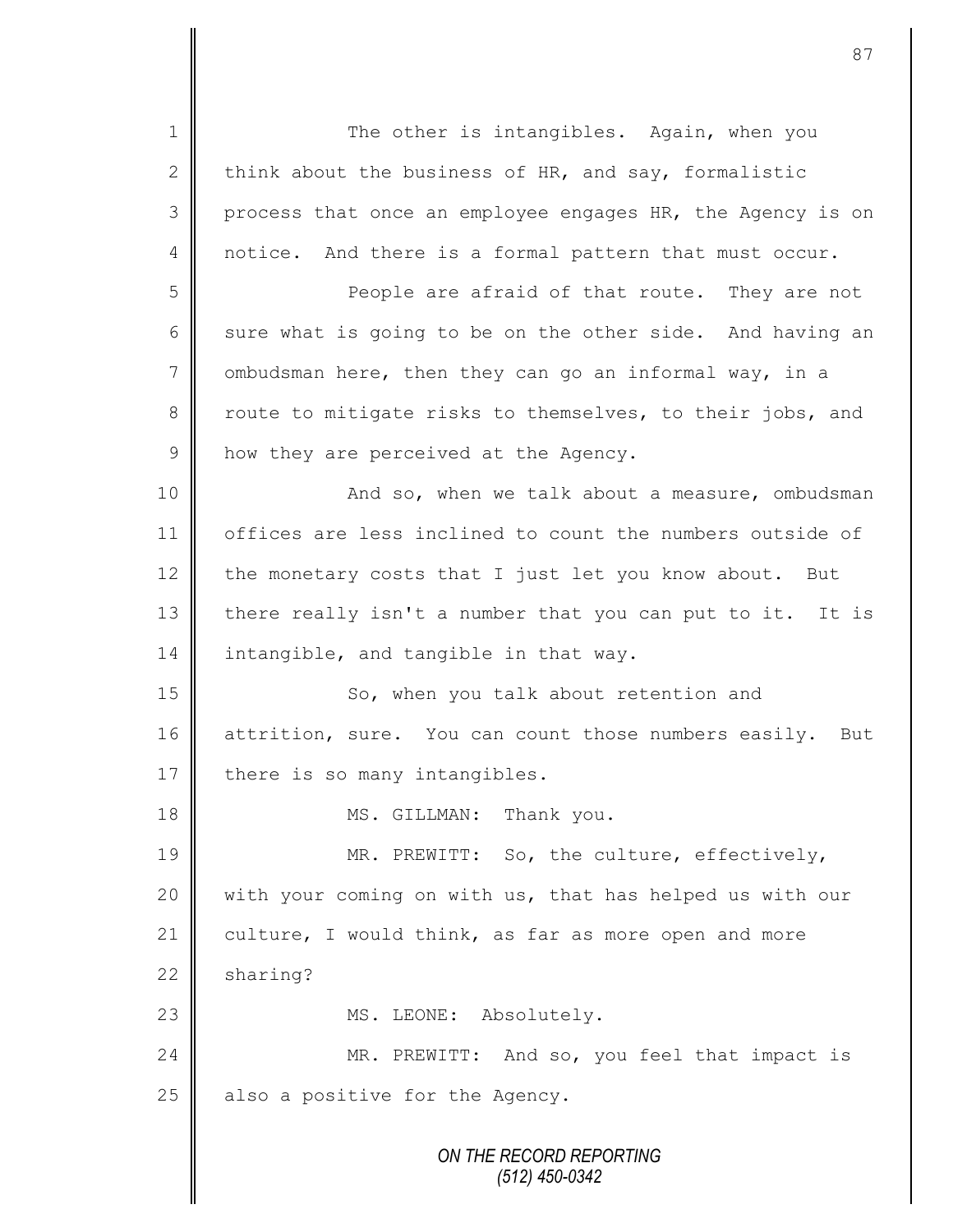1 || MS. LEONE: Absolutely. And when we think 2  $\parallel$  about culture of humans, there is oftentimes a built-in  $3$  culture in the workplace, of fear. 4 || MR. PREWITT: Right. 5 || MS. LEONE: Afraid of being fired, let go, or 6 terminated, or sort of admonished, demoted, right. We all 7 have that in our culture at work. 8 || And so when you have an ombudsman, that is one  $9 \parallel$  of the intangibles, really. To sit down and change the 10 culture, to be forward thinking in our culture, that we 11 can be transparent with each other. 12 They can come to me and talk about matters that 13 they may never ever talk about with anyone else except for 14 peers. But peers don't offer solutions that are 15 | longstanding, to allow them to connect to the job, and 16 remain. And so, when we think about that, the difference, 17 it is immeasurable, really. 18 The ability to look at this culture that we 19 have before us at Texas DMV, and look at it in a manner  $20$  | that we are all going to embrace the realities of day-to-21 day interpersonal conflict issues, productivity, by  $22$  keeping someone here that can speak to the employees 23  $\parallel$  confidentially and mitigate risks of lawsuit, or a public 24 nightmare PR disaster. You know, it just goes on and on,  $25$  really.

> *ON THE RECORD REPORTING (512) 450-0342*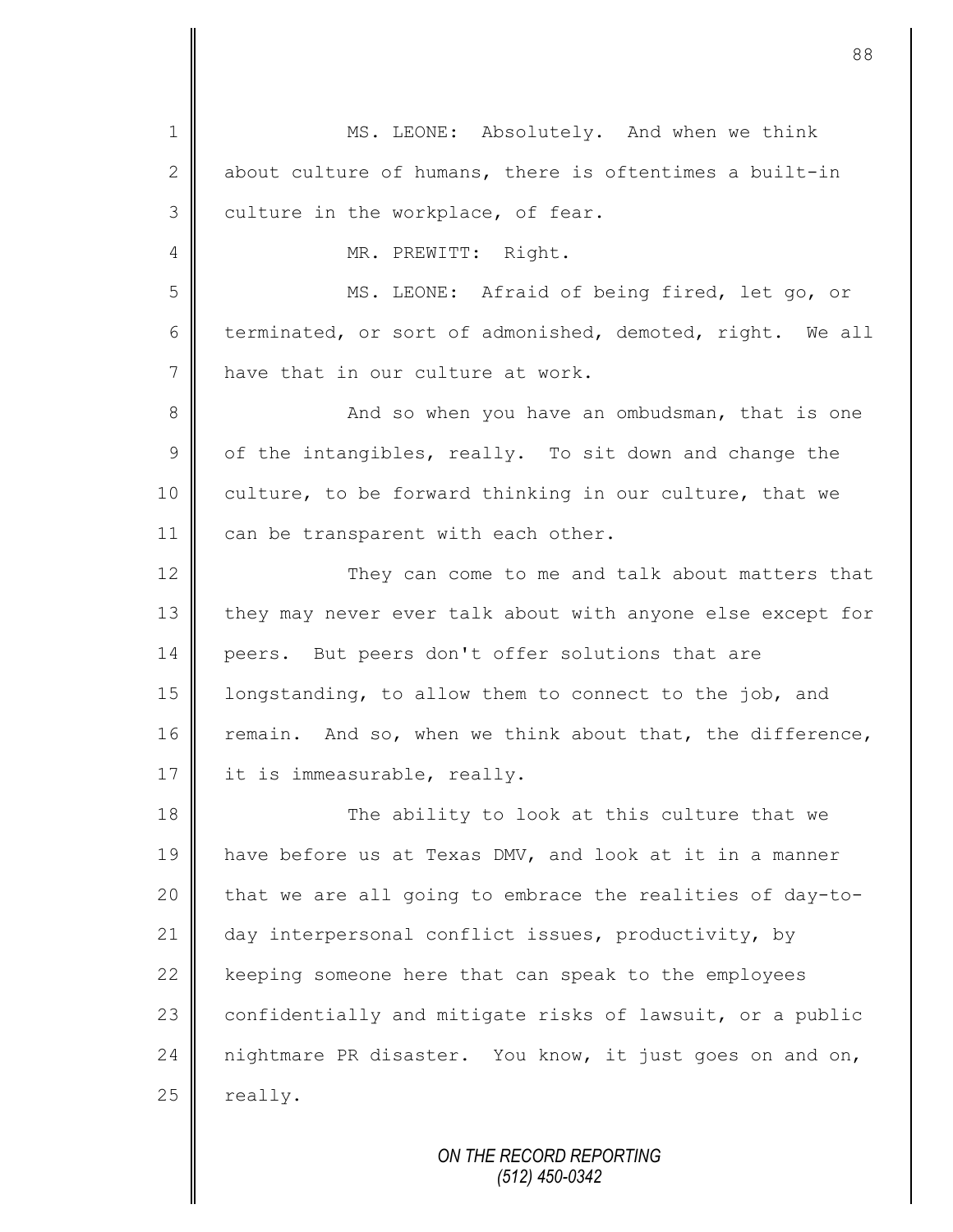*ON THE RECORD REPORTING (512) 450-0342* 1 || I could stay here forever. But I have only got 2 ten minutes, I am told. Yes, Member Scott. 3 MR. SCOTT: Yes. I have a question. At your 4 | beginning, you said that this position was created about a 5 year ago. Is that correct? 6 || MS. LEONE: Correct. November 1st, I started. 7 8 MR. SCOTT: Okay. So, how did that happen? I 9  $\parallel$  mean, how did -- I mean, you stated that the position was 10 **created because it was needed.** 11 **I** MS. LEONE: Yes. 12 MR. SCOTT: But was that identified? Was there 13 a mandate from the Legislature to create this position 14 throughout the agencies, through the state government? Or 15 did we as an agency? How did that happen? 16 | MS. BREWSTER: Committee Chair Prewitt, if I  $17 \parallel$  may? 18 MR. PREWITT: Yes. Sure. 19 || MS. BREWSTER: Whitney Brewster, Executive 20 Director. No, it was not a requirement of the 21 Legislature. We identified that we have situations where 22 people were leaving. 23 We had met the statewide average for the first 24 time as an Agency, when it comes to turnover rate. And 25  $\parallel$  so, we went about -- I went about the process of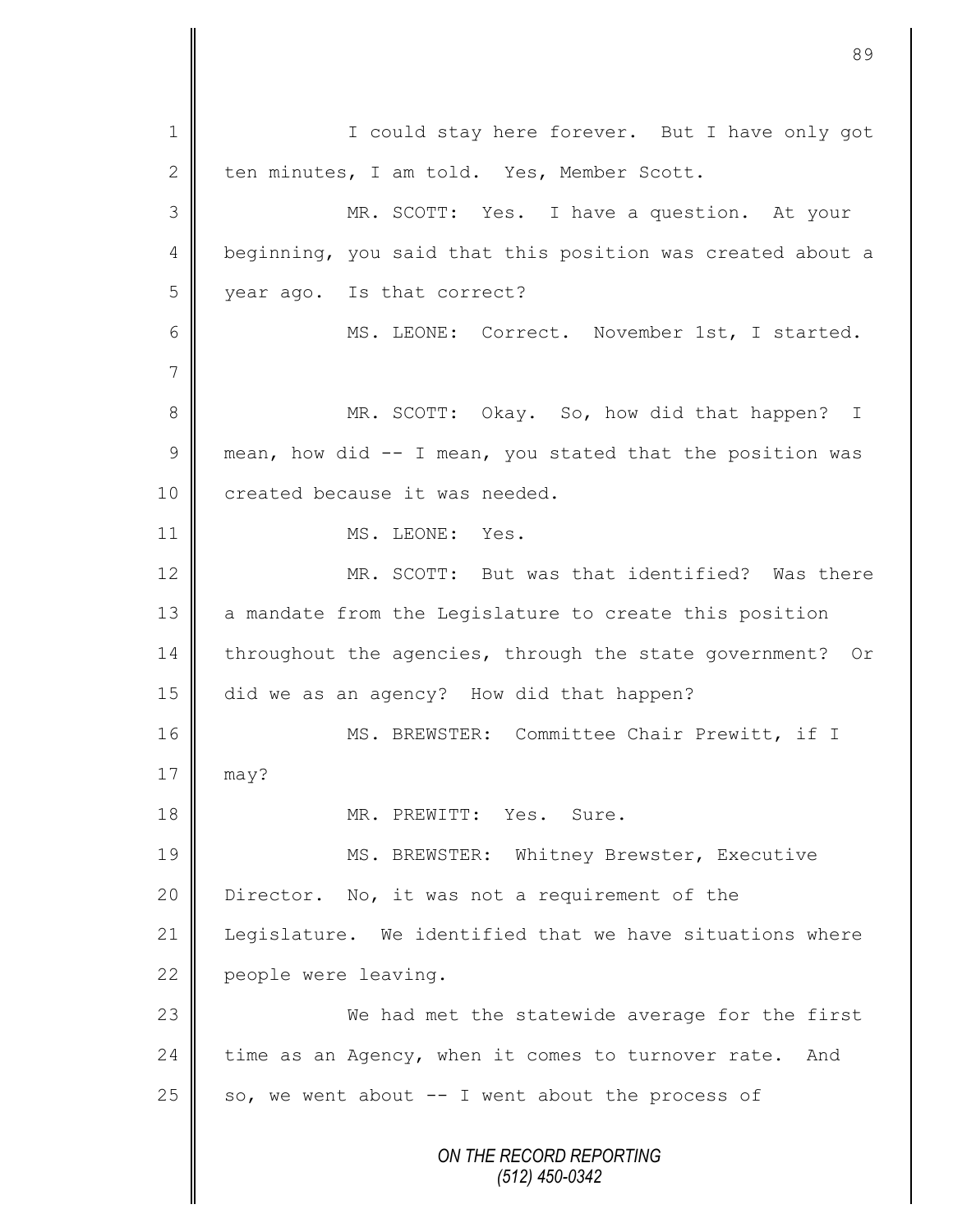*ON THE RECORD REPORTING (512) 450-0342* 1 | identifying a vacant position that could be reclassified 2 into an ombudsman role. 3 || MR. SCOTT: Okay. 4 MS. BREWSTER: And so that occurred. And then, 5 we recruited Leah Leone into the role. 6 || MR. SCOTT: Okay. 7 MS. BREWSTER: So, there was, there are other 8 State agencies that do have an Employee Ombudsman, but it  $9 \parallel$  is not a requirement that all state agencies have them. 10 | MR. PREWITT: Right. 11 MR. SCOTT: Yes. So, I can look it up, I 12 guess. But what is the definition of ombudsman? 13 || MS. LEONE: A person who serves the people. 14 Serves the people. 15 || MR. SCOTT: Serves the people. 16 | MS. LEONE: Correct. 17 || MR. SCOTT: Okay. That sounds right. Okay. 18 MS. LEONE: Yes. 19 || MR. SCOTT: So, the process -- you are having 20 | an office. And the process is, someone has something. 21 What is the process that goes? How does that happen? 22 | MS. LEONE: Absolutely. 23 | MR. SCOTT: I see most of it is through email. 24 MS. LEONE: Yes. Most of it is email, because 25 | I think there is, still again, this sort of fear of the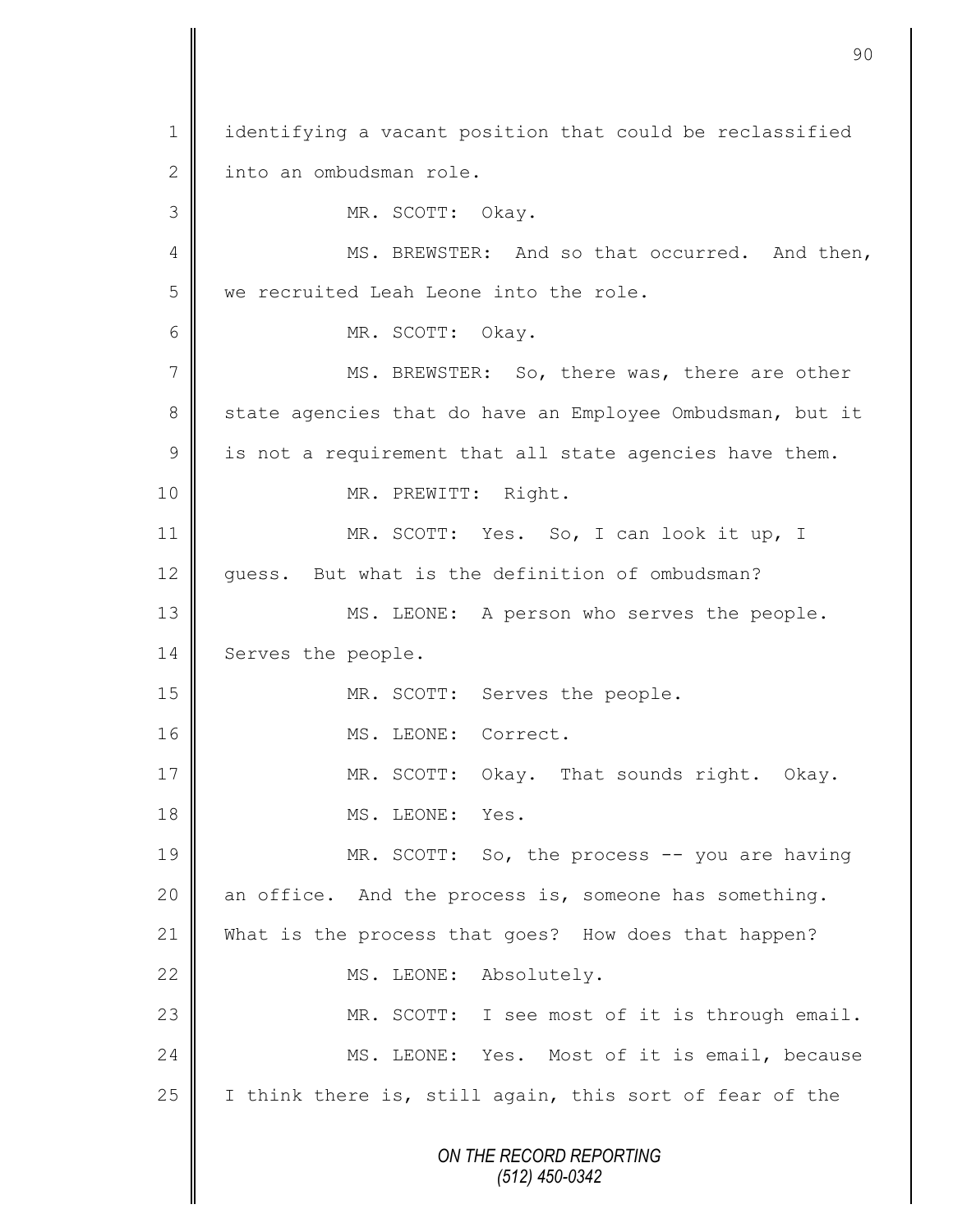*ON THE RECORD REPORTING* 1 unknown. If they are reaching out to me, email sort of  $2 \parallel$  acts as a buffer. 3 But, mostly, people email, and they say, Hello, 4 Leah, I have an issue. And/or, they ring me on the phone. 5 And/or, they will engage me via Teams. So they will ping 6  $\parallel$  me a message on Teams that they would like to speak. 7 | And after such time, I give them the option of 8 meeting in person. I will come to the office. I  $9 \parallel$  telecommute, but I am always willing to meet face-to-face. 10 | And that happens quite a bit, actually. 11 Because people again, would rather see me, and 12 to understand some level of comfort. And then, if not, we 13 speak via Teams, with cameras on, so that I might make a 14 connection and to understand what they are facing. 15 MR. SCOTT: So do you meet with people off-16 premises, or -- 17 | MS. LEONE: Typically, no. I have not. 18 NR. SCOTT: Okay. 19 || MS. LEONE: But I do meet with people after 20 hours, if it requires. Because people -- again, you know, 21 if someone calls, I am off at  $4:30$ , so after hours for me. 22 But 5:00, you know, is my cutoff. 23 || But people sometimes are terrified, again, to 24 sort of engage the first time. But then, the second time,  $25$  they are much more confident.

*(512) 450-0342*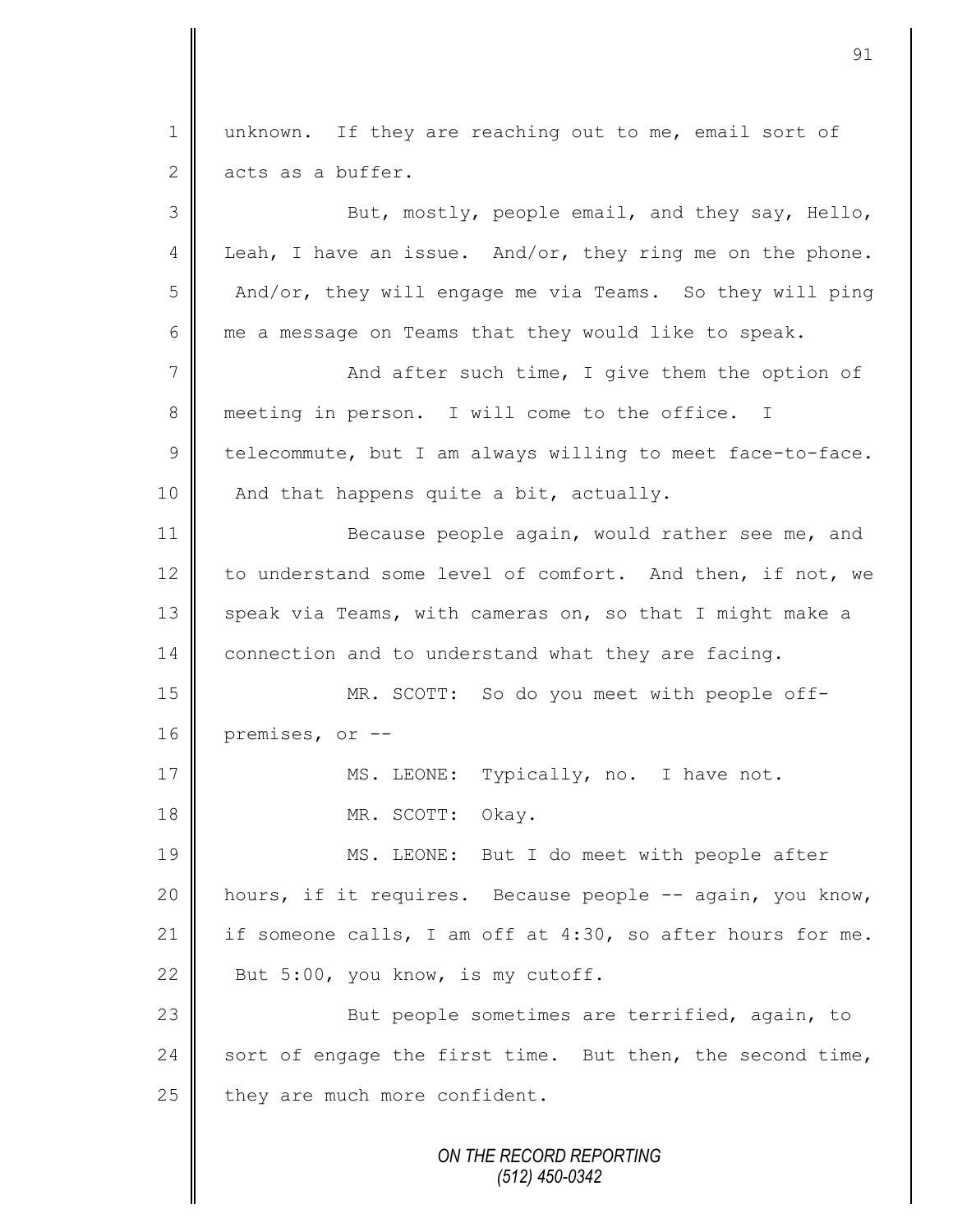*ON THE RECORD REPORTING (512) 450-0342* 1 MR. SCOTT: So, if you are meeting with -- if  $2 \parallel$  someone is contacting you, and you are going to meet with  $3 \parallel$  them. You are going to meet with them at the headquarters 4 building. Is there a specific place? 5 || MS. LEONE: In my office. 6 MR. SCOTT: I just kind of think, well, you 7 know she is here. I wonder who, you know, who ratted 8 Somebody out, you know. 9 || Leone is here. Somebody is in trouble. Or 10 somebody did something. I mean, how do we do that and 11 maintain some level of confidentiality from the person  $12$  that is -- right? 13 | MS. LEONE: I love that question. So, you know 14 what I do. I sprinkle myself through the week at the 15 | office, just because, for that reason. 16 MR. SCOTT: Okay. 17 MS. LEONE: So when people see me, they aren't 18 thinking that. 19 NR. SCOTT: Okay. 20 || MS. LEONE: So I show up. I walk the floors. 21 | I greet people and meet people. And therefore, they see 22  $\parallel$  me, and they don't think, oh, Leah is here for some 23 | reason. 24 MR. SCOTT: Yes. 25 || MS. LEONE: And the other is, the positioning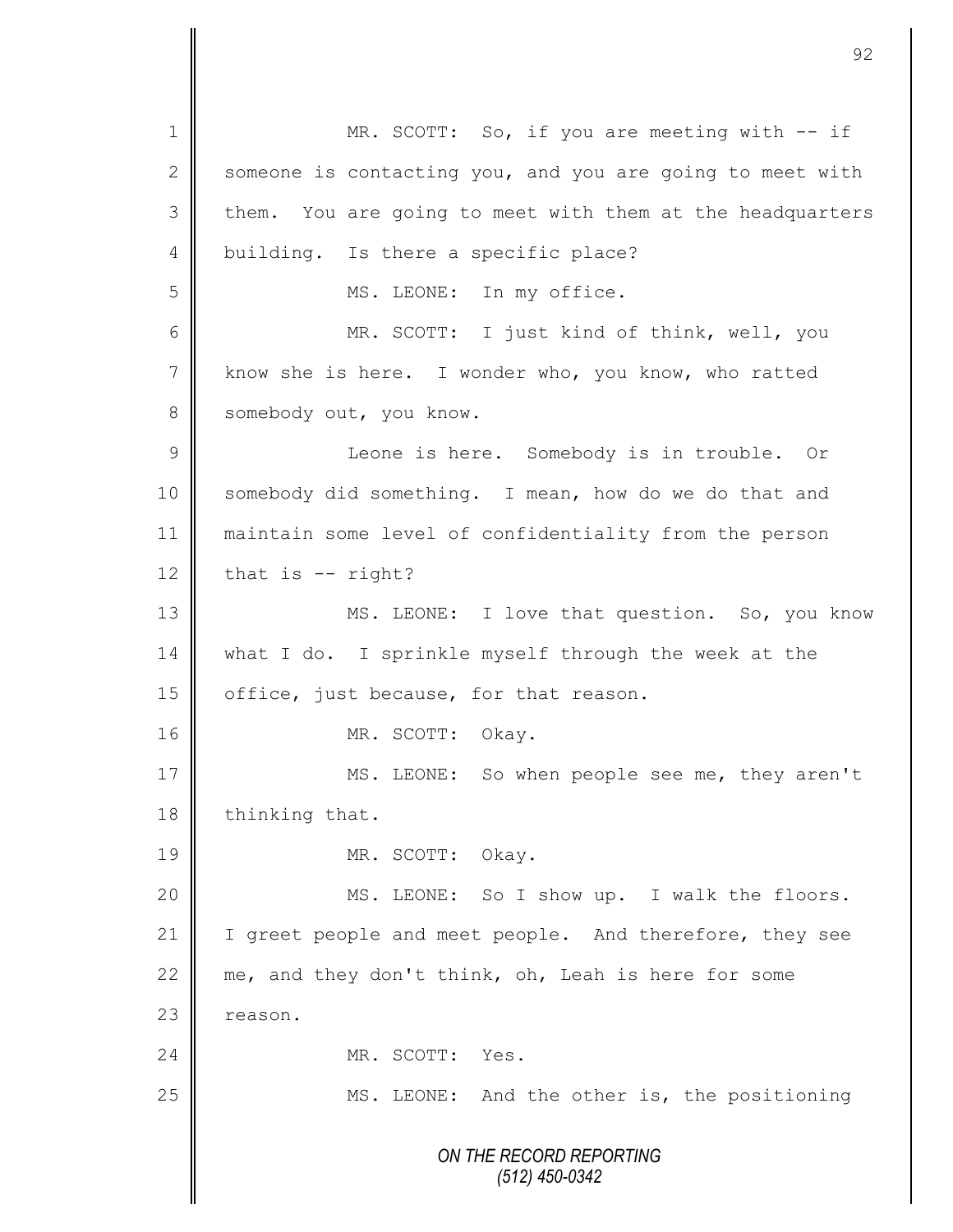1 of my office. It is in a corner of the building, where I 2 believe I only have two flatmates in one section, that has 3 || mostly telecommute. So, they are rarely there.

4 **I** Thave loads of sound machines. The window 5 pane is covered. And I make sure that there is no back-6 to-back appointments. So, I take all precautionary steps 7 to make certain that confidentiality is maintained during 8 those moments.

9 || MR. SCOTT: Yes. I think that's important. 10 Because I think if people don't have a pathway to, you 11 | know, to voice their concerns, to speak to someone, to --12 you know. If we don't have that for them, then they act 13 | out in other ways, which can be harmful. I am sure you 14 | know what I am talking about.

15 || MS. LEONE: Tremendous. You know, one of the 16 benefits, again, the intangible is that once you touch a 17 life, recognizing the issue. And then, you put forth a 18 person who is an expert in the field of issue. And then, 19 you embrace and understand, how do we fix this, right.

20 | Mhat they take away is that, A, this agency 21 | actually cares. That is primary.

22 MR. SCOTT: Right.

23 MS. LEONE: Everyone that leaves says, you 24 know, I think this is a good place. So, I say, yes it is.  $25$   $\parallel$  Secondly, the interaction, the relief that I

> *ON THE RECORD REPORTING (512) 450-0342*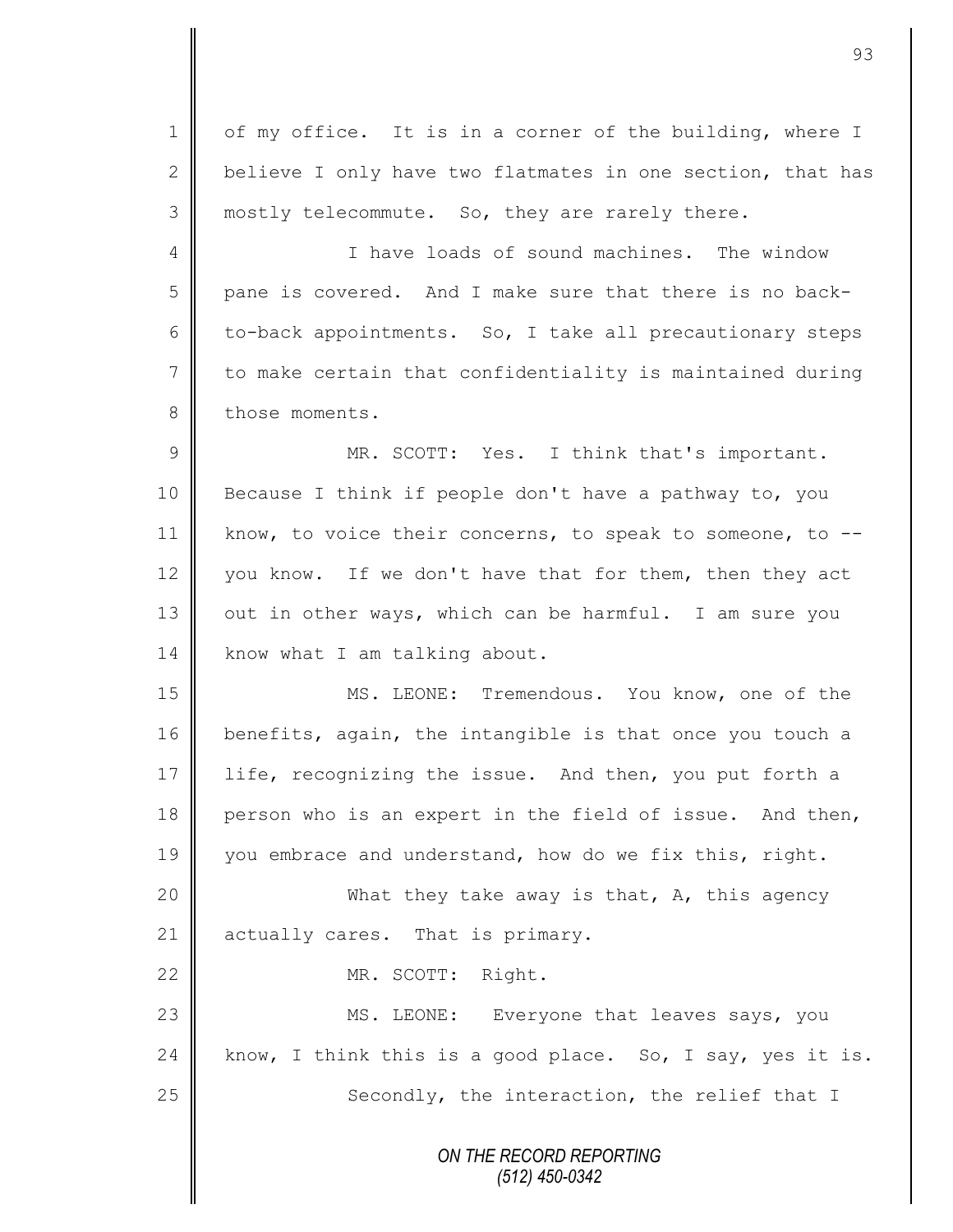1 can see, the aha moment as we talk about solutions. And 2 aqain, part of the informality of an ombudsman is that you 3 || needn't do anything at all. You may just want to give me 4 the shared burden.

5 MR. SCOTT: Exactly.

6 MS. LEONE: Right. You don't have to go away  $7 \parallel$  and do anything, and that is a relief. Because they think 8 | often, because again, the difference between me and the 9 | formal process of HR is that HR is going to largely have 10 | to do something on behalf of the Agency, because that is a 11 | formal process.

12 | So with me, they can talk about idea sharing. 13 What do you think? And then, once that pressure is  $14$  relieved, that they are not going to be outed, if you 15 will, the fear dissipates in a major way. And they go 16 away feeling as if they've found resolution in some manner 17 that extends the life of their career at  $TxDMV$ .

18 It is really quite amazing, the moment to see. 19 | I wish it wasn't confidential, so everyone could witness 20 || it. But it is really life altering, for me and them, in 21 so many ways.

22 | Recause I am not quite sure where you can go 23  $\parallel$  and actually talk to someone who is your peer, who 24 understands the work for which you do on a daily basis,  $25$  and will keep your information confidential. Very rare.

> *ON THE RECORD REPORTING (512) 450-0342*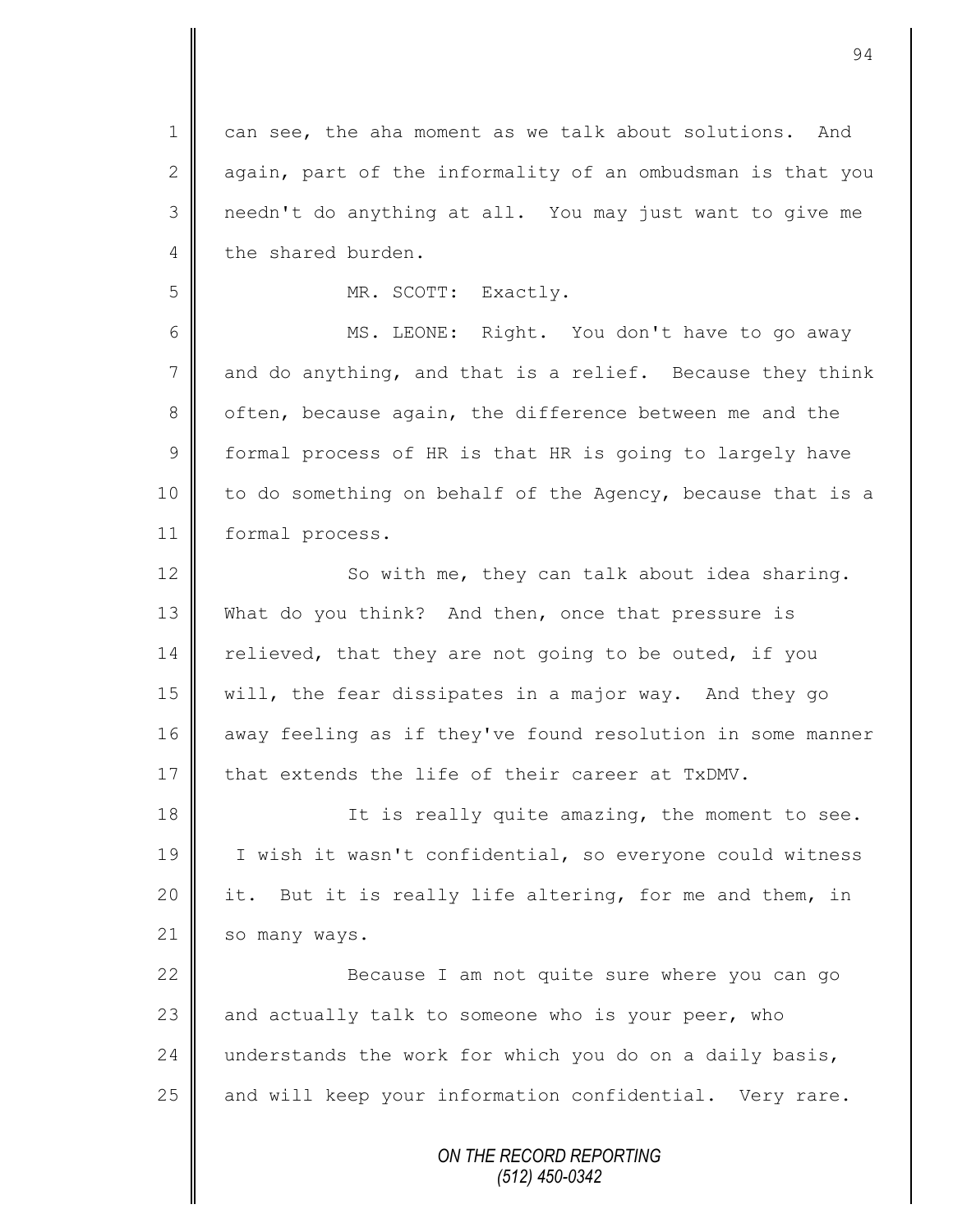*ON THE RECORD REPORTING (512) 450-0342* 1 || MR. SCOTT: Yes. Just following up with what 2 Member Gillman had to say. It is going to be hard. 3 There isn't a -- there is not like a set of 4 | numbers that we can push through, and go, see. This was  $5 \parallel$  this. I guess we just have to see over time. It is like, 6 did things get better, or not? That is the measurement, 7 | right? 8 || MS. LEONE: Right. Yes. 9 || MR. SCOTT: I mean, people stay. Our tenure 10 | lasted longer. We had less turnover. We had -- maybe it 11 is a case of, maybe we end up with less people leaving our  $12 \parallel$  agency and going to another agency. 13 Maybe they are happy working in state 14 government with the restrictions and all of that, that 15 | comes with that job. But you know, maybe they don't see 16 us as home, and maybe we can make that better for them. 17 || MS. LEONE: Yes. In one way -- that I will 18 | touch on briefly without going too far, because I am 19  $\parallel$  certain that JC will reel me back in  $-$  is the number of 20 mitigating factors of risk, and by complaints. Things of 21 that nature can absolutely be measured. How many 22  $\parallel$  complaints have been lodged formally with EEOC or TWC, in 23  $\parallel$  the time that I have been here. 24 MR. SCOTT: Okay. Yes. 25 || MS. LEONE: I didn't speak of that, to answer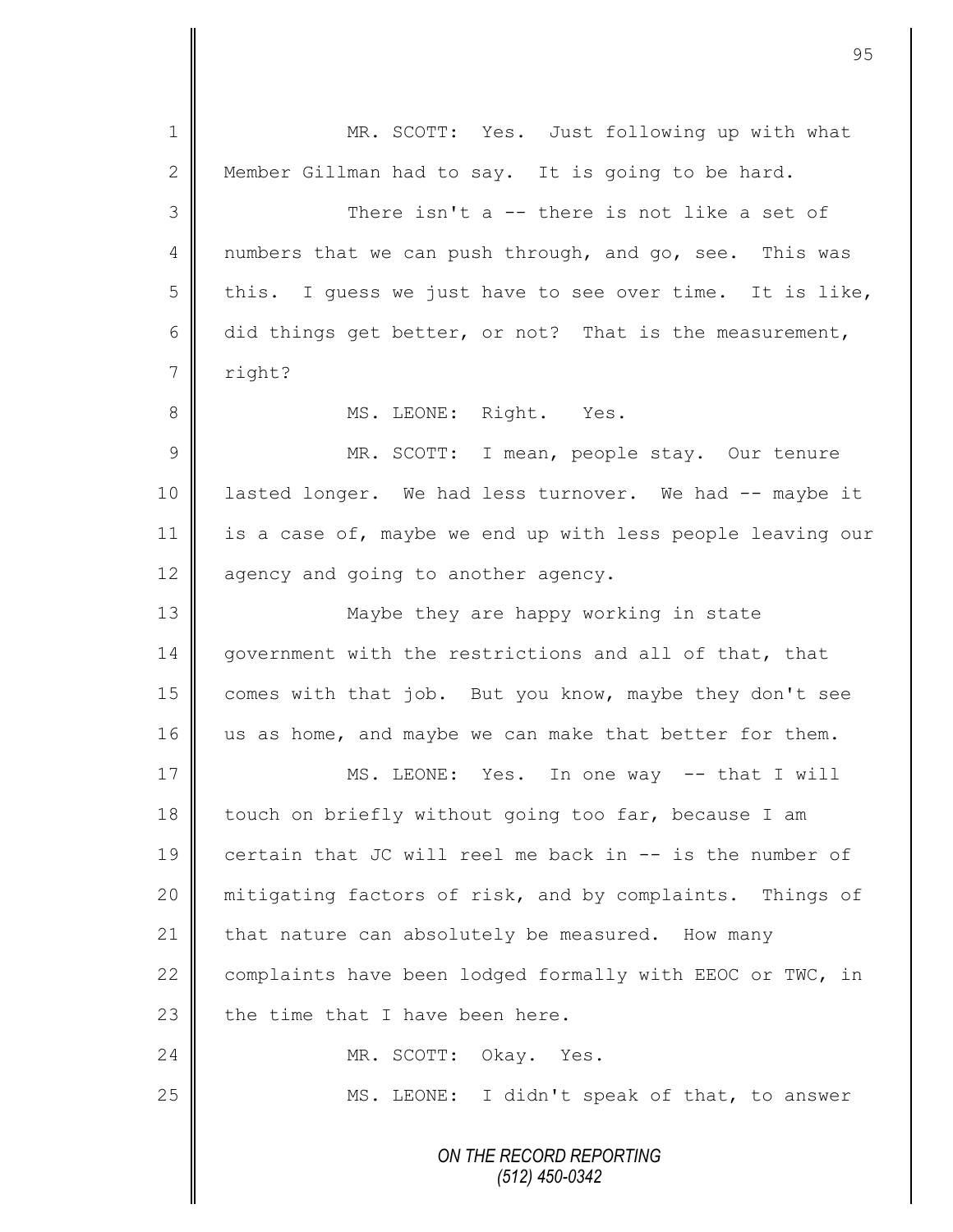*ON THE RECORD REPORTING (512) 450-0342* 1 || your question, because I am quided by legal counsel not 2 to, in this forum. But those are absolutely numbers that 3 we can gauge during my tenure. And I can tell you, that 4 the number is very low. It is absolutely unremarkable. 5 || MR. SCOTT: Okay. 6 MS. LEONE: And I credit that, again, for 7 people being able to trust me with confidentiality and 8 also working through these processes. And the mediations  $9 \parallel$  that I have done, very often mediations can go another 10 way, where people are now fed up and head to lawsuit 11 options. But they haven't. They have remained. 12 MR. SCOTT: Yes. 13 MS. LEONE: And they send me notes of thanks 14 after the fact. And they are doing well. So, there are 15 definite numbers that we can look at, there, for sure. 16 | MR. SCOTT: Okay. All right. Nothing further. 17 || MR. PREWITT: Thank you. 18 || MS. LEONE: Thank you so much for your time. 19 || MR. PREWITT: All right. Let's move on to 20 | Agenda Item 4F, Organizational Structure Update with 21 Executive Director Brewster. Or actually, that is what I 22  $\parallel$  have in my agenda, but is it Brian's turn? 23 MR. SCOTT: Brian Ge? 24 | MS. BREWSTER: Thank you, Mr. Chairman. 25 Whitney Brewster, Executive Director. The Agency's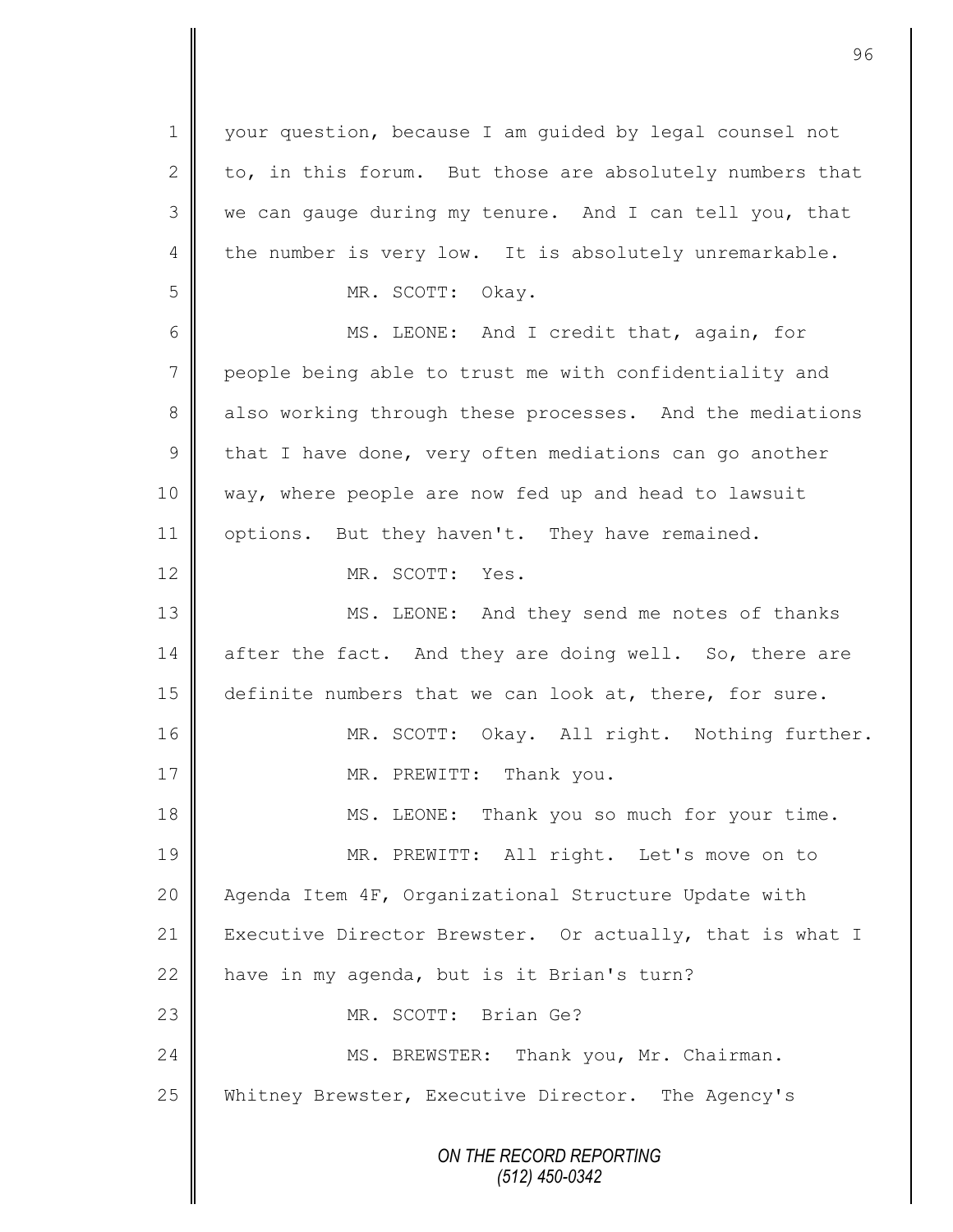*ON THE RECORD REPORTING (512) 450-0342* 1 | leaders continuously look to improve processes and find  $2 \parallel$  greater alignment within the organization. 3 There have been some pretty significant 4 | organizational structure changes that have occurred pretty  $5 \parallel$  recently that we wanted to make sure that we shared with 6 the Project and Operations Committee. And to share with  $7 \parallel$  you also, are we seeing the results that we hope to see 8 | yet. 9 || So, there are several areas within the 10 Department that restructuring has been done. And we would 11 | like to share that with you this afternoon. Mr. Chairman, 12 if we could just go on to the presentation. 13 NR. PREWITT: Okay. 14 MS. BREWSTER: So, thank you. 15 MR. PREWITT: So, Brian. Brian, if you will 16 come up for Compliance and Investigations Division. 17 | MR. GE: Good afternoon, Mr. Chairman, Members, 18 Ms. Brewster. My name is Brian Ge. And I am the managing 19 | attorney for the Enforcement Division. 20 || Agenda Item 4F, which can be found on page 27 21  $\parallel$  of your materials, is a briefing to update you on the 22 status of the merger of the Enforcement and Compliance and 23 | Investigation Divisions. 24 **On August 1st of this year, the duties and**  $25$  responsibilities of the Compliance and Investigations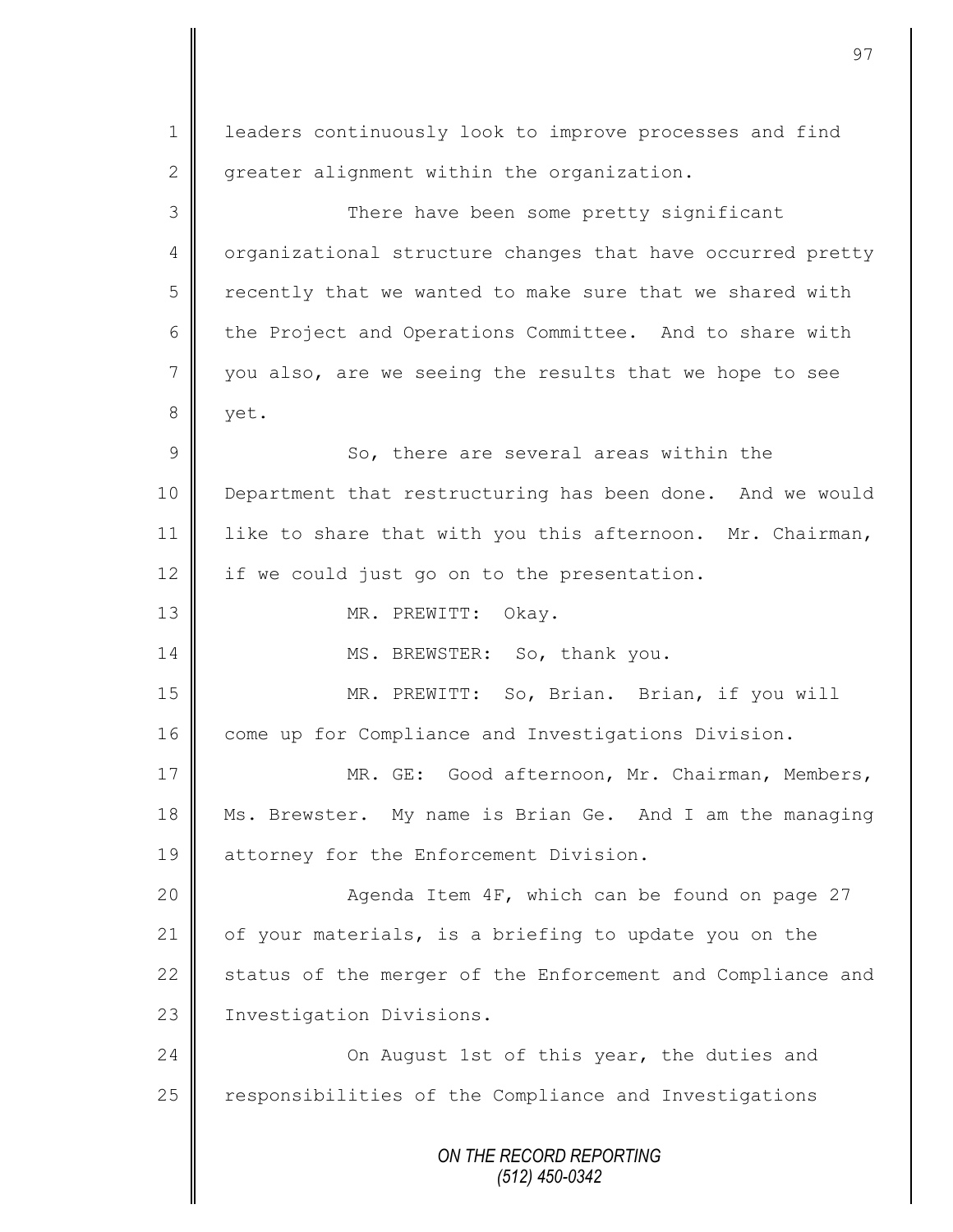1 Division, or CID for short, were transferred to the 2 Enforcement Division. As a result of the merger, the 3 Department realized a number of efficiencies.

4 The first efficiency we realized was the case 5 processing. Since March of 2020, when COVID happened and 6 everyone got sent home, the number of complaints that the 7 Department received has more than tripled on a monthly 8 basis. By integrating the former CID investigators into  $9 \parallel$  the general motor vehicle investigator pool, we have been 10 able to shuffle some much needed resources to addressing 11 those complaints.

12 | So we have trained the former CID investigators 13 to conduct motor vehicle investigations, salvage 14 investigations, and likewise, our other investigators, how 15 | to do some former CID-exclusive investigations. So that 16 has definitely been a step toward improving our Division's 17 case processing performance. Former CID data and 18 administrative support personnel, they have also been 19 T trained on the Enforcement side of our case management 20 || system, and they have been helping keep track of our 21 | Division-wide performance metrics.

22 | Another efficiency that we've realized was in 23  $\parallel$  the tracking and processing of red flag cases. A red flag 24 case, they are cases that are referred to us by our Texas 25 Tax Collector-Assessor partners. And when they come

> *ON THE RECORD REPORTING (512) 450-0342*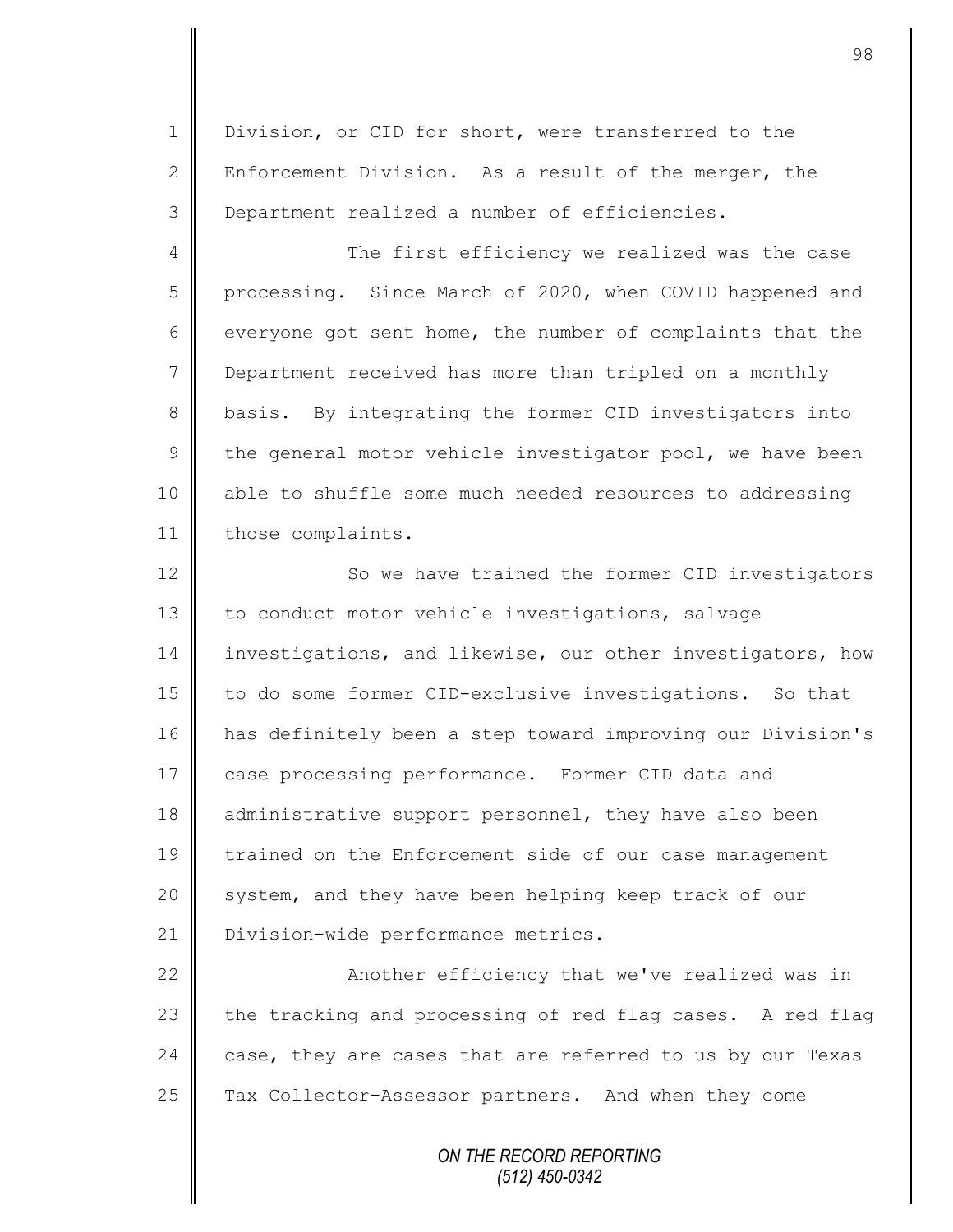| $\mathbf 1$   | across suspicious transactions, they flag them.           |
|---------------|-----------------------------------------------------------|
| $\mathbf{2}$  | You know, they see something, it should raise a           |
| 3             | red flag. And so, we call them red flag cases.            |
| 4             | MR. SCOTT: Yes.                                           |
| 5             | MR. GE: Prior to the merger, these referrals              |
| 6             | from the Tax Assessor-Collectors, they were coming in, in |
| 7             | different avenues, sometimes formal, sometimes not.       |
| 8             | Sometimes online, sometimes on paper. We have -- and they |
| $\mathcal{G}$ | have to be tracked by staff manually.                     |
| 10            | And we didn't necessarily have a comprehensive            |
| 11            | way of keeping track of everything that came in, and all  |
| 12            | the responses that went out. So after the merger, we      |
| 13            | integrated that red flag process into eLICENSING, our     |
| 14            | online complaint management system, and that has allowed  |
| 15            | us to more robustly track those cases.                    |
| 16            | We also set up an easy to remember email box              |
| 17            | that the Tax Assessor-Collectors can email and can get    |
| 18            | responses from. So they don't have to keep track of a     |
| 19            | bunch of different investigators, like I go to you for    |
| 20            | this question, I go to you for this question. Now, they   |
| 21            | just go to redflag@txdmv.gov, and they get a response.    |
| 22            | Supervisory and support staff in Enforcement,             |
| 23            | they were also given access to our Registration and       |
| 24            | Titling System, to place and remove title rejections on   |
| 25            | motor vehicle records associated with red flag cases. All |
|               | ON THE RECORD REPORTING<br>$(512)$ 450-0342               |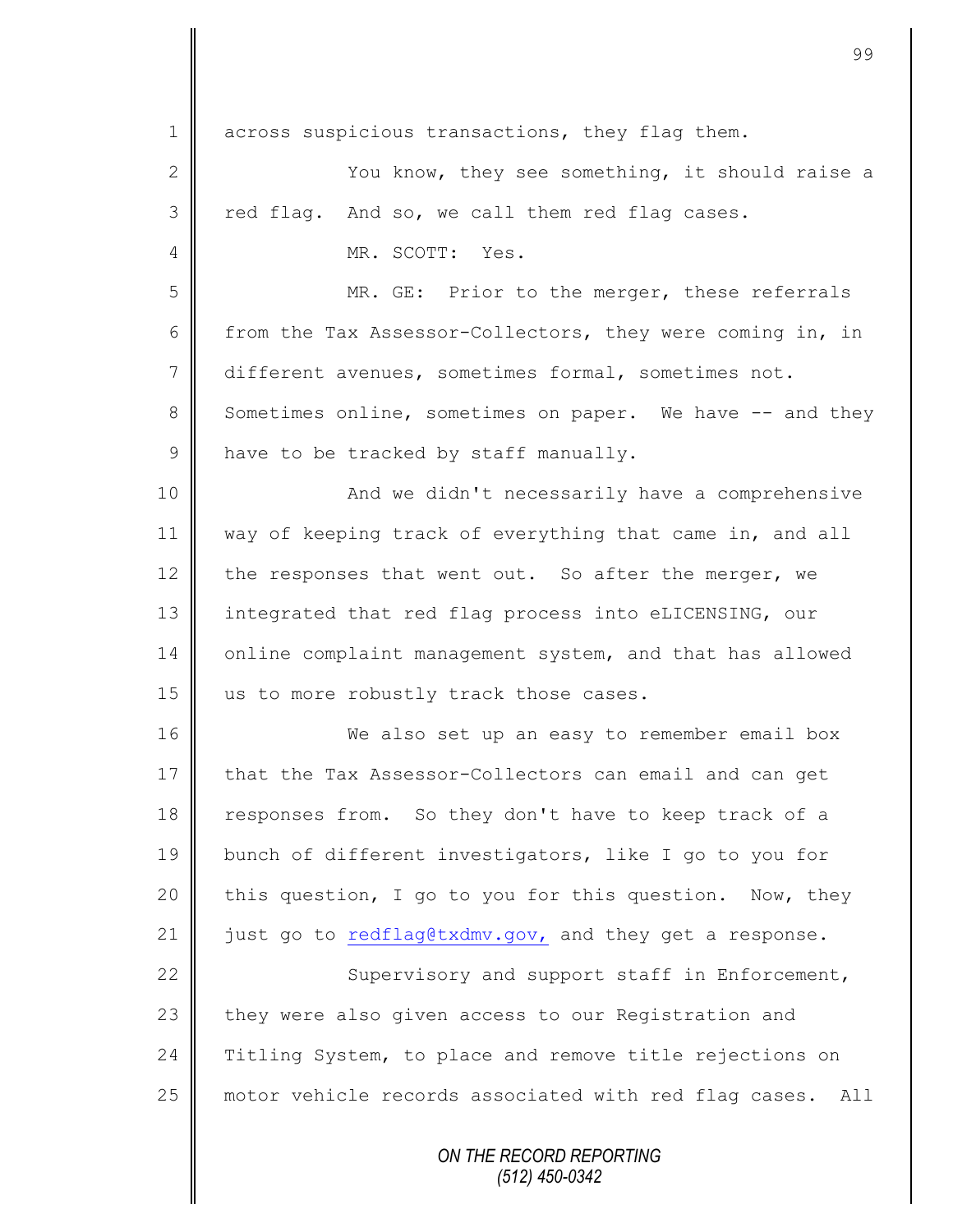1 | of this, in turn, has allowed our field services staff to 2  $\parallel$  offload their administrative support rule that they were  $3 \parallel$  doing on top of the field services that they were doing, 4 the compliance reviews for the Tax Assessor-Collectors.

5 || And so now those field services staff, they can 6 devote their full time and energy to doing compliance 7 Teviews of the County Tax Assessor-Collectors. And 8 speaking of those compliance reviews, given how important  $9 \parallel$  those reviews are to Tax Assessor-Collectors, we also 10 created a new key performance indicator to give the Tax 11 Assessor-Collectors a degree of transparency into how long 12 it should take the Department to complete one of these 13 **I** reviews for them.

14 We are using this current fiscal year to set a 15 | baseline. And obviously, we will try to improve that 16 | metric going forward on a yearly basis.

17 We are also in the process of advising our 18 | client to use standard operating procedures to better 19 communicate to the Tax Assessor-Collectors the degree of 20 | risk that they are facing. Previously, it was either you 21 had no concern, or you had a concern. Now, we have 22 differentiated it into a low, medium, and high risk 23 category, so the Tax Assessor can have a better idea of 24 | how much risk they are facing.

25 We have also adopted procedures that would

*ON THE RECORD REPORTING (512) 450-0342*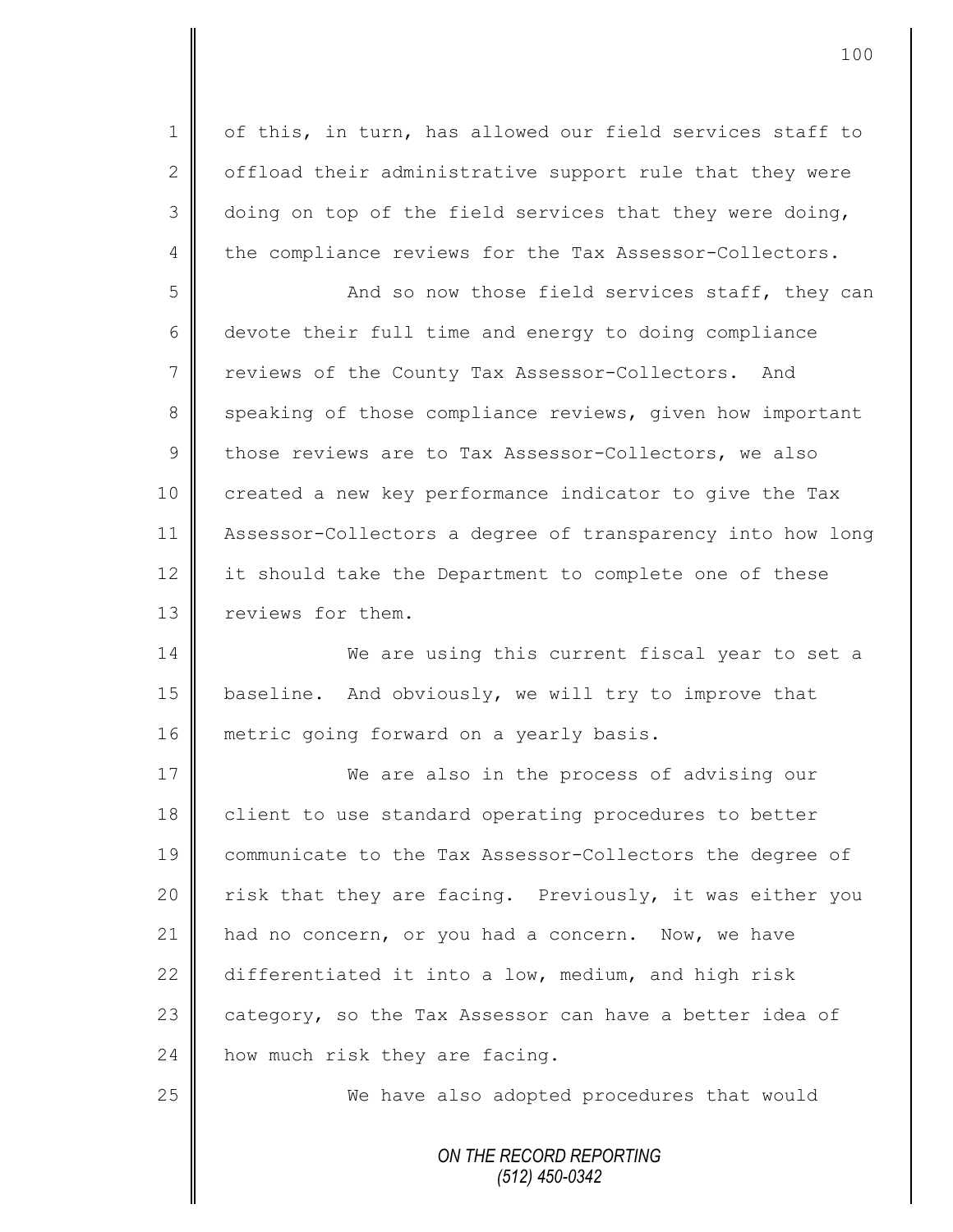*ON THE RECORD REPORTING* 1 allow our Compliance specialists to, instead of just focus 2  $\parallel$  on one assigned area, they get to do compliance reviews  $3 \parallel$  across the state. This has two advantages. 4 || First, it allows people, the review  $5 \parallel$  specialists, a set of fresh eyes when looking at different  $6 \parallel$  counties. It is not the same person always looking at the 7 same county, because that creates a degree of complacency. 8 || You know these people. Okay, I trust Bob. I 9 | have worked with Bob for ten years. He is not going to do 10 anything. 11 Well, you know what? Once you let your guard 12 down, Bob is going to do something. So, the second 13  $\parallel$  benefit is, it mitigates that risk. 14 **And then, the final efficiency that we realized** 15 from our merger was being able to reduce confusion for the 16 Tax Assessor community as to what the Department can and 17 cannot do for them. The staff from Enforcement and our 18 Vehicle, Title, and Registration Division, we hosted and 19 attended several webinars and in-person events to just 20 | educate the Tax Assessor-Collector community about the 21 services that the various divisions within the Department 22 can provide, and what we can't do. 23 We also gave them up-to-date contact 24 information and education about other agencies they can go 25  $\parallel$  to for the help that they are seeking. So in just the

101

*(512) 450-0342*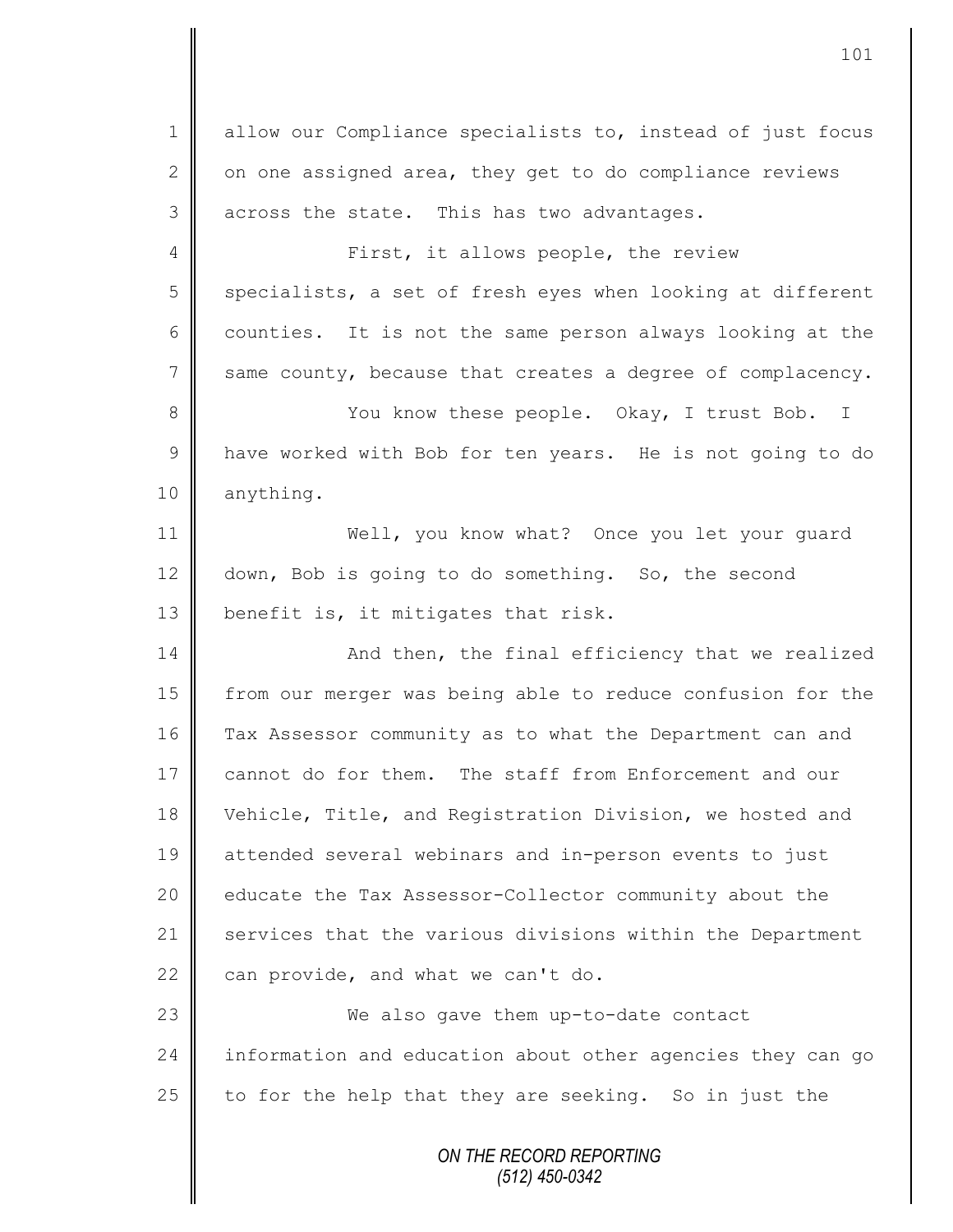*ON THE RECORD REPORTING (512) 450-0342* 1 span of a few months, the Department has achieved many of 2 the goals that we sought to achieve from the merger. 3  $\parallel$  3 The efficiencies that we realized will have 4 more pronounced effects over the coming months -- likely  $5 \parallel$  by spring of next year, once we are fully staffed and the 6  $\parallel$  new staff become familiar with their jobs, and as our 7 stakeholders start to embrace some of our new processes. 8 || And Member Gillman, I have -- I know exactly 9 what you are going to ask. I am going to give you the 10 | numbers. 11 || MS. GILLMAN: Really. 12 MR. GE: So, in March of 2020, when everything 13  $\parallel$  shut down, we had approximately 6,056 cases pending with 14 Enforcement. Over, starting -- and then I fast-forwarded 15 | to August of this year, when this merger happened. 16 | From March of 2020 to August of 2021, we had a 17 305 percent increase in the number of complaints that came 18 in, 305 percent. In the same time, we have dropped our 19 number of pending cases from 6,056 to 3,772, a 38 percent 20 reduction. 21 | And that reduction has continued since -- just 22 since August of '21 to today, or I guess,  $10/31$ . We saw 23 another 2 percent reduction in our case load. 24 | Cur investigation caseload has been increasing,  $25$  but again, the number of complaints coming in have been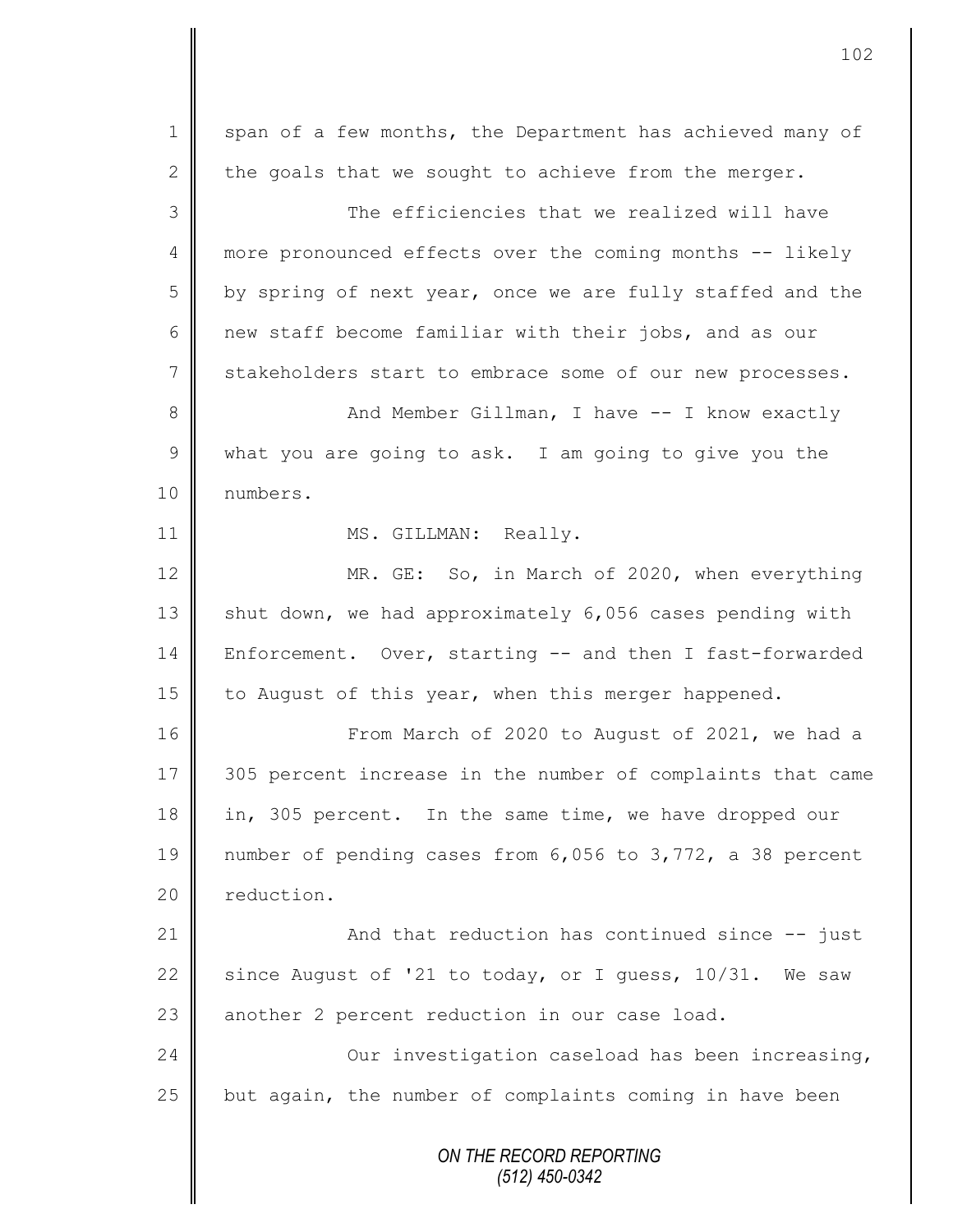1 | increasing. We have also had some staff turnover. And 2 so, even with staff turnover and that huge increase in 3 complaints, our overall cases are still down. 4 And the number of cases that we are 5 investigating on a monthly basis has held relatively even. 6 And some of that has to do with adding more personnel to 7 the Investigations Team. And a lot of it has to do with  $8 \parallel$  the flexibility that we are giving to staff in how best to 9 do their jobs. 10 || MR. PREWITT: What was the primary driver in 11 the increase in complaints? What was that caused by? 12 MR. GE: Mostly the failure to transfer title 13 | timely. 14 | MR. PREWITT: Okay. 15 | MR. GE: So with -- as Member Gillman noticed, 16 the drying of the new car inventory, both franchise and in 17 pending dealers, they have to sell many, many more used  $18 \parallel \text{cars.}$ 19 | MR. PREWITT: Right. 20 | MR. GE: And with that comes, you don't have a 21 Shiny MCO waiting for you to take to the tax office. You 22 have to wait for titles to come in. You have business 23 processes, where perhaps a dealer doesn't want to do  $24$   $\parallel$  things exactly right on waiting until they have title in 25 hand to sell the car.

*ON THE RECORD REPORTING (512) 450-0342*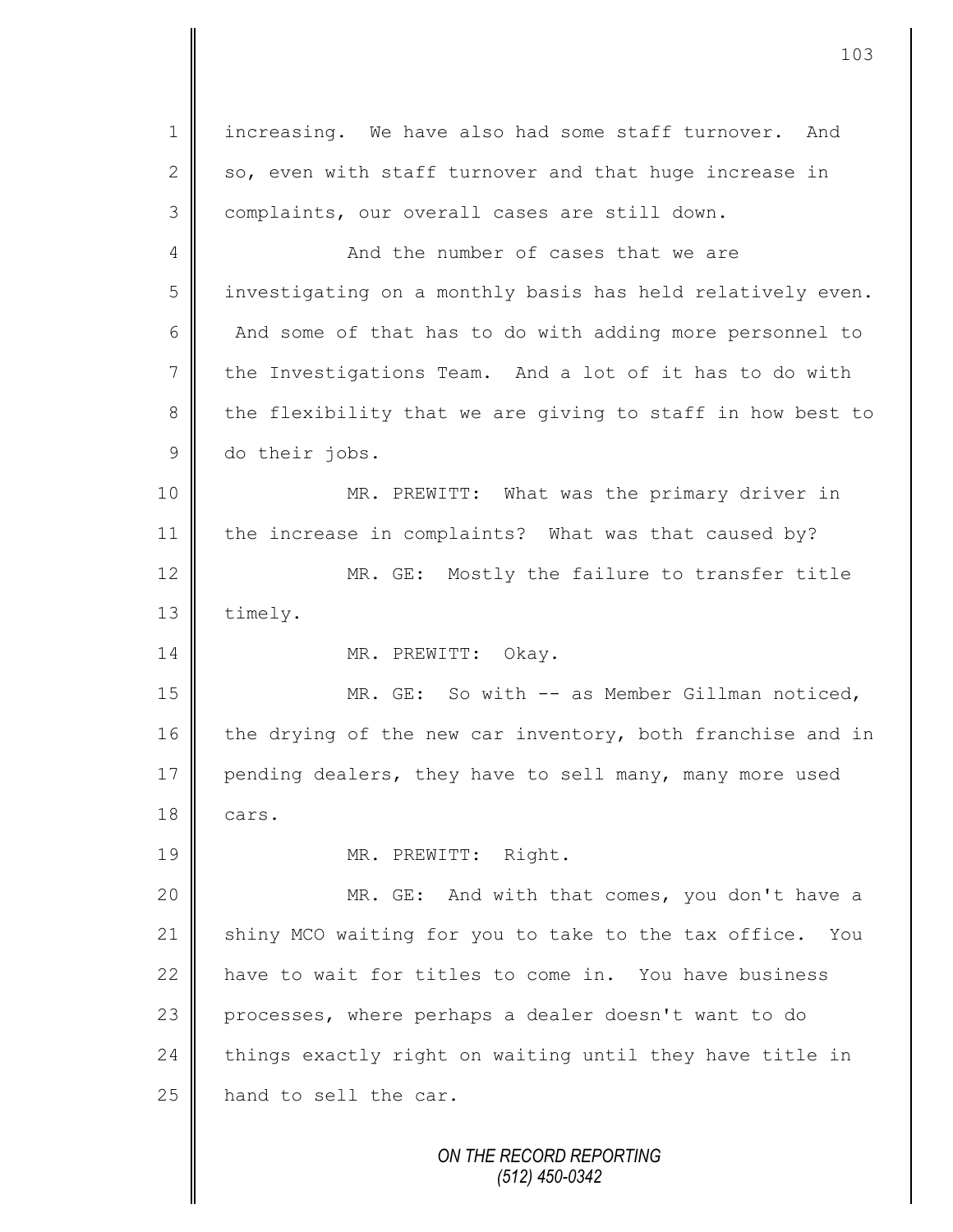*ON THE RECORD REPORTING (512) 450-0342* 1 || Someone wants the car now. If I don't sell it 2 to them, the dealer down the street is going to sell to  $3 \parallel$  them. So, things like that. 4 || And then, there is the county backlogs with 5 processing during COVID. It is a number of factors that 6 | lead to less than ideal results for consumers. 7 || MR. PREWITT: So, it is great that you are down 8 3,022 or 3,072 some odd number of cases down from 6,000. 9 What is the  $-$  how much are you cutting that number down,  $10$  a month, would you say, on average? 11 | I wouldn't hold you to a specific number. But 12  $\parallel$  just what is the general number, what you think you can 13  $\parallel$  reduce that by, in terms of some of the backlog you guys 14 have? 15 MR. GE: It depends on the month. During the 16 | holidays, more staff take time off. 17 | MR. PREWITT: Right. 18 MR. GE: But generally, we have been seeing 19 about a hundred, 150 case reduction per month. 20 || MR. PREWITT: Okay. Yes. 21 | MR. SCOTT: So, from the time of COVID, we went 22 up 305 percent? 23 || MR. GE: Yes, 305 percent. 24 || MR. SCOTT: So, that is like, a thousand a 25 month, or something?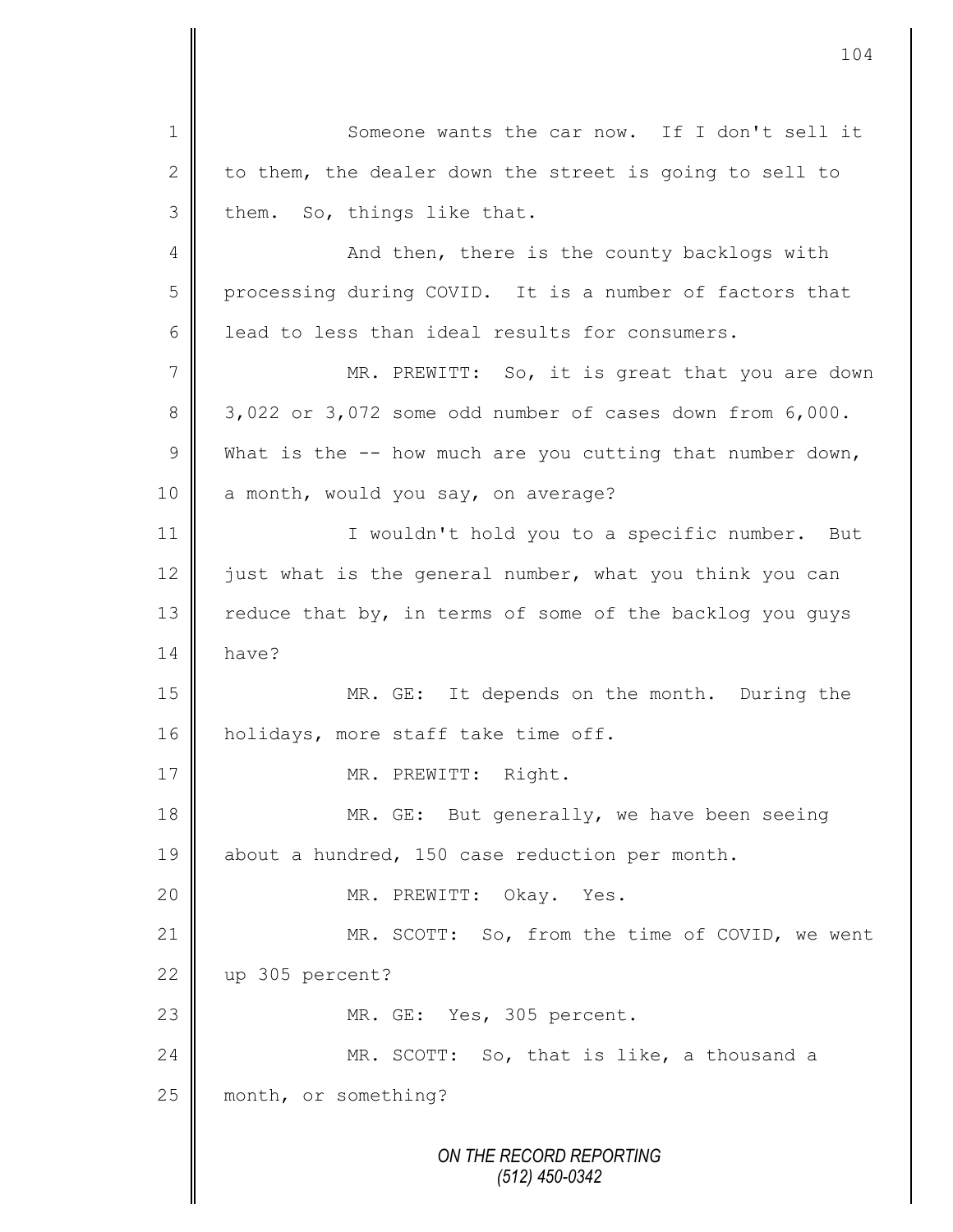| $\mathbf 1$     | MR. GE: Well, the total number of complaints               |
|-----------------|------------------------------------------------------------|
| $\mathbf{2}$    | went from 1,028 in March to 3,137 in August. And these     |
| 3               | cases, they are -- we are not just talking about cases     |
| $\overline{4}$  | that are sitting in Investigations.                        |
| 5               | These processes probably go through the various            |
| 6               | stages, state attorneys and whatnot. But I am just saying  |
| $7\phantom{.0}$ | the number of fresh complaints that are coming in, we went |
| 8               | from 1,000 to 3,000 over the course of a year and a half.  |
| $\mathcal{G}$   | MR. SCOTT: Right. Okay, 1,000 to 3,000 in a                |
| 10              | year and a half. That is 2,000. That is like --            |
| 11              | MR. GE: And it is not linear. It is not -- it              |
| 12              | decreases a little bit every month.                        |
| 13              | MR. PREWITT: Right.                                        |
| 14              | MR. SCOTT: Yes. I am just trying to get a                  |
| 15              | sense of what was that level of incoming complaints prior  |
| 16              | to what is it now. It is like, 150 complaints a month      |
| 17              | coming in. Before COVID, it was --                         |
| 18              | MR. PREWITT: It is sort of that you are                    |
| 19              | educating the consumer. You are educating, would you say,  |
| 20              | Brian, on that? On those complaints? Some of that -- you   |
| 21              | are having to educate them on the process and why it is    |
| 22              | taking so long?                                            |
| 23              | MR. GE: We educate the consumer.                           |
| 24              | MR. PREWITT: Right.                                        |
| 25              | MR. GE: To let them kind of know why this is               |
|                 | ON THE RECORD REPORTING<br>(512) 450-0342                  |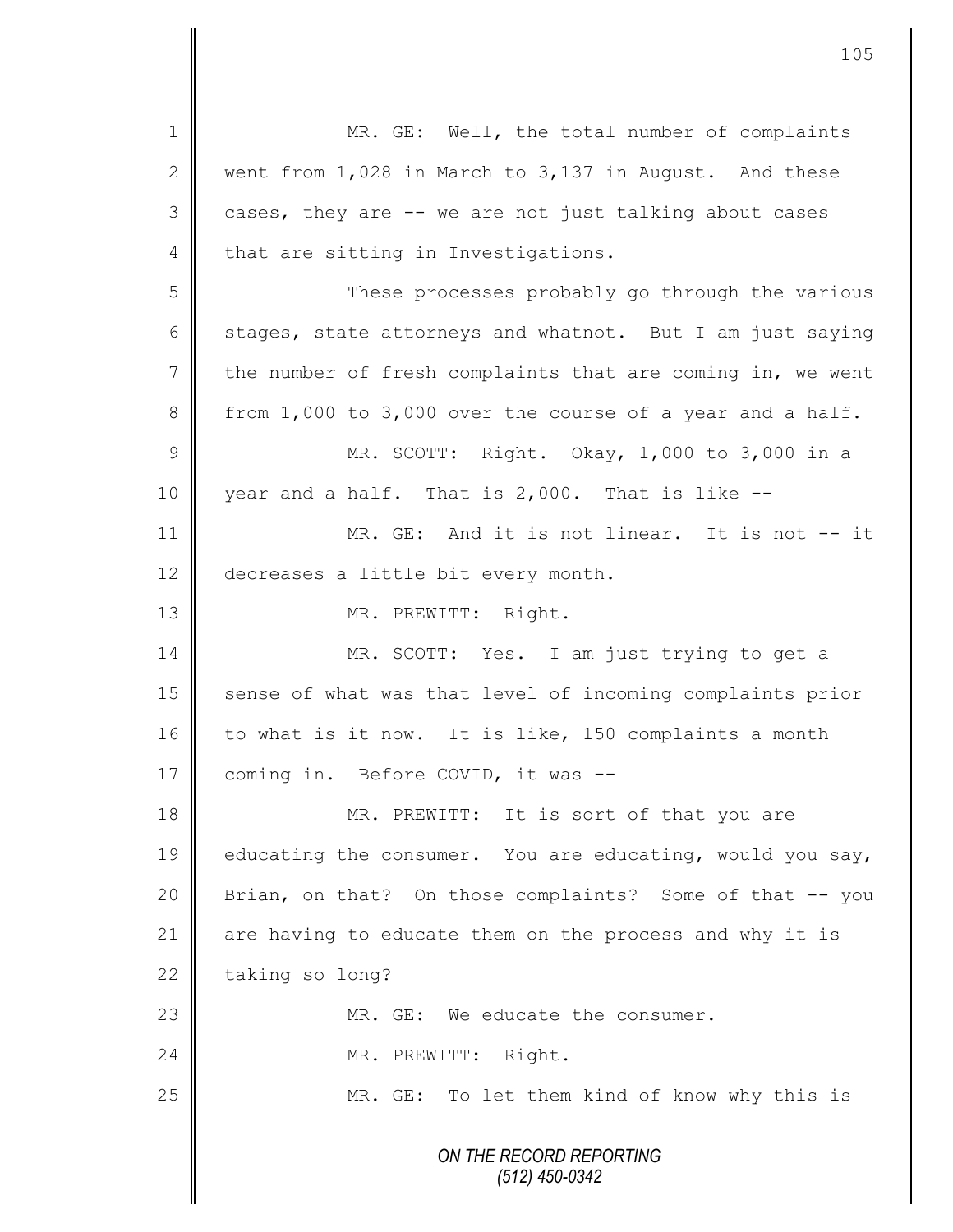*ON THE RECORD REPORTING (512) 450-0342* 1 happening. 2 MR. PREWITT: Right. 3 MR. GE: But we also try to educate the dealer,  $4 \parallel$  to prevent this from happening in the future. 5 MR. PREWITT: Right. 6 MR. GE: For repeat actors, we take Enforcement 7 action against them, sometimes against their licenses. 8 Sometimes, just the penalty. But typically, dealers, they  $9 \parallel$  are receptive to wanting to do the right thing and for the 10 | consumers. 11 **And you know, sometimes, as your operation** 12 scales, you just encounter difficulties in your business, 13 and that is understandable. But you still have to 14 ultimately get that title to the consumer. 15 MR. PREWITT: Thank you. 16 MR. SCOTT: At the beginning, you said that you 17 get a referral from a red flag? 18 || MR. GE: Yes. From our --19 || MR. SCOTT: From a financial partner?  $20$  | Financial  $-$ 21 MR. GE: From our Tax Assessor-Collectors. 22 MR. SCOTT: Okay. It is not from the 23 Comptrollers Offices. It is from the Tax Collector. 24 MR. GE: Yes. 25 MR. SCOTT: Okay. Okay.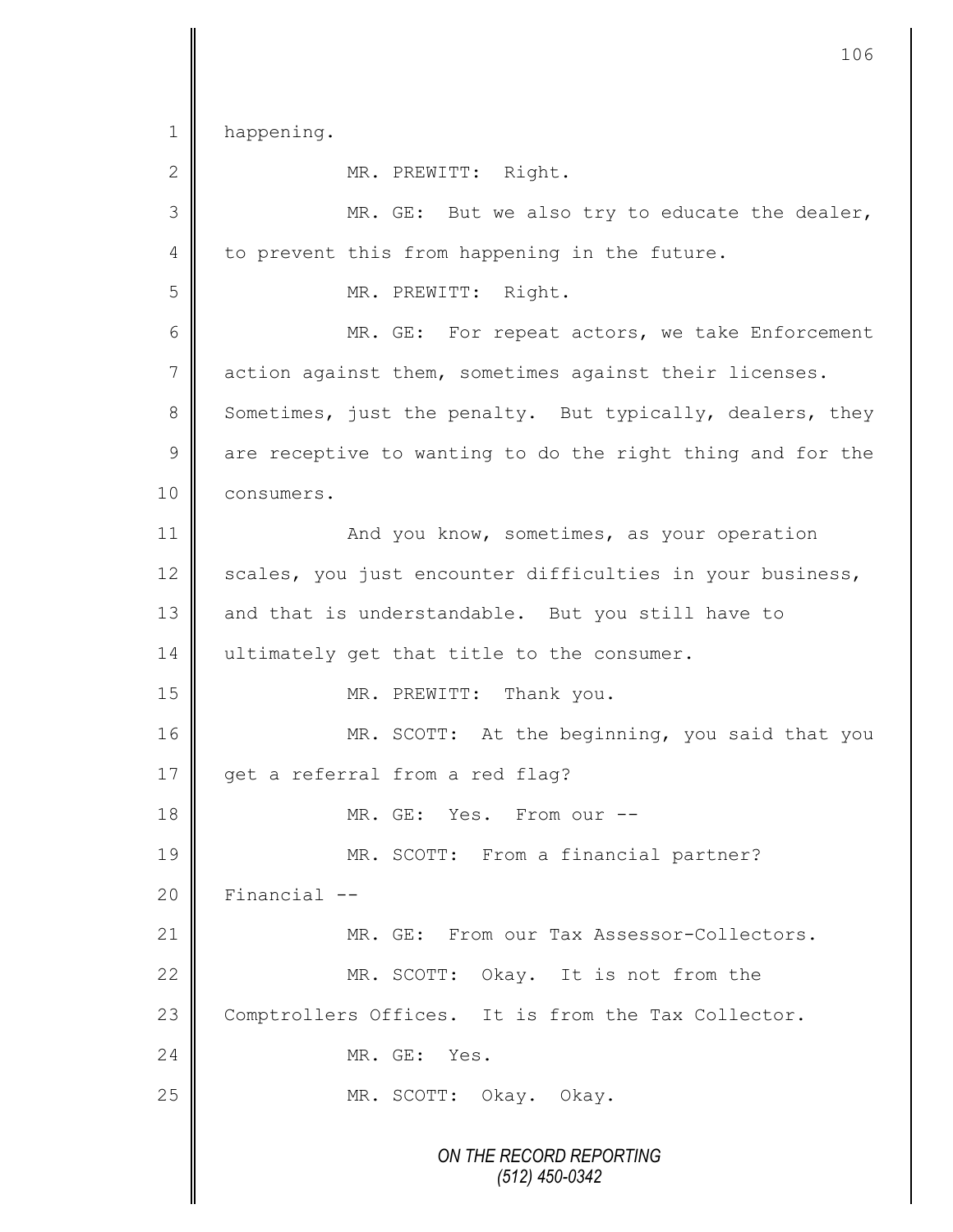*ON THE RECORD REPORTING (512) 450-0342* 1 || MR. GE: Yes. And now, they have their own 2 portal to submit these complaints. We can track them  $3 \parallel$  through the entire life cycle of the complaint. 4 MR. SCOTT: So, what is the nature of a 5 | complaint from a Tax Assessor? 6 MR. GE: Title fraud. 7 MR. SCOTT: Title fraud? Like -- 8 || MR. GE: Yes. I don't have those to pull out. 9 || Yes. Like, employees at tax offices behaving -- it is --10 Whitney might know. 11 MR. PREWITT: On the compliance review for Tax 12 Assessors. What is our -- I know we have 254 counties in 13 Texas. What is our penetration? Do we -- every two years 14 we try to do all the counties, or is it every three years, 15 | we try to get to them? Just ongoing. 16 MR. GE: I can get that information to you. 17 | MR. PREWITT: Okay. Just curious. 18 || MS. GILLMAN: Mr. Chairman. 19 MR. PREWITT: Yes, ma'am. 20 MS. GILLMAN: I absolutely commend you for 21 adding more personnel, and attacking, you know, a 22 measurable number from this many cases, trying to get it 23 down. That is fantastic. 24 **The rise in number of title issues is -- I am** 25 hearing, and I know in my own business, that it is. It is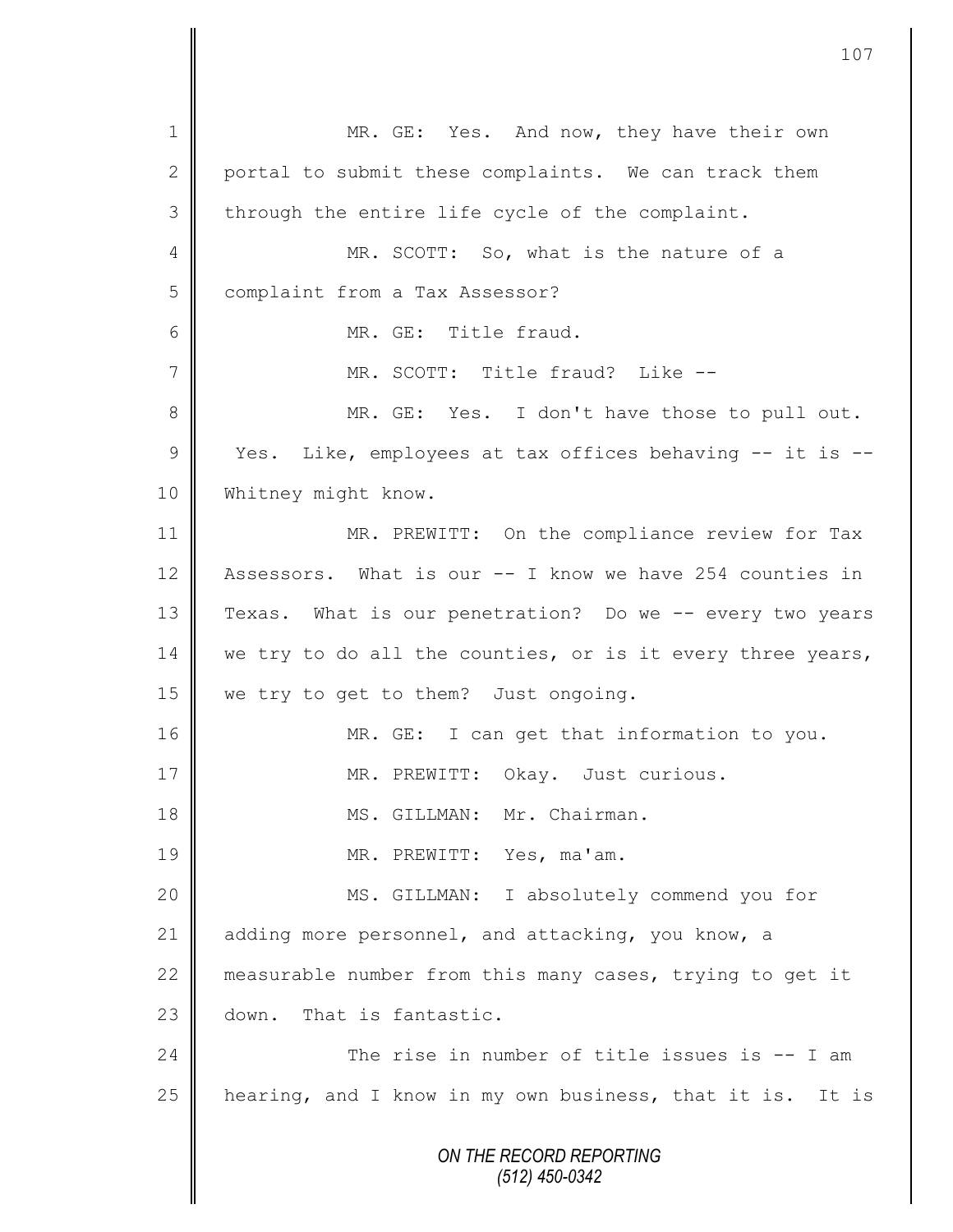*ON THE RECORD REPORTING (512) 450-0342* 1 a real serious problem. There are so many people coming 2 here from out of state. 3 || And the guy from Wyoming, I know he traded in 4 his car. And I paid off the loan that he had in Wyoming.  $5$  But I can't get the title. I can't get it. 6 MR. PREWITT: Right. 7 || MS. GILLMAN: And it is -- I can't get it from 8 Wyoming. And then, I can't -- so I can't process it with  $9 \parallel$  DMV. And the customers are waiting and waiting. 10 || And I am -- there are really good dealers out 11 | there, that are trying their best. But it is a  $-$ - I have 12 the manpower and ready to process. I have a title 13 department. But it is -- I am stuck. I can't do 14 anything. 15 || And I know that customers are frustrated. I 16 think that a merging of your division -- or anything that 17 we can do to try and come up  $-$ - can come up with  $-$ -18 | MR. PREWITT: Right. 19 MS. GILLMAN: -- a better mousetrap for dealers 20  $\parallel$  and for our customers and for the  $-$  it is badly needed 21  $\parallel$  right now. I am afraid it is going to -- your office is 22  $\parallel$  going to be flooded. I am not seeing any getting better. 23 24  $\parallel$  And a lot of is because we are growing so fast,  $25$  and there is so many people from out of state. And in my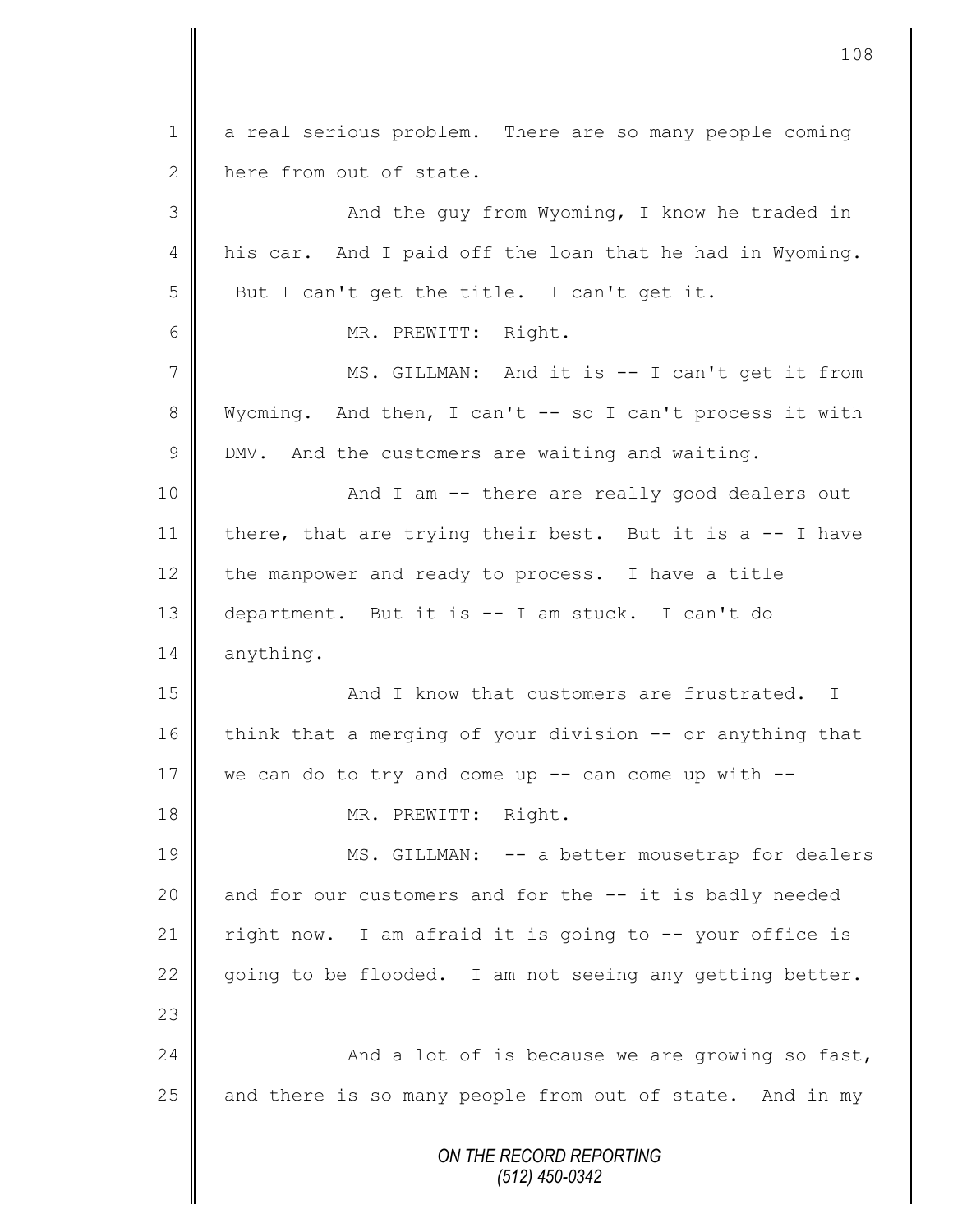|                | 109                                                         |
|----------------|-------------------------------------------------------------|
| $\mathbf 1$    | own business, I have services out there trying to help me   |
| 2              | expedite New Jersey titles and Illinois titles.             |
| 3              | And it is really -- and I promise, I am trying              |
| $\overline{4}$ | to do it right. I don't like the fines associated with      |
| 5              | not getting -- being able to register the vehicle. It is    |
| 6              | a big problem.                                              |
| 7              | And I know that if it is really difficult for               |
| 8              | me, and I am trying to do it right, as fast as possible,    |
| $\mathcal{G}$  | then $--$ and I am throwing money at it, to try and fix it. |
| 10             | But, so any resources we can, or collaboration.             |
| 11             | And these videos, you said, of explaining your              |
| 12             | process to the Tax Assessors, I encourage you. Those same   |
| 13             | webinars, explaining, you said, to VTR and Enforcement      |
| 14             | webinars to Tax Assessors?                                  |
| 15             | MR. GE: So, we -- this is Brian Ge, for the                 |
| 16             | We put on webinars to explain to the Tax<br>record.         |
| 17             | Assessors, this is what -- these are the services that      |
| 18             | Enforcement can offer you. These are the services that      |
| 19             | the Vehicle, Title, and Registration Division can offer.    |
| 20             | MS. GILLMAN: Could that be beneficial for the               |
| 21             | dealer associations to know as well? I think it -- I        |
| 22             | don't know.                                                 |
| 23             | MR. GE: I think dealers, the dealer community               |
| 24             | in general would prefer to never know Enforcement.          |
| 25             | MS. GILLMAN: No. We -- I appreciate what you                |
|                | ON THE RECORD REPORTING<br>$(512)$ 450-0342                 |

Ι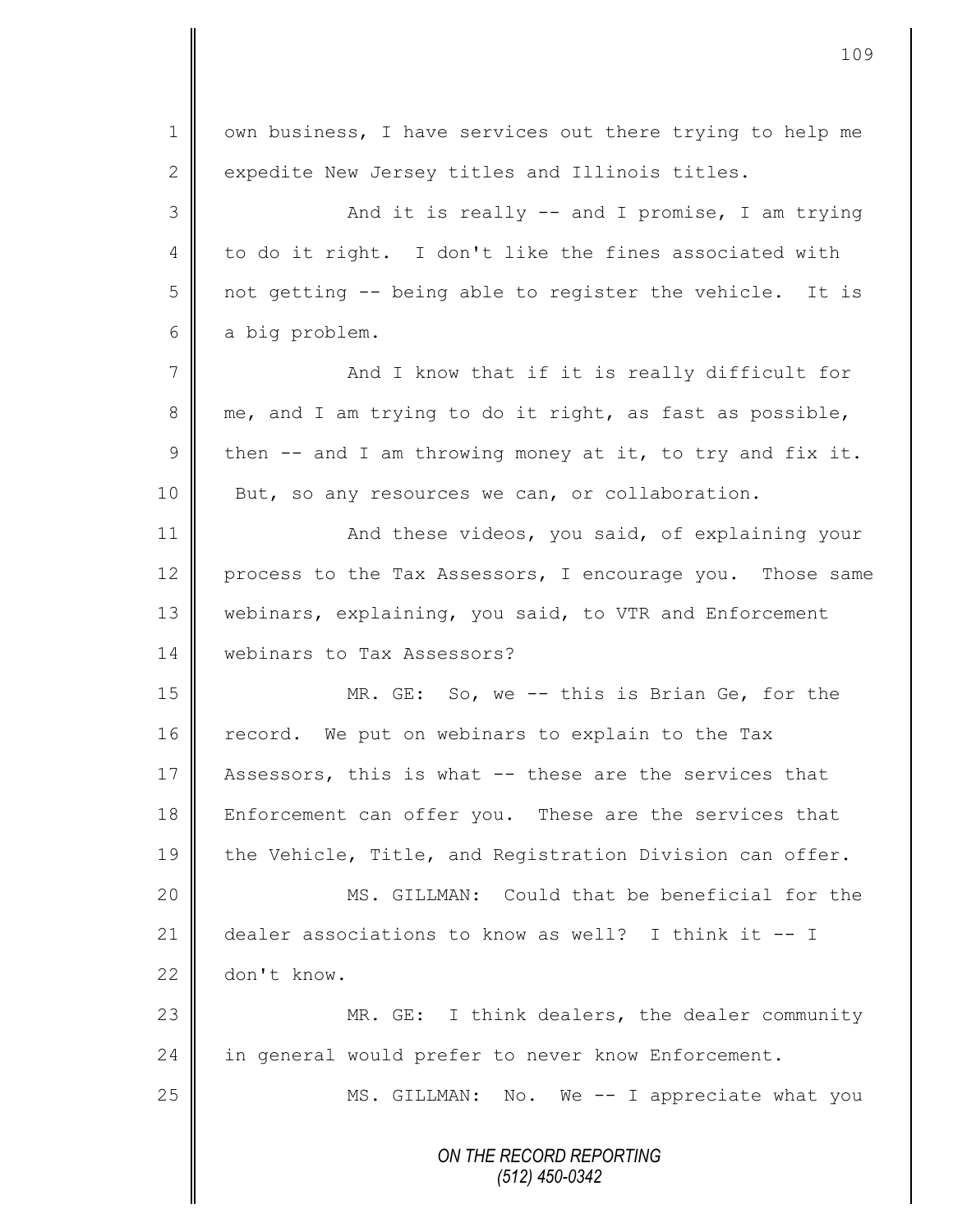*ON THE RECORD REPORTING (512) 450-0342* 1 do. Really. Honestly. And I would like to know. 2 MR. GE: Yes. Absolutely. We can look into  $3$  that. 4 **||** MS. GILLMAN: Thanks. 5 MR. GE: And yes. We also share information 6 about where the Tax Assessors, they can go for help for 7 things that we can't do anything about. If they see 8 criminal activity, we put them in contact with law  $9 \parallel$  enforcement. And if they suspect sales tax fraud, we put 10 them in contact with the Comptroller. So, yes. 11 | MS. GILLMAN: Well, I applaud your efforts, 12 certainly, to measure. And I know that the complaints, or 13  $\parallel$  cases have been filed in different categories in the past, 14 you know. Advertising complaints, new car, used car, 15 | motor carrier, heavy truck. 16 | MR. PREWITT: Right. You name it. 17 MS. GILLMAN: Can we see that? And what is 18 becoming more and more of a problem, and where are you 19 making great strides, and it is less of a problem? 20 | MR. GE: I think we can absolutely work on that 21 | for you. 22 MS. GILLMAN: That would be great. And I would 23 | like to know, because this title issue is  $-$ - it is a 24 booger. 25 || MR. GE: I can tell you, just off the top of my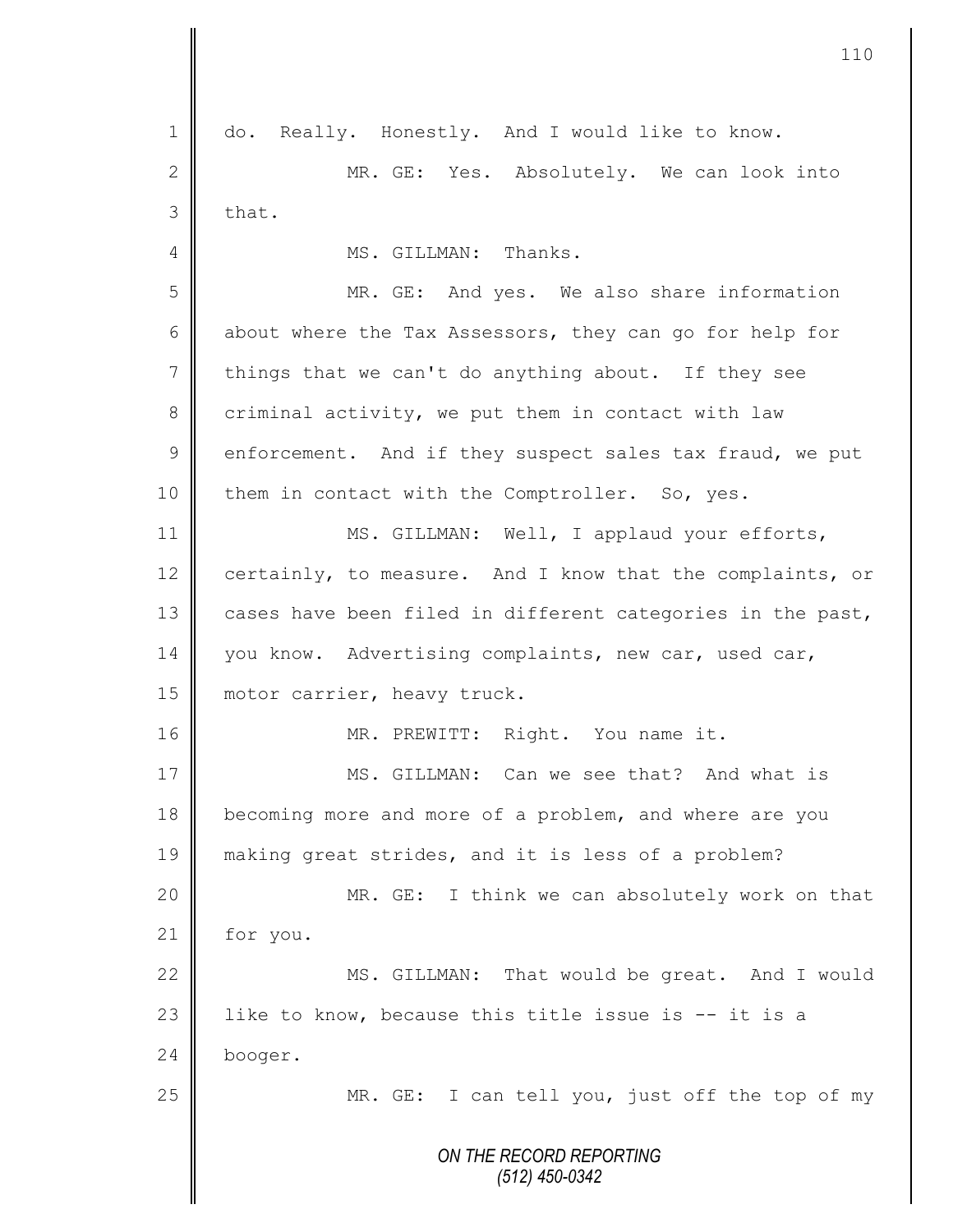*ON THE RECORD REPORTING* 1 head, the vast majority of these cases are going to be  $2 \parallel$  categorized as motor vehicle general. And that includes  $3$  | the failure to titles. 4 || MR. PREWITT: Right. 5 || MR. GE: Tag misuse, all of those. They are 6 all into that category. Motor carrier is a separate  $-$  it  $7 \parallel$  is a separate metric that is tracked separately than motor 8 vehicle. It is not even in the same system. But we can 9 get those numbers. 10 MS. GILLMAN: And because I can't get a title, 11 | I have to reissue another temporary tag. And it is 12  $\parallel$  just -- it is horrible. It is horrible. It is a bad 13 | solution. 14 || MR. PREWITT: Any questions? 15 MR. GE: I would also be happy to speak with 16 vou privately about that. 17 || MS. GILLMAN: Trying to improve. Yes. Thank 18 you. 19 || MR. PREWITT: Thank you, Brian. 20 | MR. GE: Thank you. 21 || MS. BREWSTER: Mr. Chairman. 22 || MR. PREWITT: Yes, ma'am. 23 || MS. BREWSTER: Thank you. Whitney Brewster, 24 Executive Director. I wanted to reply to the Compliance 25 Review question.

*(512) 450-0342*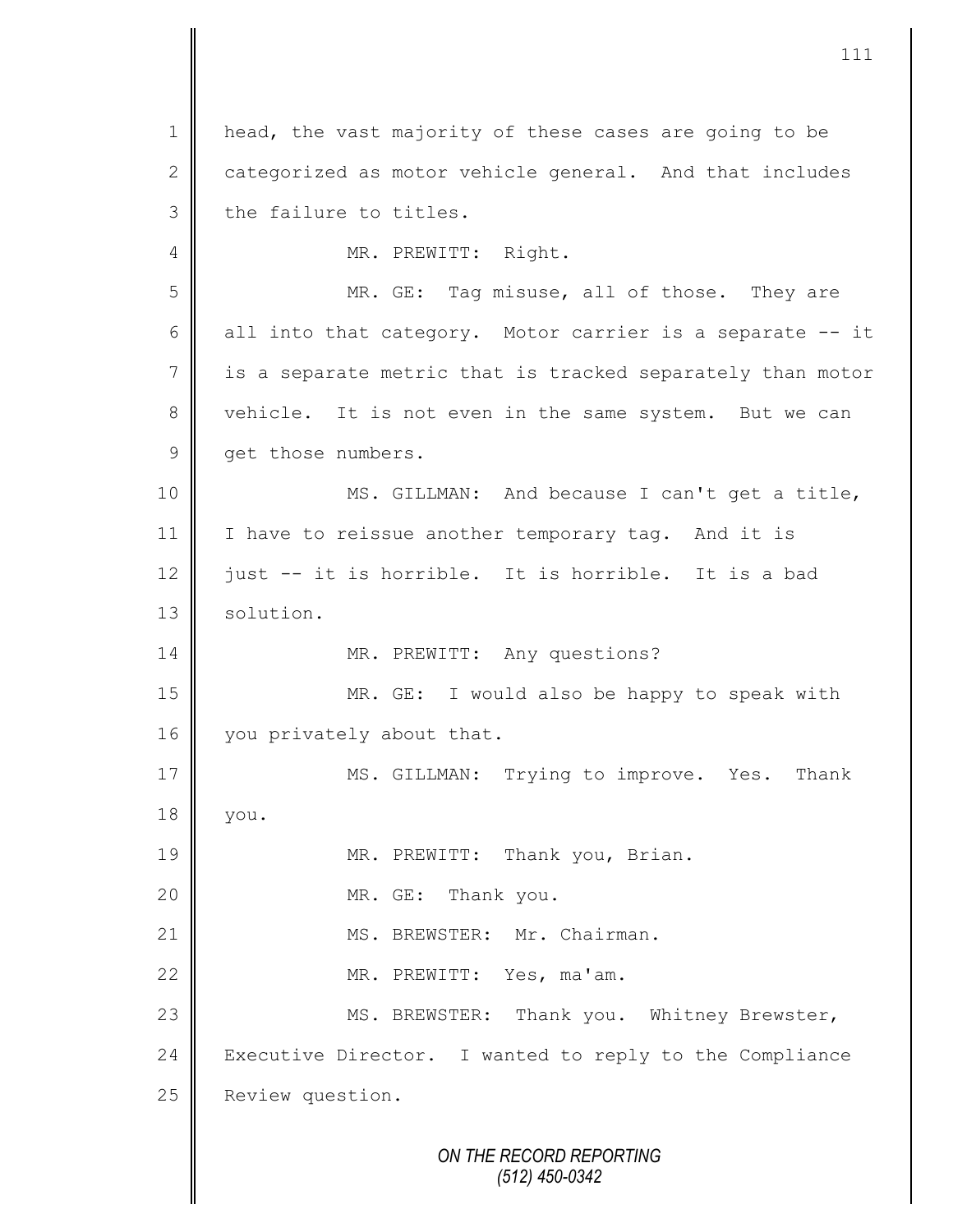|                | 112                                                      |
|----------------|----------------------------------------------------------|
| 1              | MR. PREWITT: Yes.                                        |
| $\mathbf{2}$   | MS. BREWSTER: How often those are done per               |
| 3              | county?                                                  |
| $\overline{4}$ | MR. PREWITT: Per county, yes.                            |
| 5              | MS. BREWSTER: Twice a year.                              |
| 6              | MR. PREWITT: Oh, good. That is really good.              |
| $\overline{7}$ | MS. BREWSTER: Yes. Twice a year. One onsite,             |
| $8\,$          | one offsite.                                             |
| $\mathcal{G}$  | MR. PREWITT: That is very good. That is                  |
| 10             | great. That is a lot of work. Thank you, Brian.          |
| 11             | Next up, Mr. Archer, Jimmy Archer will discuss           |
| 12             | Credentialing and Commercial Fleet Services in the Motor |
| 13             | Carrier Licensing and Registration Section.              |
| 14             | MR. ARCHER: For the record, Jimmy Archer,                |
| 15             | Director of the Motor Carrier Division. Mr. Chairman,    |
| 16             | Members.                                                 |
| 17             | In the vein of improving services to our                 |
| 18             | customers, I am going to steal your term, build a better |
| 19             | mousetrap. We are trying to build a better mousetrap for |
| 20             | our carriers. We saw an opportunity to serve our         |
| 21             | customers more efficiently by consolidating our          |
| 22             | credentialing system and our Commercial Fleet Service    |
| 23             | section into one new MC section, which is now called the |
| 24             | Motor Carrier, Licensing, and Registration Section.      |
| 25             | What these two operations have in common is              |
|                | ON THE RECORD REPORTING<br>$(512)$ 450-0342              |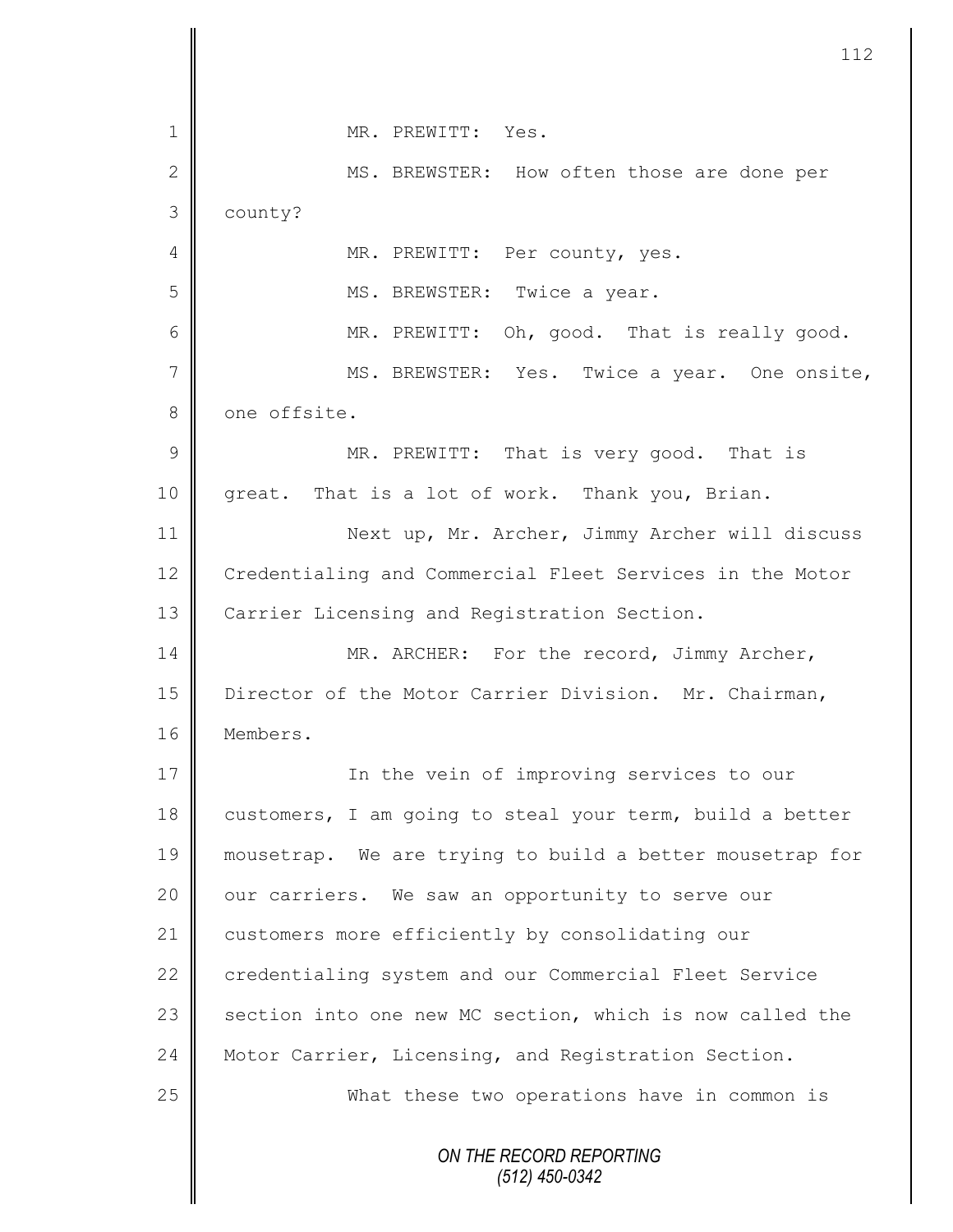1 | registration, whether it is the carrier themselves as an 2 entity, a business entity, or the individual vehicles that  $3 \parallel$  the carriers use. Traditionally, a branch is responsible 4 for making sure motor carriers are properly registered 5 with the DMV and/or with the UI Carrier registration. We 6 kind of discussed this a little bit earlier.

7 And they have liability insurance coverage 8 required by law. The systems they utilize are the MCCS 9 system, which we talked about a bit earlier. And also I 10 | alluded to the renewal system they use -- is called eLINK. 11 | And that is all online. They can do that themselves.

12 When they get their initial registration, they 13  $\parallel$  have to come to us. So, that is one reason we are 14 upgrading our Motor Carrier Credentialing System.

15 || The Commercial Fleet Services Branch helps 16 motor carriers to register and manage their fleets, 17 through the commercial fleet program, as well as to 18 register motor carriers in the international registration 19 plan. This enables carriers to apportion the registration 20 || among the states when they travel. So, if the carrier 21 wants to travel, say, in the five states around Texas, 22 they can base the State of Texas, and they can pay the 23 portion of the registration in each state for the mileage  $24$  they travel in each state.

25 | This new organization allows MCD to realize a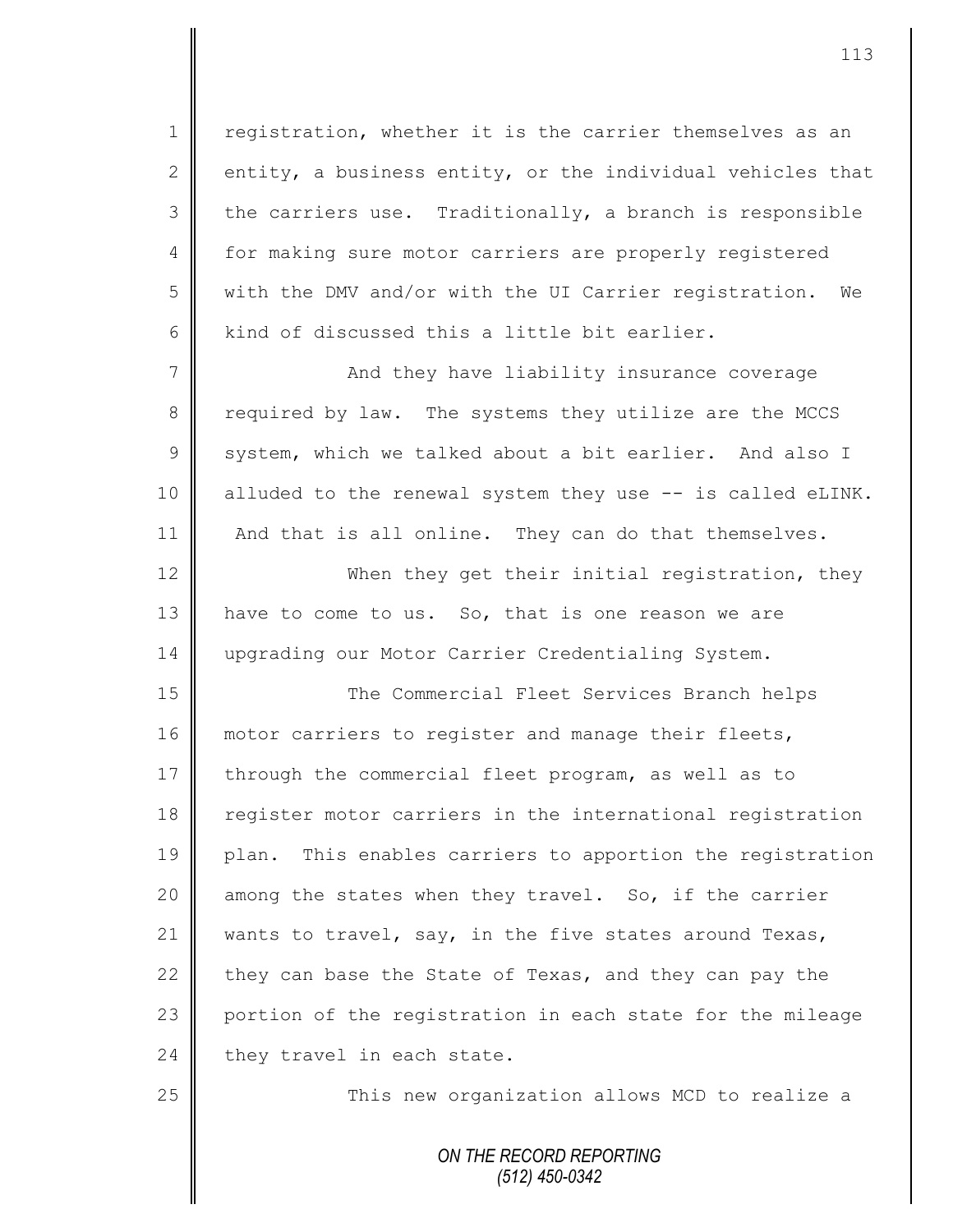1 | long term goal of one-stop shop for our motor carriers. 2  $\parallel$  And also, it is going to allow us to -- our call center  $3 \parallel$  staff in both programs can be cross-trained now, and 4 actually are being cross-trained to take both types of 5 calls.

6 || I will give you an example. During COVID, when 7 we had to -- this is probably going to be an ongoing theme 8 for the next two years. But when we first started, had to  $9 \parallel$  send everyone home, we had to close some of our Regional 10 Service Centers.

11 **And so, they could provide service to their** 12 customers, they had to stop taking some IRP calls, 13 international registration plan calls. This created a 14 backlog, what we call abandoned call rate of up to double 15 digits, upwards to almost 40 to 50 percent.

16 Since we have consolidated these two sections, 17  $\parallel$  one of the benefits we have seen, our abandoned call rate 18 has gone down to single digits. It is right around 5 19 percent now. So, that is a huge benefit for us.

20 || But also, I have to also commend my partners in 21 Vehicle Title and Registration Division, because they 22  $\parallel$  started taking appointments again, which also helped us. 23  $\parallel$  But this has given us -- this has been a big improvement 24 for us, to consolidate these two sections.

25 **One customer benefit, someone will no longer**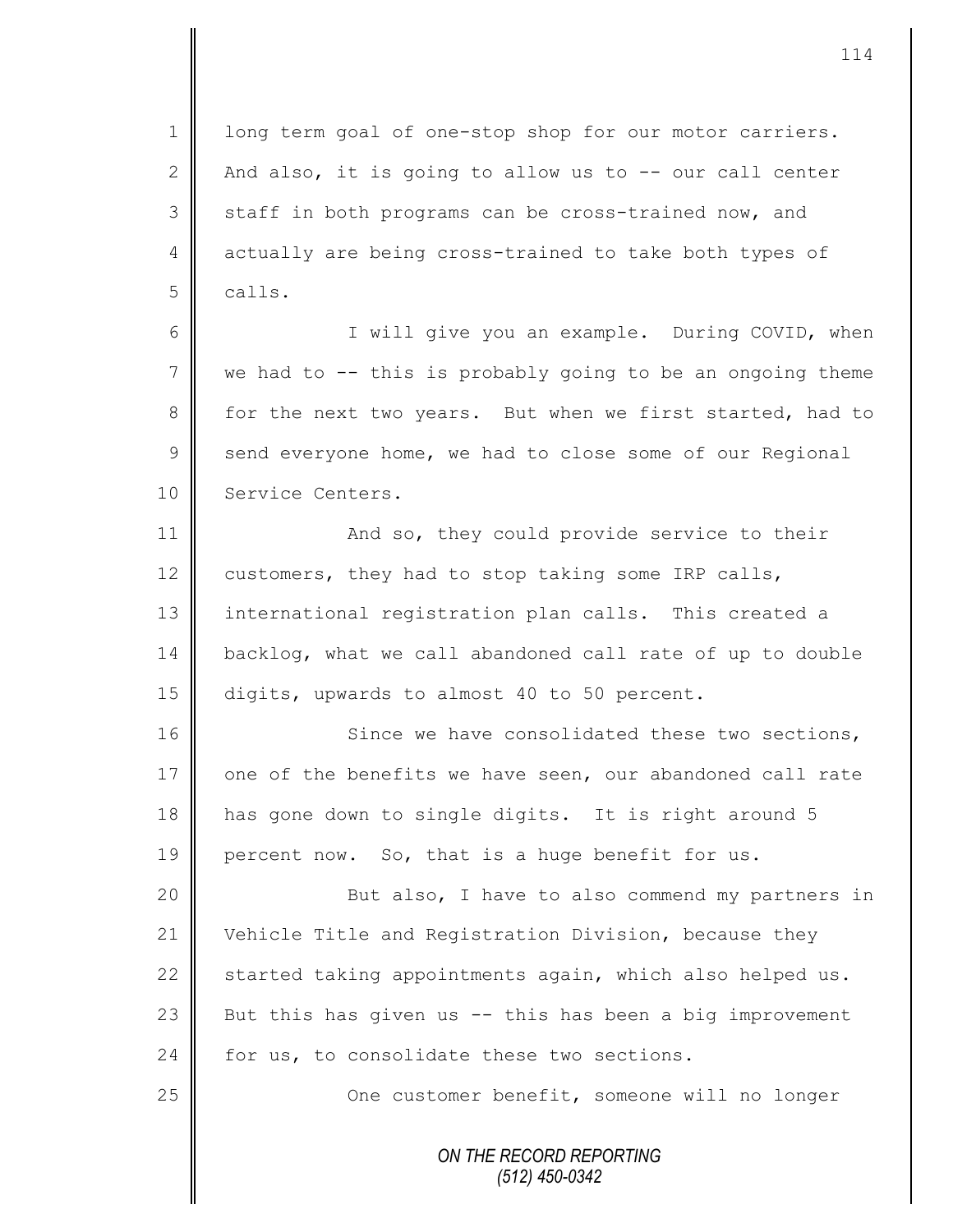*ON THE RECORD REPORTING (512) 450-0342* 1 have to make two separate calls to get the service. So, 2 if they want to get  $-$ - you know, if they want to register  $3 \parallel$  as a motor carrier, they can also register their NRP, or 4 they can learn how to manage their fleet through our 5 Commercial Fleet Registration System. 6 || Also, as I mentioned, we have cross-trained  $7 \parallel$  staff. So, that is pretty much the short  $-$  it gives you 8 kind of the short version of what we are trying to do.  $9$  But it is building the better mousetrap. 10 || MS. GILLMAN: That is great. 11 MR. ARCHER: As Member Gillman mentioned 12 earlier. 13 || MR. PREWITT: Very good. 14 MR. ARCHER: I would be happy to take any 15 | questions you might have. 16 MR. PREWITT: Paul? 17 MR. SCOTT: No. 18 || MS. GILLMAN: Thank you. 19 MR. ARCHER: Thank you. 20 MR. PREWITT: Thank you, Jimmy. Executive 21 | Director, do you have any comments? 22 MS. BREWSTER: No, sir, other than I commend  $23$   $\parallel$  the team. 24 || MR. PREWITT: Okay. Yes. 25 | MS. BREWSTER: They have done a great job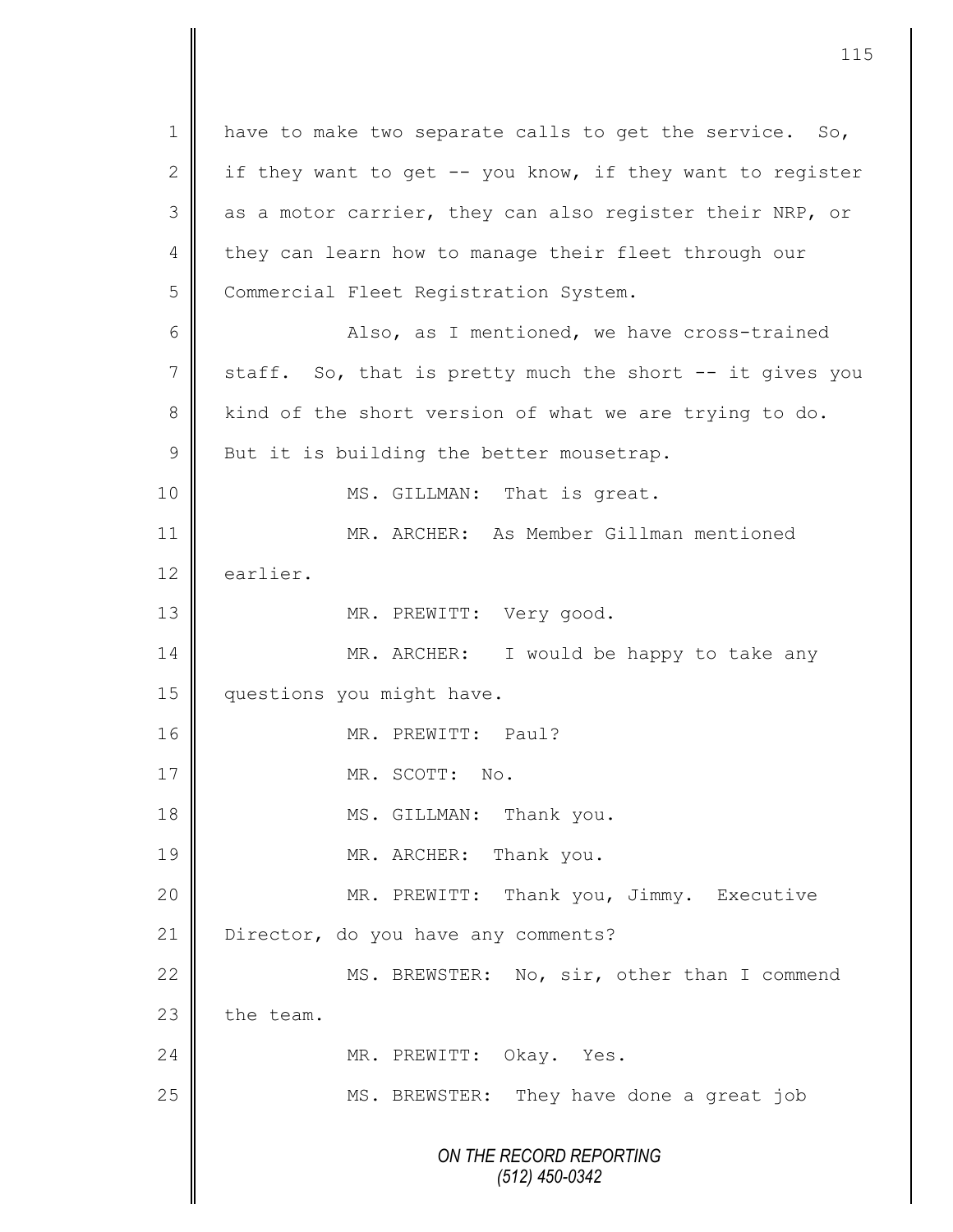1 | bringing those numbers down.

2 MR. PREWITT: Yes. Great job, guys. 3 Appreciate it.

4 || Next up, Stefan. Stefan Krisch will talk about 5 the license plate manufacturing, transferring it to VTR.

6 MR. KRISCH: Good afternoon. Stefan Krisch. 7 Section Director for Registration Services with VTR. I am 8 just here to talk about the transfer of the license plate 9 manufacturing.

10 || So, in July of '21, the Department's Internal 11 Audit Division concluded an audit of the license plate 12 manufacturing and allocation process. During that audit, 13 although it wasn't a formal finding, they identified that 14 71 percent of the processes surrounding that business were 15 actually overseen or managed by VTR. However the Finance 16 and Administrative Services Division actually had 17 | oversight of the actual business process.

18 || So, rather than -- or, so the Department made 19 the decision to transfer that business from FAS to VTR, to 20 more naturally align the business model. So, the transfer 21 actually included three employees, two that work at the 22 Texas Department of Criminal Justice wing unit in 23 Huntsville, Texas, and one employee that works there at 24 headquarters in Austin.

25 | Additionally, as part of the transition, VTR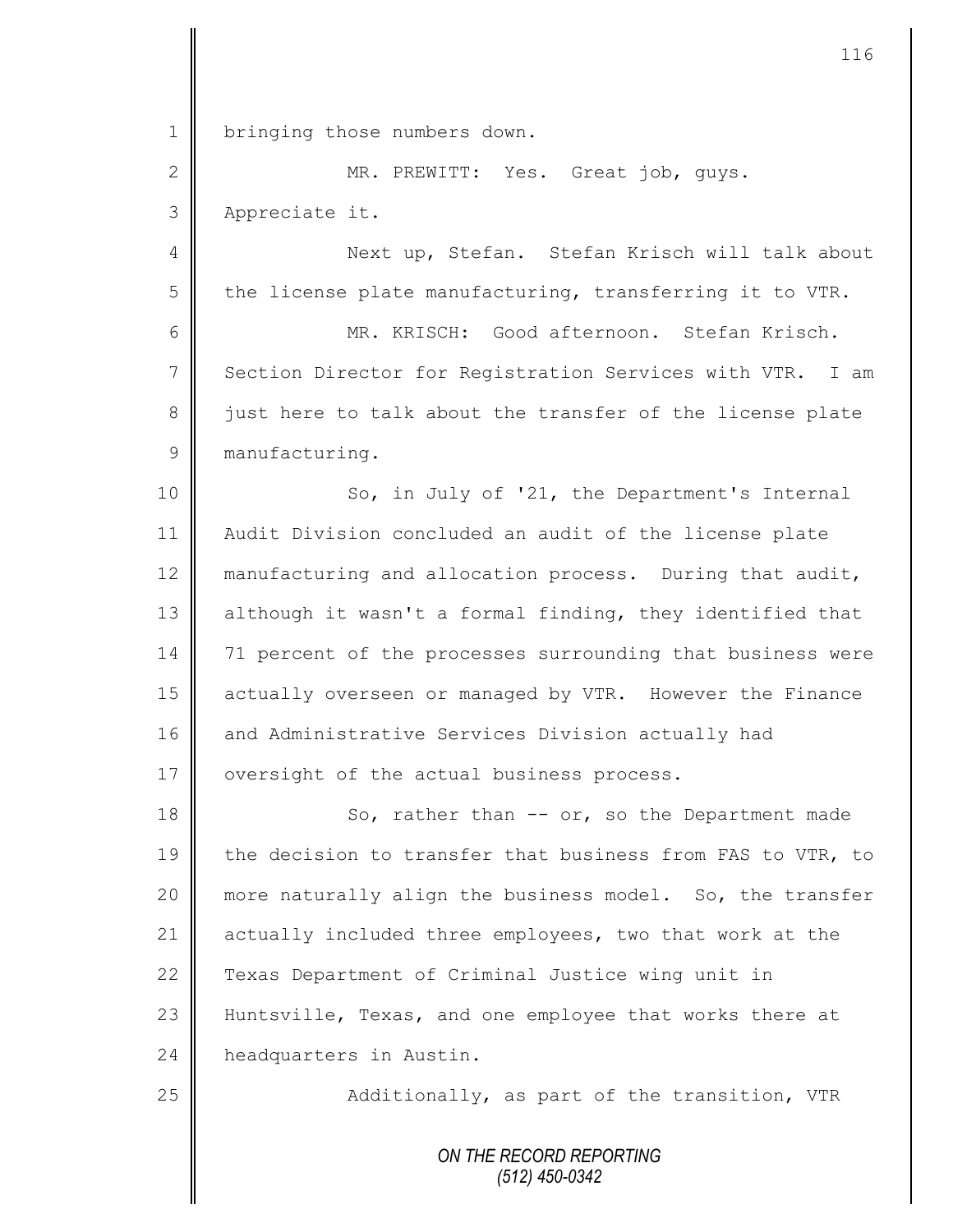1 conducted an extensive evaluation of all of our program  $2 \parallel$  areas and sections, to develop a new organizational 3 | structure. Organizational considerations included program 4 effectiveness, efficiency, manager-to-staff ratio, what 5 iust made business sense, and fairness.

6 || In addition to other changes, the new structure 7 called for reclassification of an existing vacant position 8 to create a manager position to oversee the new license 9 plate manufacturing process. And we also transitioned the 10 special plates unit, which is responsible for military 11 meritorious plates, and the personalized plates which you 12 see on the road, transferred that into this license plate 13 || unit that we created.

14 So currently, we have a candidate selected to 15 | fill that manager role. And fingers crossed, everything 16 goes well, she will be starting with us on December 13th. 17 The structure allows the manager to have a deeper level 18 | of engagement in the respective program area, afford time 19 and attention to priorities, increase program efficiency, 20 and provide an improved span of control and responsibility 21 to help VTR and DMV achieve our goals, and address the 22 remaining audit findings.

23 | The VTR organization charts are included in 24 | your Board materials for your reference.

25 || This transition took effect on September 1st of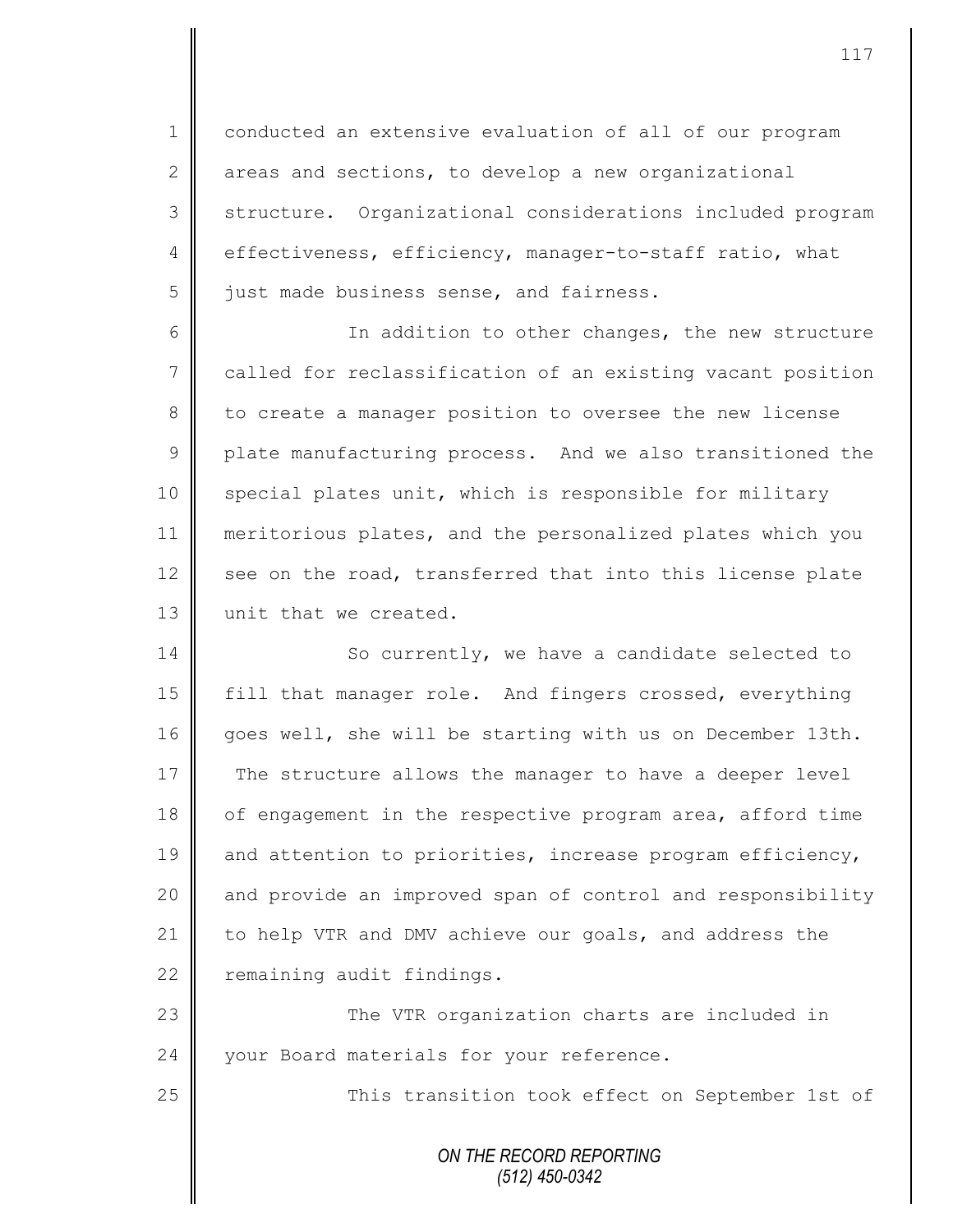*ON THE RECORD REPORTING* 1 | this year. In the short time since, we have already 2 realized improved communications between the allocations 3 | team and our Regional Service Centers that have led to 4 quicker and more efficient resolution of shipping, 5 | delivery, and other concerns. Effectively, we did that by  $6 \parallel$  being able to remove layers of that communication process. 7 || Additionally, last month there was a routine 8 security event that affected the TDCJ wing unit, more 9 commonly known as a lockdown. Historically, during these 10 | events, we have had to reduce our license plate 11 fulfillment operations because we just -- TDCJ wasn't able 12 to provide the staff. 13 NR. PREWITT: Right. 14 MR. KRISCH: Well, in this last event, we were 15 actually able to maintain operations with zero customer 16 impact. So I can't tell you how proud we are of that. 17 || **And then lastly, we have identified an** 18 | operational efficiency that went into effect just today, 19 where we are removing a business process that did reside 20 | with the Abilene Regional Service Center where they would 21  $\parallel$  actually -- the way the process works, is the counties 22 Submit their request for whatever allocated inventory they 23 need to their local Regional Service Center. Previously, 24 | that Regional Service Center would send it to the Abilene 25 Regional Service Center, who would review it, and then

*(512) 450-0342*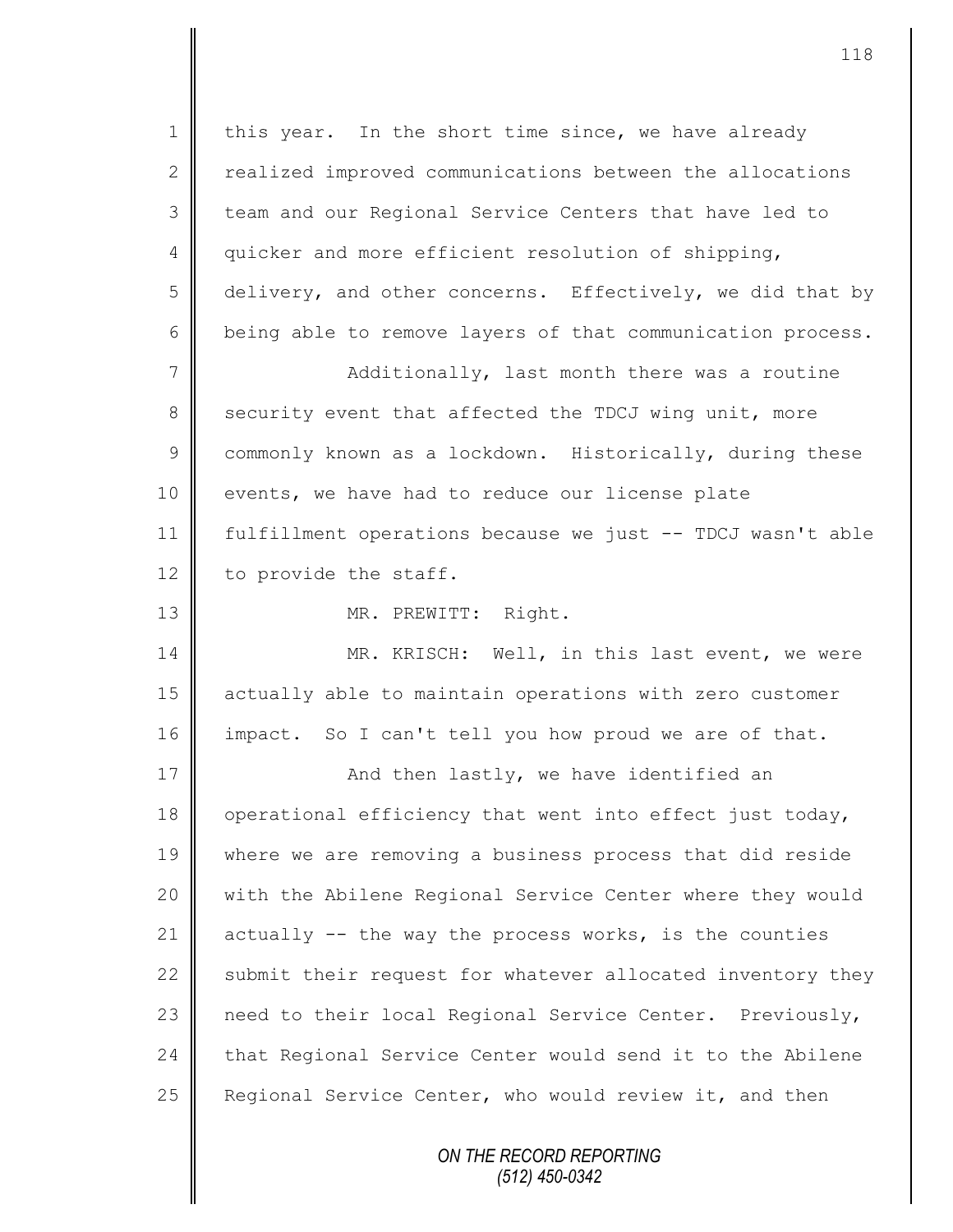*ON THE RECORD REPORTING (512) 450-0342* 1 send it to the Allocations Team. 2 That was necessary when Allocations was part of  $3 \parallel$  a different division, but now that we are all together, we 4 are consolidated. 5 MR. PREWITT: Right. 6 MR. KRISCH: We no longer need Abilene in the 7 middle of that. 8 **||** MR. PREWITT: Good. 9 || MR. KRISCH: So, we were able to remove them. 10 That is going to give that office about 20 to 30 hours a 11 week back that they can contribute to helping our 12 customers in the field. 13 || And with that, I just want to say that I look 14 forward to continuing to work with the new team, and find 15 efficiencies, and improve the processes. And I am open 16 for questions. 17 || MR. PREWITT: One of the things that I wanted 18 to note, and we talked about it, Whitney, the other day, 19 | was, we have several months of available inventory. Some 20  $\parallel$  states are running out of, basically, raw material to 21 build license plates. They've got enough aluminum. And 22 we have got what, six to nine months  $-$ 23 MR. KRISCH: Yes, sir. 24 || MR. PREWITT: -- available to us. So, we 25 are -- a great job of managing that. And with all the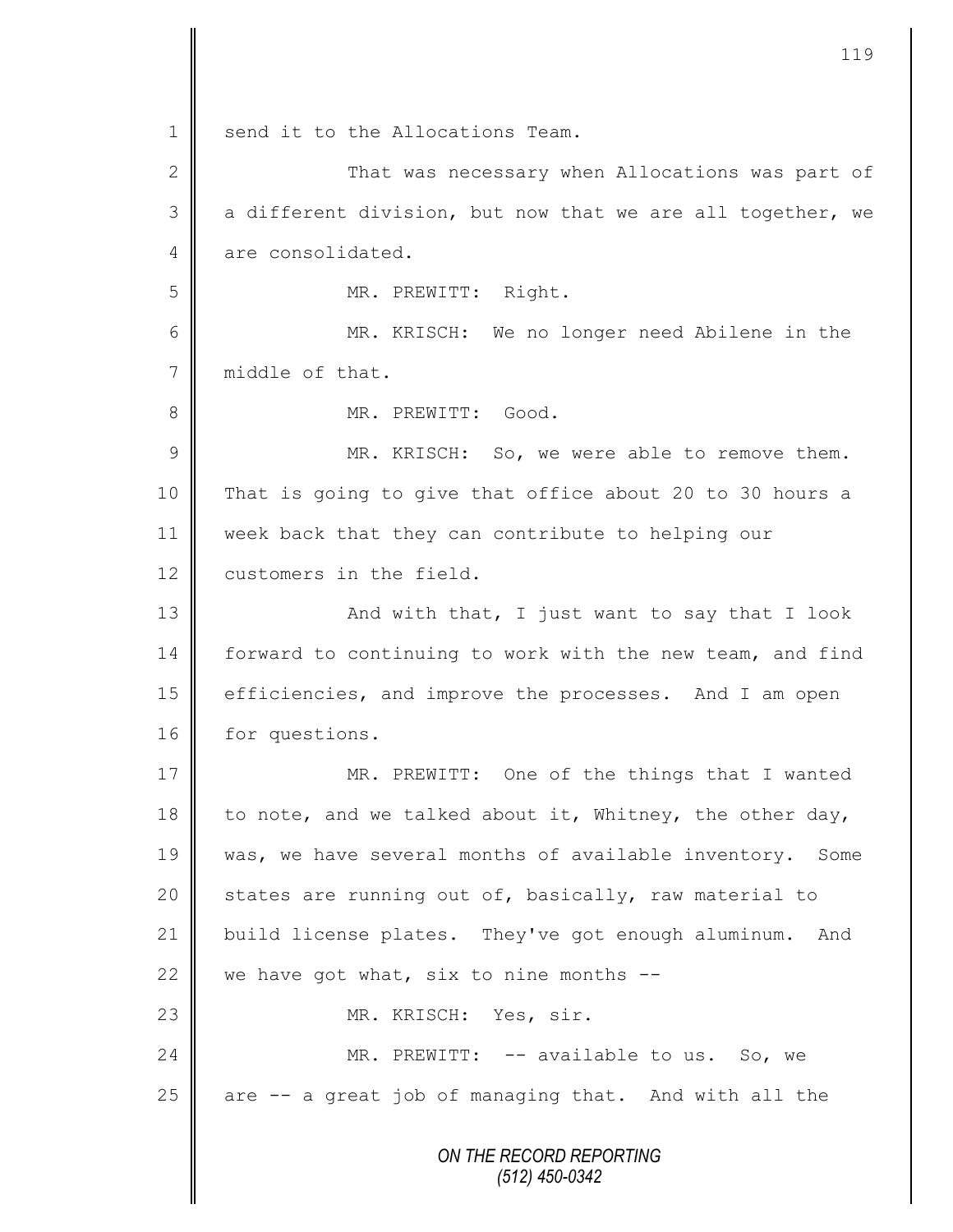*ON THE RECORD REPORTING (512) 450-0342* 1 people moving to the state, we don't need to run out of 2 aluminum. But thank you. Great job. 3 || MS. GILLMAN: Great job. 4 || MR. KRISCH: Thank you. 5 MR. SCOTT: A quick question. 6 MR. KRISCH: Just in background. So, why do we 7 do the license plates in prison? 8 MR. KRISCH: Well, the short answer, it's 9 always been done that way. 10 || MR. SCOTT: Figured that was it. 11 MR. KRISCH: The statute actually does not 12 provide us -- it doesn't require us to go there, but it 13 || also doesn't provide us an opportunity to go anywhere 14 else. So it is unique, the way that the statute is 15 **actually written.** 16 There is the way it talks about cost sharing 17 and payment of the license plate manufacturer. It only 18 refers to paying TDCJ. So, that is the short answer. 19 | MS. BREWSTER: Mr. Chairman, Whitney Brewster, 20 | Executive Director. 21 | MR. PREWITT: Yes. 22 | MS. BREWSTER: We are required to use the Texas 23 Department of Criminal Justice for license plate 24 production. 25 || MR. PREWITT: Right. Right.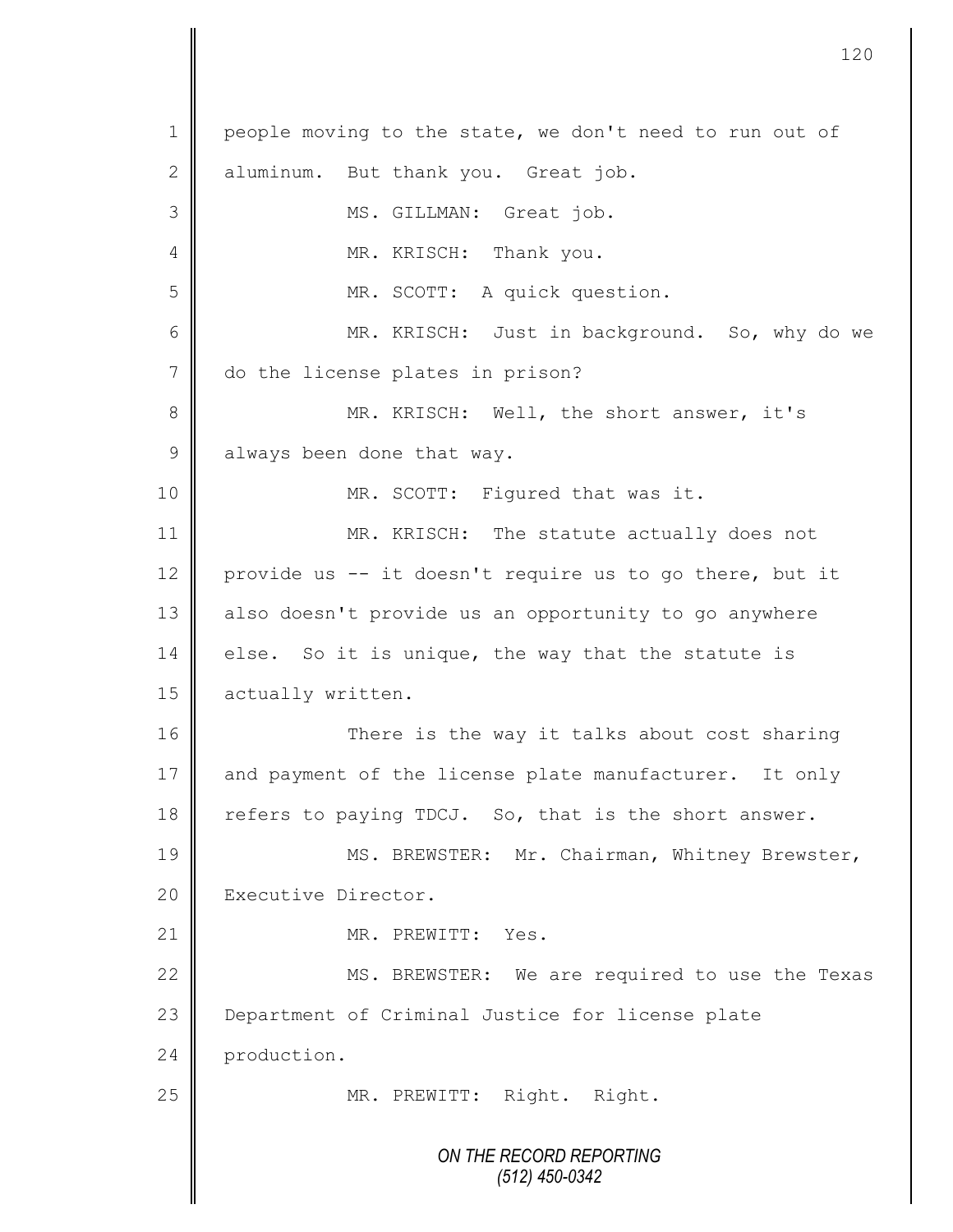*ON THE RECORD REPORTING (512) 450-0342* 1 MS. BREWSTER: Many, many moons ago, we looked 2 at, and did a cost analysis of what it would cost to go 3 Somewhere else to have it done. And it was clear that it 4 was less expensive and legally required to go through 5 TDCJ. 6 MR. PREWITT: Right. Got it. Makes sense. 7 || MS. GILLMAN: It was less expensive to go 8 | outside? 9 MR. SCOTT: No. 10 MS. BREWSTER: It was less expensive to stay as 11 we were with TDCJ. 12 MR. PREWITT: Yes. Versus changing to the 13 private sector. 14 || MS. GILLMAN: Well, good. 15 MS. BREWSTER: Right. Because there are states 16 that do not use their criminal justice system for plate 17 production. 18 MR. SCOTT: Yes. I was -- something that had 19 been done, like you said, oh, we've always done it that 20 way. Just why it was done that way. I would suspect it 21 has something to do with the cost of labor or something, 22 way back when. 23 No. 23 No. 23 No. 23 No. 23 No. 23 No. 23 No. 23 No. 23 No. 23 No. 23 No. 23 N 24 MR. SCOTT: At any rate, as you say, we are not 25 || mandated to do it there, but that is the only place we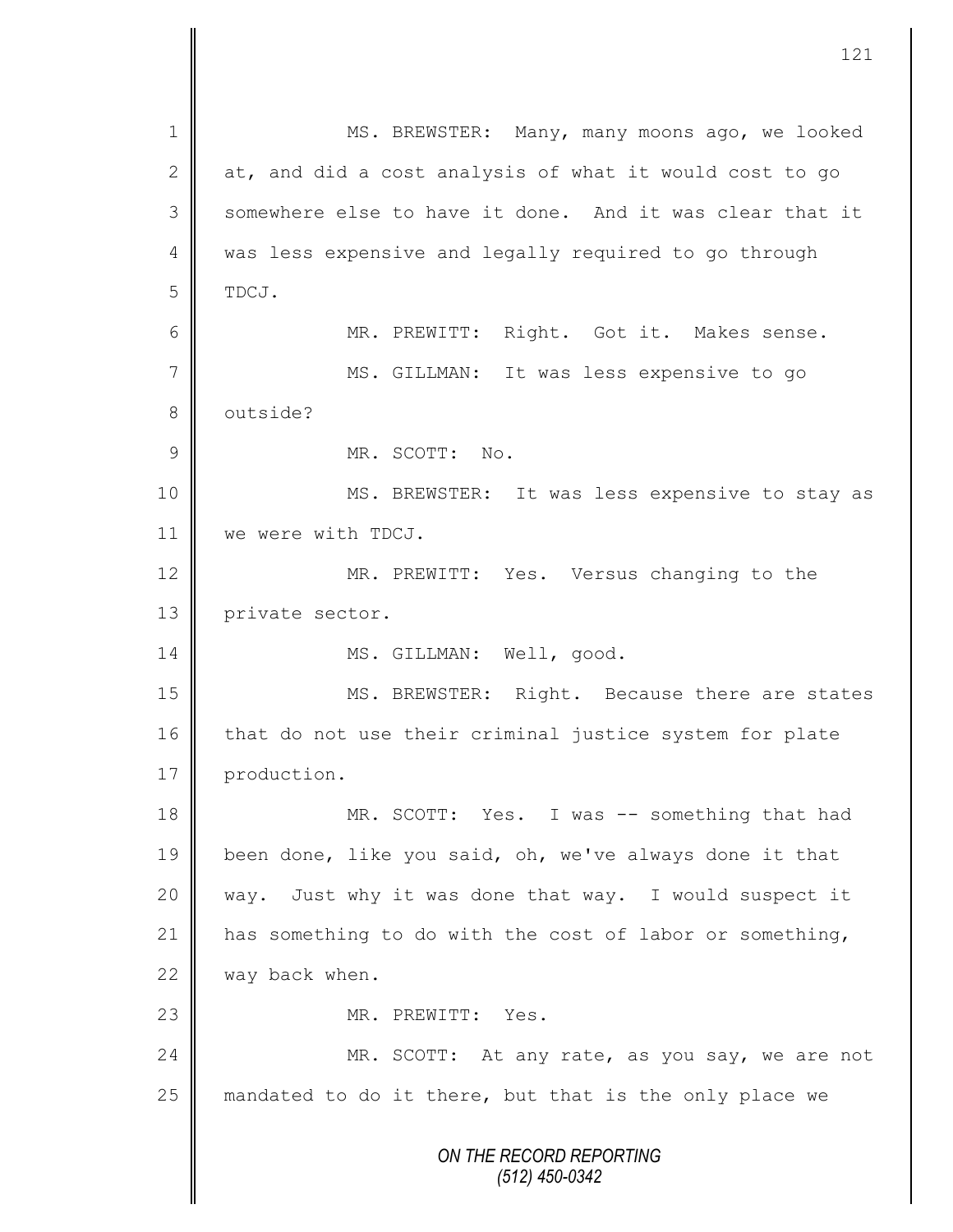1 could pay for that, or what?

*ON THE RECORD REPORTING (512) 450-0342* 2 || MS. BREWSTER: We are -- and I will let counsel  $3 \parallel$  respond to this, but it is my understanding that we are 4 required to use TDCJ to produce the plates. 5 MR. PREWITT: Right. 6 MR. SCOTT: You said counsel. Is that correct? 7 MS. BEAVER: That is correct. Transportation 8 Code Section 504.006 has the requirement for the 9 **Department to have those plates manufactured.** 10 || MR. PREWITT: Have to get them --11 | MS. GILLMAN: By TDCJ? 12 MS. BEAVER: Yes. By TDCJ. 13 MR. SCOTT: Okay. Thanks. 14 || MR. PREWITT: Thanks, Stefan. 15 MR. KRISCH: Thank you. 16 MR. PREWITT: The next section we have is 17 public comment. Tracey, are there any comments from the 18 public? 19 || MS. BEAVER: Tracey Beaver, General Counsel. 20 There were no registered commenters for the public comment 21 period, or any agenda item today. Thank you. 22 MR. PREWITT: Hearing none, we will move on to 23  $\parallel$  Agenda Item 8, which is adjournment. Do I have a motion 24 for adjournment? 25 | MS. GILLMAN: Motion to adjourn.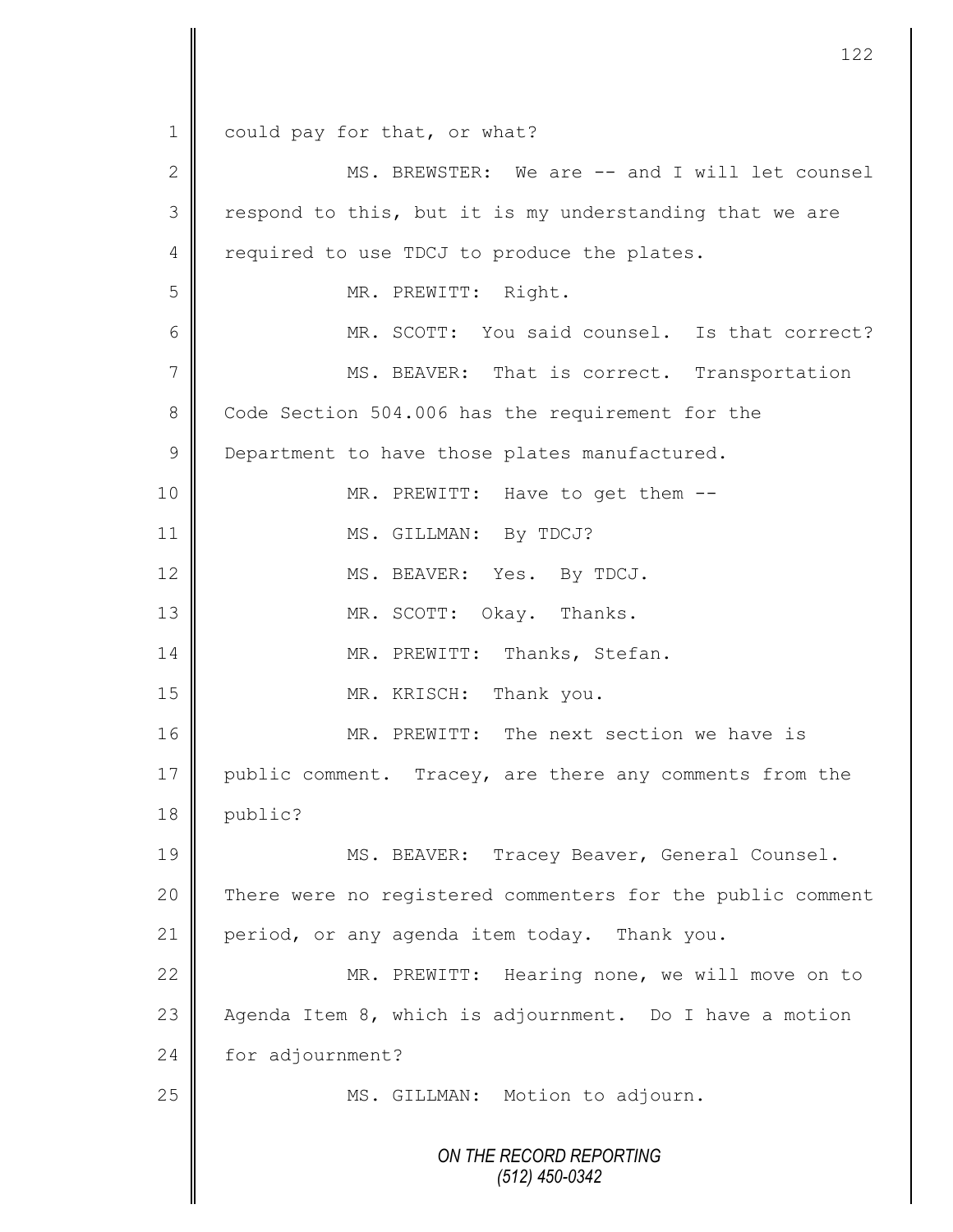|              | 123                                                     |
|--------------|---------------------------------------------------------|
| 1            | MR. SCOTT: Second.                                      |
| $\mathbf{2}$ | MR. PREWITT: We have a motion and a second.             |
| 3            | And when I call your name, please state your vote.      |
| 4            | Member Gillman.                                         |
| 5            | MS. GILLMAN: Aye.                                       |
| 6            | MR. PREWITT: Member Scott.                              |
| 7            | MR. SCOTT: Aye.                                         |
| 8            | MR. PREWITT: And I, Chairman Prewitt, also              |
| $\mathsf 9$  | vote aye. Let the record reflect the vote is unanimous; |
| 10           | the meeting is adjourned.                               |
| 11           | Thank you.                                              |
| 12           | (Whereupon, at 4:45 p.m., the meeting was               |
| 13           | concluded.)                                             |
|              |                                                         |
|              |                                                         |
|              |                                                         |
|              |                                                         |
|              |                                                         |
|              |                                                         |
|              |                                                         |
|              |                                                         |
|              |                                                         |
|              |                                                         |
|              |                                                         |
|              |                                                         |
|              |                                                         |
|              | ON THE RECORD REPORTING<br>$(512)$ 450-0342             |
|              |                                                         |